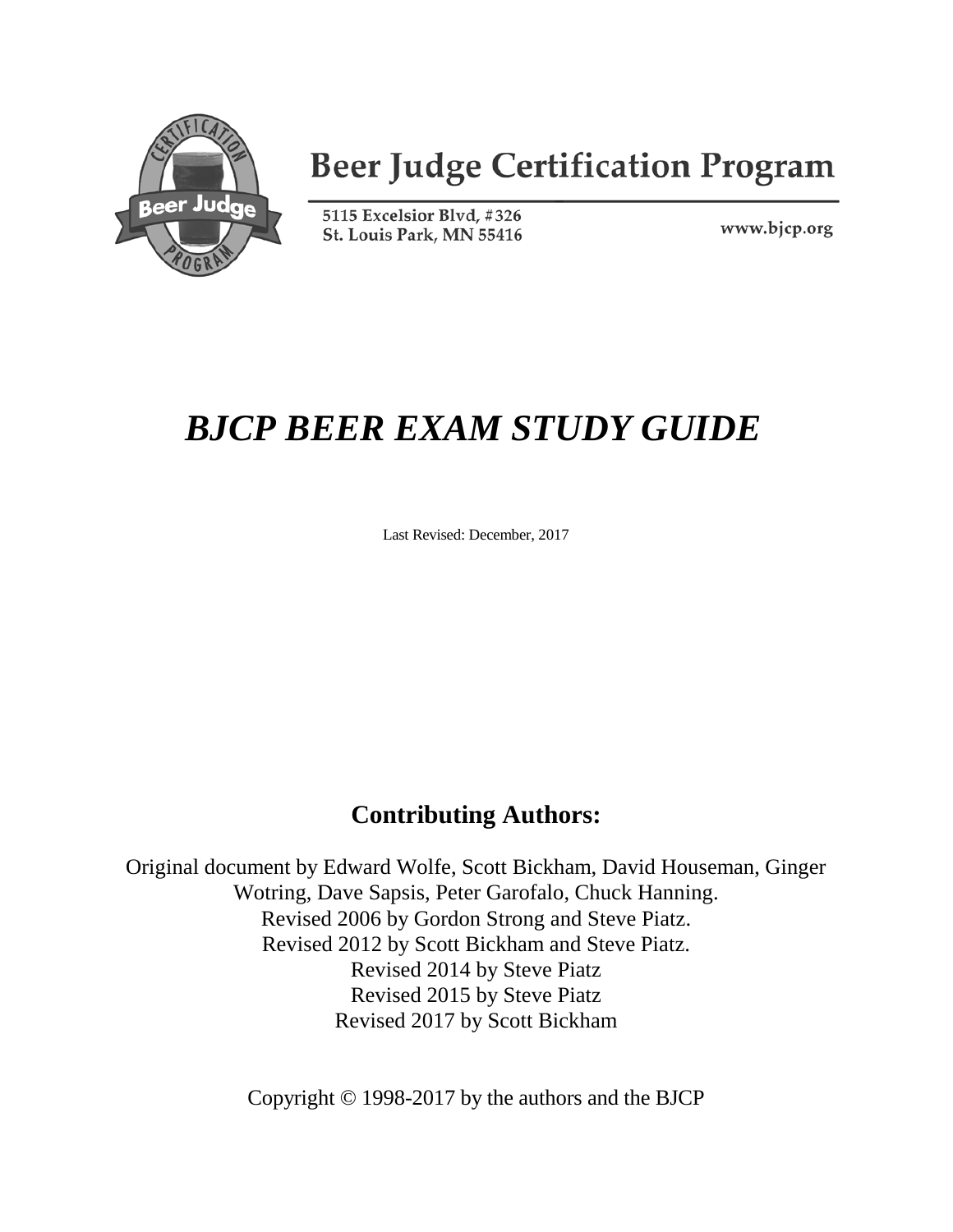## **CHANGE LOG**

January-March, 2012: revised to reflect new exam structure, no longer interim

May 1, 2012: revised yeast section, corrected T/F question 99

August, 2012: removed redundant styles for question S0, revised the additional readings list, updated the judging procedure to encompass the checkboxes on the score sheet.

October 2012: reworded true/false questions 2, 4, 6, 8, 13, 26, 33, 38, 39, 42, and 118. Reworded essay question T15.

March 2014: removed the Exam Program description from the document, clarified the wording on question T13. October 2015: revised for the 2015 BJCP Style Guidelines.

February, 2016: revised the table for the S0 question to fix typos, removed untested styles.

September-October, 2017 (Scott Bickham): moved the BJCP references in Section II.B. to Section I; incorporated a study guide for the online Entrance exam in Section II; amended the rubric for written questions S0, T1, T3, T13 and T15; rewrote the Water question and converted the rubrics for each of the Technical and Brewing Process questions to have three components; simplified the wording of the written exam questions' added an introduction to Section IV; added two paragraphs on fining in the Wort Production section (now IV.D); revised the description of phenols in Section IV.E (now IV.F); made substantial revisions and expansions of the off-flavor descriptions in the Troubleshooting section (now IV.G and entitled Beer

Characteristics); the Hops Section (now IV.E) was also revised to include better descriptions of the classic hop varieties, and a paragraph on New World hops was added; errors in the Water section (now IV.B) were corrected, and the paragraph discussing the connection between the mineral content of the water and development of historical beer styles was expanded into a list to facilitate studying.

December 2017 (Bruce Buerger and Scott Bickham): updated the BJCP Exam Study Course and added the final version of the Written Proficiency Exam questions as approved by the exam directorate.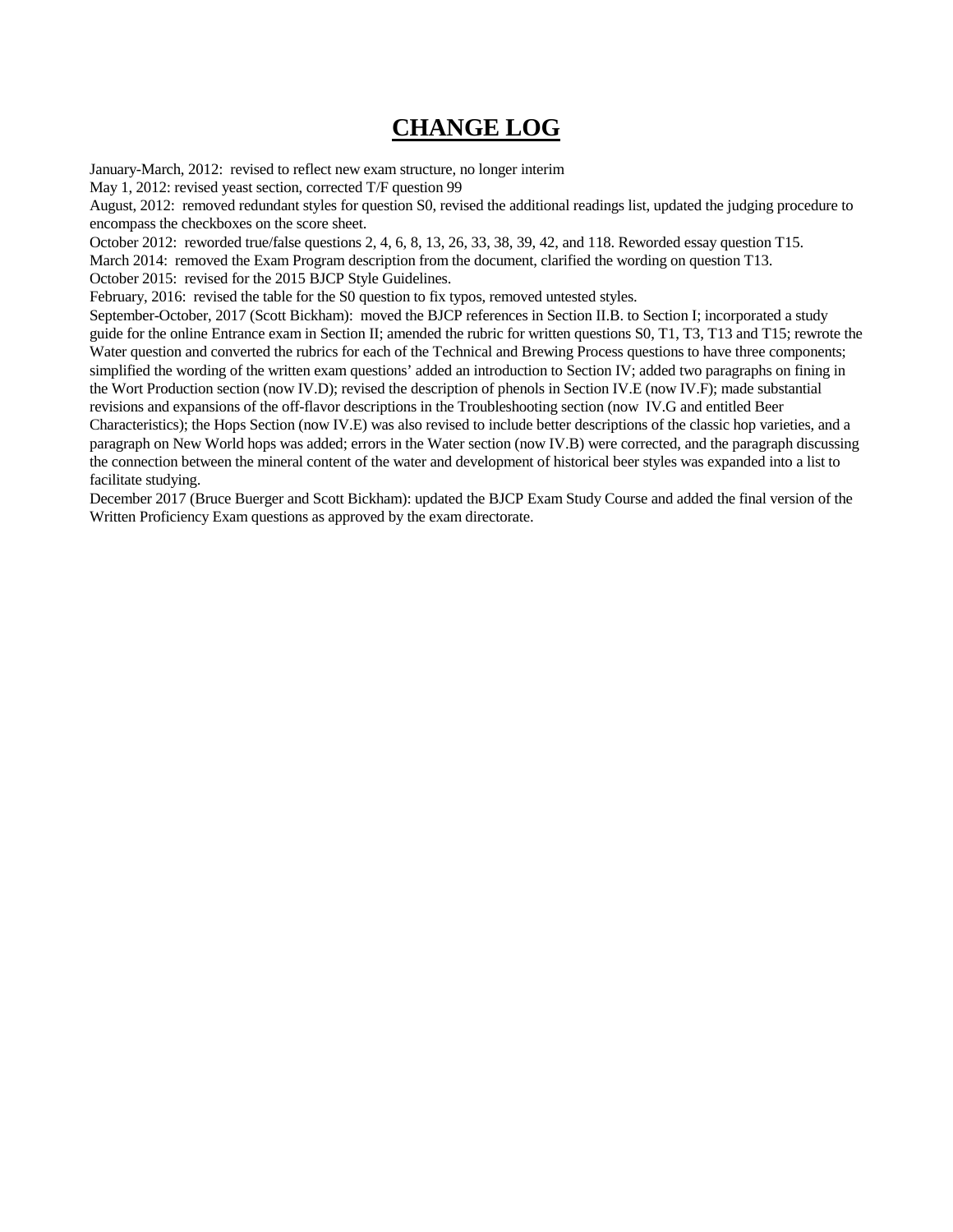## **TABLE OF CONTENTS**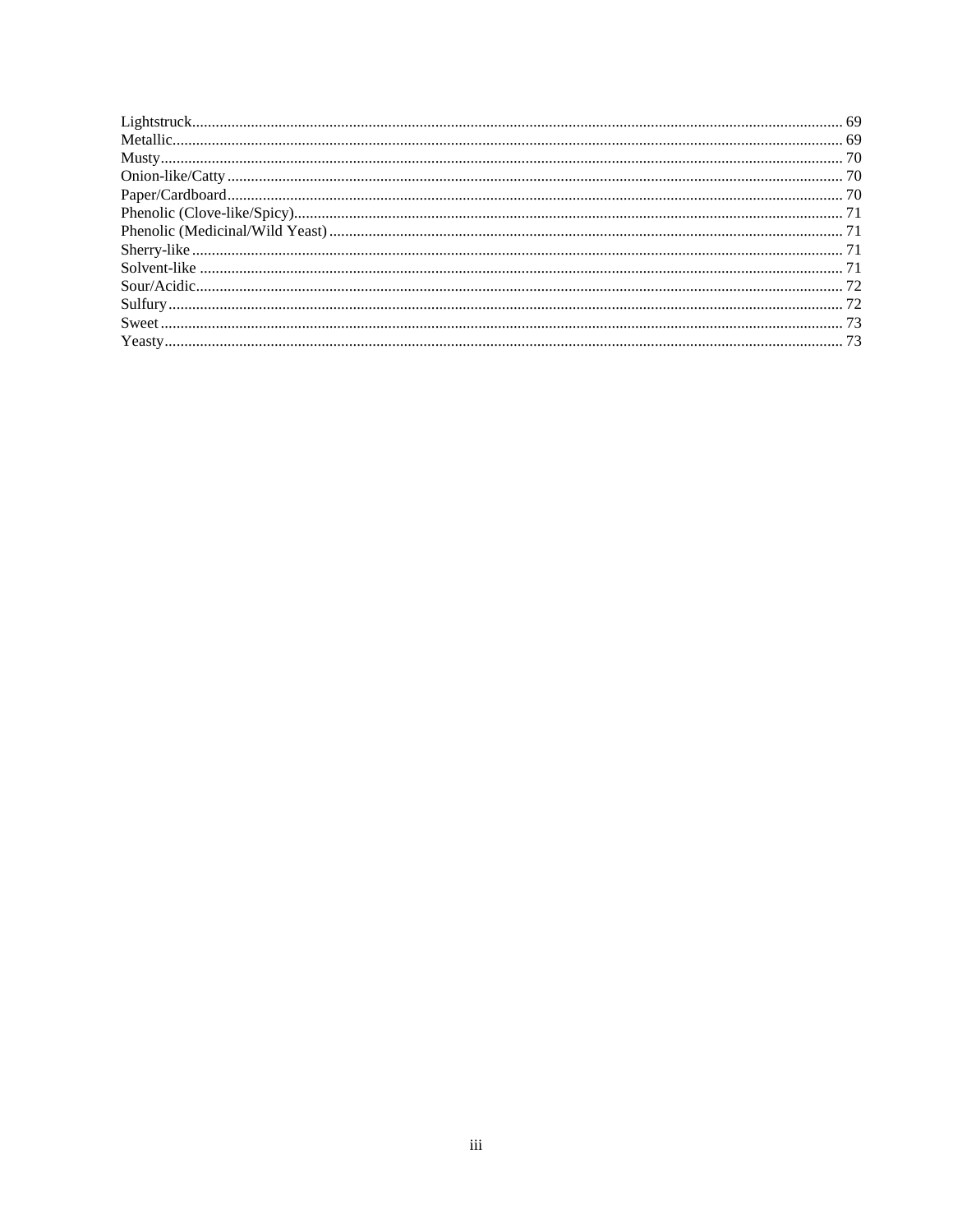## <span id="page-5-0"></span>**I. INTRODUCTION**

Since the inception of the BJCP, several tools have been developed to help potential judges study for the exam. The most widely used are the study guides written by Chuck Cox and Greg Walz. The former was assembled in the early 1990s with the help of readers of the Judge Digest and consists of an outline of the information and terminology needed to pass the exam. The latter is a more verbose discussion of ingredients, brewing procedures and flavors as they relate to beer styles and judging. The outline version is valuable because it encourages independent study; however, the verbose version was used as the foundation for the first BJCP Study Guide because information could be added and updated without radically changing the presentation format.

This new edition of the BJCP Study Guide was written with a different approach that was motivated by the feedback and performance from those who have used other study guides. Most of these contain information that is outdated, incorrect or irrelevant to the types of questions asked on the exam. For example, a study guide should not be a tutorial on homebrewing, but should summarize the aspects of the brewing process that relate to beer flavors and styles. The information presented here was written by a group of technically proficient judges and brewers and tailored to the actual BJCP exam questions. The backgrounds of these authors are summarized at the end of the guide. The material has also been reviewed by the BJCP Exam Committee to ensure that it is technically correct and understandable. The goal was to prepare a document that is not only valuable in studying for the exam, but concise and complete enough to be used as a judging handbook. In addition, it is essential that this study guide be made freely available to potential judges. It is available for downloading in several formats on the BJCP website [\(http://www.bjcp.org\)](http://www.bjcp.org/).

The study guide begins with a section describing the BJCP and the motivation and mechanics behind the judging process. Also included are links to BJCP scoresheets, a comprehensive list of possible exam questions and an outline of a study course for beer judges. The BJCP style guidelines are introduced and discussed, and links to the guidelines are provided. Other study guides feature more complete style descriptions, but we found that many potential judges relied on that information as their sole reference for information about beer styles. This may be sufficient to pass the exam, but is no substitute for the wealth of information that is found in Michael Jackson's Beer Companion and The New World Guide to Beer, for example. The last major section of the study guide is a review of technical information about the brewing process and flavors in beer. Although this material was written with the exam questions in mind, it is no substitute for gaining an understanding of the brewing process by reading the references and putting that knowledge to practical use by actually brewing a batch of beer.

We hope that this study guide fulfills its goal of offering a complete, concise and understandable overview of the information needed to pass the exam. We recommend that it be used in conjunction with the following references to gain a complete understanding of beer styles, beer flavors and the brewing process. Good luck!

Note: Metric equivalents have been added for those outside the United States. The conversions have sometimes been approximated to produce round numbers.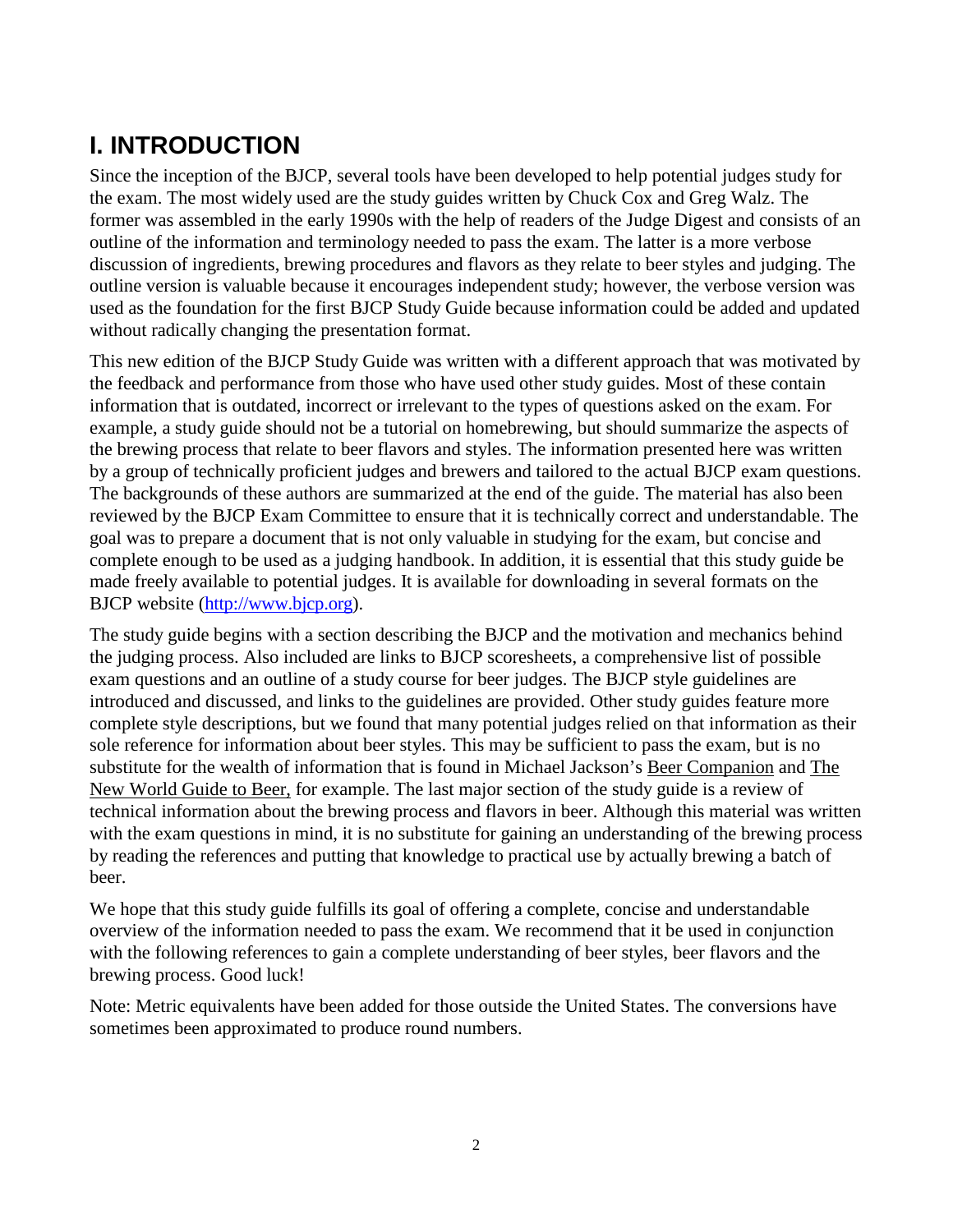## <span id="page-6-0"></span>**A. Additional Reading**

The additional readings are split into a number of categories focused on different areas that a BJCP Judge needs to be familiar with. First are the general BJCP items that apply to all judges in all situations followed by beer style knowledge and communicating about beer. The remaining areas are broadly divided up as important for either the Beer Judging Exam or for the Beer Judge Entrance Exam and Beer Judge Written Proficiency Exam (both the Entrance and Proficiency exam cover similar material). Within each of those broad areas the readings are further separated based on depth and complexity of coverage into basic, intermediate, and advanced.

## <span id="page-6-1"></span>**General BJCP References**

Current competition materials can be found on the BJCP website in the Competition Center. Other important BJCP references include the most current program rules, information and structure. These documents can be found in the following locations:

- 1. BJCP Beer Scoresheet [http://www.bjcp.org/docs/SCP\\_BeerScoreSheet.pdf](http://www.bjcp.org/docs/SCP_BeerScoreSheet.pdf)
- 2. BJCP Cover Sheet [http://www.bjcp.org/docs/SCP\\_CoverSheet.pdf](http://www.bjcp.org/docs/SCP_CoverSheet.pdf)
- 3. BJCP Judge Instructions [http://www.bjcp.org/docs/SCP\\_JudgeInstructions.pdf](http://www.bjcp.org/docs/SCP_JudgeInstructions.pdf)
- 4. Judge Procedures Manual [http://www.bjcp.org/docs/Judge\\_Procedures\\_Manual.pdf](http://www.bjcp.org/docs/Judge_Procedures_Manual.pdf)
	- 5. BJCP Competition Requirements <http://www.bjcp.org/rules.php>
	- 6. BJCP Member's Guide <http://www.bjcp.org/membergd.php>
	- 7. Sample Scoresheets <http://www.bjcp.org/examscores.php>
	- 8. Mastering the BJCP Exam <http://www.bjcp.org/docs/mastering.pdf>

## <span id="page-6-2"></span>**Style Knowledge**

The references by Michael Jackson and Roger Protz are broad ranging and touch on many different styles while the remaining items in this subsection focus on just a few related styles.

- 1. Michael Jackson, The New World Guide to Beer (Running Press, Philadelphia, 1988).
- 2. Michael Jackson, Beer Companion (Running Press, Philadelphia, 1997).
- 3. Michael Jackson, Ultimate Beer (DK Publishing, New York, 1998).
- 4. Michael Jackson, Great Beer Guide (DK Publishing, New York, 2000).
- 5. Michael Jackson, Michael Jackson's Great Beers of Belgium (Media Marketing Communications, Antwerp, 2005).
- 6. Michael Jackson, Eyewitness Companions: Beer, (DK Publishing, New York, NY, 2007).
- 7. Roger Protz, The Taste of Beer (Orion Publishing, London, 1998).
- 8. Terry Foster, Pale Ale, 2<sup>nd</sup> Ed. (Brewers Publications, Boulder, CO, 1999).
- 9. Terry Forster, Porter, (Brewers Publications, Boulder, CO, 1992).
- 10. Jean-Xavier Guinard ,Lambic (Brewers Publications, Boulder, CO, 1990).
- 11. Darryl Richman, Bock, (Brewers Publications, Boulder, CO, 1994).
- 12. Greg Noonan, Scotch Ale, (Brewers Publications, Boulder, CO, 1993).
- 13. Eric Warner, German Wheat Beer (Brewers Publications, Boulder, CO, 1992).
- 14. Pierre Rajotte, Belgian Ale (Brewers Publications, Boulder, CO, 1992).
- 15. Michael Lewis, Stout (Brewers Publications, Boulder, CO, 1995).
- 16. Horst Dornbusch, Altbier (Brewers Publications, Boulder, CO, 1998).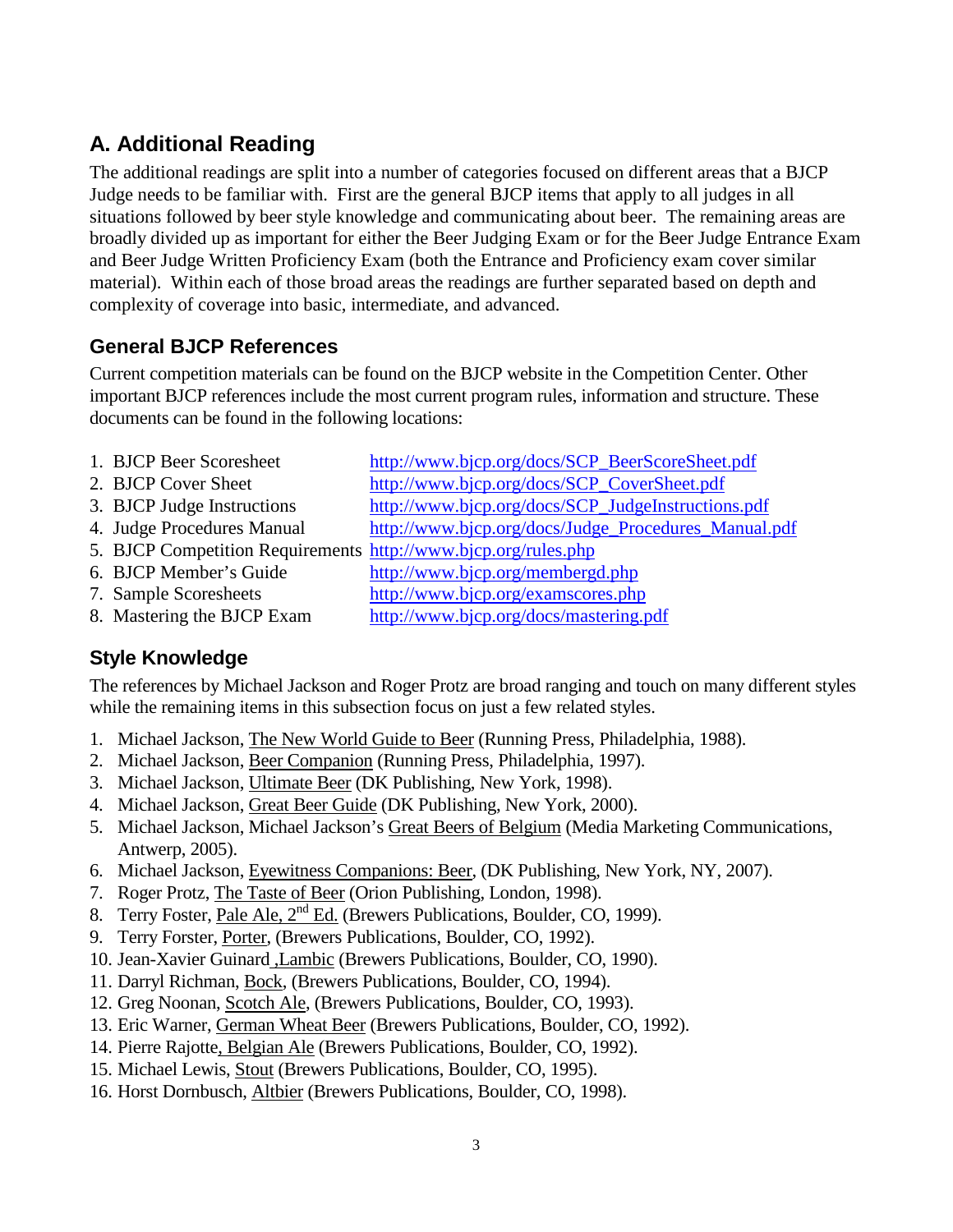- 17. Fal Allen and Dick Cantwell, Barleywine (Brewers Publications, Boulder, CO, 1998).
- 18. Horst Durnbusch, Bavarian Helles (Brewers Publications, Boulder, CO, 2000).
- 19. Ray Daniels and Jim Parker, Brown Ale (Brewers Publications, Boulder, CO, 1998).
- 20. Eric Warner, Kölsch (Brewers Publications, Boulder, CO, 1998).
- 21. David Sutula, Dark Mild Ale (Brewers Publications, Boulder, CO, 1999).
- 22. Ray Daniels and Geoffrey Larson, Smoked Beer (Brewers Publications, Boulder, CO, 2001).
- 23. Phil Markowski, Farmhouse Ales (Brewers Publications, Boulder, CO, 2004).
- 24. Jeff Sparrow, Wild Brews (Brewers Publications, Boulder, CO, 2005).
- 25. Stan Hieronymus, Brew Like a Monk (Brewers Publications, Boulder, CO, 2005).
- 26. Stan Hieronymus, Brewing with wheat: the "wit' and weizen" of world wheat beer styles, (Brewers Publications, Boulder, CO, 2010).
- 27. Mitch Steele, IPA: Brewing Techniques, Recipes and the Evolution of India Pale Ale, (Brewers Publications, Boulder, CO, 2012).

## <span id="page-7-0"></span>**Communicating About Beer**

Beer judges need to be able to communicate about beer with others. That communication requires a good beer vocabulary and the ability to write succinctly about beer.

- 28. BJCP Vocabulary (development in process),<http://www.bjcp.org/formervocab.php>
- 29. A sample wine vocabulary, [http://en.wikipedia.org/wiki/Wine\\_tasting\\_descriptors](http://en.wikipedia.org/wiki/Wine_tasting_descriptors)
- 30. Garret Oliver, Oxford Companion to Beer, (Oxford University Press, New York, NY, 2012).
- 31. William Strunk, E. B. White, The Elements of Style,  $4^{\text{th}}$  Edition, (Longman, Boston, MA, 1999)

## <span id="page-7-1"></span>**Beer Judging Exam**

#### **Basic Tasting/Judging Experience**

The experience of critically evaluating beer provides the framework to judge beer well and excel on the Judging Exam. This is lumped into the catch all of Tasting/Judging Experience that can be private practice with just you, a beer and the Style Guidelines or structured taste workshops facilitated by someone else or contest judging where the learning opportunity is to listen to your co-judge.

32. BJCP Beer Faults,<http://www.bjcp.org/faults.php>

## **Advanced Judging Knowledge**

- 33. Charlie Papazian, et al, Evaluating Beer (Brewers Publications, Boulder, CO, 1993).
- 34. Randy Mosher, Tasting Beer: An Insider's Guide to the World's Greatest Drink, (Storey Publishing, North Adams, MA, 2009).

## <span id="page-7-2"></span>**Written Proficiency Exam**

Taking either the Beer Judge Entrance Exam or the Beer Judge Written Proficiency Exam requires learning a lot of details about beer and related topics. There are many references on how to learn material. Not all individuals are able to effectively learn by the same technique. The reference here touches on some of the different techniques useful to many people.

35. *How to Memorize*,<http://www.wikihow.com/Memorize>

#### **Intermediate Brewing Technology**

36. John Palmer, How to Brew, (Brewers Publications, Boulder, CO, 2006).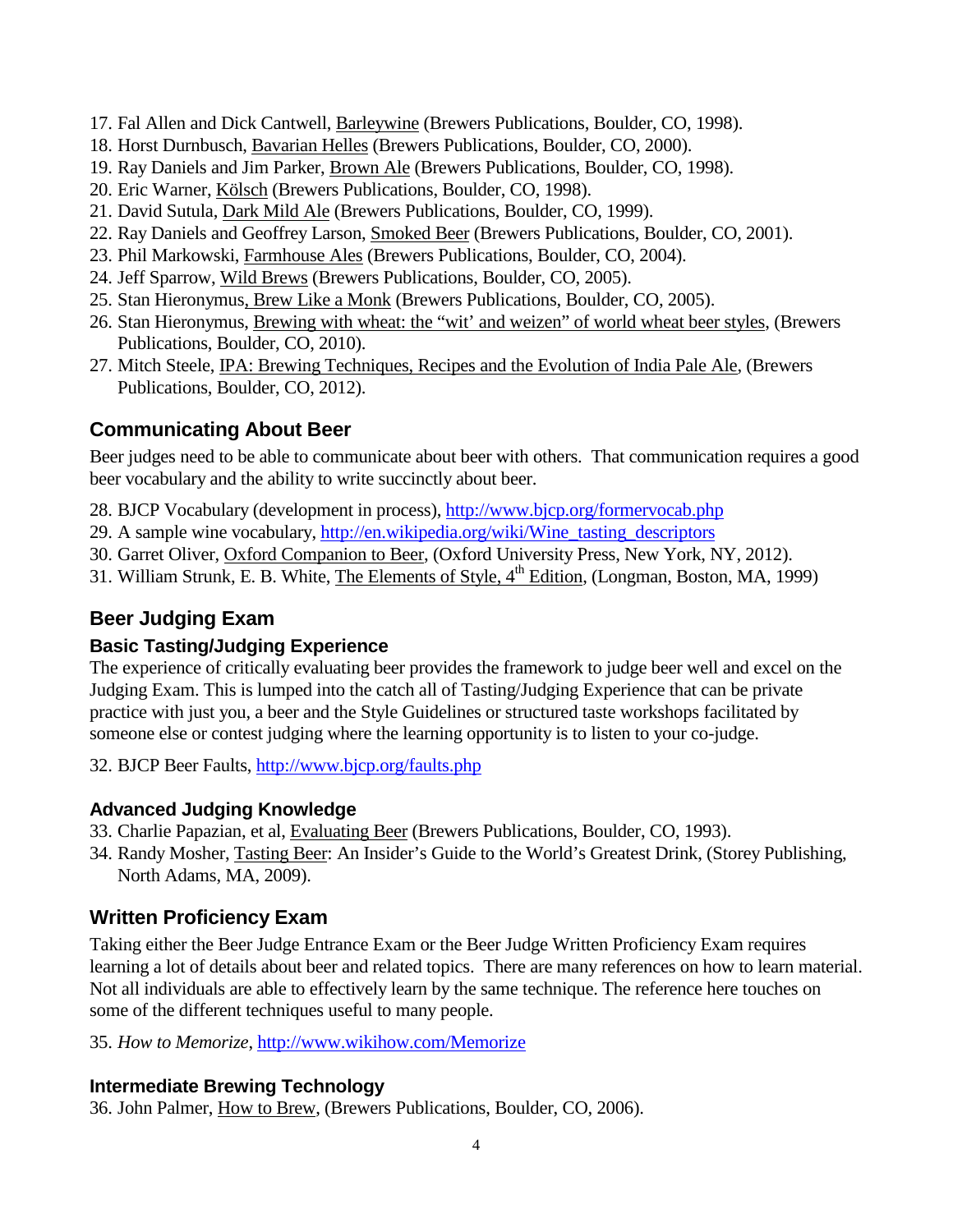37. Dave Miller, Dave Miller's Homebrewing Guide (Garden Way Publishing, Pownal, VT 1996).

#### **Advanced Brewing Technology**

- 38. Gregory J. Noonan, New Brewing Lager Beer (Brewers Publications, Boulder, CO, 2003).
- 39. George Fix, Principles of Brewing Science, 2nd Edition (Brewers Publications, Boulder, CO, 1999).
- 40. George and Laurie Fix, An Analysis of Brewing Techniques, (Brewers Publications, Boulder, CO, 1997).
- 41. Chris White, Jamil Zainasheff, Yeast: The Practical Guide to Beer Fermentation (Brewing Elements), (Brewers Publications, Boulder, CO, 2010).
- 42. *Brewing Techniques* (New Wine Press, Eugene, OR). Contains a wealth of information about the ingredients, history and flavors in beer. While no longer being published some articles are available at www.brewingtechniques.com.

#### **College-Level Brewing Technology**

- 43. Wolfgang Kunze, Technology Brewing and Malting,  $4<sup>th</sup>$  International Edition in English, (VLB, Berlin, Germany, 2010).
- 44. Jean de Clerck, A textbook of brewing, Volume 1, (Siebel Institute of Technology, 1957).
- 45. Jean de Clerck, A textbook of brewing, Volume 2, (Siebel Institute of Technology, 1957).
- 46. Dennis Briggs, et al, Brewing Science and Practice, (Woodhead Publishing, Boca Raton, FL, 2004).
- 47. Michael Lewis and Tom Young, Brewing, (Aspen, New York, NY, 2001).

#### **Recipe Formulation**

- 48. Ray Daniels, Designing Great Beers (Brewers Publications, Boulder, CO, 1996).
- 49. Jamil Zainasheff and John Palmer, Brewing Classic Styles (Brewers Publications, Boulder, CO, 2007).
- 50. Gordon Strong, Brewing Better Beer, Chapter 6, (Brewers Publications, Boulder, CO, 2011).

#### **Brewing History**

- 51. Roger Protz, The Ale Trail (Eric Dobby Publishing, Kent, 1995).
- 52. Horst Dornbusch, Prost! The Story of German Beer (Brewers Publications, Boulder, CO, 1997).
- 53. Gregg Smith, The Beer Enthusiast's Guide (Storey Communications, Pownal, VT, 1994).
- 54. Charles Bamforth, *Beer: Tap into the Art and Science of Brewing (Plenum Press, New York, 1998).*
- 55. Clive La Pensée, Roger Protz, India Pale Ale: Homebrew Classics, (CAMRA, St. Albans, England, 2001).
- 56. Clive La Pensée, Roger Protz, Stout & Porter: Homebrew Classics, (CAMRA, St. Albans, England, 2003).
- 57. John Tuck, The Private Brewer's Guide To The Art of Brewing Ale And Porter, (Simpkin & Marshall, London, England, 1822, reprinted by Zymoscribe, Woodbridge, CT, 1995).
- 58. M. L. Byrn, The Complete Practical Brewer, (Henry Carey Baird, Philadelphia, PA, 1852, reprinted by Raudins Publishing,Chagrin Falls, OH, 2002).
- 59. W. H. Roberts, The Scottish Ale Brewer and Practical Maltster, (A. and C. Black Whitttaker Company, London, England, 1847, reprinted by Raudins Publishing, Chagrin Falls, OH, 2003).
- 60. W. Brande, The Town and Country Brewery Book, (Dean and Munday, London, England, circa 1830, reprinted by Raudins Publishing, Chagrin Falls, OH, 2003).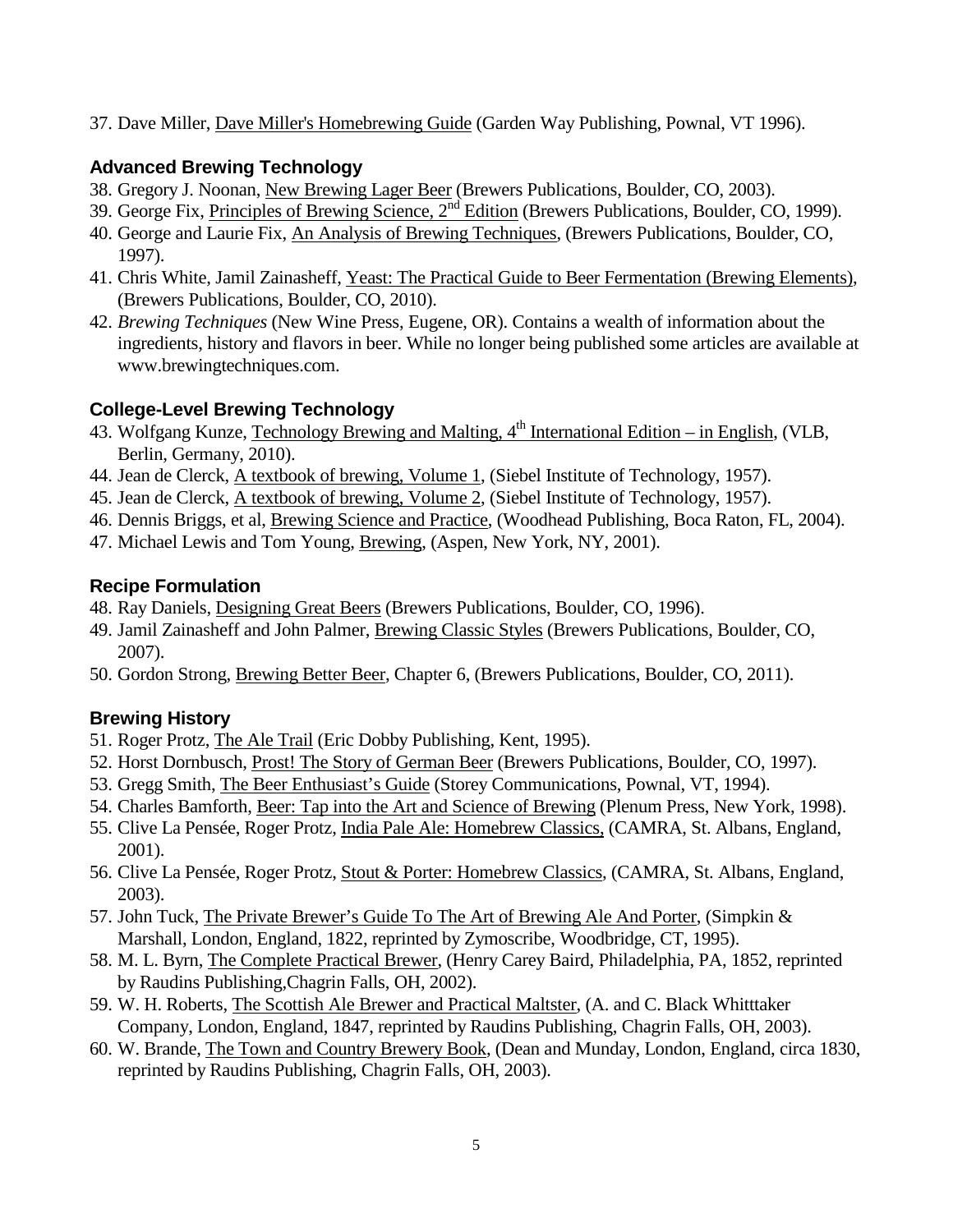- 61. Michael Combrune, The Theory and Practice of Brewing, (Worshipful Company of BREWERS, 1762, reprinted by Raudins Publishing, Chagrin Falls, OH, 2004).
- 62. Robert Wahl, Max Henius, American handy-book of the brewing, malting and auxiliary trades, (Wahl & Henius, Chicago, IL, 1902) also available on Google Books.
- 63. History of Beer, [http://en.wikipedia.org/wiki/History\\_of\\_beer](http://en.wikipedia.org/wiki/History_of_beer)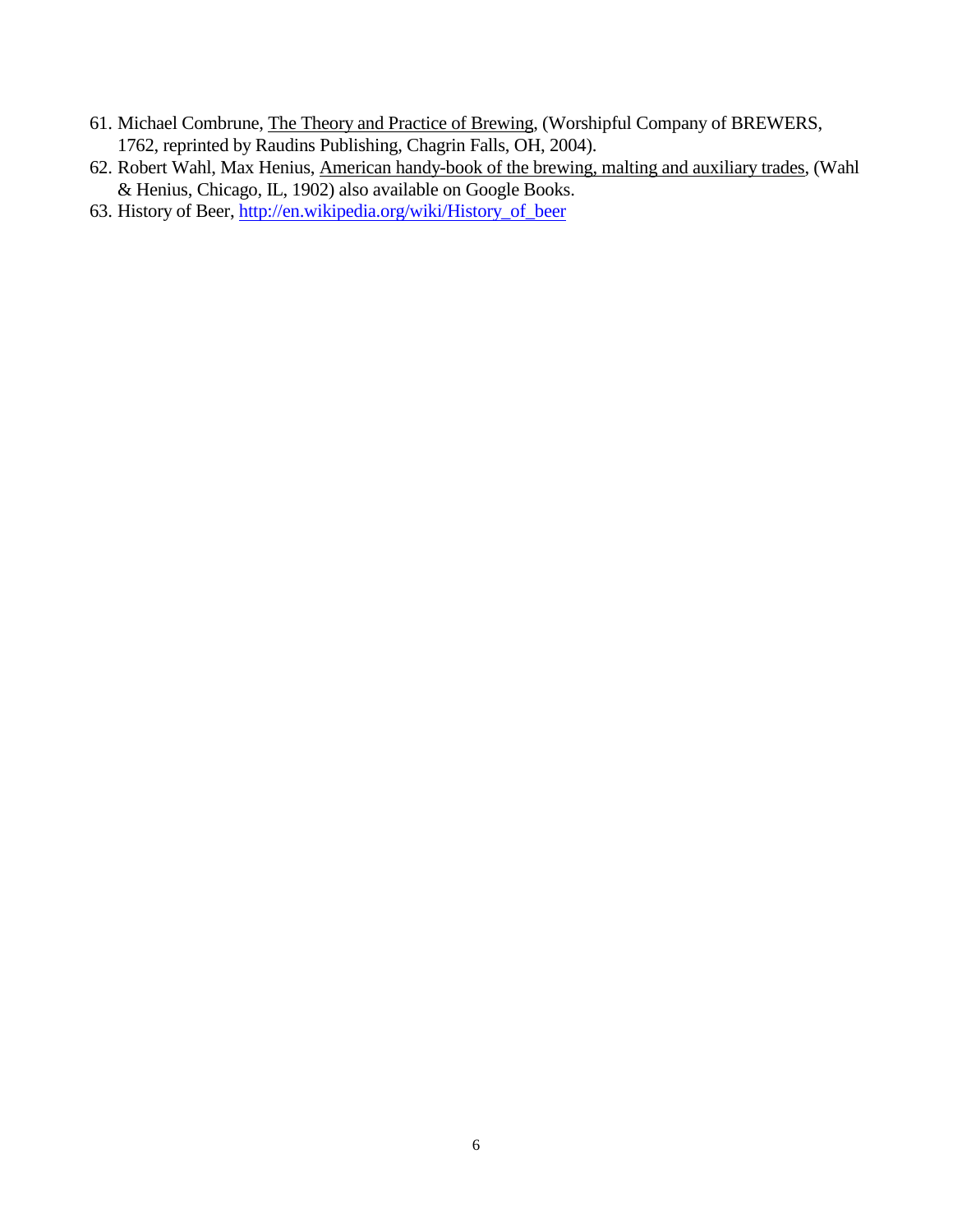## <span id="page-10-0"></span>**II. BEER JUDGING AND THE BJCP EXAM**

The most complete and current information about the BJCP can be found on the BJCP web site [\(http://www.bjcp.org\)](http://www.bjcp.org/). The Member Resources section contains a wealth of information about the organization's background, history and evolution.

## <span id="page-10-1"></span>*A. Beer Evaluation and the Judging Process*

by Edward W. Wolfe

## <span id="page-10-2"></span>**Beer Evaluation**

Product evaluation is an important part of brewing, whether performed informally or formally and whether the product is from a commercial or home brewery. Formal beer evaluation serves three primary purposes in the context of brewing competitions. First, the beer evaluations provide feedback to the brewer concerning how well an individual recipe represents its intended beer style. This feedback can be useful as recipes are fine-tuned and attempts are made to improve the beer. Second, beer evaluations may provide brewers with troubleshooting advice. These diagnostic suggestions are particularly helpful when the brewer cannot identify the source of off-flavors or aromas. A knowledgeable beer evaluator can provide the brewer with suggestions for changing procedures and equipment that can help eliminate undesirable flavor and aroma components. Third, beer evaluation provides a fairly unbiased method for selecting and recognizing outstanding beers in brewing competitions.

## <span id="page-10-3"></span>**Environment**

One important condition that is necessary for accurate beer evaluation is the establishment of a suitable environment. The environment should be well-lit, odor-free, and distractions should be minimized. Natural, diffuse lighting is best, with incandescent lighting preferred over fluorescent lighting. Table cloths and walls should be free of patterns that might obscure visual inspection of the beer, and light colored or white walls and tablecloths are ideal. The room in which evaluation takes place should be as free of odors as possible. Restaurants and breweries can be particularly troublesome locations for evaluating beers because food and brewing odors are likely to interfere with a beer judge's ability to smell the beers being evaluated. Smoking and perfumes should also be eliminated as much as possible. In addition, the evaluation environment should be as free from other distractions. Noise should be kept to a minimum, and privacy should be preserved to the greatest extent possible. Every effort should be made to make the beer judges comfortable by carefully selecting chairs and tables, monitoring the temperature of the evaluation room, and providing assistance to judges during the evaluation process (e.g., stewards).

## <span id="page-10-4"></span>**Equipment**

A second important condition that is necessary for effective beer evaluation is suitable equipment. That is, judges need sharp mechanical pencils with erasers—mechanical so that the aroma of wood does not interfere with detecting beer aromas and erasers so that comments and scores can be changed. Beer judges also need suitable cups for sampling the beer—impeccably clean plastic or glass, odor-free, and clear. Also, judges need access to style guidelines. Tables should be equipped with water and bread or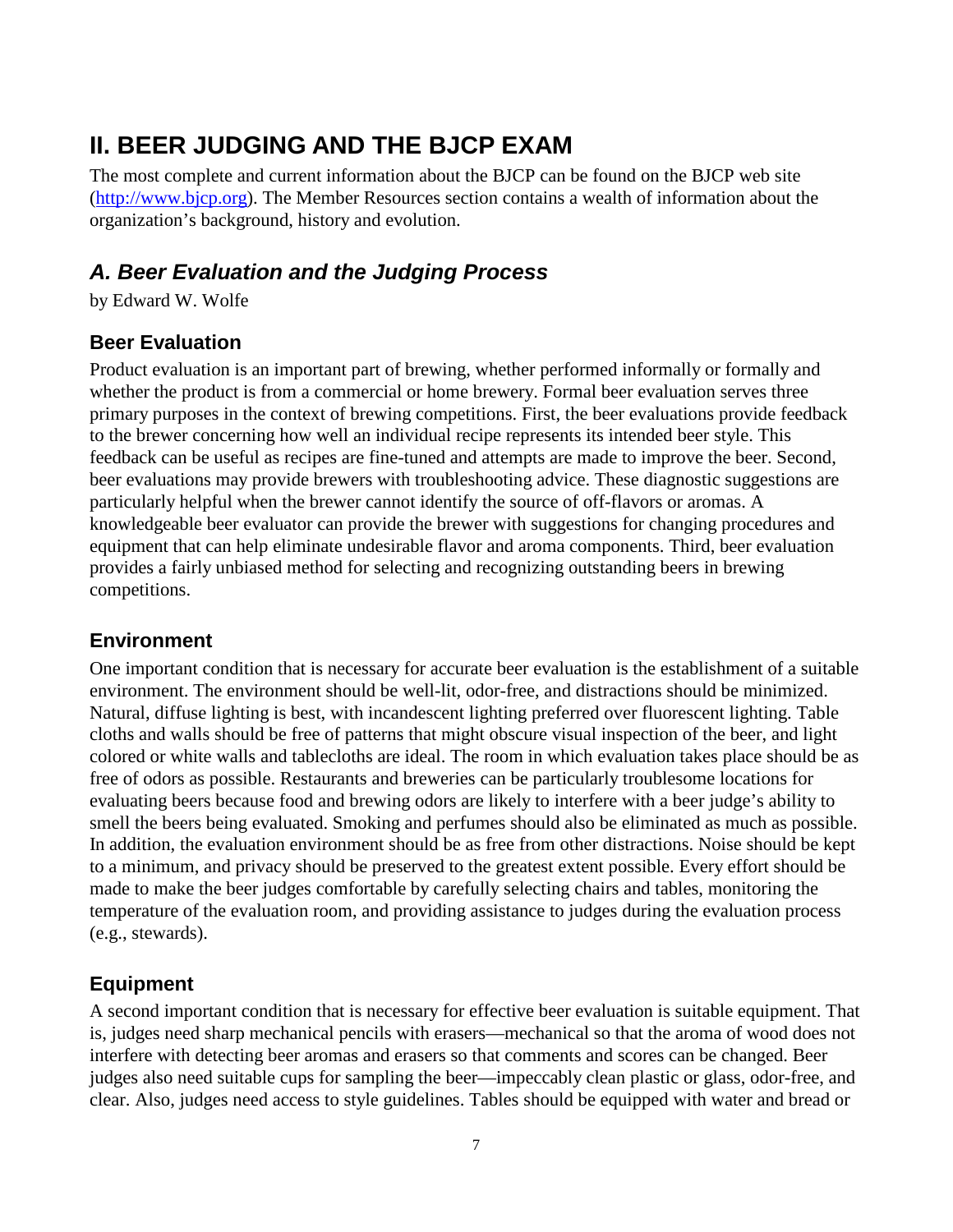crackers for palate cleansing, buckets and towels for cleaning spills or gushes, bottle openers and cork screws, and coolers and temporary caps for temporary storage of opened bottles.

## <span id="page-11-0"></span>**Presentation**

As for the presentation of beers, two methods are common, each with positive and negative points. One method of presentation permits judges to open and pour the beer into their own cups. A second method of presentation requires stewards to pour beer into pitchers, and the beer is transferred from the pitcher into judges' cups. When judges are allowed to pour their own beers, there is some danger that moving bottles to the evaluation table will stir up yeast and that judges' opinions of a beer's quality will be influenced by the appearance of the bottles that it comes in. On the other hand, when judges transfer beer from a pitcher, it is more difficult to capture many of the fleeting aromas that might dissipate between the time the bottle is opened and the time that judges are presented with the beer. Another problem with using pitchers is that it is more difficult to temporarily store beer samples so that judges can taste them again at a later time.

## <span id="page-11-1"></span>**The Judging Process Decision Strategies**

There are two general decision making strategies that judges use when evaluating a beer. In a top-down decision making strategy, the judge forms an overall impression about the quality of the beer, decides what overall score to assign that beer, and deducts points for each deficient characteristic of the beer based on the overall impression. The problem with this top-down approach to beer evaluation is that it is difficult to ensure that the points allocated to each subcategory (e.g., aroma, appearance, flavor, body) agree with the comments that were made about that feature of the beer. In a bottom-up decision making strategy, the judge scores each subcategory of the beer, deducting points for each deficient characteristic. The overall score is determined by summing the points for each subcategory. The problem with this bottom-up approach to beer evaluation is that it easy to arrive at an overall score for the beer that does not agree with the overall impression of the beer. In short, judges who use a topdown approach to judging beers may "miss the trees for the forest," while judges who use a bottom-up approach to judging beers may "miss the forest for the trees."

Most judges use a combination of these two extremes. Regardless of which approach seems more comfortable to an individual beer judge, there are several general guidelines that judges should follow when assigning scores to beers. In the current BJCP scoring systems, each beer is evaluated on a 50 point scale, allocating 12 points for Aroma, 3 for Appearance, 20 for Flavor, 5 for Mouthfeel and 10 for Overall Impression. This scoresheet can be found on the BJCP website. In addition, there are sliding scales on the bottom right hand corner for rating the stylistic accuracy, technical merit and intangibles of each beer.

## **Scoring Guidance**

Overall scores should conform to the descriptions given at the bottom of each scoresheet. Excellent ratings (38-44) should be assigned to beers that are excellent representations of the style. Very Good ratings (30-37) should be assigned to very good representations of the style that have only minor flaws. Good ratings (21-29) should be assigned to good representations of the style that have significant flaws. Drinkable ratings (14-20) should be assigned to beers that do not adequately represent the style because of serious flaws. A problem rating (13 or lower) is typically assigned to beers that contain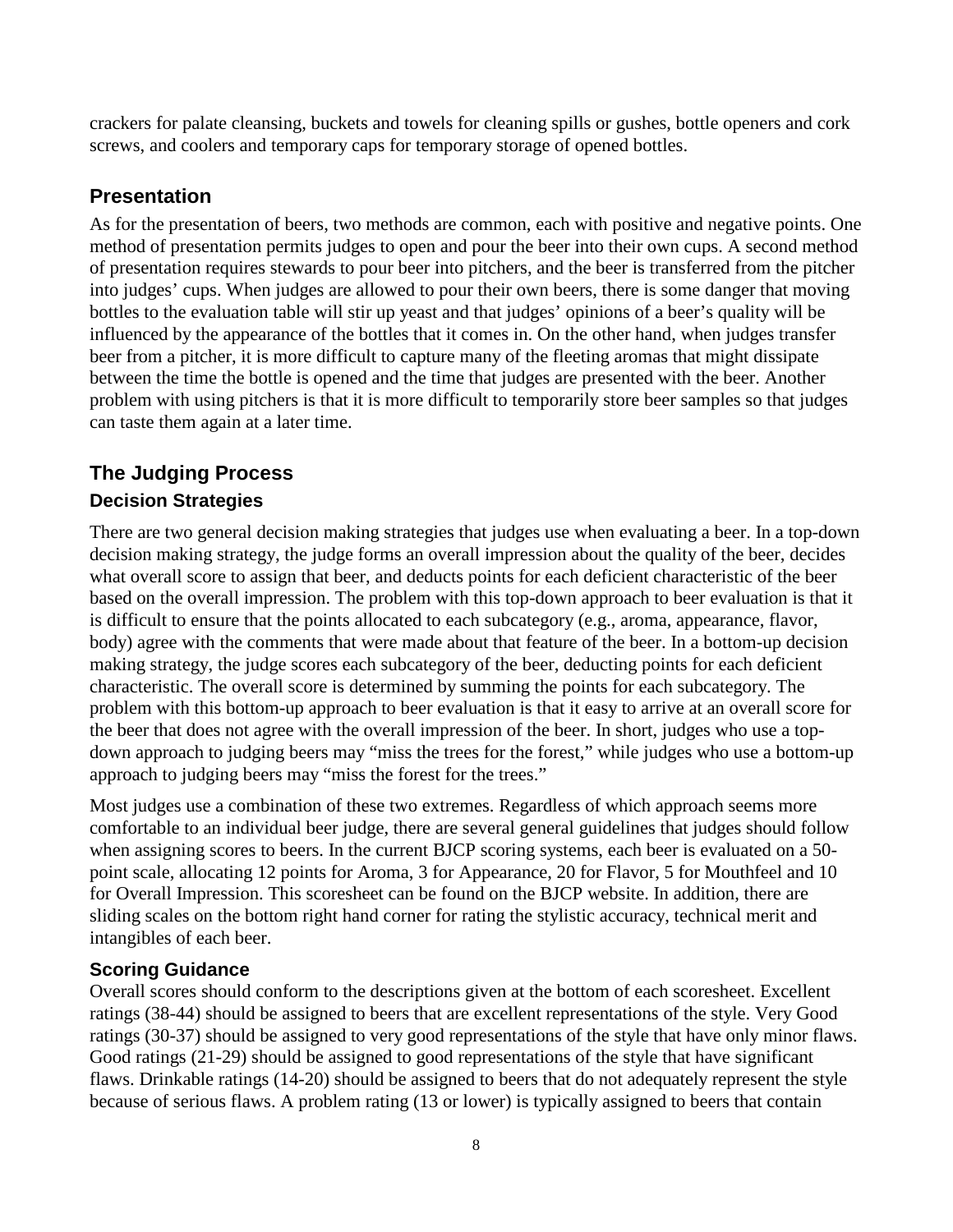flaws that are so serious that the beer is rendered undrinkable. The scoresheet reserves the 45-50 range for outstanding beers that are truly world-class.

In general, the best beers at a competition should be assigned scores in the 40+ range, with real evaluations of the beer identifying some characteristics of the beer that make it non-perfect. A beer receiving a perfect score of 50 must indeed be perfect; it must have absolutely no flaws, exemplify the style as well as or better than the best commercial examples, be perfectly brewery-fresh, and be wellhandled and presented. These conditions might not all be under the brewer's control, so achieving a perfect beer at the point of presentation to judges is extremely rare.

When providing feedback about very good beers, it is important to identify ways in which the beer can be improved and mention these characteristics on the scoresheet. Any serious flaw or missing aspect of a particular beer style (such as lack of clove character in a Bavarian weizen) generally results in a maximum score around 30. Also, note the cut-off score of 21 determines if a beer adequately represents a particular style.

A beer that is strongly infected or that contains a flaw so severe that it makes the beer undrinkable can be assigned a score of 13. A score of 13 makes the point that the beer is essentially undrinkable; lower scores can be taken as spiteful. However, this is simply a guideline. If the flaws are so bad that even a 13 is generous, judges can score lower. Simply justify your score using a bottom-up method; assign points for positive attributes that are present. Give the benefit of the doubt for low-scoring beers. If you do score lower than 13, strive to make as many useful comments as possible on how the brewer can improve the beer. Always look for positive comments to make about a beer, and then let the brewer know what aspects of the beer need attention and how to correct any flaws.

## <span id="page-12-0"></span>**Procedure**

Beers should be evaluated using the following procedure:

- 1. Prepare a scoresheet. Write the entry number, style category and subcategory names and numbers, your name, and any other necessary information (e.g., judge rank, e-mail address) on a scoresheet, or apply a pre-printed label.
- 2. Visually inspect the bottle (if given the bottle). Check the bottle for fill level, clarity, sediment, and signs of problems (e.g., a ring around the neck of the bottle). Identification of such characteristics may be helpful in describing flaws that are discovered during the formal evaluation process. However, be careful not to prejudge the beer based on a visual inspection of the bottle.
- 3. Pour the beer into clean sampling cup, making an effort to agitate the beer enough to produce a generous head (but not enough to produce a head large enough to interfere with drinking the beer). For highly carbonated beers, this may require pouring carefully into a tilted cup. For beers with low carbonation, this may require pouring directly into the center of the cup, with a 6 inch (15 cm) drop from the bottle. Pour each entry in a manner that gives it its optimum appearance, keeping in mind that some entries may be over- or under-carbonated.
- 4. Smell the beer. As soon as the beer is poured, swirl the cup, bring it to your nose, and inhale the beer's aroma several times. When a beer is cold, it may be necessary to swirl the beer in the cup, warm the beer by holding it between your hands, or putting your hand on the top of the cup to allow the volatiles to accumulate in a great enough concentration to be detected. Write your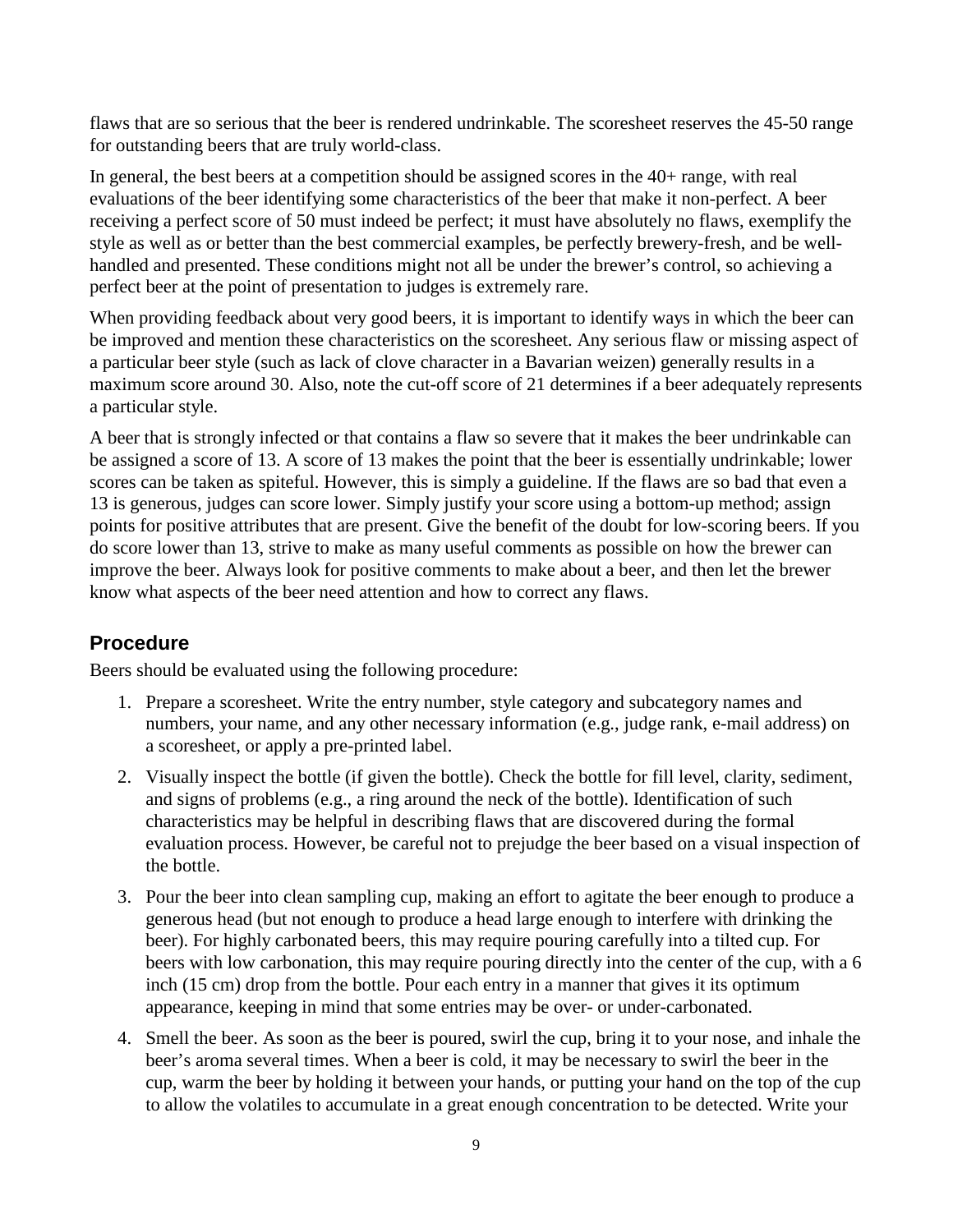impressions of the beer's aromas. Particularly, note any off aromas that you detect. Do not assign scores for aroma yet.

- 5. Visually inspect the beer. Give your nose a rest, and score the appearance of the beer. Tilt the cup, and examine it through backlighting. For darker beers, it may be necessary to use a small flashlight to adequately illuminate the beer. Examine the beer's color, clarity, and head (retention, color, and texture). Write comments about the degree to which the color, clarity, and head are appropriate for the intended style and record a score. Score the beer for appearance, allocating a maximum of one point for each of these characteristics.
- 6. Smell the beer again. Again, swirl the cup, bring it to your nose, and inhale the beer's aromas several times. Note how the beer's aroma changes as the beer warms and the volatiles begin to dissipate. Write your impressions of the beer's aromas, noting particularly the appropriateness of the malt, hops, yeast, and fermentation byproduct aromas. Also, note any lingering off aromas. Do not assign scores for aroma yet.
- 7. Taste the beer. Take about 1 ounce (30 ml) of beer into your mouth, and coat the inside of your mouth with it. Be sure to allow the beer to make contact with your lips, gums, teeth, palate, and the top, bottom, and sides of your tongue. Swallow the beer, and exhale through your nose. Write down your impressions of the initial flavors of the beer (malt, hops, alcohol, sweetness), intermediate flavors (additional hop/malt flavor, fruitiness, diacetyl, sourness), and aftertaste (hop bitterness, oxidation, astringency). Do not assign scores for flavor yet.
- 8. Score the beer for mouthfeel. Take another mouthful of beer and note the appropriateness of the beer's mouthfeel for the intended style. Mouthfeel includes body, carbonation, warmth, creaminess, and astringency. Write comments concerning your impression and assign between 2 and 5 points with higher numbers reflecting appropriate mouthfeel and lower numbers indicating increasing levels of deviation from the intended style.
- 9. Evaluate the beer for overall impression. Relax. Take a deep breath. Smell the beer again, and taste it again. Pause to consider where the beer belongs in the overall range of scores (e.g., excellent, very good, good, drinkable, problem) and where similar beers are ranked within the judging flight. If you use a top-down decision making strategy, assign an overall score to the beer, then mentally subtract points from the remaining subcategories (i.e., aroma and flavor), consistent with your impressions of how the beer is deficient. Use the overall impression category to adjust your final score to the level you feel is appropriate for this beer. If you use a bottom-up decision making strategy, assign scores to each of the remaining subcategories (i.e., aroma and flavor), and assign a score for overall impression. Finally, write prescriptive suggestions for improving the beer in light of any deficiencies you noted in your evaluation.
- 10. Check any boxes on the left side of the scoresheet that are consistent with your comments.
- 11. Check your scoresheet. Add your category scores. If you use a bottom-up approach, double check to make sure you added correctly. If you use a top-down approach, make sure that your subcategory scores sum to equal your overall score. When the other judges have finished scoring the beer, discuss the technical and stylistic merits of the beer and arrive at a consensus score. Be prepared to adjust your scores to make them fall within 5-7 points of the other judges at your table.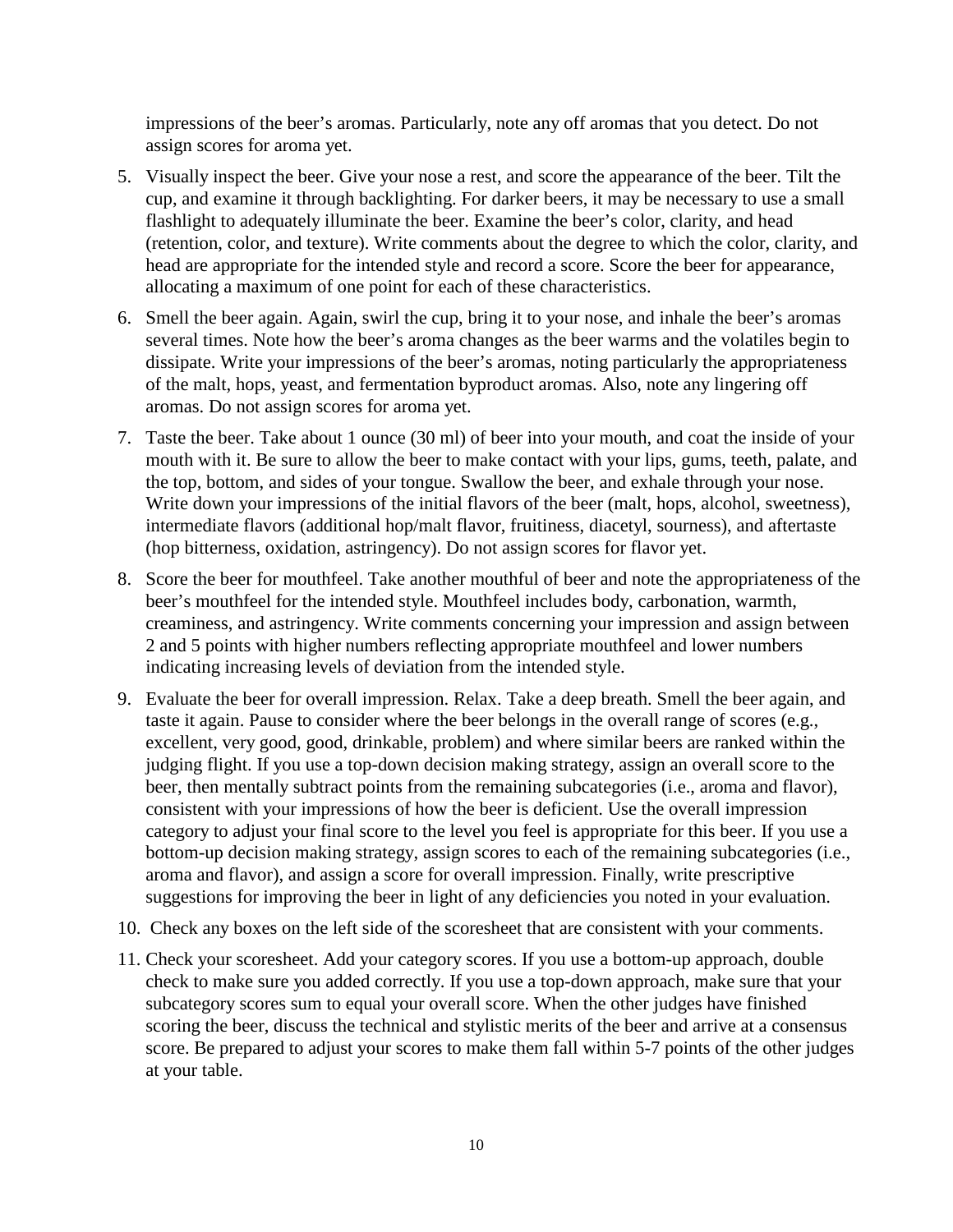12. Complete the Stylistic Accuracy, Technical Merit, and Intangibles scales at the bottom of the scoresheet. Mark the appropriate box on each scale to indicate where the beer lies on each scale.

#### <span id="page-14-0"></span>**Notes on Smelling the Beer**

When a beer judge smells a beer, the judge is literally inhaling small particles of the beer. The sense of smell works by detecting molecules that are diffused into the air. These molecules are inhaled into the sinus cavity where receptors (olfactory cells) detect and translate the chemical information contained in the molecules into information that the brain can interpret. Several things influence a judge's ability to detect the variety of aromas in beer. First, there are different densities of the receptors found in different people. Hence, some judges may simply be more sensitive to odors than are other judges. Second, the receptor cells can be damaged through exposure to strong substances (e.g., ammonia, nasal drugs), and this damage may take several weeks to heal. Third, changes in the thickness of the mucus that lines the nasal cavity may influence a judge's sensitivity. Any molecules that are detected by the olfactory cells must pass through a mucus lining, so daily changes in the thickness of that lining influence our sensitivity from day to day. The thickness of the lining can be influenced by sickness (e.g., colds), or exposure to a variety of allergens or irritants (e.g., pet dander, dust, smoke, perfume, spicy foods). Therefore, judges need to take into account their current levels of sensitivity, given their health and exposure to substances that could interfere with their sense of smell. Finally, the olfactory cells become desensitized to repeated exposure to the same odors. As a result, a beer judge may be less able to detect subtle aromas as a judging session progresses. One way to remedy this problem is to occasionally take deep inhales of fresh air to flush the nasal cavity. Another way to lessen desensitization to certain odors is to sniff something that has a completely different odor (e.g., sniffing your sleeve) (Eby, 1993; Palamand, 1993).

Regardless of a judge's ability to detect various odors in beer, that ability is useless if the judge cannot use accurately descriptive terms to communicate information to the brewer. Hence, it is important for beer judges to build a vocabulary for describing the variety of odors (and knowledge of the source of those odors). Meilgaard (1993) presents a useful taxonomy of beer-related odors. His organizational scheme categorizes 33 aromas into 9 overall categories (oxidized, sulfury, fatty, phenolic, caramelized, cereal, resinous, aromatic, and sour). Beer judges should make efforts to expand their scent recognition and vocabulary.

#### <span id="page-14-1"></span>**Notes on Tasting the Beer**

The sense of taste is very similar to the sense of smell. Taste is the sense through which the chemical constituents of a solid are detected and information about them is transmitted to the brain. The molecules are detected by five types of taste buds that are on the tongue and throat; some areas of the tongue are more sensitive to certain basic flavors than others, but the commonly-referenced Tongue Taste Map has been debunked. For example, you can taste bitterness more towards the back of your tongue, but the entire tongue can taste it. The five basic tastes detected by the tongue are sweetness, sourness, saltiness, bitterness and umami (savoriness).

Since all of these flavors are present in beer, it is important that beer judges completely coat the inside of their mouths with beer when evaluating it and that the beer be swallowed. As is true for the scent receptors in the nose, different people have different densities of taste buds and, thus, have different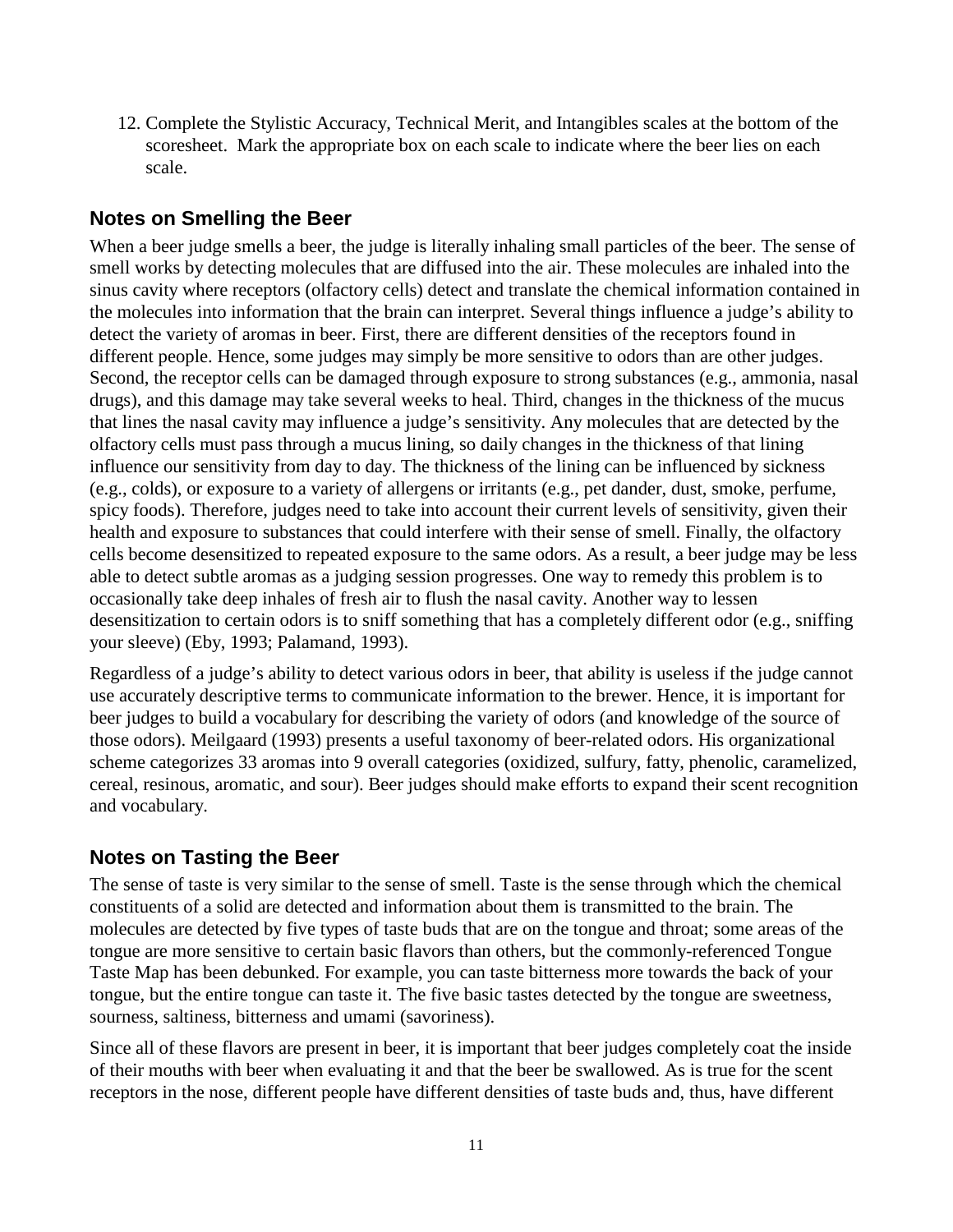sensitivities to various flavors. Also, taste buds can be damaged (e.g., being burnt by hot food or through exposure to irritants like spicy foods, smoking, or other chemicals), so a judge's sensitivity may be diminished until tastebuds can regenerate (about 10 days). Judges need to be aware of their own sensitivities and take into account recent potential sources of damage when evaluating beers. In addition, taste buds can be desensitized to certain flavors because of residual traces of other substances in the mouth. Therefore, it is best for judges to rinse their mouths between beers and to cleanse their palates with bread or salt-free crackers (Eby, 1993; Palamand, 1993).

Of course, as is true for the sense of smell, a judge's ability to taste substances in beer is useless unless that judge can accurately identify the substance and use appropriate vocabulary to communicate that information to a brewer. Meilgaard's (1993) categorization system for beer flavors includes 6 general categories (fullness, mouthfeel, bitter, salt, sweet, and sour) consisting of 14 flavors that may be present in beer. Judges should continually improve their abilities to detect flavors that are in beer, their abilities to use appropriate words to describe those perceptions, and their knowledge of the sources of those flavors so that brewers can be provided with accurate and informative feedback concerning how to improve recipes and brewing procedures.

## <span id="page-15-0"></span>**Notes on Making Comments about Beer**

There are five things to keep in mind as you write comments about the beers you judge. First, your comments should be as positive as possible. Acknowledge the good aspects of the beer rather than focusing only on the negative characteristics. Not only does this help make any negative comments easier to take as a brewer, but it gives your evaluation more credibility. Second, and related, be polite in everything that you write about a beer. Sarcastic and deprecating remarks should never be made on a scoresheet. Third, be descriptive and avoid using ambiguous terms like "nice." Instead, use words to describe the aroma, appearance, and flavors of the beer. Fourth, be diagnostic. Provide the brewer with possible causes for undesirable characteristics, and describe how the recipe or brewing procedure could be adjusted to eliminate those characteristics. Finally, be humble. Do not speculate about things that you do not know (e.g. whether the beer is extract or all-grain), and apologize if you cannot adequately describe (or diagnose) characteristics of the beer that are undesirable.

## <span id="page-15-1"></span>**Other Considerations**

#### **Before the Event**

Before a judging event, you should take steps to mentally and physically prepare yourself. Thoroughly familiarize yourself with the style(s) that you will judge if you know what those styles are ahead of time. Sample a few commercial examples and review the style guidelines and brewing procedures for those styles. Also, come to the event prepared to judge. Bring a mechanical pencil, a bottle opener, a flashlight, and any references that you might need to evaluate the beers. Also, make sure to come to the event in the right frame of mind. Get adequate rest the night before; shower; avoid heavily scented soaps, shampoos, and perfumes; avoid eating spicy foods and drinking excessively; and avoid taking medication that might influence your ability to judge (e.g., decongestants). You can also prepare your stomach for a day of beer drinking by drinking plenty of water and eating a dinner that contains foods that contain fats the night before the event and by eating extra sugar the morning of the event (e.g., donuts) (Harper, 1997).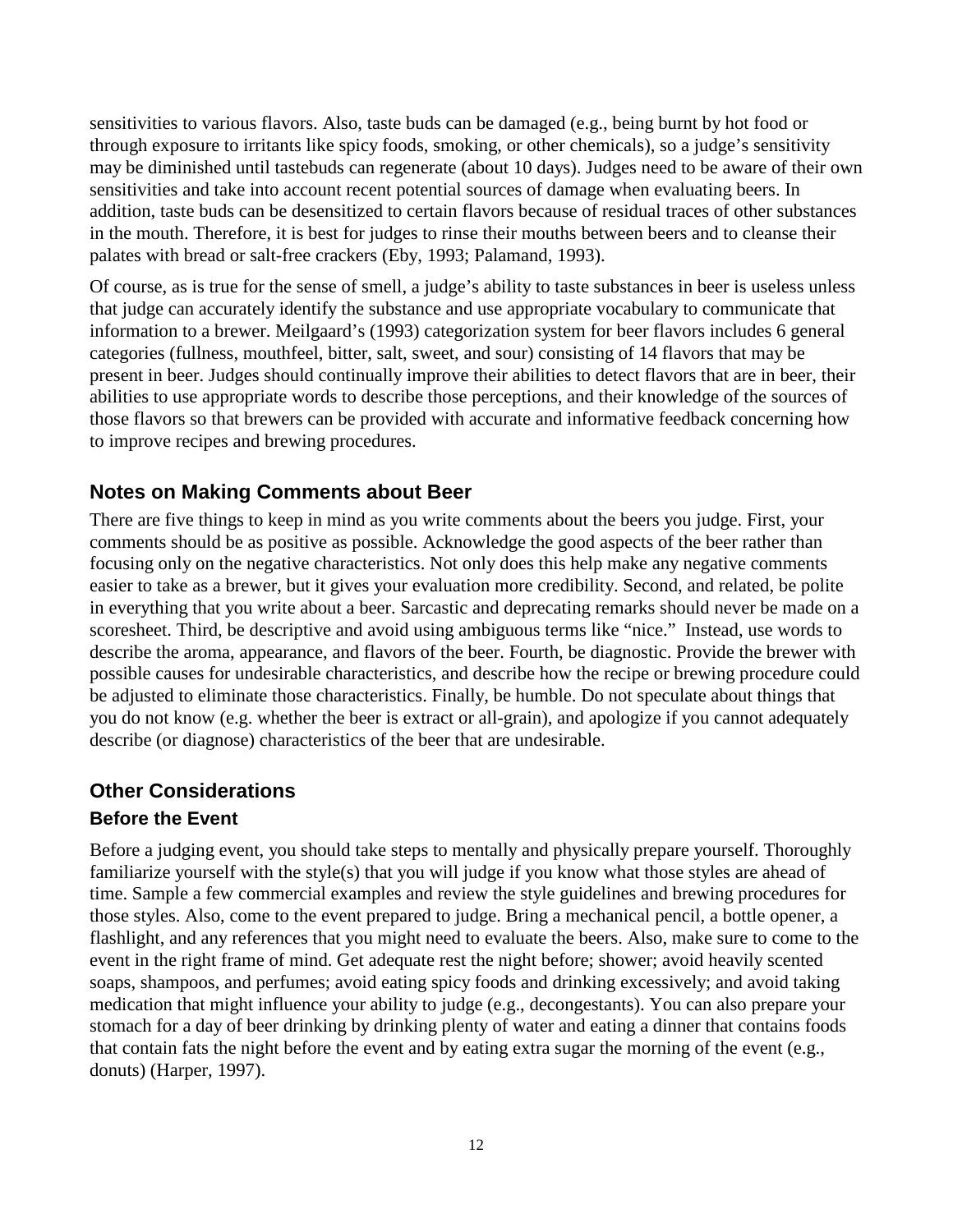#### **Fatigue & Errors**

During a judging flight, it is important to keep in mind that errors can creep into your judging decisions as a result of fatigue (palate or physical), distractions, or the order in which beers are presented. More specifically, judges may tend to assign scores (central scoring) in a much narrower range as time progresses simply because palate fatigue causes the beers to taste more and more similar over time. Conversely, judges may assign one or two beers much higher scores than other beers simply because they stand out as being much more flavorful (extreme scoring). In addition, as judges become tired (and possibly intoxicated) during long flights, they may allow impressions of some very noticeable characteristics of particular beers to overly influence their perceptions (and scores) of other characteristics of the beers (halo effect). For example, a weizen that is too dark may (falsely) also seem too heavy and caramel-flavored. Also during long flights, judges need to be mindful of the fact that proximity errors (e.g., assigning scores that are too high to a beer that follows a poor example of the style) and drift (e.g., assigning progressively lower (or higher) scores to beers as time progresses) may influence the validity of the scores that they assign (Wolfe, 1996; Wolfe & Wolfe, 1997).

Unfortunately, it is nearly impossible to know when errors such as these have crept into your judgments. Therefore, it is extremely important to retaste all of the beers in a flight, especially the ones in the top half of the flight. In general, most flights should contain less than 12 beers, so this would entail retasting at least the 6 that receive the highest scores. Each beer should be carefully reevaluated to make sure that the rank ordering of the assigned scores reflects your overall impression of the actual quality of the beers. Only after retasting and a discussion of these impressions should awards be assigned to beers within the flight. Note that the competition coordinator may request that you readjust your scores to reflect any discrepancies between the ordering of awards and the ordering of assigned scores.

#### **When You Are Finished**

When you have finished judging a flight of beers, make sure that your scoresheets are complete, that the scoresheets have been organized in a way that the competition organizer can identify the scores and the awards that you assigned, and that the table at which you judged is ready for another judging flight or that (following the final flight of the day) it is cleaned. Most importantly, avoid causing distractions to other judges who have not yet finished judging their flights (e.g., loud conversations, interrupting judges who are still making decisions, etc.). In fact, this would be a good time to leave the judging area for a beer or a breath of fresh air. Also, be conscientious in what you say to others about the beers that you judged. It is often tempting to tell others about the worst beer in your flight or to make remarks about the overall poor quality of entries that you judged. Not only are comments such as these in poor taste, but since you do not know who entered the beers that you judged, you may offend the person to whom you are talking (or judges who are still judging).

## **Practicing**

Of course, one of the best (and most enjoyable) things that you can do to maintain your judging skills is to continually practice by sampling a variety of beers and brewing your own beers. In addition to visiting pubs and microbreweries, you can sample homebrew regularly by attending homebrew club meetings. Entering beers in competitions is also a practical way to compare your flavor perception and troubleshooting skills with those of experienced judges. You can also brush up on your judging skills by coordinating tasting sessions and mini-competitions with other judges or by sampling beers that have been "doctored" to simulate common flavors and flaws in beer (Wolfe & Leith, 1997). Dr. Beer ®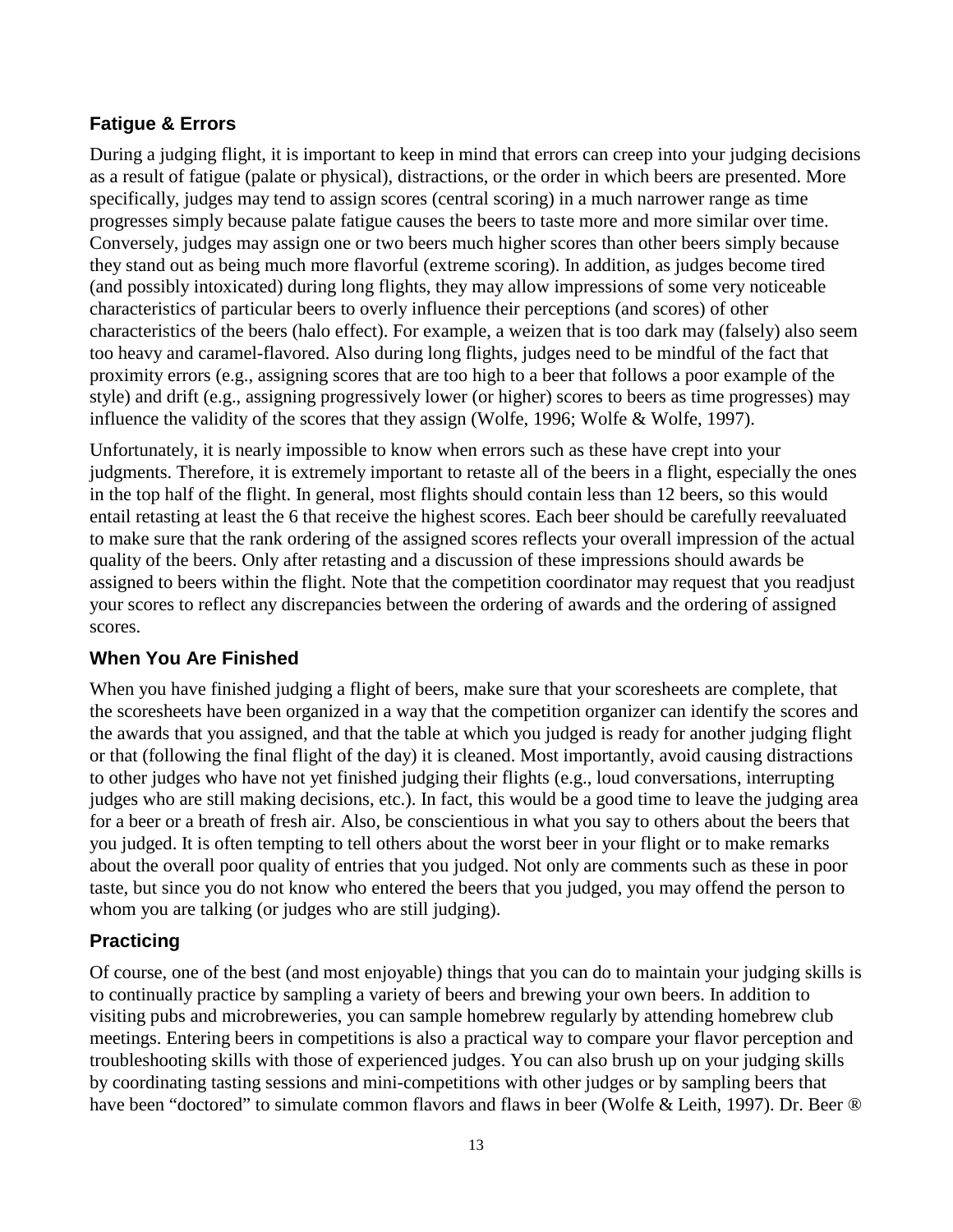is a commercial example of this program, but several authors have described methods for preparing beers using readily-available ingredients (Guinard & Robertson, 1993; Papazian & Noonan, 1993; Papazian, 1993). Guidelines for a doctored beer session are also given at the end of the BJCP Exam Study Course later in this section.

#### <span id="page-17-0"></span>**References and Additional Reading**

- 1. Eby, D.W., "Sensory aspects of zymological evaluation" in Evaluating Beer (Brewers Publications, Boulder, CO, 1993), pp. 39-54.
- 2. Guinard, J.X. and Robertson, I., "Sensory evaluation for brewers" in Evaluating Beer (Brewers Publications, Boulder, CO, 1993), pp. 55-74.
- 3. Harper, T., "Scrutinize. Swirl. Sniff. Sip. Swallow. Scribble.: The Six Habits of Highly Effective Great American Beer Festival Judges'" Sky (September, 29-31, 1997).
- 4. Konis, T., "Origins of normal and abnormal flavors" in Evaluating Beer (Brewers Publications, Boulder, CO, 1993), pp. 91-104.
- 5. Meilgaard, M.C., "The flavor of beer" in Evaluating Beer (Brewers Publications, Boulder, CO, 1993), pp. 15-38.
- 6. Palamand, R., "Training ourselves in flavor perception and tasting" in Evaluating Beer (Brewers Publications, Boulder, CO, 1993), pp. 115-131.
- 7. Papazian, C., "Evaluating beer" in Evaluating Beer (Brewers Publications, Boulder, CO, 1993), pp.  $3-14.$
- 8. Papazian, C., "Testing yourself" in Evaluating Beer (Brewers Publications, Boulder, CO, 1993), pp. 215-223.
- 9. Papazian, C. and Noonan, G., "Aroma identification" in Evaluating Beer (Brewers Publications, Boulder, CO, 1993), pp. 199-214.
- 10. Wolfe, E.W., "Unbeknownst to the right honourable judge—Or how common judging errors creep into organized beer evaluations" Brewing Techniques, v. 4(2), 56-59 (1996).
- 11. Wolfe, E.W. and Wolfe, C.L., "Questioning order in the court of beer judging—A study of the effect of presentation order in beer competitions," Brewing Techniques, v. 5(2), 44-49 (1997).
- 12. Wolfe, E.W. and Leith, T., "Calibrating judges at remote locations: The Palate Calibration Project," submitted to Brewing Techniques (1997).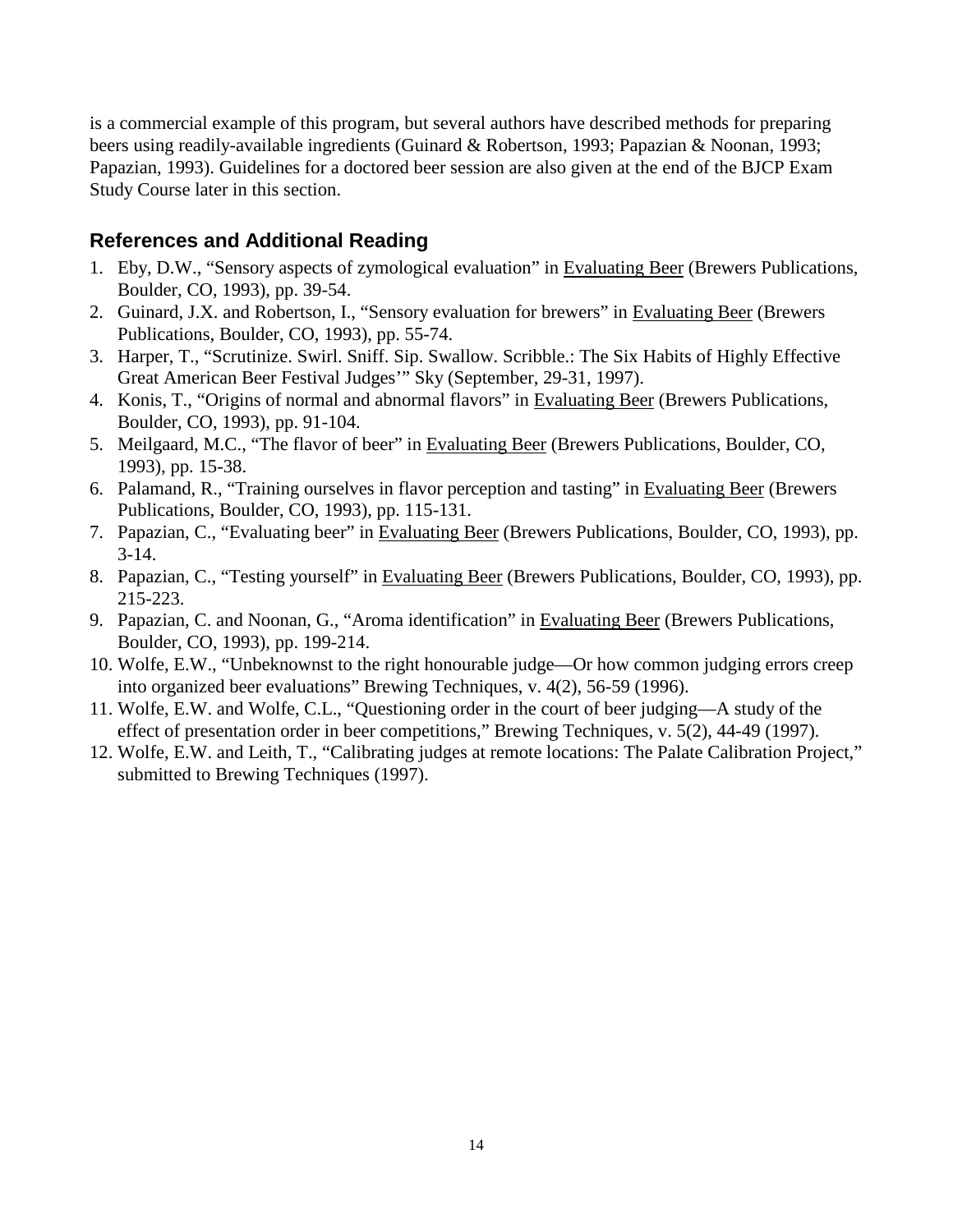## <span id="page-18-0"></span>**B. Three-Tier BJCP Exam Structure**

The path towards becoming a BJCP judge has three milestones. The first is passing an online Entrance Examination, which evaluates whether one is sufficiently ready to sit for a practical judging exam. When judges pass that exam with a score of least 80%, then if they also have at least 10 judging experience points, they may take a Written Proficiency Exam which qualifies them for the National and Master judging levels if they score sufficiently high. The following focuses on the beer judging exam, but the basic process is applicable to the mead judging exam and the cider judging exam in development.

The **BJCP Beer Judge Entrance Examination** consists of 180 questions to be answered in a 60 minute time period. There is mixture of multiple choice, true-false and multiple answer questions which are designed to test a prospective judge's knowledge of beer styles, beer characteristics and the brewing process. This entrance exam must be passed to enable a prospective judge to take the BJCP Expanded Judging Examination. The key reference for the style-related questions is the BJCP Style Guidelines, and prospective judges are encouraged to become very familiar with this document before attempting the entrance exam. The 180 questions are drawn from a large pool of questions so each examination will potentially be different. The BJCP does not intend to publish the list of questions in the pool as that will invalidate the quality of the examination – a published pool would be too easy to query for answers without the examinee actually learning the material. The BJCP will monitor for questions that are made public and will work to remove said questions from the examination pool.

The **BJCP Beer Judging Examination** is closed book and requires the judging of six beers as if one were at a competition, with the scoresheets evaluated on the basis of scoring accuracy, perception, descriptive ability, feedback and completeness. Grading is done by volunteer National and Master judges, with their scores and feedback reviewed by both a BJCP Associate Exam Director and a BJCP Exam Director. These reviews ensure that the scores from different exams and graders are consistent between different exams and with the criteria expected for the different judging levels.

The **BJCP Beer Judge Written Proficiency Examination** is closed book and consists of two sections. The first section tests familiarity with the BJCP and the judging process, consists of 20 true/false questions about judging and the organization. Correct answers earn no points, but each incorrect answer results in a 0.5 point deduction from the overall exam score. On the second section there are five essay questions; there are two questions covering beer styles, one is a recipe question, and two questions covering brewing techniques, with the latter focusing on the relationship of ingredients and the brewing process to flavors in the finished beer. The style questions ask for descriptions and comparisons of related beer styles, including information on the historical development, ingredients, style parameters, commercial examples and the brewing process. These questions are drawn from the same set of questions that was used for the essay portion of the **BJCP Legacy Beer Examination**. The questions in section two are each worth 20 percent of the total exam score. See the following two sections of this document for a list of the BJCP exam questions and an example of an answer with enough content and depth to receive a very high mark.

The exam is criteria-based, so if the essay questions are not answered correctly or do not contain enough information (a good rule of thumb is two pages per answer), then it will be difficult to get a passing score on the written portion. Similarly, if the descriptions and feedback on the beer scoresheets are weak, it will be difficult to pass the tasting portion. The recommended materials should therefore be read before the study sessions and reviewed along with the BJCP Study Guide before the exam. The style categories in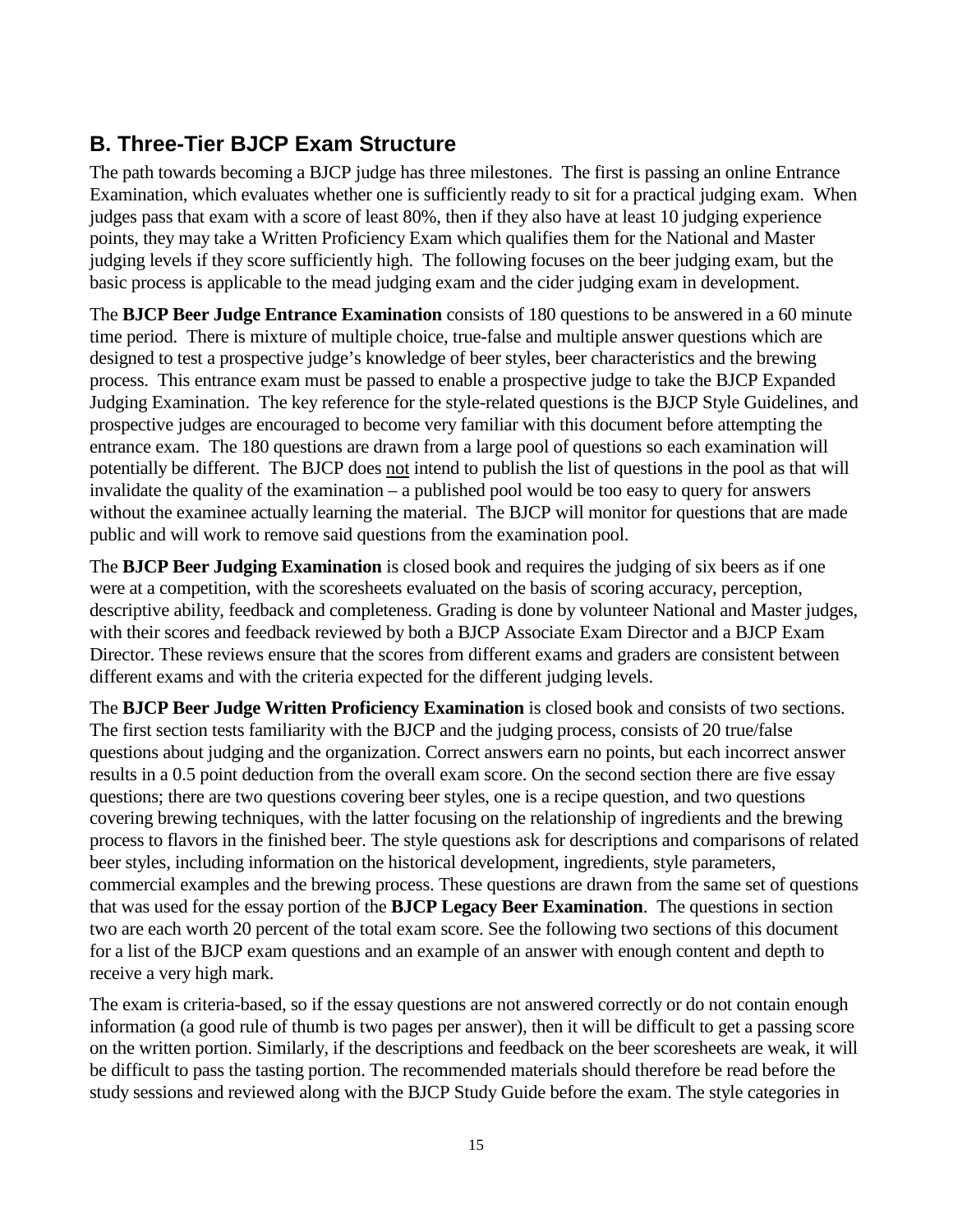the questions below are based on the BJCP Guidelines, which are also used by the AHA for its national homebrew competition.

The following is from the instructions to the BJCP exam. It clearly states what a complete answer to the typical exam question should contain.

*For a passing score, beer style descriptions must include the aroma, appearance, flavor, and mouthfeel descriptions as in the BJCP Style Guidelines. If time permits, for maximum credit, a more complete answer should consider the history of the style, geography, commercial examples, style parameters, unique ingredients, and fermentation techniques and conditions. When a question asks for a classic commercial example of a style the correct answer is one of the styles listed in the BJCP Style Guidelines.*

Although we have never had a real problem in this regard, it is BJCP policy to protect the integrity of the BJCP exam. Modern electronic devices make it too difficult for an exam administrator to be certain people aren't cheating, so exam instructions now include the following:

Use of the following electronic devices are not allowed during the exam:

- Calculators, except for basic four-function models
- Pagers
- PDAs
- Laptop or desktop computers
- Cell phones (In case of an emergency, phones may be left with the Administrator with instructions for answering.)
- Walkman/iPod or other listening devices
- Headphones of any type

Examinees with any special needs are required to contact the Exam Director to work out specific procedures a minimum of 6 weeks in advance of the exam date.

## <span id="page-19-0"></span>**Overview of the BJCP Entrance Exams**

The first step in joining the BJCP and becoming a judge is to take and pass one of the BJCP Entrance Exams (beer, mead, or cider). The entrance exam is an online qualifier that allows you to register for a judging exam. Passing an entrance exam does not grant BJCP membership; a judging exam must be passed. The online entrance exam is hosted on an external service. Visit bicp.coursewebs.com to create an account on the web site, purchase an exam, and take the test. Free practice exams are also available.

The BJCP Entrance Exams have a 60 minute time limit. The number of questions presented varies by exam type.

- The **BJCP Beer Judge Entrance Exam** has 180 questions.
- The **BJCP Mead Judge Entrance Exam** has 200 questions.
- The **BJCP Cider Judge Entrance Exam** is currently under development.

The BJCP supports exams given in English, Spanish, Brazilian Portuguese, and Simplified Chinese. Support for other languages is under consideration. An extended time version is available upon request for prospective judges whose native tongue is not one of the available languages.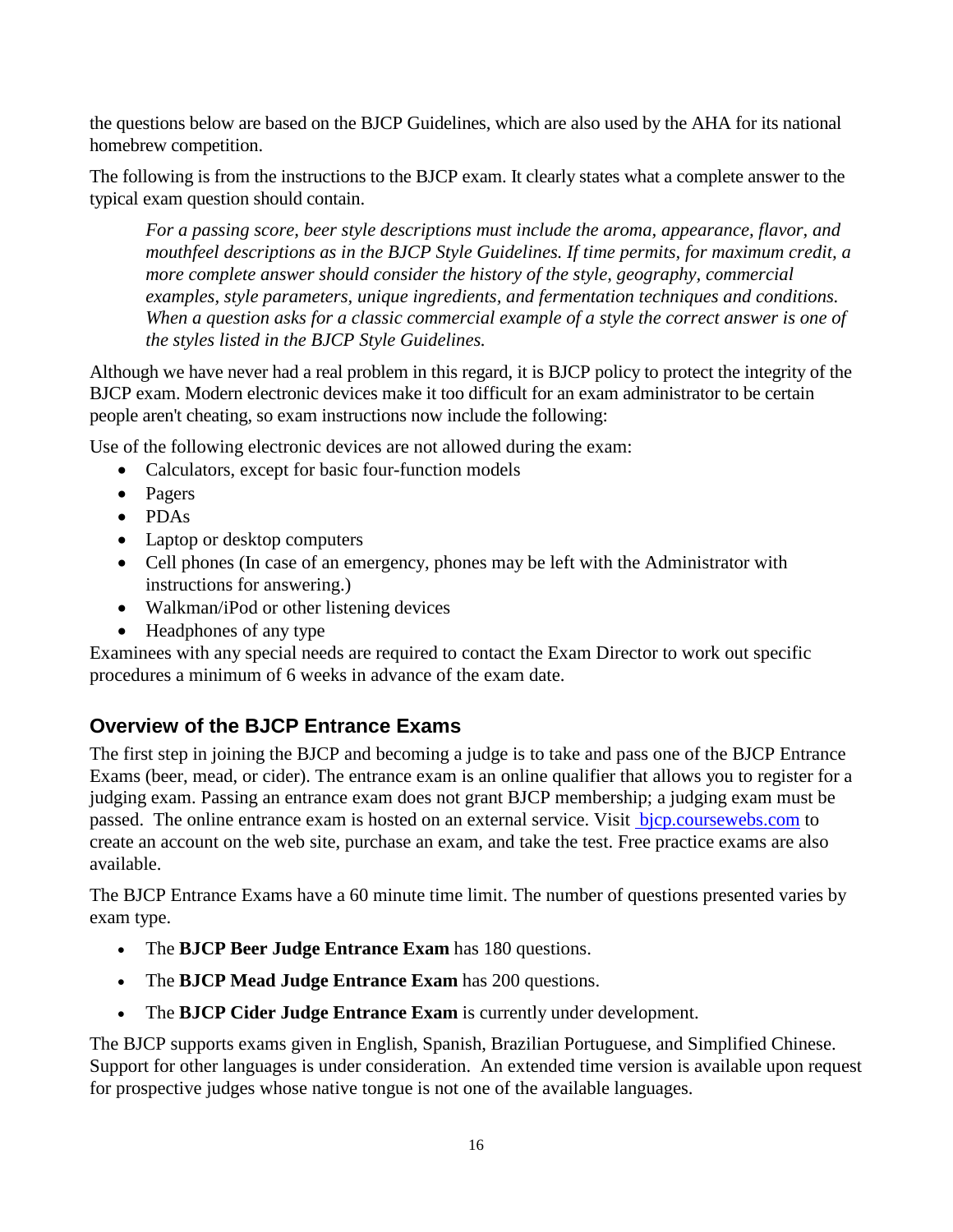Please allow for the full 60 minute time block to complete the exam since the clock will be running even if you are not actively answering questions. The questions are a mixture of True-False (TF), Multiple-Choice (MC), and Multiple-Choice-Multiple-Answer (MA) formats. There will always be a "best" answer for the MC questions, and the MA questions will always have at least one answer that is correct. There is no partial credit for MA questions; all correct answers must be selected.

## <span id="page-20-0"></span>**Exam Fees**

The BJCP price applies to those people who are a BJCP member (people who have taken a Judging Exam, and who have received a five-character BJCP ID). All others (including those who have only passed an entrance exam and who only have a four-digit certificate number) pay the Non-BJCP price.

| <b>Exam Type</b>                                       | <b>BJCP</b> Price | <b>Non-BJCP Price</b> |
|--------------------------------------------------------|-------------------|-----------------------|
| <b>BJCP</b> Beer Judge Entrance Examination            | <b>US\$10</b>     | <b>US\$10</b>         |
| <b>BJCP</b> Mead Judge Entrance Examination            | <b>US\$10</b>     | <b>US\$10</b>         |
| <b>BJCP</b> Cider Judge Entrance Examination           | <b>US\$10</b>     | <b>US\$10</b>         |
| <b>BJCP</b> Beer Judging Examination                   | <b>US\$15</b>     | <b>US\$40</b>         |
| <b>BJCP</b> Beer Judge Written Proficiency Examination | <b>US\$25</b>     | N/A                   |
| <b>BJCP</b> Mead Judging Examination                   | <b>US\$15</b>     | <b>US\$40</b>         |
| <b>BJCP</b> Cider Judging Examination                  | <b>US\$15</b>     | <b>US\$40</b>         |

The online beer entrance examinations also have a 3-for-2 option (three exams for the price of two). Other types of exams do not currently have a similar discount for multiple attempts.

## <span id="page-20-1"></span>**Registering for an Entrance Exam**

When you visit the coursewebs site, click on the **Course Catalog** link at the bottom of the page to select the exam you want (type and language). Add the desired exams to your cart, then **Checkout** to purchase the exams. Be sure you have selected the correct course (especially language). If you make a mistake in your exam selection, please contact the [Exam Directors](mailto:exam_director@bjcp.org) immediately before you purchase a second exam. We cannot issue refunds, but will be happy to move your registration to the exam type and language you intended to purchase.

You will be prompted to create an account on the coursewebs site, or to login to an existing account. If you are creating a new account, you will be asked to supply contact information which will be incorporated into our database. It is important that this information is accurate – particularly your email address. After completing the registration, you will be prompted to pay for the exam using a credit card through a secure server. Once payment is accepted, you can launch the Entrance Exam. If you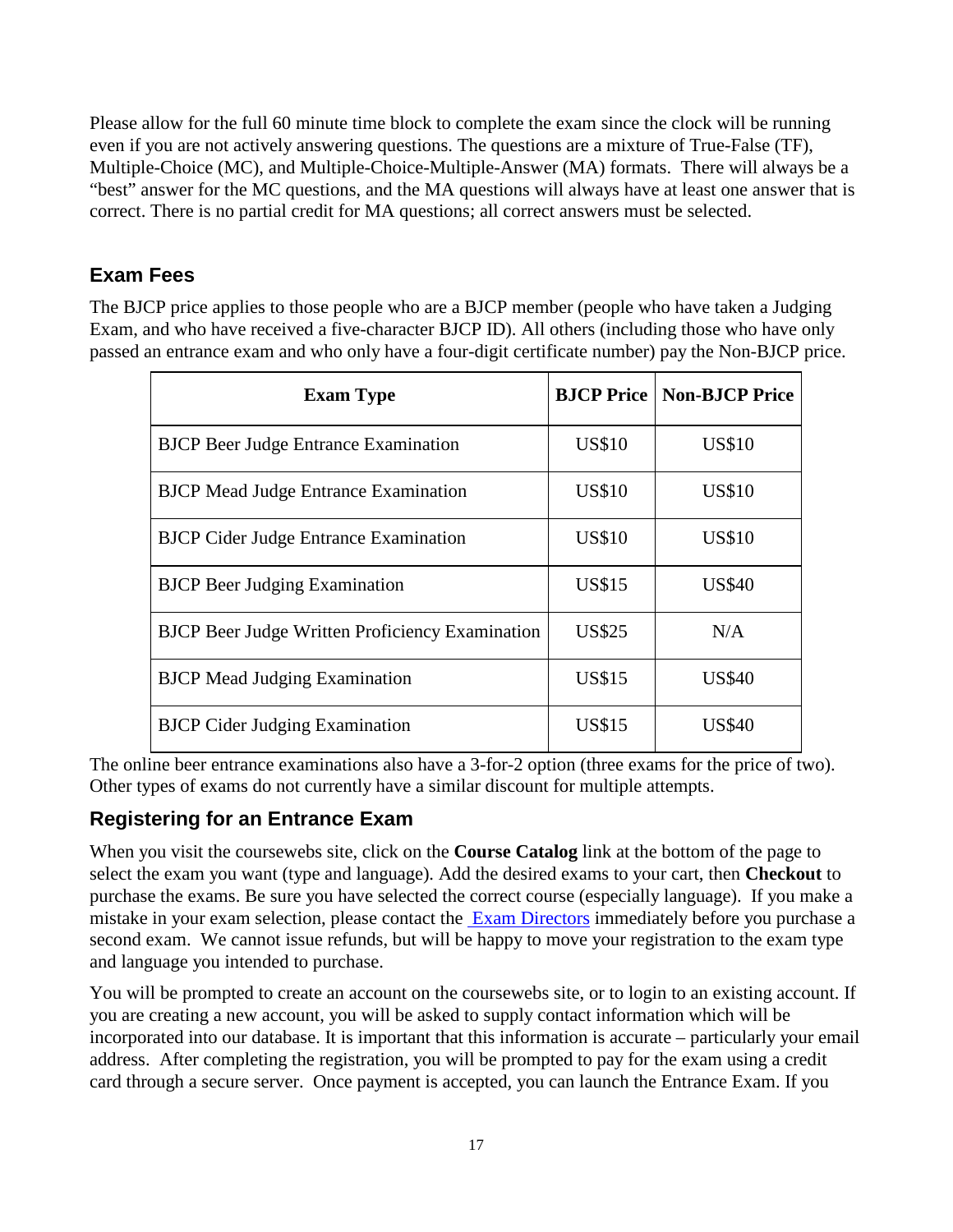have any questions, please contact the **Exam Directors** *before* you launch the exam since the 60 minute clock cannot be restarted. Good luck!

## <span id="page-21-0"></span>**Studying for the Entrance Exam**

*Do not take this exam without studying*; you will be wasting your money. Please review the BJCP Beer Judge Entrance Exam Study Guide below, which focuses on the beer exam but is applicable to the other entrance exams. The remainder of this study guide and the [Style Guidelines](http://dev.bjcp.org/beer-styles/beer-style-guidelines/) for the type of exam you wish to take should be your primary study materials. It would also be helpful to become familiar with the **BJCP Judge Procedures Manual**.

## <span id="page-21-1"></span>**Copyright Notice**

Please note that the entire question pool is copyrighted by the BJCP. The questions are not allowed to be published or copied without the express written consent of the BJCP. BJCP members violating this copyright may be sanctioned.

## <span id="page-21-2"></span>*C. BJCP Beer Judge Entrance Exam Study Guide*

## <span id="page-21-3"></span>**Introduction**

To pass the BJCP Beer Judging Entrance Exam, 116 (64%) of the total questions must be answered correctly. The scores on the entrance exam are only based on the number of correct answers; there is no penalty for incorrect or missing answers. The exam is also open-book, which means that those taking the exam can access the BJCP Beer Style Guidelines and other materials during the exam. Many examinees will find it challenging to answer all 180 questions, but the format has proven to be a valuable tool for probing gaps in the examinee's knowledge of beer styles, beer characteristics and aspects of the ingredients and the brewing process that are relevant to judging beer. If passing the entrance exam proves to be a challenge, the prospective judge may not be sufficiently prepared to provide score sheets that encompass the five components that are evaluated on the BJCP Beer Judging Exam: perception skills, scoring accuracy, descriptive terminology, accurate and constructive feedback, and completeness.

## <span id="page-21-4"></span>**References**

The primary study materials are listed on the first page of the Report to Participant Form that judges receive after taking the BJCP Beer Judging Exam. The ones listed in the first group below include a useful one page summary of common beer faults and introductory books on homebrewing:

- The 2015 BJCP Style Guidelines [\(https://www.bjcp.org/docs/2015\\_Guidelines\\_Beer.pdf\)](https://www.bjcp.org/docs/2015_Guidelines_Beer.pdf)
- BJCP Study Guide [\(https://www.bjcp.org/docs/BJCP\\_Study\\_Guide.pdf\)](https://www.bjcp.org/docs/BJCP_Study_Guide.pdf)
- Beer Fault List [\(https://www.bjcp.org/docs/Beer\\_faults.pdf\)](https://www.bjcp.org/docs/Beer_faults.pdf)
- *How to Brew*, by John Palmer [\(http://howtobrew.com\)](http://howtobrew.com/)
- *Dave Miller's Homebrewing Guide* and *The Complete Handbook of Home Brewing*, by Dave Miller

We also recommend reading Michael Jackson's Beer Companion, which is somewhat outdated but is a good reference for the terminology that is used to describe the many historical beer styles. Prospective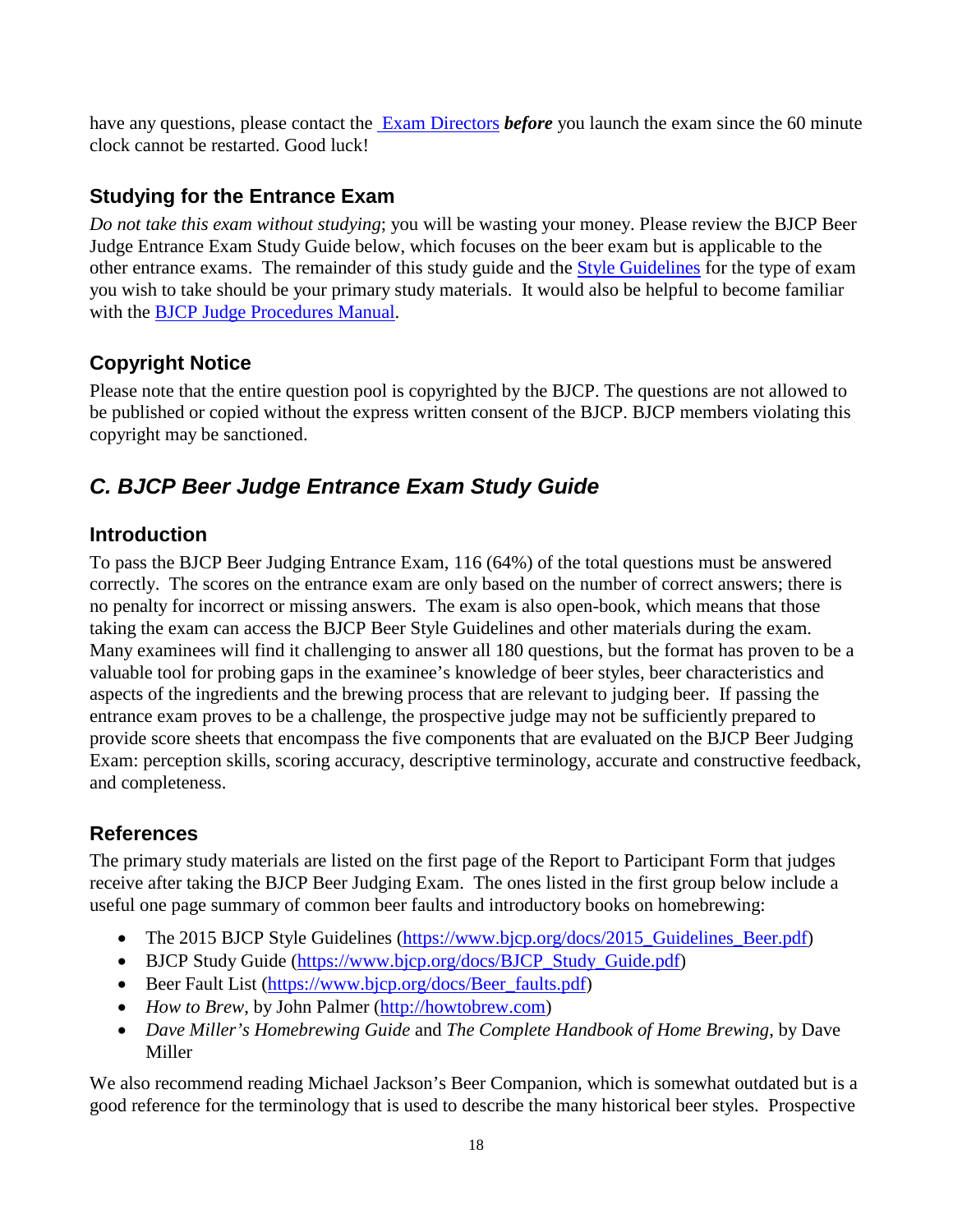judges with more brewing experience or technical backgrounds can - and should - supplement their study with the following references:

- *Designing Great Beers*, by Ray Daniels
- *New Brewing Lager Beer*, by Greg Noonan
- *Principles of Brewing Science*, by George Fix
- *Brewing Better Beer: Master Lessons for Advanced Homebrewers*, by Gordon Strong

The material in these references encompasses every question on the BJCP Beer Entrance Exam, and studying them should enable anyone to achieve a passing score as long as they retain a reasonable amount of the information. Another key element for successful study is to taste and ideally judge beers (using the BJCP Beer Scoresheet) to better understand how the written descriptions in the BJCP Beer Style Guidelines manifest themselves in the actual flavor and aroma of the beer.

## <span id="page-22-0"></span>**Question Types and Categories**

The remaining 160 questions on each exam focus on beer styles (57.5%), beer characteristics (22.5%) and processes and ingredients (20%). The content of these questions is based on the questions that appeared on the essay portion of the legacy BJCP exam and now form the base for the BJCP Written Proficiency Exam. The breakdown of the question types is:

- True/False (TF): 92
- Multiple Choice (MC): 54
- Multiple Answer (MA): 24

The table below presents a more detailed breakdown of the question types and categories that are used to generate the questions on each randomly generated online exam.

It's helpful to analyze these question counts to indicate what level of preparation is needed to pass the exam. If all of the BJCP Program questions are answered correctly, then completely random guesses on the TF (50% probability) and MC (20% probability with five possible answers) will yield an overall score of  $(20+46+11)/180 = 43\%$ . While we do occasionally see scores at this level or lower, random guessing is not a viable strategy for passing an open-book exam. However it does illustrate that random guessing can propel an examinee to 2/3 of the score required for passing.

With a reasonable amount of study, prospective judges should be able to narrow down the answers to most of the MC questions to two possibilities (50% probability if guessing) and improve the success rate on the TF questions to 75%. These adjustments correspond to an overall score of just over 64%, which is exactly what is needed to pass the entrance exam. Also remember that the entrance exam is open-book, which means that the BJCP Style Guidelines and the BJCP Study Guide can be accessed during the exam to narrow down the number of possible answers. However, attempting to take the entrance exam without a reasonable amount of preparation will force the examinees to spend too much time thumbing through the references to find the correct answers. This approach will likely not provide them with enough time to attempt to answer all 180 questions on the exam.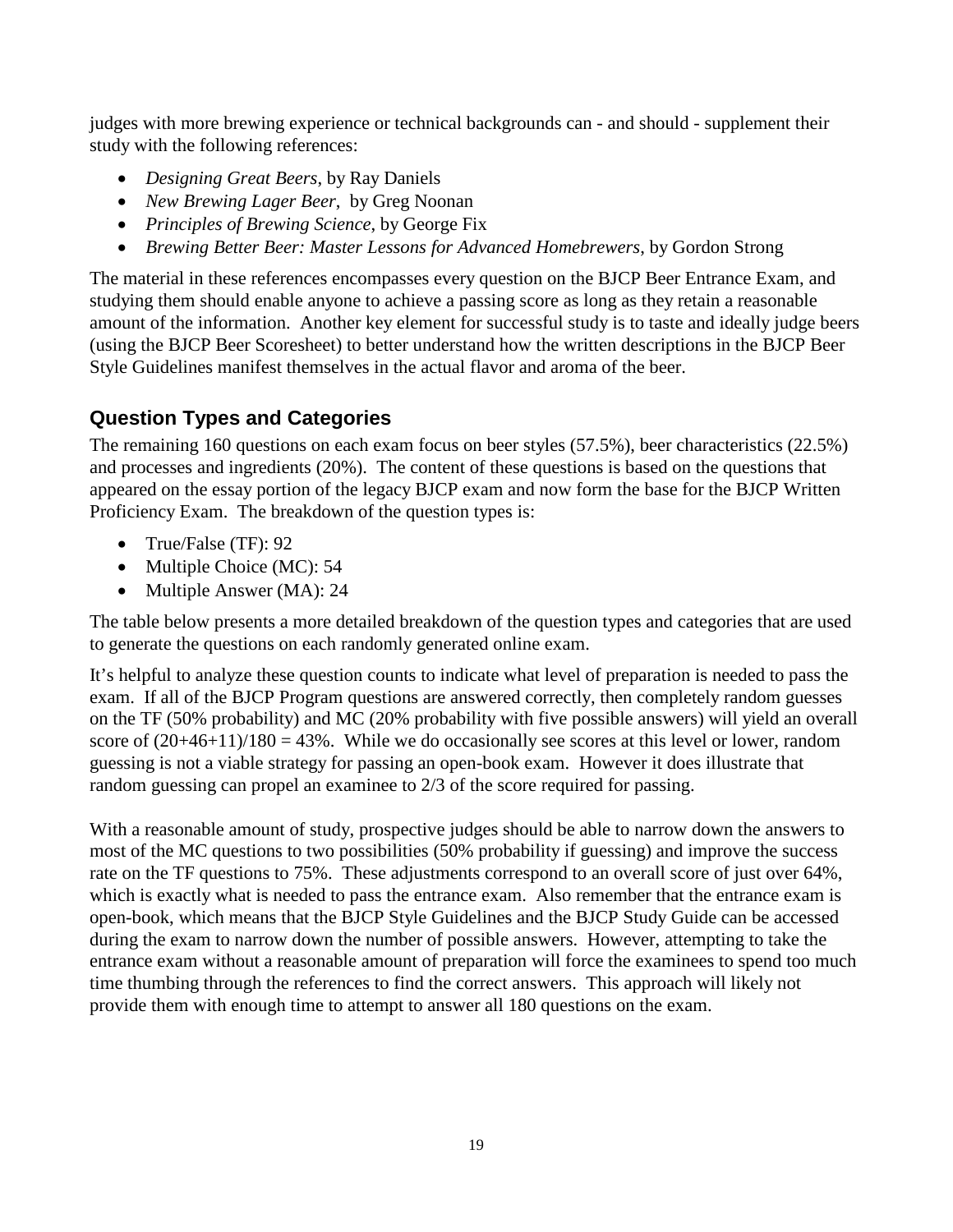| Category                         | TF             | MC | MA |
|----------------------------------|----------------|----|----|
| <b>BJCP</b> Program/Ethics       | 20             |    |    |
| Belgian and Sour Ales            | 4              | 4  |    |
| <b>Brown and Dark Ales</b>       | 8              | 4  |    |
| <b>English and American Ales</b> | 4              | 4  |    |
| Lagers                           | 8              | 4  |    |
| <b>Wheat Beers</b>               | $\overline{4}$ |    |    |
| <b>IPAs and Strong Ales</b>      | 4              |    |    |
| Pale Ale Comparison              | 6              |    |    |
| Dark Ale Comparison              | 6              |    |    |
| <b>Lager Comparison</b>          | 6              |    |    |
| Mixed Style Comparison           | 6              | 8  | 12 |
| <b>Beer Characteristics</b>      | 24             | 12 |    |
| Process and Ingredients          | 12             | 8  | 12 |

Each of the multiple-answer questions on the exam begin with the phrase "Check all that apply." There are only 24 questions of this type on each online exam, so it is quite easy to pass without even reading or answering them (which is one possible strategy). But many prospective judges enjoy the challenge of trying to answer questions which require more thought, and we include them on the entrance exam because one purpose of an exam is to test what is not known or understood. Closing these gaps will help prospective judges be better prepared for the BJCP Beer Judging Exam. In terms of exam-taking strategy, the wording to the correct answer to the MA questions relating to beer styles is closely matched to the BJCP Style Guidelines, and the incorrect answers include one or more characteristics which are regarded as stylistic flaws.

#### <span id="page-23-0"></span>**Questions on BJCP Ethics, Levels and the Judging Process**

Twenty questions of each online exam are randomly selected from the 124 True/False questions and accompanying answers that are listed in the BJCP Study Guide. Given that these questions pertain to the program that aspiring judges want to join, there is little excuse for missing any of these questions. The examinee should also be able to answer these questions fairly quickly, which leaves more time to answer the questions on beer styles and the impact of the brewing process on beer characteristics.

#### <span id="page-23-1"></span>**Questions on Beer Styles**

The questions on beer styles are based on the first 26 styles in the 2015 BJCP Beer Style Guidelines, so the Historical, Smoked and other beers in styles 27-34 do not need to be part of the study materials. The exam questions also focus on the styles that are more common in homebrew competitions as well as those that frequently served during the BJCP Beer Judging Exam. Three examples of the questions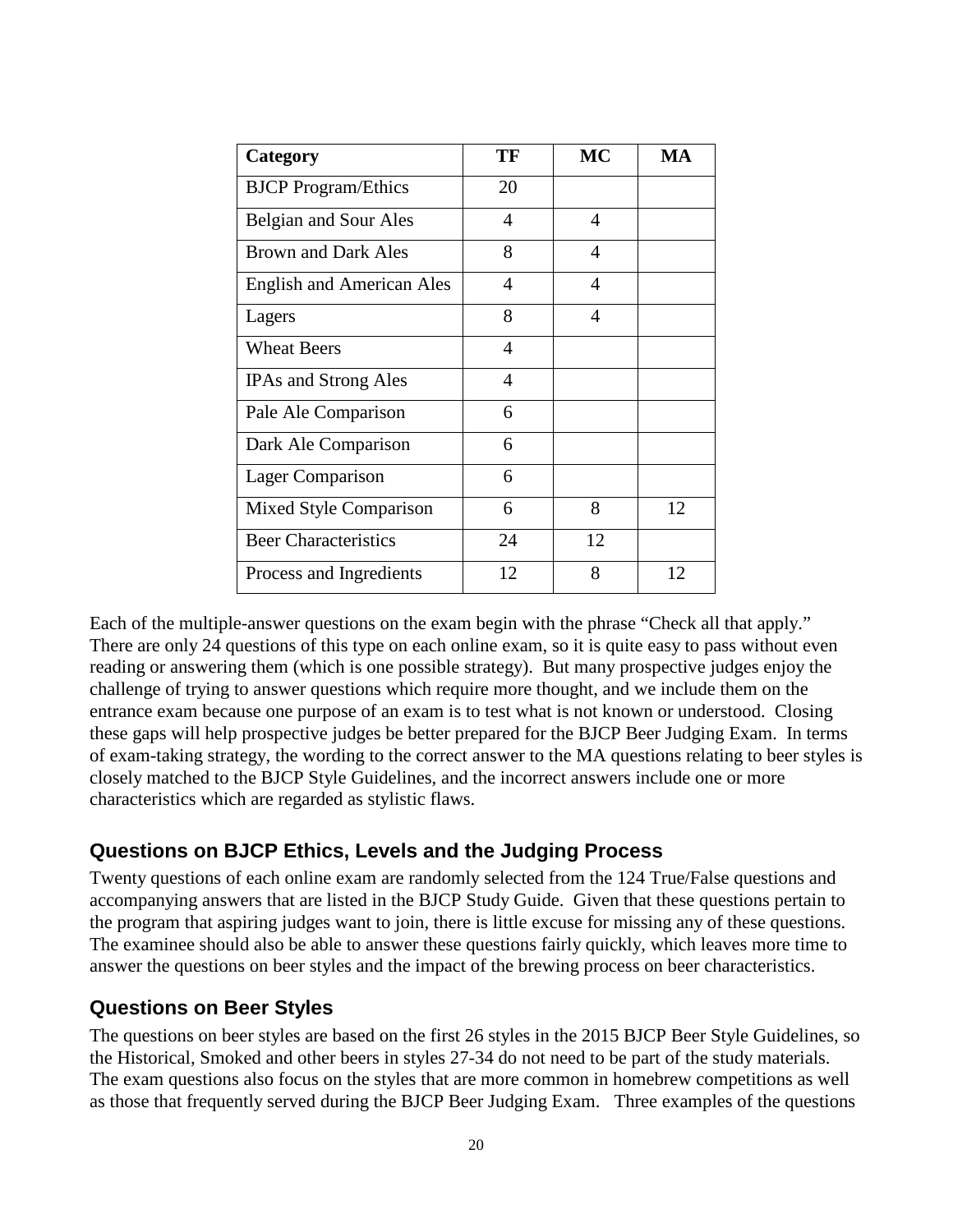on beer styles are given below and should be straight-forward to answer for those who have some familiarity with the descriptions presented in the BJCP Beer Style Guidelines.

- (TF) Light malt sweetness is part of the flavor profile of a Belgian Blond Ale
- (TF) Diacetyl in a British Brown Ale is acceptable due to the yeast strain
- (TF) Decoction mash is the preferred brewing method for Dunkles Bock

The MC questions on beer styles, like the one given below, usually have one answer that is fairly obvious given the information in the BJCP Style Guidelines. The phrase "most appropriate" is also a key piece of information for this particular question.

• (MC) The hops most appropriate for Strong Bitter are: (a) Kent Goldings and Fuggles, (b) Styrian Goldings and Saaz, (c) Cascade, (d) Hallertauer and Tettnanger, or (e) Any low alpha acid varieties

## <span id="page-24-0"></span>**Questions on Beer Characteristics**

Most of these questions should be quickly answered by prospective judges who have a basic knowledge of the origin and control of the flavor descriptors that are listed on the left side of the BJCP Beer Scoresheet [\(https://www.bjcp.org/docs/SCP\\_BeerScoreSheet.pdf\)](https://www.bjcp.org/docs/SCP_BeerScoreSheet.pdf). It's also helpful to know which styles are permitted to exhibit some of the common flavor characteristics such as diacetyl, DMS and astringency. Examples of TF and MC questions are given below to illustrate that one does NOT need to be a microbiologist to correctly answer the technical questions on the Entrance Exam.

- (TF) Beer that is light in body is thick and chewy
- (TF) Smoky is a flavor or aroma associated with phenols
- (TF) All IPA styles should have a harsh, hop-derived astringency
- (MC) A beer with a notable green apple aroma most likely has which flaw? (a) DMS, (b) Phenolics, (c) Acetaldehyde, (d) Tannins, or (e) Fusel alcohols

## <span id="page-24-1"></span>**Questions on Ingredients and the Brewing Process**

As with the questions on Beer Characteristics, the information needed to answer these questions can be found in the BJCP Study Guide or the references listed above. These questions are directed at aspects of the brewing process that impact beer characteristics, and knowing this linkage is sometimes useful when providing feedback to the brewer when judging. A few examples of TF and MC questions are provided below.

- (TF) All-grain brewers can decrease the body of their beer by increasing the mash saccharification temperature
- (TF) Weissbier yeast are typically lager strains
- (TF) Chloramines used to inhibit bacterial growth can produce off-flavors if not removed
- (MC) The typical duration of lagering is: (a) Two to six weeks, (b) Two to six hours, (c) Two to six days, (d) Two to six months, or (e) Two to six years

## <span id="page-24-2"></span>**During the Exam**

Questions are presented in groups of five on each page, but you may need to scroll down to access all the questions. At any time you can click on the **Summary** button to see which questions have not been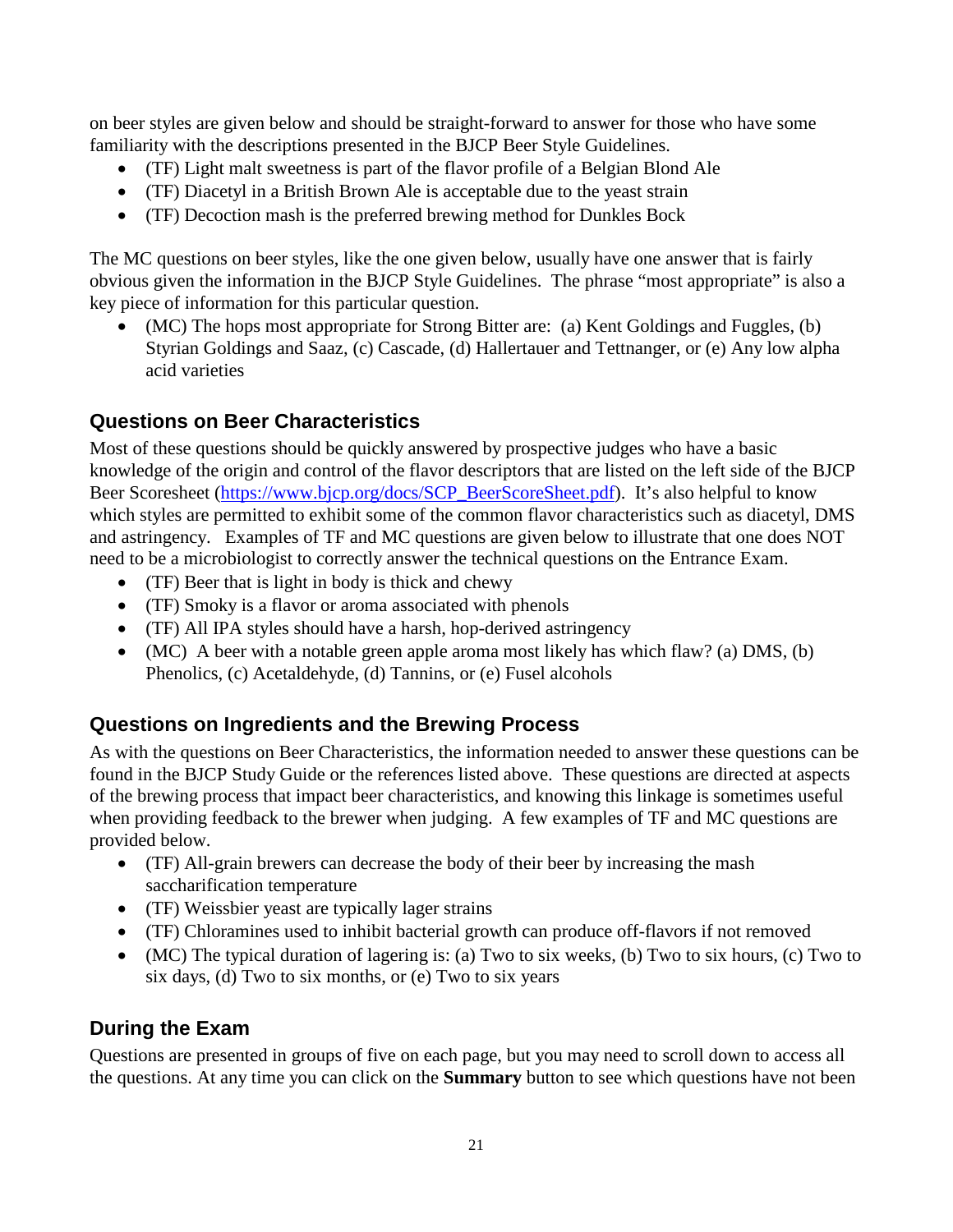answered (they will be colored red). If you want to temporarily skip a question, click on the **Mark** box near the question number to help identify questions to answer later.

## <span id="page-25-0"></span>**After the Exam**

Upon submitting your answers (or when the time limit has been reached), you will immediately be notified whether you passed or failed the exam. You will not receive a numerical score; only the pass or fail status. You will also get an email message with a list of topics on which your percentage correct was below the passing threshold. This feedback should be used to guide future study, regardless of whether you pass or fail.

## <span id="page-25-1"></span>**Next Steps after Passing the Exam**

Congratulations are certainly in order; this is not an easy exam. You will be emailed a certificate with your name, the date you passed the exam, and a certificate number. Please retain this email and certificate for your records; you will need a copy of the certificate when you register for a Judging Exam.

## <span id="page-25-2"></span>**Next Steps after Failing the Exam**

Not everyone passes the exam, but you are allowed to retake it as many times as needed. More study and preparation, including a careful review of the failing topic areas, is recommended. Retaking the exam immediately is also not recommended since you will not have sufficient time to address gaps in your knowledge of beer styles.

## <span id="page-25-3"></span>**D. BJCP Beer Judge Written Proficiency Examination**

The written proficiency examination consists of two sections: the BJCP ethics, levels and judging process section, and the essay portion.

## <span id="page-25-4"></span>**Questions on BJCP Ethics, Levels and the Judging Process**

The questions in this section are remedial for a BJCP judge eligible to take the **BJCP Beer Judge Written Proficiency Examination**. Any judge National or higher judge should know this stuff. It should take almost no time to answer these questions. **You get no additional credit for getting the answers correct but you can lose up to 10% of your essay score if you get them all wrong.** These questions based on the [BJCP Judging Procedures Manual](http://www.bjcp.org/judgeprocman.php) and the details on the requirements for the BJCP Judging Ranks. Each individual question answered incorrectly subtracts the equivalent of 0.5% from your total score, yielding a 10% deduction for a completely failing all 20 questions. We expect senior BJCP judges of the type eligible to take the **BJCP Beer Judge Written Proficiency Examination** to know this material, thus the penalty scoring. The 20 questions are drawn from the following pool of true/false questions: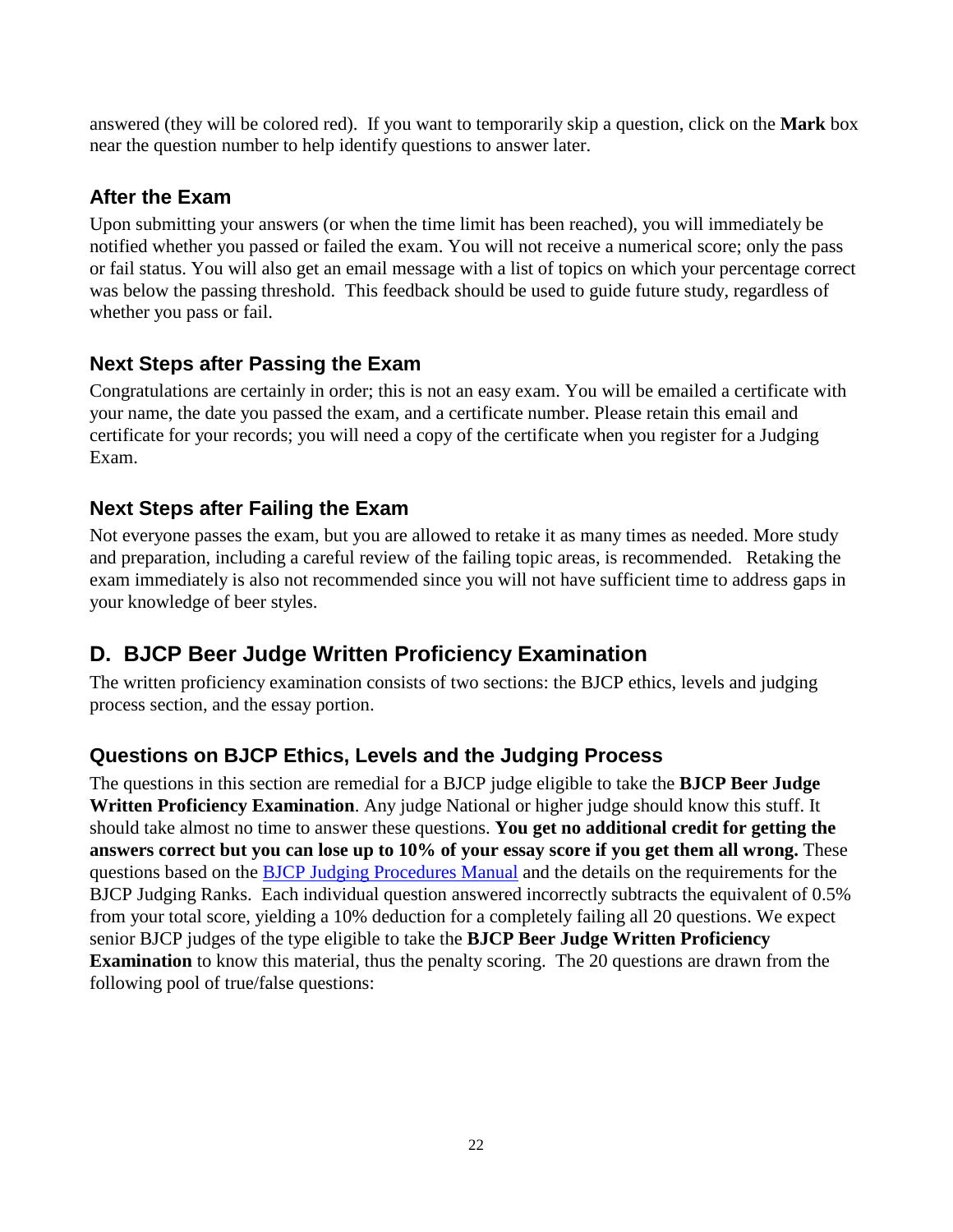| <b>Number</b>  | Answer                    | Question                                                                                                                                                                                                                     |
|----------------|---------------------------|------------------------------------------------------------------------------------------------------------------------------------------------------------------------------------------------------------------------------|
| 1              | T                         | A competition organizer may serve as the judge director and may also serve as a<br>judge, provided this person has no knowledge of the association between entries<br>and entrants <sup>1</sup> .                            |
| $\overline{2}$ | T                         | A competition's judge director may serve as a judge, provided this person has<br>no knowledge of the association between entries and entrants.                                                                               |
| 3              | T                         | A competition organizer may serve as the judge director, provided this person<br>has no knowledge of the association between entries and entrants.                                                                           |
| 4              | $\mathbf F$               | A competition's judge director may not serve as a judge, even if this person has<br>no knowledge of the association between entries and entrants.                                                                            |
| 5              | ${\bf F}$                 | A competition organizer may not serve as a judge, even if this person has no<br>knowledge of the association between entries and entrants.                                                                                   |
| 6              | $\mathbf T$               | A competition's judge director may serve as the competition organizer and may<br>also serve as a judge, provided this person has no knowledge of the association<br>between entries and entrants.                            |
| $\overline{7}$ | $\mathbf T$               | An individual with knowledge of the association between entries and entrants<br>may not serve as a judge.                                                                                                                    |
| 8              | $\mathbf F$               | A member of the competition staff with access to information that associates<br>entries with entrants may serve as a judge, provided this person does not divulge<br>information about entries and entrants to other judges. |
| 9              | T                         | The "head" judge at a table should try to tutor apprentice or lower-rank judges if<br>time permits.                                                                                                                          |
| 10             | ${\bf F}$                 | The steward at the table has sole responsibility for completing the Cover Sheets<br>for beers in each flight.                                                                                                                |
| 11             | T                         | The "head" judge at the table has sole responsibility for completing the Cover<br>Sheets for beers in each flight.                                                                                                           |
| 12             | T                         | The "head" judge at a table should fill out Cover Sheets for beers in his or her<br>flight as directed by the competition management.                                                                                        |
| 13             | ${\bf F}$                 | The "head" judge at a table has no responsibility for filling out Cover Sheets for<br>beers in his or her flight unless directed to do so by the competition<br>management.                                                  |
| 14             | T                         | The "head" judge at the table has sole responsibility for completing the Cover<br>Sheets for beers in each flight but with the agreement of the steward may<br>delegate the completion of the Cover Sheets to the steward.   |
| 15             | $\mathbf T$               | The "head" judge, with the agreement of the steward, may delegate filling in of<br>the Cover Sheets for beers in his or her flight to the steward.                                                                           |
| 16             | $\boldsymbol{\mathrm{F}}$ | There is no need for the "head" judge to complete the Flight Summary Sheet -<br>the competition organizer can obtain all that information from the cover sheets.                                                             |

<span id="page-26-0"></span> $1$  But the competition organizer can NOT receive judging experience points if they serve as a judge. l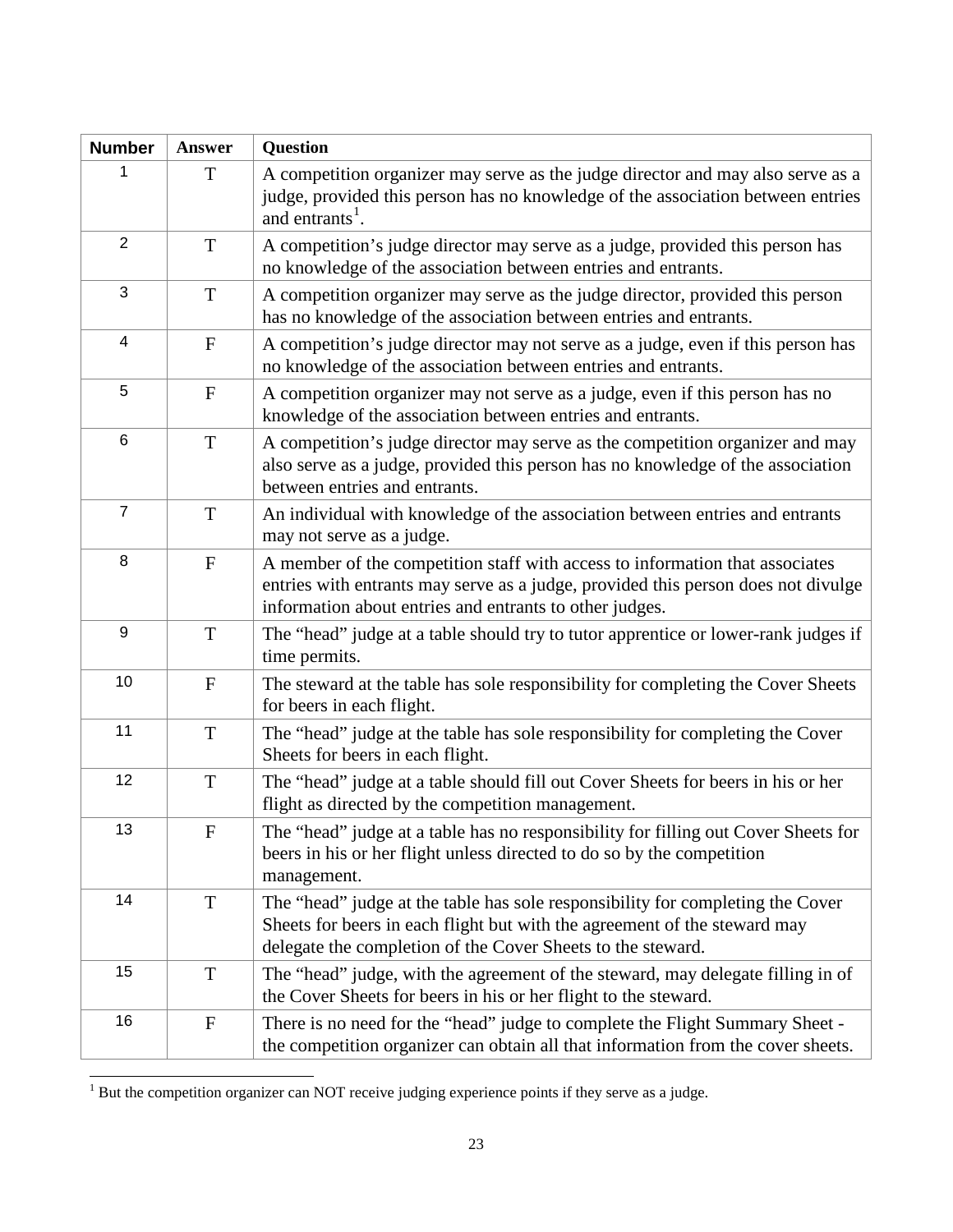| <b>Number</b> | <b>Answer</b>    | Question                                                                                                                                                                                                  |
|---------------|------------------|-----------------------------------------------------------------------------------------------------------------------------------------------------------------------------------------------------------|
| 17            | T                | If possible, there should be at least one BJCP-ranked judge in every flight.                                                                                                                              |
| 18            | $\mathbf T$      | When Non-BJCP judges evaluate entries in a competition, each Non-BJCP<br>judge should be paired with a BJCP judge.                                                                                        |
| 19            | $\mathbf T$      | Non-BJCP judges may only evaluate entries if authorized by the judge director,<br>and Non-BJCP judges should be paired with BJCP judges when possible.                                                    |
| 20            | T                | To reduce stray odors and flavors present, beverages and foods other than water,<br>bread or crackers should not be brought to the judging table.                                                         |
| 21            | ${\bf F}$        | It is acceptable to bring food items other than bread, crackers, and water to the<br>judging table.                                                                                                       |
| 22            | $\mathbf F$      | You must filter out strong scents from fellow judges or the environment from<br>your mind rather than discussing the problem with the competition organizer.                                              |
| 23            | $\mathbf T$      | Strong scents from the environment or other judges or stewards should be<br>brought to the attention of the competition organizer.                                                                        |
| 24            | $\mathbf{F}$     | Because entries cannot have any identifying marks, it is OK for a judge to judge<br>beers in a category he or she has entered.                                                                            |
| 25            | $\mathbf T$      | If a judge is assigned to judge a category that he/she has entered, that judge<br>should ask the competition organizer to reassign him/her to another category.                                           |
| 26            | $\mathbf{F}$     | If a judge is assigned to a category that he or she has entered, the judge should<br>go ahead and evaluate the entries in that category without notifying the judge<br>director or competition organizer. |
| 27            | $\mathbf{F}$     | Judges should not review the style being judged from the BJCP Style<br>Guidelines while at the judging table prior to judging that style.                                                                 |
| 28            | T                | Judges may invite stewards to taste the beers in a flight, if there's enough<br>sample to share.                                                                                                          |
| 29            | $\mathbf T$      | It is acceptable to change the order in which you judge the beers on your flight<br>sheet from how it was printed.                                                                                        |
| 30            | ${\bf F}$        | Beers must be evaluated in the sequence specified on the flight sheet.                                                                                                                                    |
| 31            | $\mathbf{F}$     | If you have eaten spicy or greasy food within a few hours prior to judging, you<br>should use mouthwash or antiseptic rinse before judging.                                                               |
| 32            | $\mathbf T$      | You should avoid eating spicy or greasy food within a few hours prior to<br>judging.                                                                                                                      |
| 33            | T                | Spicy or greasy foods should be avoided prior to a judging event because they<br>can reduce a judge's sensitivity to the aromas and flavors of beer.                                                      |
| 34            | $\mathbf T$      | Perfumed shampoos and colognes should be avoided prior to a judging event<br>because they can reduce a judge's sensitivity to the aromas of beer.                                                         |
| 35            | $\mathbf{F}$     | It is a good idea to take a decongestant prior to a judging event to increase your<br>sensitivity to the aromas of beer.                                                                                  |
| 36            | $\boldsymbol{F}$ | Calibrations beers are selected to be the standard against which entries should<br>be judged.                                                                                                             |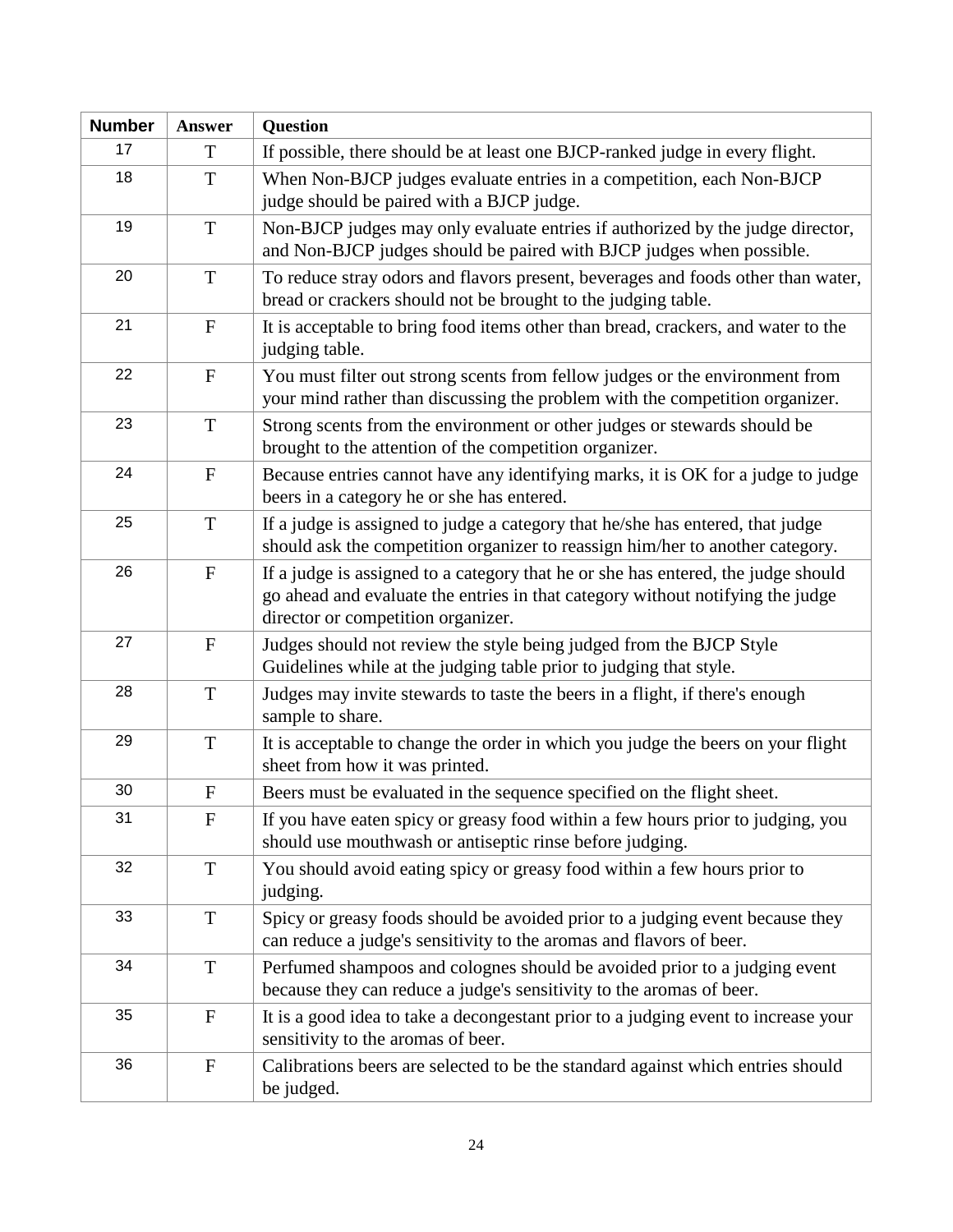| <b>Number</b> | <b>Answer</b>             | <b>Question</b>                                                                                                                                                                       |
|---------------|---------------------------|---------------------------------------------------------------------------------------------------------------------------------------------------------------------------------------|
| 37            | T                         | It is the responsibility of the "head" judge, in consultation with the other judges<br>in a flight, to assign a consensus score to each entry.                                        |
| 38            | $\mathbf F$               | It is not necessary for scores produced by the judges on a panel to be within<br>seven points (or less if directed by the competition director) of each other.                        |
| 39            | T                         | After discussing the initial scores, judges should adjust their final scores to be<br>within seven points (or less if directed by the competition director).                          |
| 40            | $\mathbf T$               | Judges must adjust their scores to be within seven points (or less if directed by<br>the competition director) of each other as part of developing a consensus score<br>for the beer. |
| 41            | T                         | The consensus score assigned to the beer is not necessarily an average score.                                                                                                         |
| 42            | T                         | When judging, It is important to evaluate entries quickly and also complete the<br>score sheets thoroughly and completely                                                             |
| 43            | T                         | On average, experienced judges should be able to completely evaluate a beer,<br>including arriving at a consensus, in 10 minutes.                                                     |
| 44            | $\mathbf F$               | When there is a discrepancy in the scores for a given beer, the lower-ranked<br>judges should yield to the opinion of the highest ranked BJCP judge at the table.                     |
| 45            | $\mathbf T$               | It is acceptable to remove offensive smelling entries from the judging table after<br>they have been evaluated.                                                                       |
| 46            | ${\bf F}$                 | A judge must disqualify an entry if the bottle has raised lettering or the cap has<br>identifying marks.                                                                              |
| 47            | $\mathbf F$               | A judge may disqualify an entry if it has an improper bottle or cap.                                                                                                                  |
| 48            | T                         | Only the judge director or competition organizer can disqualify an entry.                                                                                                             |
| 49            | T                         | The results of the bottle inspection does not affect the scoring.                                                                                                                     |
| 50            | T                         | Snide or rude comments are unacceptable on scoresheets.                                                                                                                               |
| 51            | $\mathbf T$               | Pour each entry in a manner that gives it its optimum appearance, keeping in<br>mind that some entries may be over- or under-carbonated.                                              |
| 52            | $\boldsymbol{\mathrm{F}}$ | When you suspect an entry has been placed in the wrong flight based on the<br>style being judged, you should request that it be judged in a different flight<br>instead.              |
| 53            | $\mathbf T$               | When you suspect an entry has been placed in the wrong flight based on the<br>style being judged, you should consult with the judge director or competition<br>organizer.             |
| 54            | T                         | Sniff the entry immediately after pouring to ensure proper evaluation of volatile<br>aromatics.                                                                                       |
| 55            | $\mathbf F$               | There is no need to sniff the aroma immediately after pouring the entry into the<br>glass.                                                                                            |
| 56            | $\mathbf T$               | Judges should complete the evaluation of each entry before moving on to the<br>next.                                                                                                  |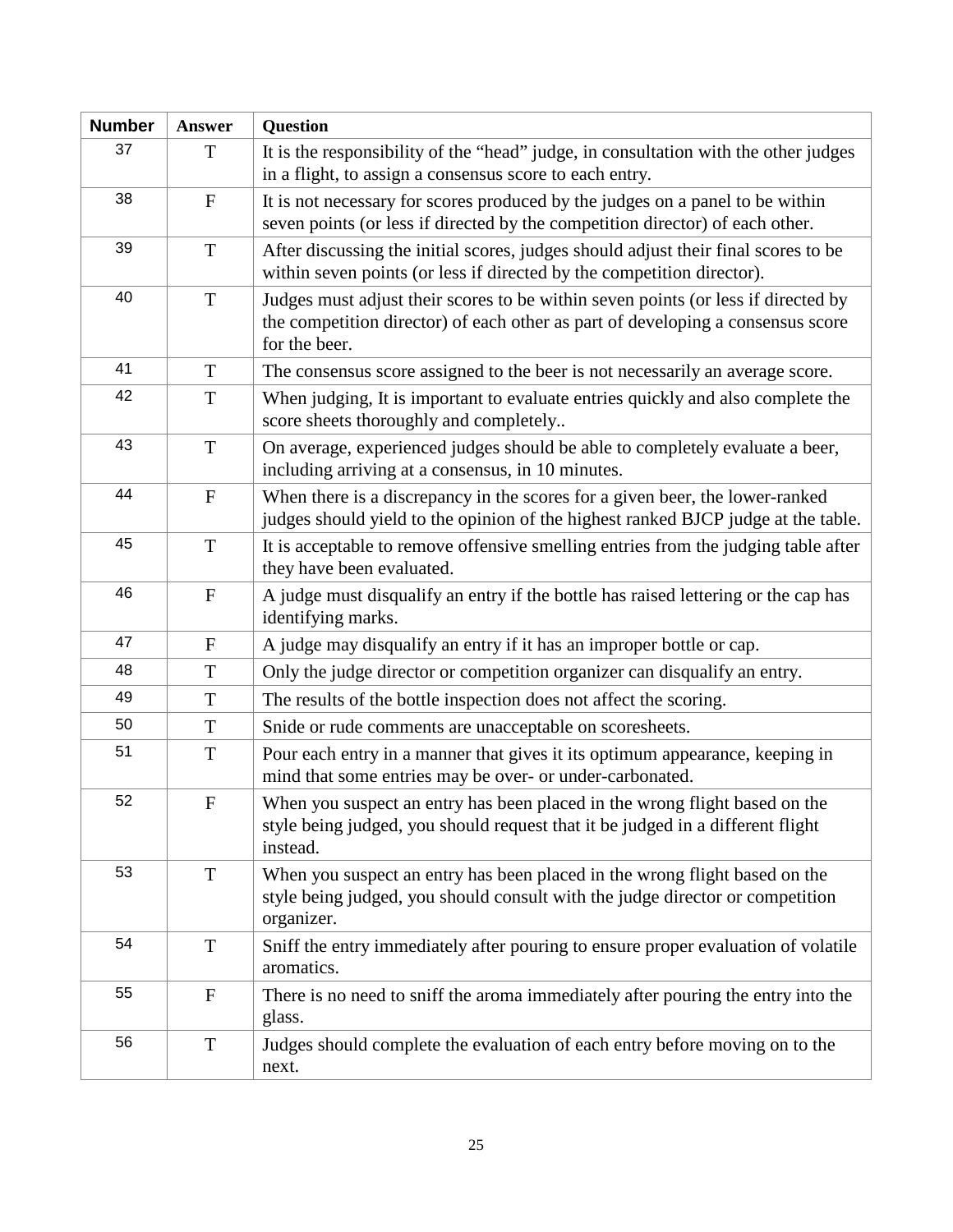| <b>Number</b> | Answer       | <b>Question</b>                                                                                                                                                                     |
|---------------|--------------|-------------------------------------------------------------------------------------------------------------------------------------------------------------------------------------|
| 57            | $\mathbf{F}$ | It is not necessary to offer any feedback for improvement if you score a beer<br>above 40.                                                                                          |
| 58            | T            | It is common practice to refrain from sharing your thoughts while judging a beer<br>until the other judges have completed their scoresheet.                                         |
| 59            | $\mathbf F$  | If you are very familiar with a beer style, it is preferable to disregard the BJCP<br>Style Guidelines and rely on your personal expertise instead.                                 |
| 60            | $\mathbf F$  | If rushed, it's acceptable to write only comments and an overall score on a<br>scoresheet, leaving the scores for the subsections blank.                                            |
| 61            | $\mathbf F$  | If rushed, it's acceptable to write only 1-2 comments on a scoresheet as long as<br>the numeric score is filled out.                                                                |
| 62            | $\mathbf F$  | If a beer is a "gusher" or has an unpleasant aroma upon opening, a judge may<br>assign a courtesy score of 13 without tasting and commenting on the<br>characteristics of the beer. |
| 63            | T            | All beers should be tasted and scored, even if they are "gushers" or have an<br>unpleasant aroma upon opening.                                                                      |
| 64            | $\mathbf F$  | It is appropriate to penalize the entrant if the beer is not served at the proper<br>temperature.                                                                                   |
| 65            | T            | If the beers are not served at the proper temperature, judges should work with<br>the competition staff to resolve the problem.                                                     |
| 66            | $\mathbf F$  | In each section of a scoresheet, you should only comment upon the most<br>prominent features of each entry, not subtle characteristics.                                             |
| 67            | $\mathbf{F}$ | Judges' comments must not include phrases like "if you used "                                                                                                                       |
| 68            | $\mathbf{F}$ | Judges' comments must not include phrases like "did you "                                                                                                                           |
| 69            | T            | Judges' comments must include a complete evaluation of the sensory aspects of<br>the entry and how those aspects relate to the style guidelines.                                    |
| 70            | T            | Judges' comments should be constructive and reflect knowledge of the brewing,<br>fermentation, bottling, and handling process.                                                      |
| 71            | T            | Judges' comments need to provide information on how to improve the entry as<br>warranted.                                                                                           |
| 72            | T            | Scores should not be assigned to the aroma section immediately because the<br>entry's aroma profile may change over time.                                                           |
| 73            | ${\bf F}$    | Each section must be scored with a number prior to writing any comments, to<br>best capture your first impressions.                                                                 |
| 74            | $\mathbf F$  | To assure objectivity, you should never write your full name or put contact<br>information on the scoresheet.                                                                       |
| 75            | T            | You should write your full name and judging rank on each scoresheet.                                                                                                                |
| 76            | T            | You should always fill out the "Style Scales" on the scoresheet, as a good check<br>against your scores.                                                                            |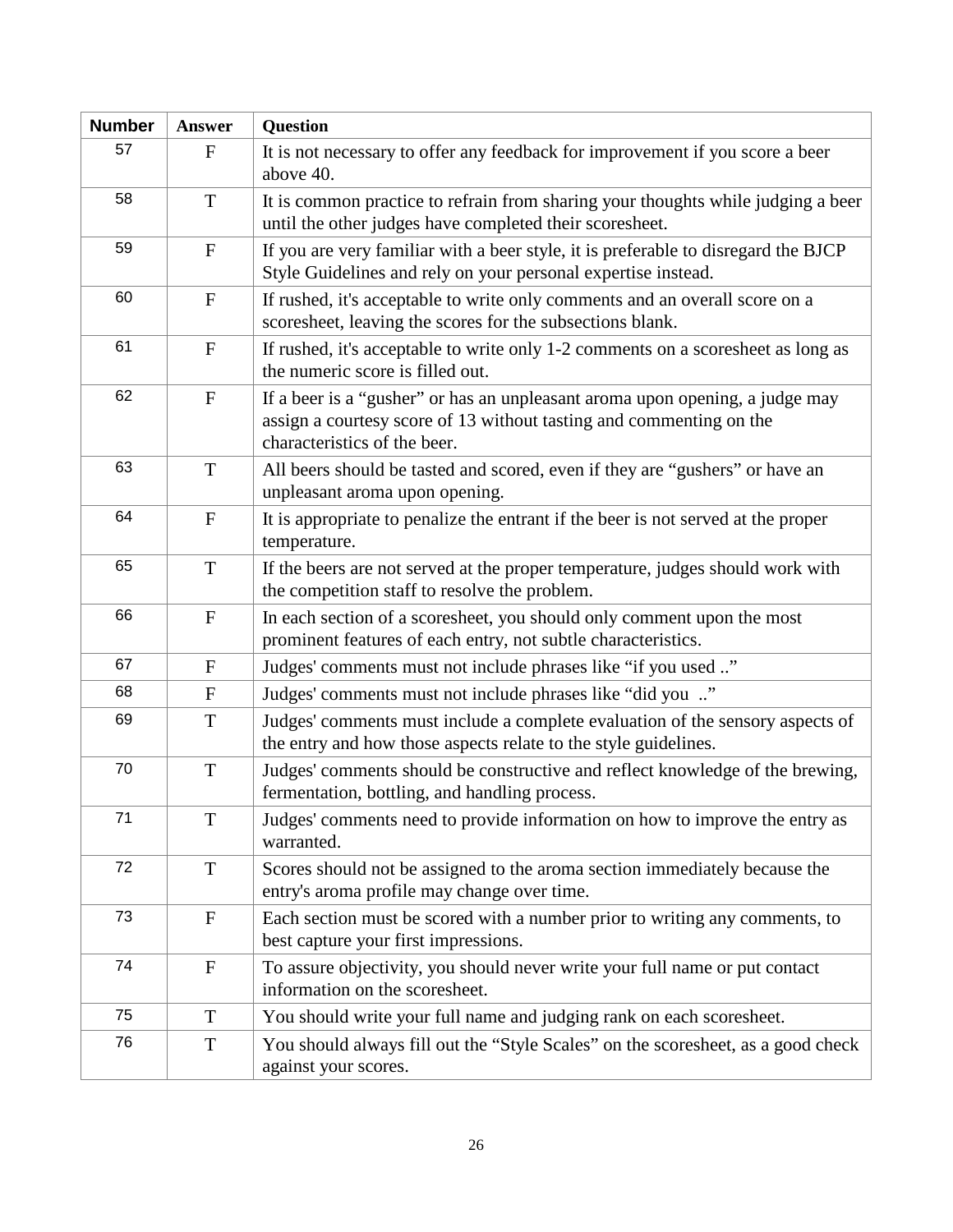| <b>Number</b> | Answer       | <b>Question</b>                                                                                                                                                                           |
|---------------|--------------|-------------------------------------------------------------------------------------------------------------------------------------------------------------------------------------------|
| 77            | $\mathbf{F}$ | You should use the "Overall Impression" section of the scoresheet to refer to<br>how the entry compares to other entries in the flight.                                                   |
| 78            | $\mathbf T$  | You should use the "Overall Impression" section of the scoresheet to comment<br>on how much you enjoyed the entry or provide suggestions for how to improve<br>the beer.                  |
| 79            | T            | A score in the "Outstanding" range is reserved for entries that not only lack<br>flaws but also have the hard-to-define "extraordinary" character that great beers<br>have.               |
| 80            | $\mathbf{F}$ | The courteous lower limit for scores assigned to "Problematic" beers is 6 points,<br>with one point for each section of the scoresheet.                                                   |
| 81            | T            | The courteous lower limit for scores assigned to "Problematic" beers is 13<br>points.                                                                                                     |
| 82            | $\mathbf{F}$ | If judges require more pours than one bottle to judge an entry, the "head" judge<br>should ask the steward to request a second bottle from the cellar master <sup>2</sup> .               |
| 83            | $\mathbf{F}$ | It is preferable to use ink on scoresheets so that your scores and comments<br>cannot be altered by contest personnel.                                                                    |
| 84            | $\mathbf T$  | It is preferable to use mechanical pencils, rather than wooden pencils, on<br>scoresheets so that wood odors do not interfere with beer aromas.                                           |
| 85            | T            | It is acceptable to request a second bottle to give the entry a fair chance at an<br>accurate judging if a beer is a "gusher" or tastes infected.                                         |
| 86            | $\mathbf T$  | Entrants may contact the judge, the competition director, or their BJCP<br>Regional Representative if they are dissatisfied with any aspect of their<br>scoresheets.                      |
| 87            | T            | When your flight has finished, you should avoid having conversations that<br>might distract other judges who have not yet finished their flights.                                         |
| 88            | $\mathbf{F}$ | When your flight has finished, it is acceptable to visit other flights still in<br>progress to see how beers you have entered are faring.                                                 |
| 89            | $\mathbf T$  | Because it may have been entered by a person in the room, it is polite to refrain<br>from publicly deriding a "problem" beer that you have scored during a<br>competition.                |
| 90            | T            | Judges from outside the table should not be consulted on a beer unless the<br>judges at the table cannot reach a consensus score, and then only if they all<br>agree to the consultation. |
| 91            | F            | BJCP Apprentice judges have not yet taken the BJCP Beer Judging Exam.                                                                                                                     |
| 92            | Τ            | Novice is not an official BJCP judge rank.                                                                                                                                                |

<span id="page-30-0"></span> $2^2$  The emphasis here is on learning to judge a beer with just a few ounces in your glass. Obviously, for a gusher you would request a second bottle if it was available but you should not ask for an additional bottle just because you are pouring too much. -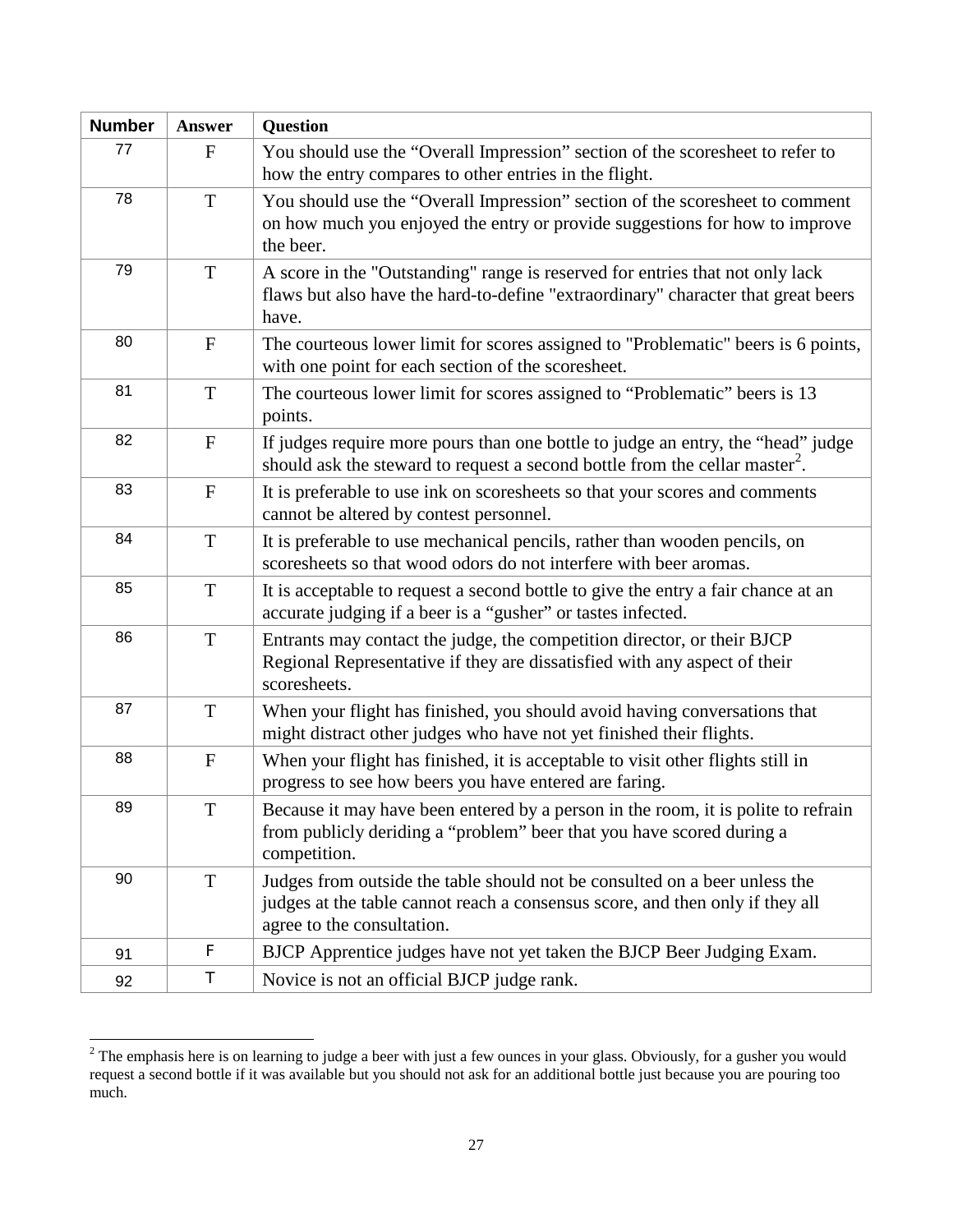| <b>Number</b> | <b>Answer</b> | <b>Question</b>                                                                                                                                                             |
|---------------|---------------|-----------------------------------------------------------------------------------------------------------------------------------------------------------------------------|
| 93            | Τ             | One can obtain the BJCP Recognized rank without acquiring judging<br>experience points.                                                                                     |
| 94            | T             | One can obtain the BJCP Recognized rank without acquiring non-judging<br>experience points.                                                                                 |
| 95            | $\mathsf T$   | To become a BJCP Certified judge, it is sufficient to pass the Entrance Exam,<br>score at least 70% on the Beer Judging Exam and earn 5 judging points.                     |
| 96            | F             | To become a BJCP Certified judge, it is sufficient to pass the Entrance Exam,<br>score at least 70% on the Beer Judging Exam and earn 5 experience points.                  |
| 97            | $\mathsf F$   | The maximum score on the Beer Judging Exam for the BJCP Certified rank is<br>79%.                                                                                           |
| 98            | F             | To become a BJCP National judge, it is sufficient to score 80% on the Beer<br>Judging Exam and accumulate 20 experience points.                                             |
| 99            | F             | To become a BJCP National judge, it is sufficient to score 80% on the Beer<br>Judging Exam and accumulate 20 experience points, with at least half of them<br>from judging. |
| 100           | F             | One can obtain the BJCP National rank without acquiring judging experience<br>points.                                                                                       |
| 101           | T             | One can obtain the BJCP National rank without acquiring non-judging<br>experience points.                                                                                   |
| 102           | F             | BJCP Master judges must have a minimum score of 90% on the combined<br>written and tasting exams and at least 40 judging points.                                            |
| 103           | F             | BJCP Master judges must score at least 90% on the combined written and<br>tasting exams and earn at least 50 experience points, with at least half of them<br>from judging. |
| 104           | F             | The maximum score on the combined written and tasting exams for the BJCP<br>National rank is 89%.                                                                           |
| 105           | $\mathsf F$   | BJCP Master judges must score at least 90% on the combined written and<br>tasting exams and fulfill a Grand Master Service Requirement.                                     |
| 106           | F             | BJCP Grand Master judges must score at least 95% on the combined written<br>and tasting exams.                                                                              |
| 107           | T             | BJCP Grand Master judges must score at least 90% on the combined written<br>and tasting exams.                                                                              |
| 108           | $\top$        | Each additional BJCP Grand Master level requires an additional 100 experience<br>points.                                                                                    |
| 109           | Τ             | BJCP Honorary Grand Master judges do not have to take the BJCP exam.                                                                                                        |
| 110           | F             | The BJCP Honorary Grand Master rank is bestowed upon professional brewers<br>when they judge at homebrew competitions.                                                      |
| 111           | Τ             | Honorary Master is a temporary rank bestowed on operatives of the BJCP.                                                                                                     |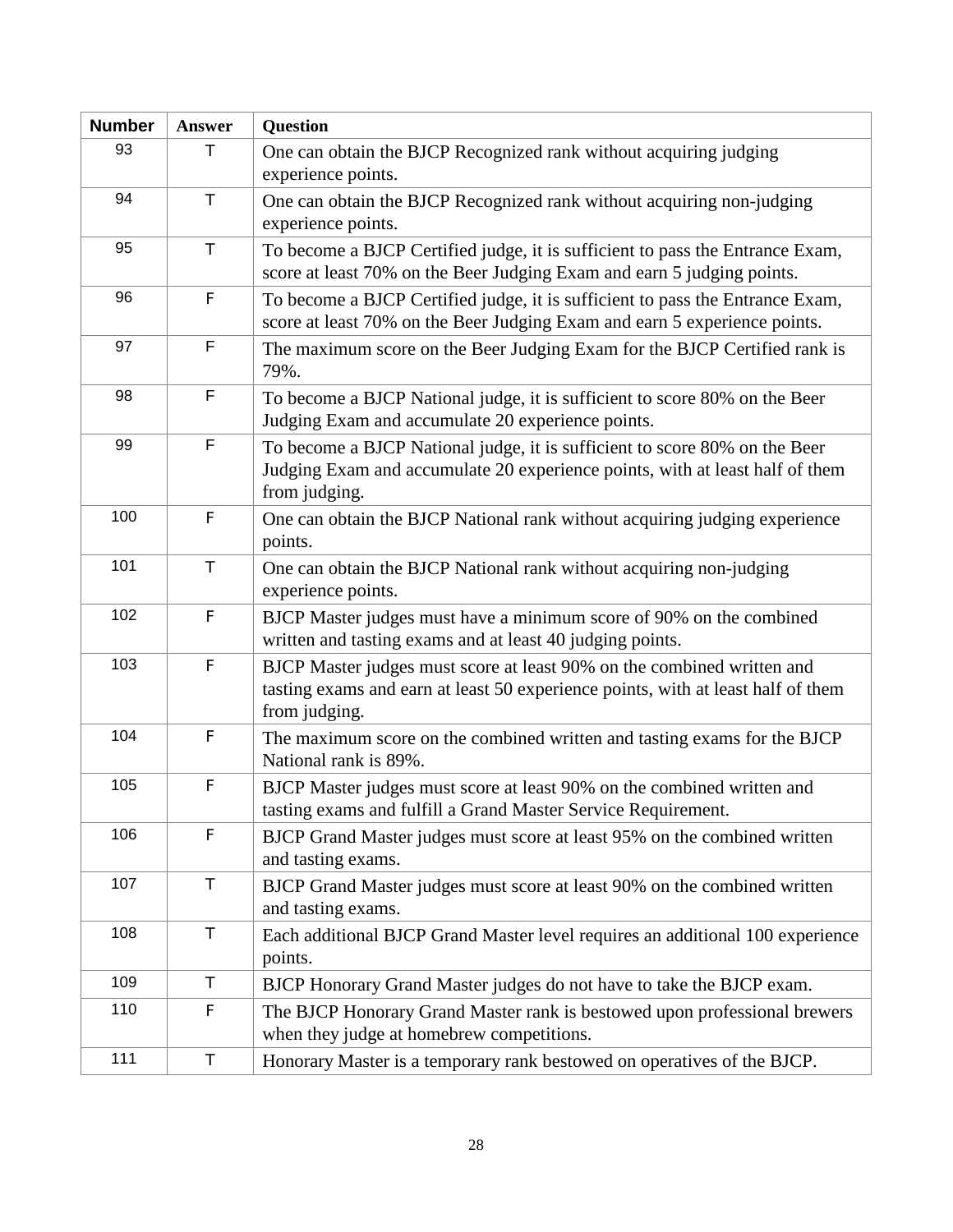| <b>Number</b> | <b>Answer</b> | <b>Question</b>                                                               |
|---------------|---------------|-------------------------------------------------------------------------------|
| 112           | Τ             | The BJCP Grand Master rank requires the same minimum score on the             |
|               |               | combined written and tasting exams as the Master rank.                        |
| 113           | F             | The BJCP Grand Master rank requires the same minimum experience points as     |
|               |               | the Master rank.                                                              |
| 114           | F             | The only difference in requirements between the BJCP Master and Grand         |
|               |               | Master ranks is that the Grand Master rank requires a GMSR.                   |
| 115           | T             | Each BJCP Grand Master level has additional requirements for exam grading.    |
| 116           | Τ             | A BJCP Grand Master Service Requirement can be fulfilled by grading exams.    |
| 117           | F             | A BJCP Grand Master Service Requirement can be fulfilled by organizing        |
|               |               | competitions.                                                                 |
| 118           | F             | A BJCP Grand Master Service Requirement can be fulfilled just by serving on   |
|               |               | the BJCP Board.                                                               |
| 119           | T.            | At least one-half of the experience points required for any BJCP judge rank   |
|               |               | must be from judging.                                                         |
| 120           | F             | Judging at homebrew competitions is the only way to earn BJCP judging points. |
| 121           | T.            | BJCP judges can earn non-judging experience points for participating in BJCP  |
|               |               | Continuing Education Program activities.                                      |
| 122           | $\top$        | Judging experience points can only be earned by judging in a competition or   |
|               |               | proctoring a BJCP exam.                                                       |
| 123           | F             | Stewards at homebrew competitions earn BJCP judging points if they taste the  |
|               |               | beers with the judges.                                                        |
| 124           | T             | Stewards at homebrew competitions earn BJCP experience points.                |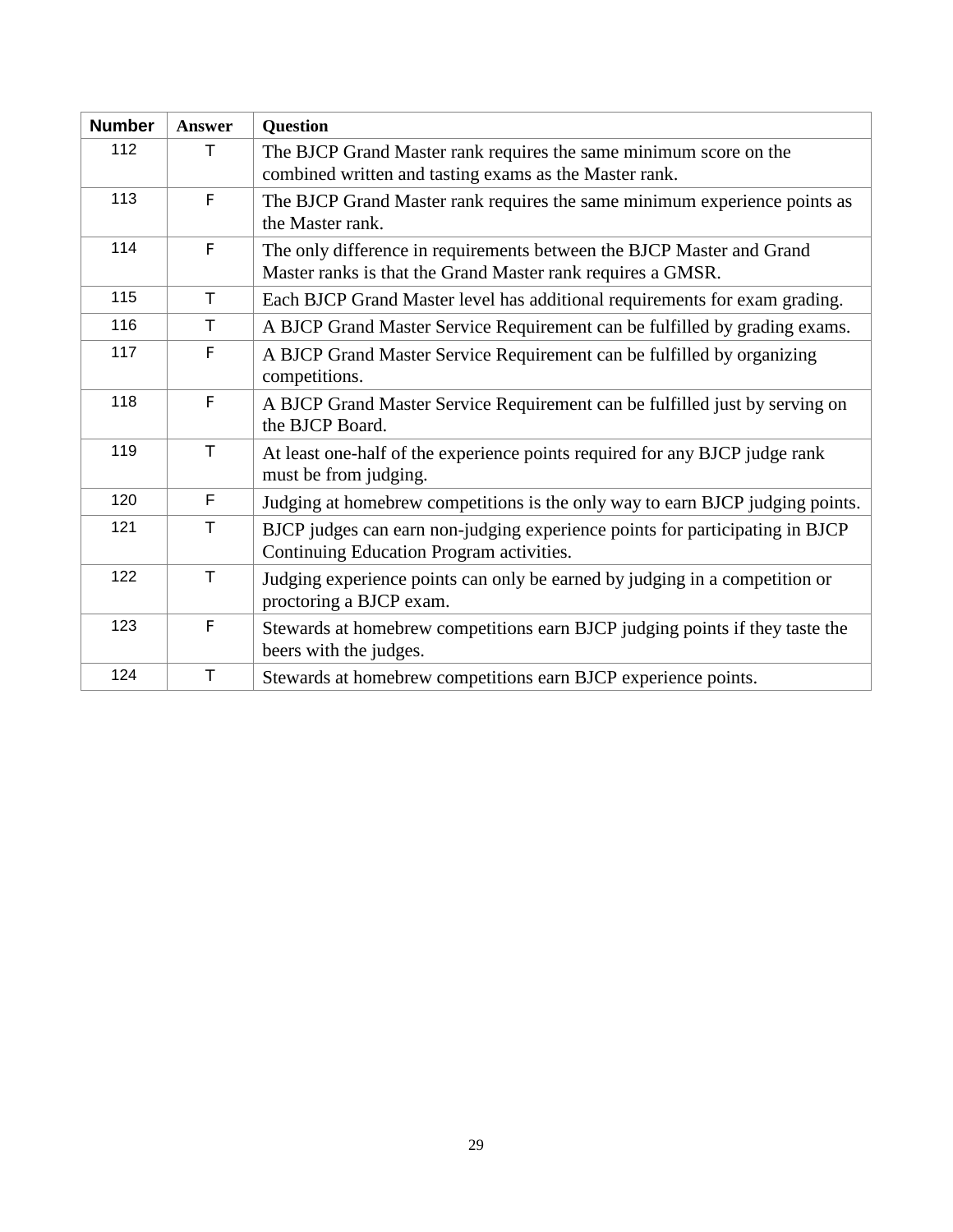## <span id="page-33-0"></span>**The Essay Portion of the Written Proficiency Examination**

The remainder of the written portion of the exam consists of five essay questions, each worth 20% of the total essay score. They will be two Style questions, one question relating to Recipe formulation and execution, a question on Beer Characteristics and one question on Ingredients and the Brewing Process.

## <span id="page-33-1"></span>**Beer Style Questions**

For the style-related questions, the grading rubric for each answer is explicit in the exam question. The questions have the form:

S0. Describe, compare and contrast these three styles: *style-1*, *style-2*, and *style-3*. Your answer should address the following topics:

| 25% | <b>Compare and contrast</b> the three styles based on their ingredients, characteristics or background<br>information (history, fermentation or serving methods). |
|-----|-------------------------------------------------------------------------------------------------------------------------------------------------------------------|
| 10% | For each of the styles, name one classic <b>commercial example</b> as listed in the 2015 BJCP Style<br>Guidelines.                                                |
| 15% | <b>Parameters:</b> Provide typical values or ranges for the original gravity (OG), IBU, ABV and color<br>(SRM or textual description) of the three styles.        |
| 50% | <b>Describe</b> the aroma, appearance, flavor and mouthfeel of each style according to the BJCP Beer<br>Style Guidelines.                                         |

The style groupings for question S0 are drawn from the following list. The ID column is for internal use and does not appear on the exam. When the exam is updated and a pairing is deleted, the ID is not reused, and new pairings are assigned new IDs.

| ID                       | Style-1               | Style-2                   | Style-3                   |
|--------------------------|-----------------------|---------------------------|---------------------------|
| 1                        | American Amber Ale    | American Brown Ale        | American Pale Ale         |
| $\overline{2}$           | American Amber Ale    | American Pale Ale         | California Common         |
| 3                        | American Barleywine   | Double IPA                | <b>English Barleywine</b> |
| $\overline{\mathcal{L}}$ | American Barleywine   | <b>English Barleywine</b> | Wee Heavy                 |
| 5                        | American Barleywine   | Old Ale                   | Wee Heavy                 |
| 6                        | American Brown Ale    | American Pale Ale         | California Common         |
| 7                        | American Brown Ale    | British Brown Ale         | Dark Mild                 |
| 8                        | Pairing removed       |                           |                           |
| 9                        | American IPA          | Double IPA                | English IPA               |
| 10                       | American Pale Ale     | Belgian Pale Ale          | <b>Strong Bitter</b>      |
| 11                       | American Pale Ale     | <b>English Barleywine</b> | Wee Heavy                 |
| 12                       | American Stout        | Foreign Extra Stout       | <b>Irish Stout</b>        |
| 13                       | American Stout        | <b>Irish Stout</b>        | <b>Oatmeal Stout</b>      |
| 14                       | American Stout        | American Porter           | <b>Irish Stout</b>        |
| 15                       | <b>American Stout</b> | <b>Irish Stout</b>        | <b>Sweet Stout</b>        |
| 16                       | American Stout        | Foreign Extra Stout       | <b>Oatmeal Stout</b>      |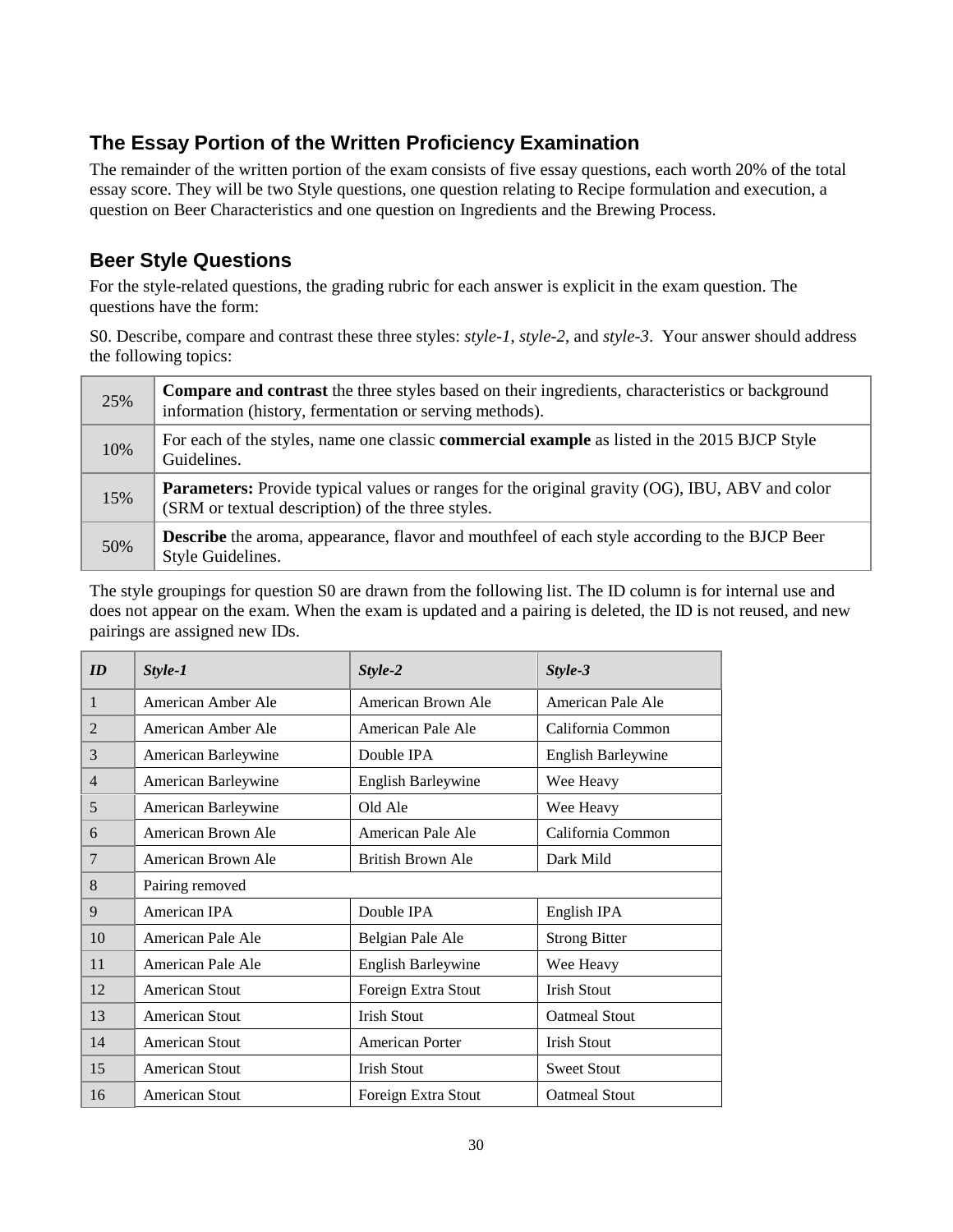| 17 | American Porter                 | <b>American Stout</b>     | Foreign Extra Stout              |
|----|---------------------------------|---------------------------|----------------------------------|
| 18 | <b>American Stout</b>           | Foreign Extra Stout       | <b>Sweet Stout</b>               |
| 19 | Pairing removed                 |                           |                                  |
| 20 | Pairing removed                 |                           |                                  |
| 21 | American Wheat Beer             | Lambic                    | Weissbier                        |
| 22 | American Wheat Beer             | Weissbier                 | Witbier                          |
| 23 | <b>Baltic Porter</b>            | Belgian Dark Strong Ale   | <b>Imperial Stout</b>            |
| 24 | Belgian Blond Ale               | <b>Belgian Dubbel</b>     | <b>Belgian Tripel</b>            |
| 25 | Belgian Blond Ale               | Belgian Golden Strong Ale | <b>Belgian Tripel</b>            |
| 26 | Belgian Blond Ale               | Belgian Pale Ale          | Saison                           |
| 27 | Belgian Dark Strong Ale         | Double IPA                | Wee Heavy                        |
| 28 | Belgian Dark Strong Ale         | <b>Belgian Dubbel</b>     | Weizenbock                       |
| 29 | Belgian Pale Ale                | Bière de Garde            | Saison                           |
| 30 | <b>Berliner Weisse</b>          | Flanders Red Ale          | Lambic                           |
| 31 | <b>Berliner Weisse</b>          | Gueuze                    | Lambic                           |
| 32 | <b>Berliner Weisse</b>          | Weissbier                 | Witbier                          |
| 33 | Pairing removed                 |                           |                                  |
| 34 | Bière de Garde                  | California Common         | <b>International Amber Lager</b> |
| 35 | <b>Blonde Ale</b>               | Cream Ale                 | Kölsch                           |
|    |                                 |                           |                                  |
| 36 | Pairing removed                 |                           |                                  |
| 37 | Czech Premium Pale Lager        | <b>German Pils</b>        | <b>International Pale Lager</b>  |
| 38 | American Lager                  | Czech Premium Pale Lager  | <b>German Pils</b>               |
| 39 | American Porter                 | <b>English Porter</b>     | <b>Irish Stout</b>               |
| 40 | Pairing removed                 |                           |                                  |
| 41 | <b>British Brown Ale</b>        | <b>English Porter</b>     | Munich Dunkel                    |
| 42 | <b>English Porter</b>           | Munich Dunkel             | Schwarzbier                      |
| 43 | Pairing removed                 |                           |                                  |
| 44 | California Common               | Irish Red Ale             | Märzen                           |
| 45 | Pairing removed                 |                           |                                  |
| 46 | Cream Ale                       | Kölsch                    | Munich Helles                    |
| 47 | <b>International Dark Lager</b> | Munich Dunkel             | Schwarzbier                      |
| 48 | Doppelbock                      | Eisbock                   | <b>Helles Bock</b>               |
| 49 | Doppelbock                      | Dunkles Bock              | Eisbock                          |
| 50 | Doppelbock                      | Dunkles Bock              | <b>Helles Bock</b>               |
| 51 | Doppelbock                      | Dunkles Bock              | Weizenbock                       |
| 52 | German Pils                     | German Helles Exportbier  | Munich Helles                    |
| 53 | Foreign Extra Stout             | <b>Irish Stout</b>        | <b>Sweet Stout</b>               |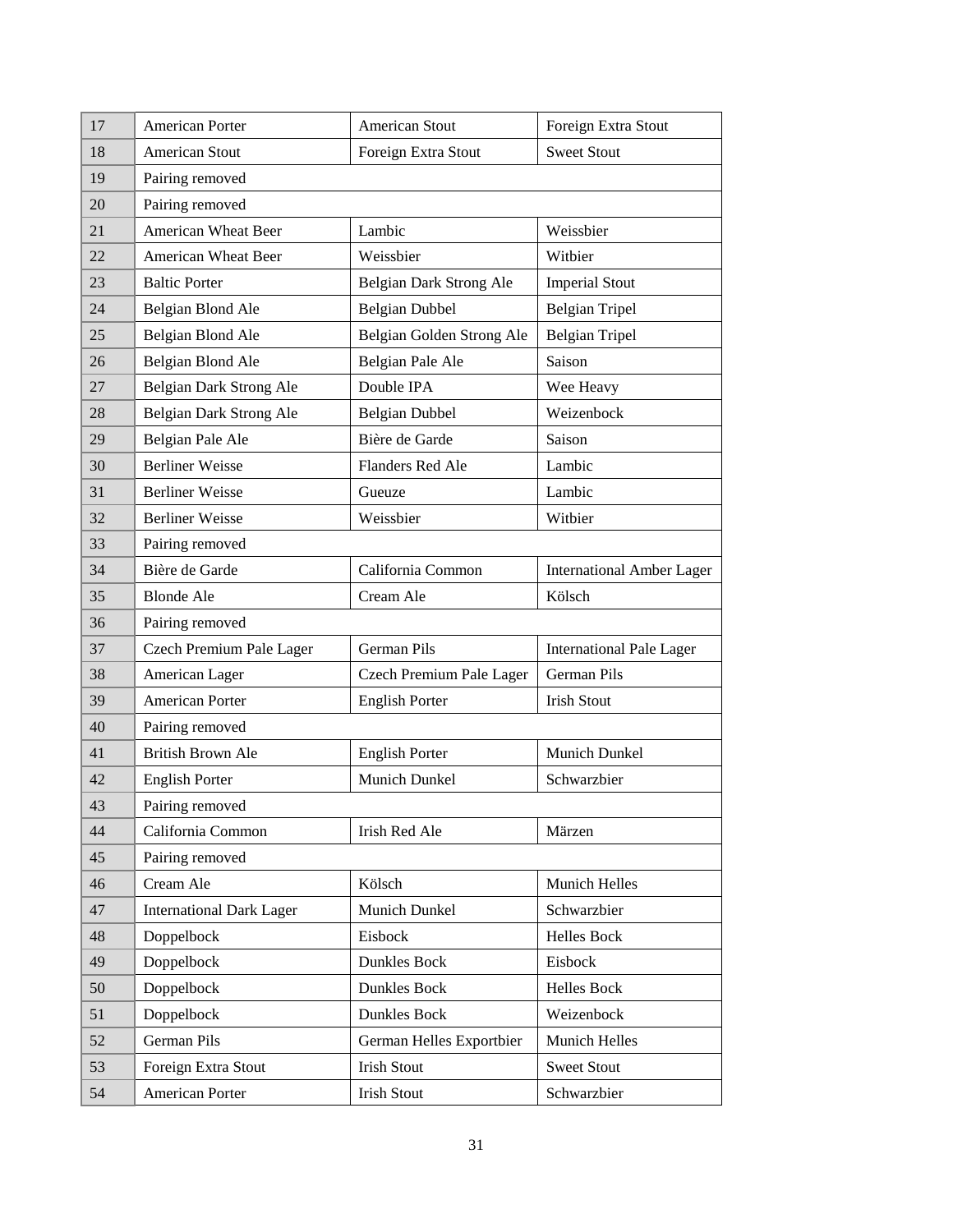| 55 | Pairing removed                  |                                  |                                 |
|----|----------------------------------|----------------------------------|---------------------------------|
| 56 | Dunkles Weissbier                | Weissbier                        | Weizenbock                      |
| 57 | Altbier                          | <b>International Amber Lager</b> | Irish Red Ale                   |
| 58 | Altbier                          | <b>International Amber Lager</b> | Märzen                          |
| 59 | Altbier                          | <b>Best Bitter</b>               | Märzen                          |
| 60 | Altbier                          | Märzen                           | Vienna Lager                    |
| 61 | <b>Dunkles Bock</b>              | Eisbock                          | <b>Helles Bock</b>              |
| 62 | English Barleywine               | <b>Imperial Stout</b>            | Wee Heavy                       |
| 63 | English Barleywine               | Old Ale                          | Wee Heavy                       |
| 64 | Flanders Red Ale                 | Lambic                           | Oud Bruin                       |
| 65 | American Porter                  | <b>Baltic Porter</b>             | Foreign Extra Stout             |
| 66 | <b>American Porter</b>           | Foreign Extra Stout              | <b>Sweet Stout</b>              |
| 67 | Fruit Lambic                     | Gueuze                           | Lambic                          |
| 68 | German Pils                      | <b>Munich Helles</b>             | Schwarzbier                     |
| 69 | <b>International Amber Lager</b> | Irish Red Ale                    | Märzen                          |
| 70 | American Lager                   | American Light Lager             | <b>International Pale Lager</b> |
| 71 | Dark Mild                        | <b>Ordinary Bitter</b>           | Scottish Light                  |
| 72 | Pairing removed                  |                                  |                                 |
| 73 | Munich Helles                    | <b>Munich Dunkel</b>             | Märzen                          |
| 74 | <b>Munich Helles</b>             | Märzen                           | Vienna Lager                    |
| 75 | <b>Best Bitter</b>               | <b>International Amber Lager</b> | Märzen                          |
| 76 | Dunkles Bock                     | Märzen                           | Rauchbier                       |
| 77 | Scottish Export                  | Scottish Heavy                   | Wee Heavy                       |
| 78 | Dark Mild                        | Scottish Heavy                   | Scottish Light                  |
| 79 | <b>Scottish Export</b>           | Scottish Heavy                   | Scottish Light                  |
| 80 | <b>Ordinary Bitter</b>           | Scottish Heavy                   | Scottish Light                  |
| 81 | Scottish Heavy                   | Scottish Light                   | Wee Heavy                       |
| 82 | <b>Scottish Export</b>           | Scottish Light                   | Wee Heavy                       |
| 83 | Pairing removed                  |                                  |                                 |
| 84 | <b>Best Bitter</b>               | <b>Ordinary Bitter</b>           | <b>Strong Bitter</b>            |
| 85 | Lambic                           | Weissbier                        | Witbier                         |
| 86 | Dunkles Bock                     | Märzen                           | Munich Dunkel                   |
| 87 | American Lager                   | American Wheat Beer              | Cream Ale                       |
| 88 | American Light Lager             | <b>Czech Pale Lager</b>          | German Leichtbier               |
| 89 | Festbier                         | <b>Helles Bock</b>               | Munich Helles                   |
| 90 | Czech Amber Lager                | Dunkles Bock                     | Märzen                          |
| 91 | American Pale Ale                | <b>Best Bitter</b>               | British Golden Ale              |
| 92 | Australian Sparkling Ale         | <b>Best Bitter</b>               | British Golden Ale              |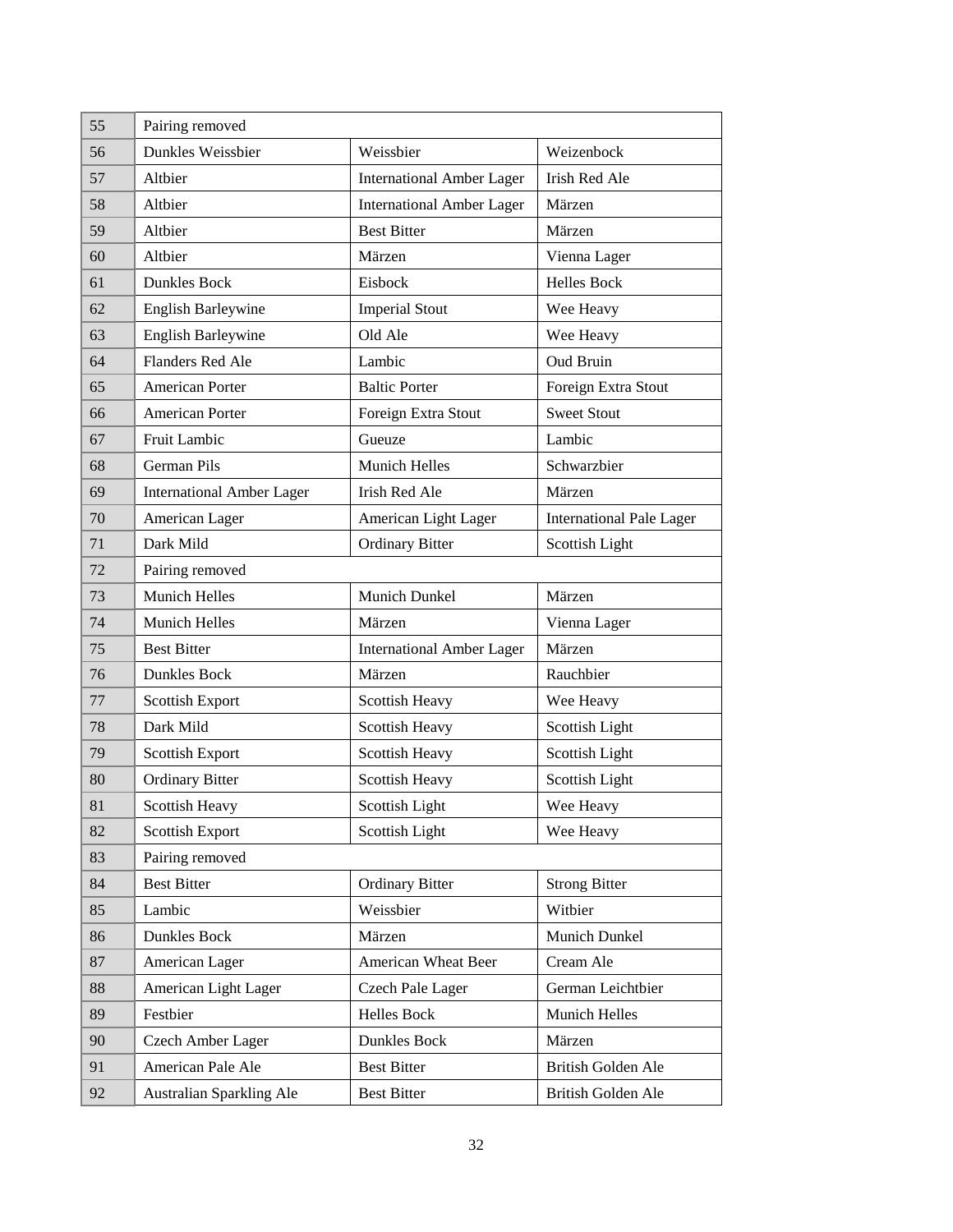| 93  | Foreign Extra Stout       | <b>Irish Extra Stout</b>         | <b>Irish Stout</b>     |
|-----|---------------------------|----------------------------------|------------------------|
| 94  | Foreign Extra Stout       | <b>Sweet Stout</b>               | <b>Tropical Stout</b>  |
| 95  | <b>British Strong Ale</b> | <b>English Barleywine</b>        | Old Ale                |
| 96  | American IPA              | Belgian Golden Strong Ale        | Belgian IPA            |
| 97  | Pairing removed           |                                  |                        |
| 98  | Pairing removed           |                                  |                        |
| 99  | Pairing removed           |                                  |                        |
| 100 | Pairing removed           |                                  |                        |
| 101 | Pairing removed           |                                  |                        |
| 102 | Pairing removed           |                                  |                        |
| 103 | Pairing removed           |                                  |                        |
| 104 | Pairing removed           |                                  |                        |
| 105 | American Barleywine       | American Strong Ale              | Double IPA             |
| 106 | <b>Belgian Tripel</b>     | German Pils                      | <b>Trappist Single</b> |
| 107 | Czech Amber Lager         | <b>International Amber Lager</b> | Vienna                 |
| 108 | Czech Pale Lager          | Czech Premium Pale Lager         | German Pils            |
| 109 | American Barleywine       | <b>American Wheat Beer</b>       | Wheatwine              |
| 110 | American Porter           | American Stout                   | <b>Imperial Stout</b>  |

## **Recipe and Procedure Question**

T14. Provide a complete ALL-GRAIN recipe and procedure for brewing a(n) <STYLE\*>. Please use the table below to help organize your response.

| 15% | <b>Style Description:</b> Provide a brief description of the of the target style according to the 2015 BJCP    |
|-----|----------------------------------------------------------------------------------------------------------------|
|     | Style Guidelines.                                                                                              |
| 15% | Provide the <b>target parameters</b> for your recipe, including starting batch size, specific gravity (OG),    |
|     | final specific gravity (FG), and bitterness in IBUs or HBUs, and color (SRM or a textual description).         |
| 40% | List the <b>ingredients</b> , explain why they are appropriate for target style, provide their quantities, and |
|     | explain how the quantities were calculated.                                                                    |
| 30% | Discuss the complete <b>brewing procedure</b> from mashing through packaging, and give style-based             |
|     | reasoning to support each aspect of the process.                                                               |

*\*Styles may include:* Belgian Tripel Märzen Festbier<br>Doppelbock American IPA Czech Pr American Porter Weissbier German Pils Irish Stout Strong Bitter Double IPA

Czech Premium Pale Lager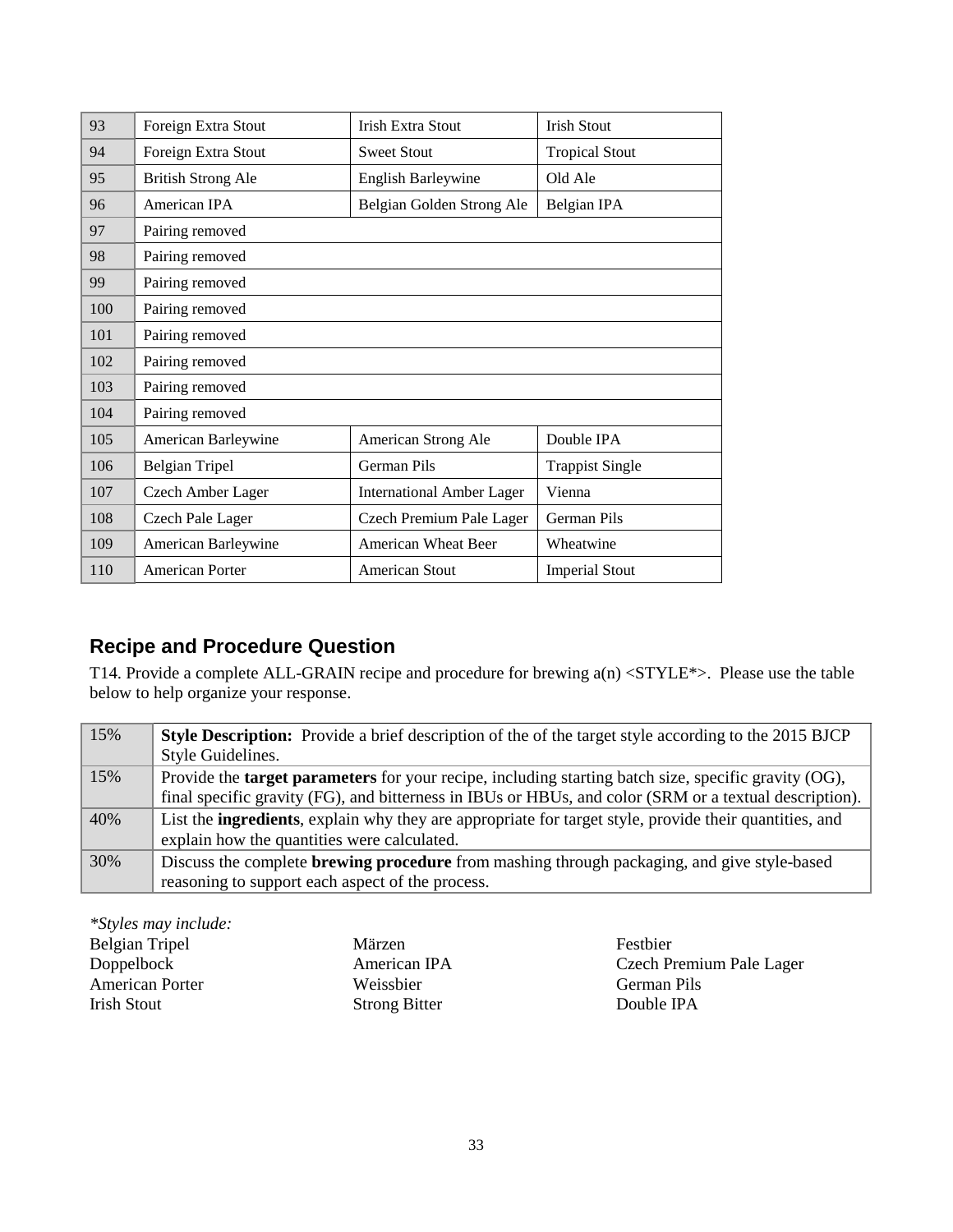#### **Beer Characteristic Questions**

T1. Describe and discuss the following beer characteristics: a) *characteristic-1*, b) *characteristic-2*, and c) *characteristic-3*. Your answer should address the following topics:

| 30% | Describe each characteristic and how it is perceived.                          |  |
|-----|--------------------------------------------------------------------------------|--|
| 40% | Identify the causes and controls for each characteristic.                      |  |
| 30% | Identify styles in which each characteristic is appropriate and inappropriate. |  |
|     |                                                                                |  |

*The choices will be drawn from:*

| a) cloudiness         | b) buttery   | c) low head retention |
|-----------------------|--------------|-----------------------|
| d) astringency        | e) phenolic  | f) light body         |
| g) fruitiness         | h) sourness  | i) cooked corn        |
| <i>i</i> ) bitterness | k) cardboard | 1) sherry-like        |
| m) acetaldehyde       | n) alcoholic |                       |
|                       |              |                       |

T3. What are *body* and *mouthfeel*? Explain how the brewer controls body and mouthfeel in the beer, addressing the following topics:

| 40% | Define body, describe how is it perceived, discuss how the brewer controls the body of the beer, and |
|-----|------------------------------------------------------------------------------------------------------|
|     | provide examples of styles in which is is desirable to have a light or full body.                    |
| 45% | List three aspects of Mouthfeel (excluding Body), describe how they are perceived, and discuss how   |
|     | the brewer can control these characteristics.                                                        |
| 15% | Provide examples of styles in which each of these three Mouthfeel characteristics is appropriate.    |

#### **Ingredient Questions**

T4. Discuss hops and their role in determining beer flavor and aroma. Your answer should address the following topics:

| 30% | Describe hop characteristics and their impact on beer flavor and aroma.                        |  |
|-----|------------------------------------------------------------------------------------------------|--|
| 30% | Discuss how the hop characteristics are extracted.                                             |  |
| 40% | Identify five distinct beer styles with which specific or historical varieties are associated. |  |

T8. Discuss the importance of water in the brewing process. Your answer should address the following topics:

| 20% | Discuss two characteristics of water that are important for the brewing process.                            |  |
|-----|-------------------------------------------------------------------------------------------------------------|--|
| 20% | Summarize two methods brewers use to adjust and control the pH of their brewing water.                      |  |
| 60% | Discuss how the mineral content of the water played a role in the development of four world beer<br>styles. |  |

T15. Discuss the role of malt and yeast in determining beer characteristics. Your answer should address the following topics:

| 45% | Identify and describe different types of malts by their colors and the flavors they impart to the beer.  |  |
|-----|----------------------------------------------------------------------------------------------------------|--|
| 20% | List four distinct beer styles with which specific malts are associated.                                 |  |
| 35% | List five distinct yeast strain selection considerations and describe their impact on the finished beer. |  |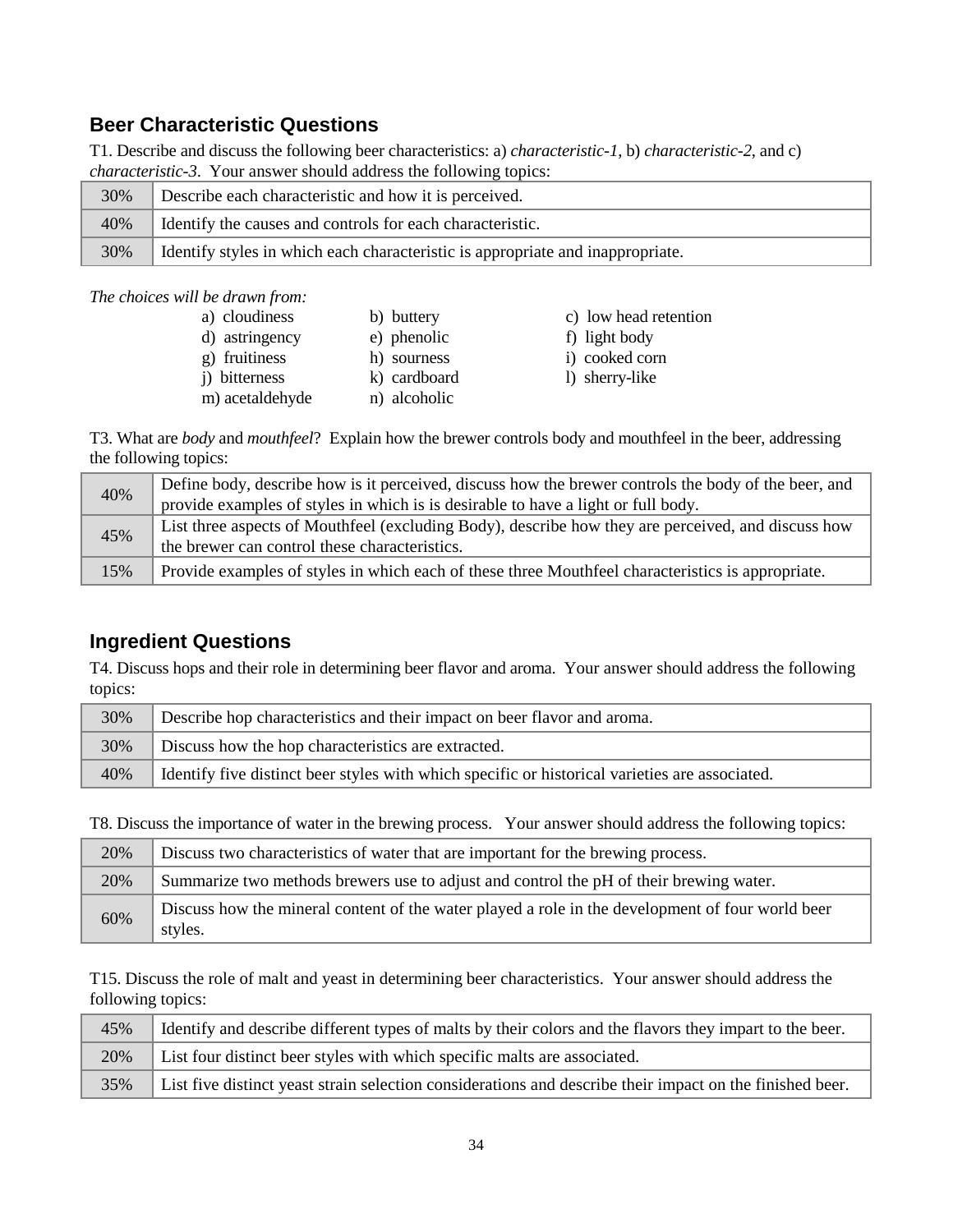## **Brewing Process Questions**

T9. Define these brewing techniques and discuss their effects on the finished beer: a) *kräusening*, b) *adding gypsum*, and c) *fining*.

| 30% | Kräusening    |
|-----|---------------|
| 30% | Adding gypsum |
| 40% | Fining        |

T11. Define *diastatic* and *proteolytic* enzymes, discuss their roles in the brewing process and describe how they affect the characteristics of the finished beer.

| 20% | Define each enzyme.                                               |  |
|-----|-------------------------------------------------------------------|--|
| 40% | Discuss their roles in the brewing process.                       |  |
| 40% | Discuss how they impact the characteristics of the finished beer. |  |

T13. Discuss the mashing process. Your answer should address the following topics:

| 50% | Explain what happens in the mashing process, including times and temperatures as<br>appropriate. |
|-----|--------------------------------------------------------------------------------------------------|
| 30% | Identify and describe three mashing techniques.                                                  |
| 20% | Discuss the advantages and disadvantages of each of the mashing techniques identified.           |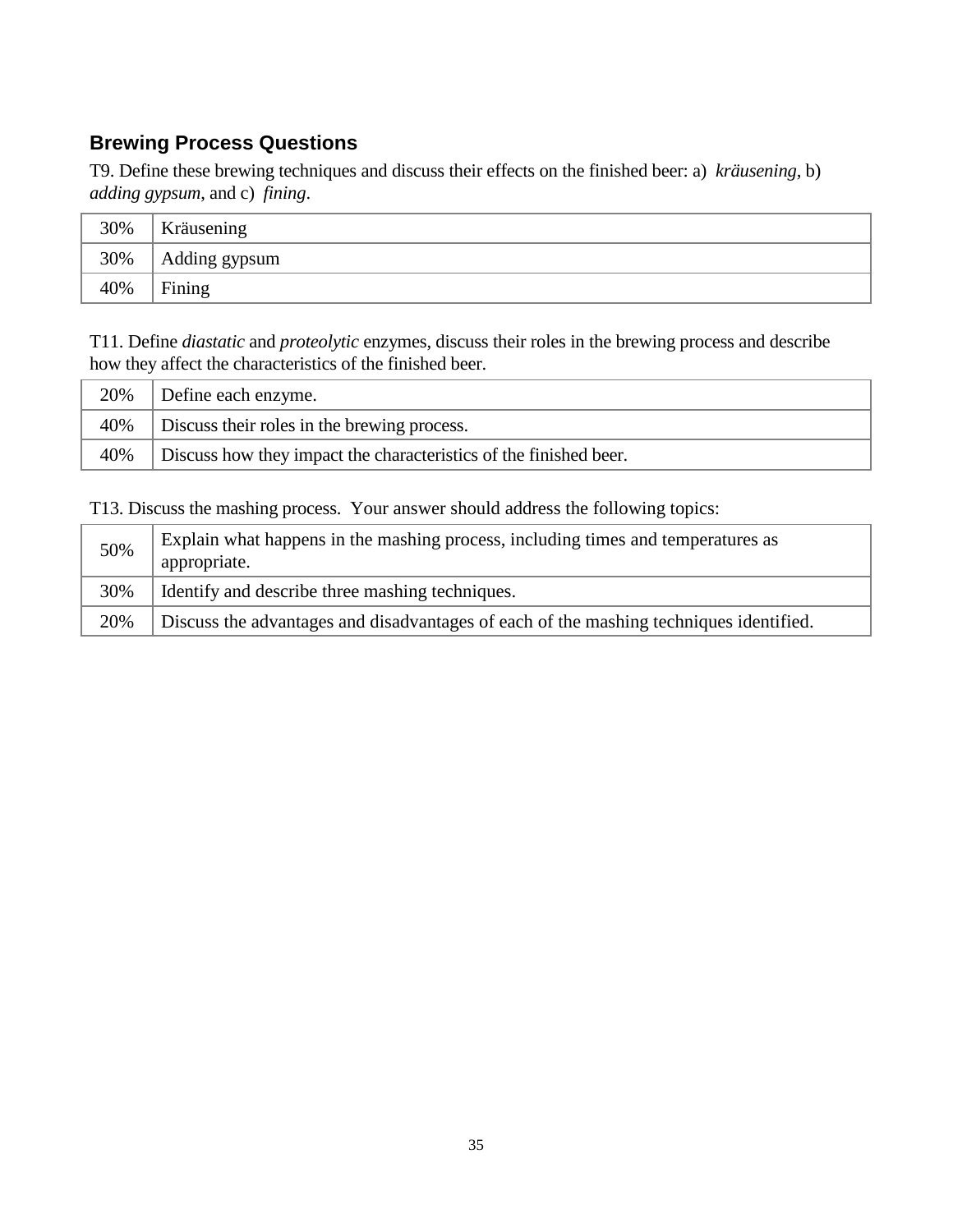#### **Example of a Complete Answer**

Q: Describe and differentiate Abbey and Trappist beers. Give commercial examples of each<sup>[3](#page-39-0)</sup>.

A: The primary difference between Abbey and Trappist beers is that the latter is an appellation which restricts its production to the seven Trappist monasteries in the Low Countries. They are Chimay, Orval, Achel, Rochefort, Westmalle and Westvleteren in Belgium and Schaapskooi in the Netherlands. Abbey beers on the other hand, are brewed either at non-Trappist monasteries or by commercial breweries to which Abbeys have licensed their names. Commercial examples of these include Affligem, Leffe and Grimbergen.

Both Abbey and Trappist breweries are best known for the Belgian Dubbel and Tripel styles. The former is a moderately strong, flavorful beer with an OG in the 1.062-75 range, 6-7.6% alcohol, and enough hop bitterness to balance – approximately 15-25 IBUs. The color is generally deep ruby to brown, with caramelized candi sugar syrup or other unrefined sugars providing much of the color. The flavor is dominated by a rich malty sweet character with notes of chocolate, toast and/or caramel. It typically has moderate fruity esters reminiscent of plums, raisins and black currents and sometimes notes of bubblegum, banana or red apple. The alcohol provides a supporting role, and should be soft without any hot or solvent character.

Belgian Tripels are much paler in color at 4-7 SRM, but have higher OG (1.075-85) and alcohol levels (7.5-9 %). The malts used are almost entirely pilsner, with light candi sugar syrup or pale adjuncts used to increase the alcohol content and prevent the beer from being too cloying. Hop rates are higher at 20-40 IBUs to balance the higher OG, and this style often has a low to moderate spicy or floral noble hop flavor and aroma. The fermentation character is more assertive in this style than in Dubbels and includes low to moderate phenols that provide spicy, peppery notes. The esters typically provide citrus notes and sometimes a slight banana character. The alcohol level can be as high as 9%, but the flavor should be soft and subtle without any hot or solvent character. Westmalle Dubbel and Tripel are classic examples of these styles.

Some Trappist breweries also produce beers which would better fit into the Belgian Dark Strong category due to high ester levels or unusual brewing procedures. These include Chimay Grande Réserve, Rochefort 8 and 10, and Westvleteren 12 – all of which have very distinctive signatures from the yeast. One of the most unusual beers in Belgium is made by Orval and is the only (readily available) beer brewed by that monastery. It has a moderate gravity in the 1.055-60 range, is dry hopped with Styrian Goldings and undergoes a secondary fermentation with a mixture of five yeast strains that includes *Brettanomyces*. As the beer ages, the flavors become more complex, picking up leathery/oaky and even phenolic notes from the yeast.

l

<span id="page-39-0"></span><sup>&</sup>lt;sup>3</sup> This question is NOT used on the exam.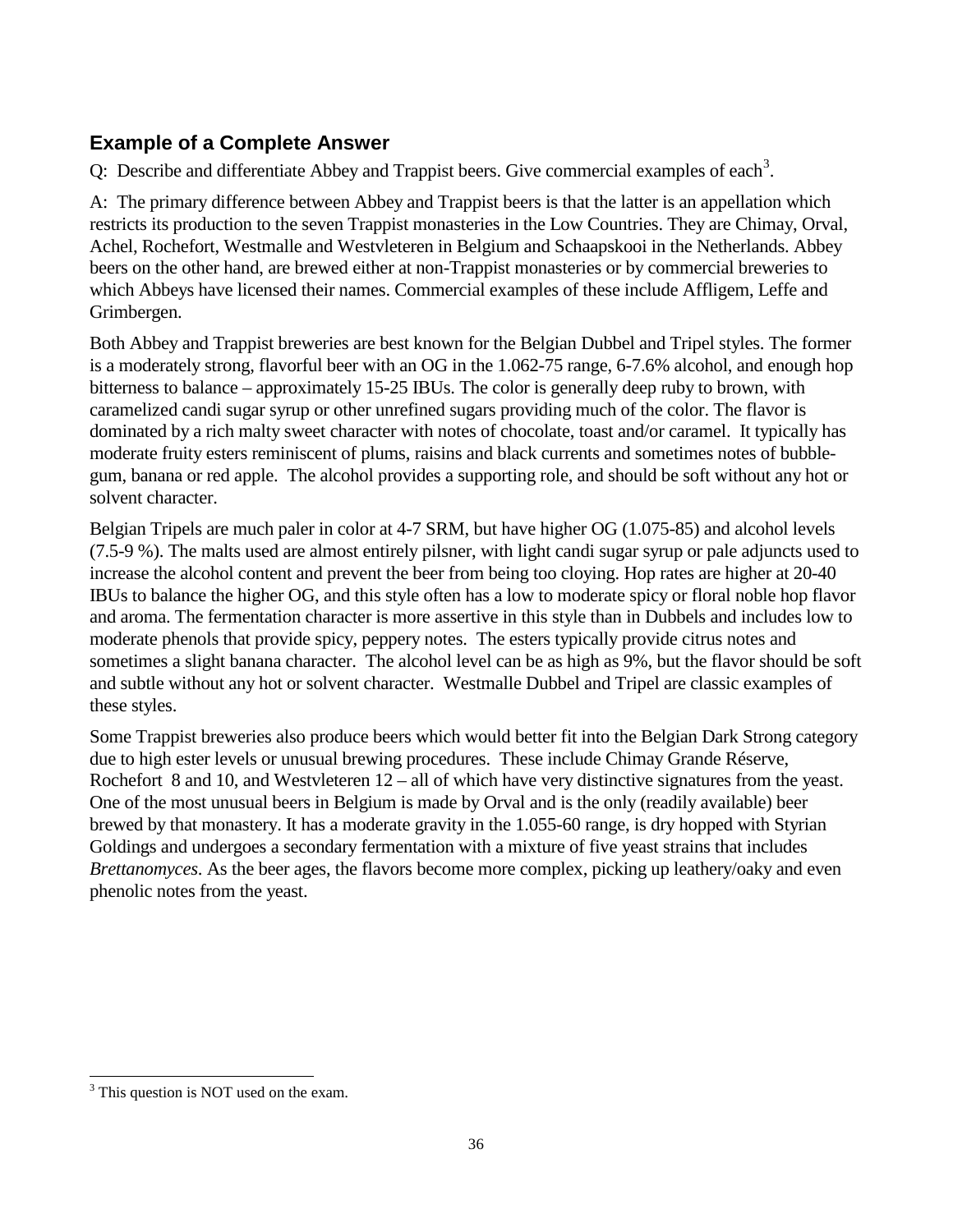# *E. BJCP Exam Study Course*

*Originally created by Scott Bickham in 1995 for those preparing for the BJCP Legacy Examination. The syllabus is still completely applicable to the three tier BJCP Exam Structure implemented in 2012 and has been updated to conform the 2015BJCP Beer Style Guidelines.*

The ten session course outlined below is a modification of ones that have been effective in preparing judges for the BJCP exam. One or two members of the study group are usually assigned to the task of collecting commercial and homebrewed examples of a given style. They should also prepare and distribute handouts that outline the background and characteristics of each style, as well as a technical topic relevant to the exam. All but one of the beers are then served blindly and discussed, with positive and negative attributes identified. After the tasting session, a technical topic concerning ingredients, the brewing process, or beer flavors is reviewed. Finally, the study group judges the remaining beer using the BJCP Beer Scoresheet, with a 15 minute time limit, and then compare comments and scores with those of the most experienced judges participating in the session.

The total time for each class should be approximately three hours, depending on the number of commercial examples and depth of the presentations and discussions. The commercial examples should be selected from the classic examples listed in the 2015 BJCP Beer Style Guidelines. The number of beers served in each class should be limited to 8-10, depending on the alcoholic strength and sample size, to prevent palate fatigue and promote responsible drinking. It should be easy to persuade local National and Master judges to lead or participate in the review sessions but the preparation work can also be divided among those studying for the exam.

Note that this type of course qualifies for experience points within the BJCP Continuing Education Program. Please refer to the BJCP web site for details: [http://dev.bjcp.org/education-training/bjcp](http://dev.bjcp.org/education-training/bjcp-training-portal/)[training-portal/](http://dev.bjcp.org/education-training/bjcp-training-portal/)

**Class 1. Pale Lagers:** American Lager, Cream Ale, International Pale Lager, Czech Pale Lager, Czech Premium Pale Lager, German Pils, German Helles Exportbier, Munich Helles, Festbier, Helles Bock.

Technical topic: Malt, including the malting process, types, adjuncts, kilning and the styles with which different malts are associated.

**Class 2. Amber and Dark Lagers:** International Amber Lager, International Dark Lager, Czech Amber Lager, Czech Dark Lager, Vienna Lager, Kellerbier, Märzen, Munich Dunkel, Schwarzbier, Dunkles Bock, Doppelbock, Eisbock.

Technical topic: Water, including minerals, pH, hardness, adjustment, and the effect on the development of world beer styles.

**Class 3. British Bitters, Pale Ales and IPAs:** Ordinary Bitter, Best Bitter and Strong Bitter, British Golden Ale, Australian Sparking Ale, Blonde Ale, American Pale Ale, American Amber Ale, English IPA, American IPA, Specialty IPA.

Technical topic: Mashing, including types used for different beer styles, mash schedules and enzymes.

**Class 4. Brown, Red and Scottish Ales:** Mild, British Brown Ale, Scottish Light, Scottish Export, Scottish Heavy, Wee Heavy, American Brown Ale, Irish Red Ale, California Common.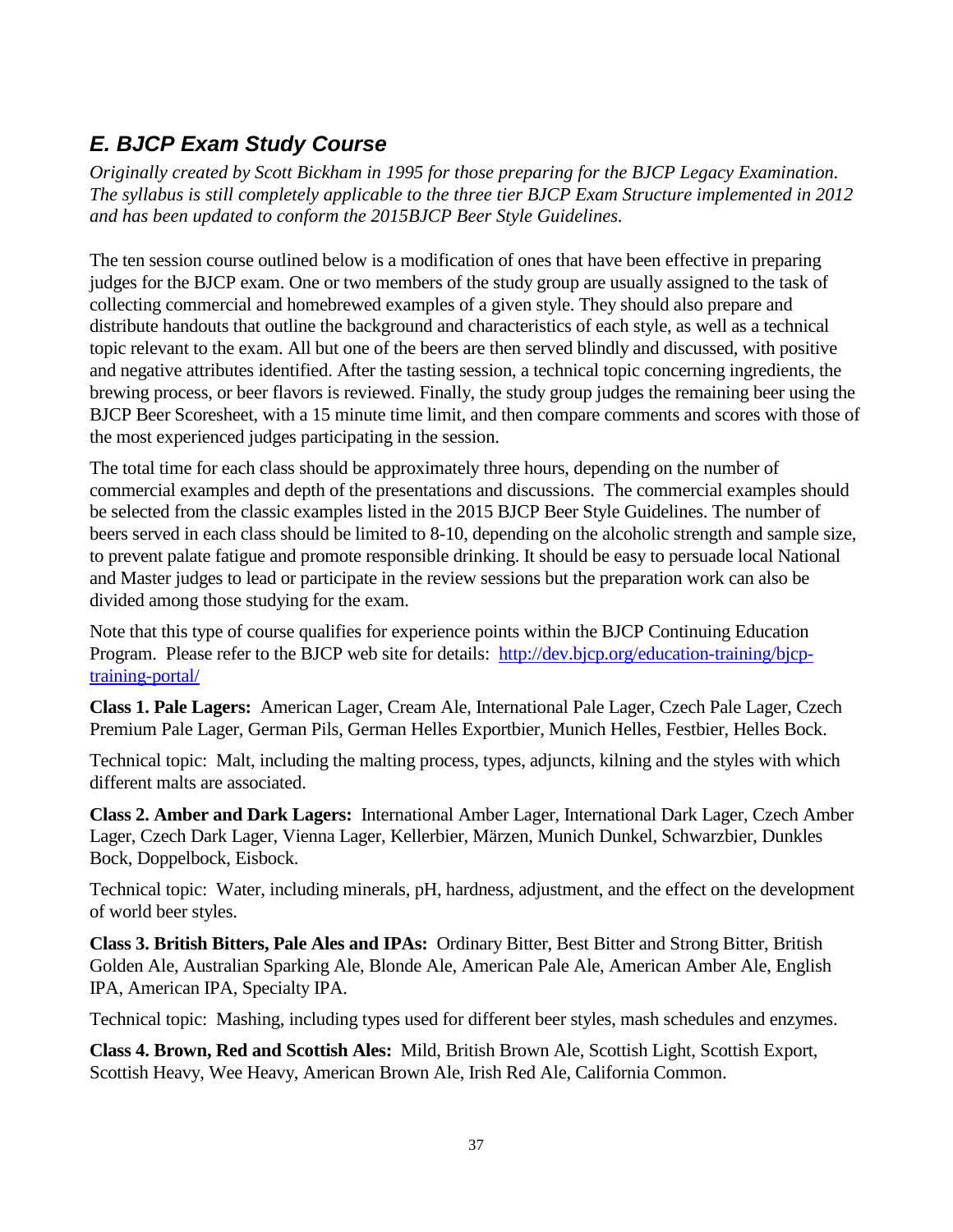Technical topic: Hops, including varieties, IBUs, hopping schedule and the association with different beer styles.

**Class 5. Stout and Porter:** Irish Stout, Irish Extra Stout, Sweet Stout, Oatmeal Stout, Tropical Stout, Foreign Extra Stout, American Stout, Imperial Stout, English Porter, American Porter, Baltic Porter.

Technical topic: Yeast and fermentation, including characteristics of different yeast strains, bacteria, byproducts and relationship to world beer styles.

**Class 6. Barleywines and Strong Ales:** British Strong Ale, Old Ale, English Barleywine, Double IPA, American Strong Ale, American Barleywine.

Technical topic: Brewing procedures, including sparging, boiling, fining and carbonation methods. Reasons for each should be discussed, along with potential problems.

**Class 7. German Ales and Wheat Beers:** American Wheat Beer, Kölsch, Altbier, Weissbier, Dunkles Weissbier , Weizenbock, Wheatwine.

Technical topic: Beer Characteristics I, which includes a discussion of how positive and negative attributes are perceived and produced, the beer styles with which they may be associated and corrective measures. The flavor descriptors on the beer characteristic section of the BJCP Study Guide should be split into two sections.

**Class 8. Strong Belgian and Trappist Ales:** Belgian Blond Ale, Saison, Belgian Golden Strong Ale, Trappist Single, Belgian Dubbel, Belgian Tripel, Belgian Strong Dark Ale.

Technical topic: Beer Characteristics II.

**Class 9. European Sour and Belgian Ales:** Witbier, Belgian Pale Ale, Bière de Garde, Berliner Weiss, Oud Bruin, Flanders Red, Lambic, Gueuze.

Technical topic: Recipe formulation, including the selection of appropriate hops, malt, water, yeast and brewing procedure for different beer styles.

**Class 10. Doctored beer seminar.** This is an informative and practical method of learning how isolated flavors taste in beer. A clean lager is generally doctored with near-threshold amounts of compounds which either occur naturally in beer or mimic those that do. Examples include artificial butter for diacetyl, sherry for sherry-like oxidation, vodka for alcohol, almond extract for nuttiness, grape tannin for astringency, hop oils for hop flavor and aroma, and lactic and acetic acid for sourness. Recommended amounts are given in the table below. Note that some of these compounds have very strong flavors, so they should be diluted in water or beer before adding to the base beer. For example, a detectable amount of lactic acid is approximately 0.[4](#page-41-0) ml of 88% USP lactic acid to a 12 oz.  $(355 \text{ ml}^4)$  sample of beer. Since most of us do not have access to pipettes to measure such a small quantity, 1/8 tsp may be added to 3/8 tsp distilled water, and 1/3 tsp of this solution added to the reference beer. This is equivalent to adding 1/12 tsp times 5 ml/tsp, or approximately 0.4 ml of lactic acid.

Recommended amounts of several substances are listed in the table at the end of this section. For more information refer to the Focus on Flavors articles in Brewing Techniques, which are available online through [www.morebeer.com](http://www.morebeer.com/) for a modest fee. The base beer should be a clean light lager with a crown (non-twist-off) cap so that it can be resealed after doctoring. The amounts in the table below are

<span id="page-41-0"></span><sup>&</sup>lt;sup>4</sup> The standard measure of canned and long-neck bottled beer in the United States. l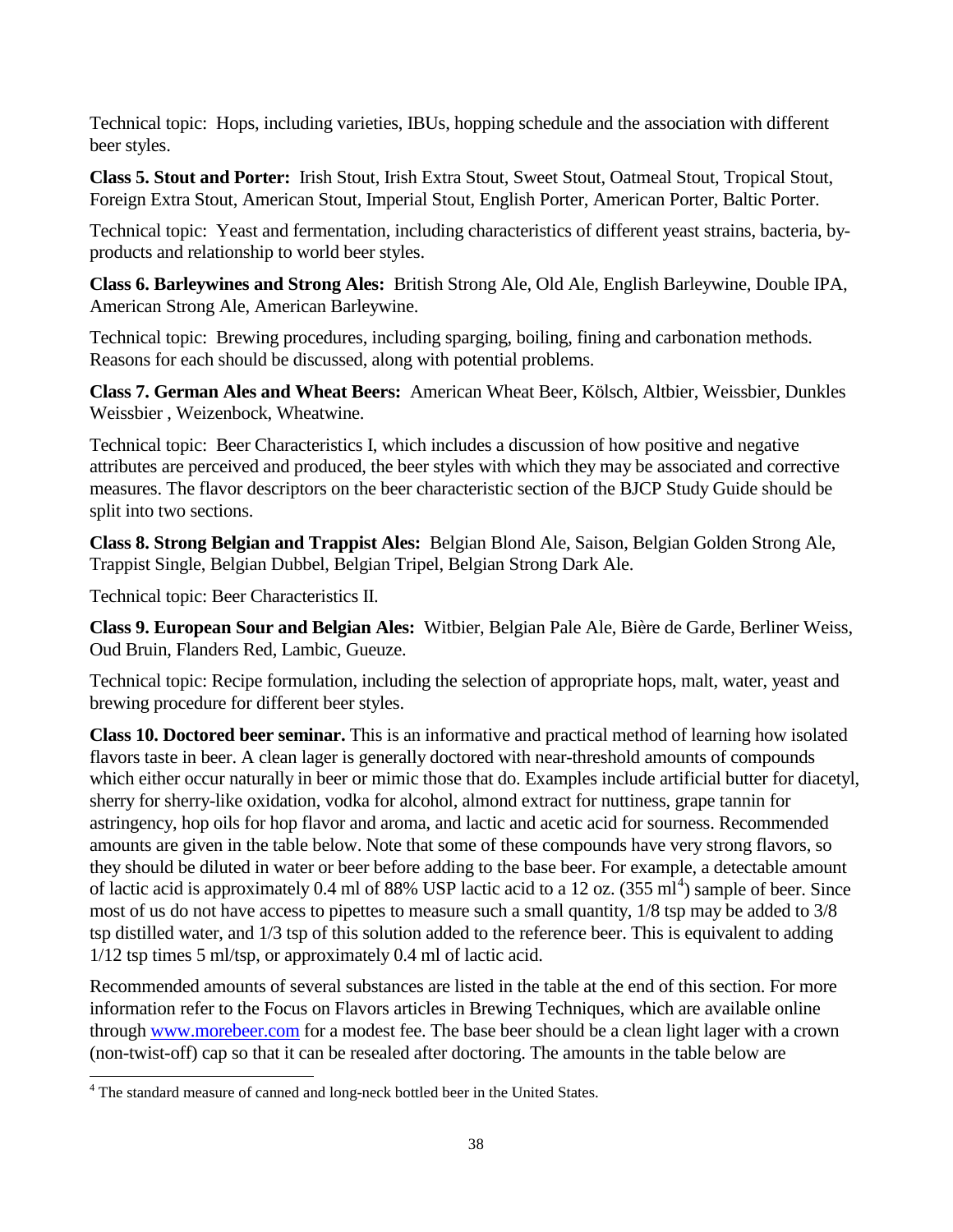appropriate in a 12 oz. (355 ml) sample, but may be scaled to larger volumes. Note that spices and other solids should be extracted in vodka, since the addition of dry substances to a carbonated beer will cause gushing. For the same reason, the beers and adulterants should also be chilled to the same temperature before combining.

The material in these classes can be comfortably covered in a time frame of three to five months, depending on the needs and experience of the study group. Shorter courses have the advantage of keeping the material fresh, while longer courses allow more intensive reading and reviewing in between classes. Note that the lead time required to schedule a BJCP exam is typically at least six months, so keep this in mind when planning the study sessions. For more information, e-mail may be sent to the BJCP exam directors at [exam\\_director@bjcp.org.](mailto:exam_director@bjcp.org)

| <b>Flavor</b>     | <b>Adulterant</b>                    | Quantity                                                           |
|-------------------|--------------------------------------|--------------------------------------------------------------------|
| Sour/Acidic       | <b>USP</b> lactic acid               | 0.4 ml $(1/3. \text{ tsp of solution of } 1/8 \text{ tsp}$ lactic  |
|                   |                                      | acid plus 3/8 tsp distilled water)                                 |
| Sour/Acidic       | White wine vinegar                   | $3/4$ tsp                                                          |
| <b>Bitterness</b> | iso-hop extract                      | 1 or 2 drops, to taste                                             |
| Sweetness         | sucrose (table sugar)                | $1/4$ tsp dissolved in $1/2$ tsp water                             |
| Astringency       | Grape tannin                         | 2 tsp of solution of $1/8$ tsp tannin                              |
|                   |                                      | dissolved in 5 Tbsp water                                          |
| Phenolic          | Chloroseptic                         | $0.4$ ml (1/3 tsp of solution of 1/8 tsp)                          |
|                   |                                      | Chloroseptic plus 3/8 tsp distilled water)                         |
| Clovelike         | Clove solution                       | Make solution of 8 cloves soaked in 3 oz.                          |
|                   |                                      | (90 ml) of beer and add liquid to taste                            |
|                   |                                      | (about 4 tsp)                                                      |
| Sulfitic          | Potassium metabisulfite <sup>5</sup> | Make solution of one tablet dissolved in 3                         |
|                   |                                      | oz. (90 ml) of beer and add to taste (about                        |
|                   |                                      | $1/2$ tsp)                                                         |
| Alcoholic         | Ethanol                              | 2 tsp (increases alcohol by 2.7%). 3 tsp                           |
|                   |                                      | vodka may also be used                                             |
| Sherry-like       | Dry sherry                           | $3/4$ tsp                                                          |
| <b>Nutty</b>      | Almond extract                       | 0.1 ml $(1/8 \text{ tsp of solution consisting of } 1/8)$          |
|                   |                                      | tsp almond extract plus 5/8 tsp. distilled                         |
|                   |                                      | water)                                                             |
| Papery/Stale      | N/A                                  | Open bottles to air, reseal, and keep at 100                       |
|                   |                                      | $\rm{^{\circ}F}$ (40 $\rm{^{\circ}C}$ ) or warmer for several days |
| Diacetyl          | <b>Butter</b> extract                | 4-5 drops                                                          |
| <b>Estery</b>     | Banana extract                       | 6-7 drops                                                          |
| Lightstruck       | N/A                                  | Expose commercial beer in green bottles to                         |
|                   |                                      | sunlight for $1-3$ days <sup>6</sup>                               |

 $<sup>5</sup>$  Should not be tasted by persons with asthma or sulfite allergies.</sup> -

<span id="page-42-1"></span><span id="page-42-0"></span><sup>&</sup>lt;sup>6</sup> While lightstruck commercial examples can be readily found, lightstruck homebrew is extremely rare in competition settings.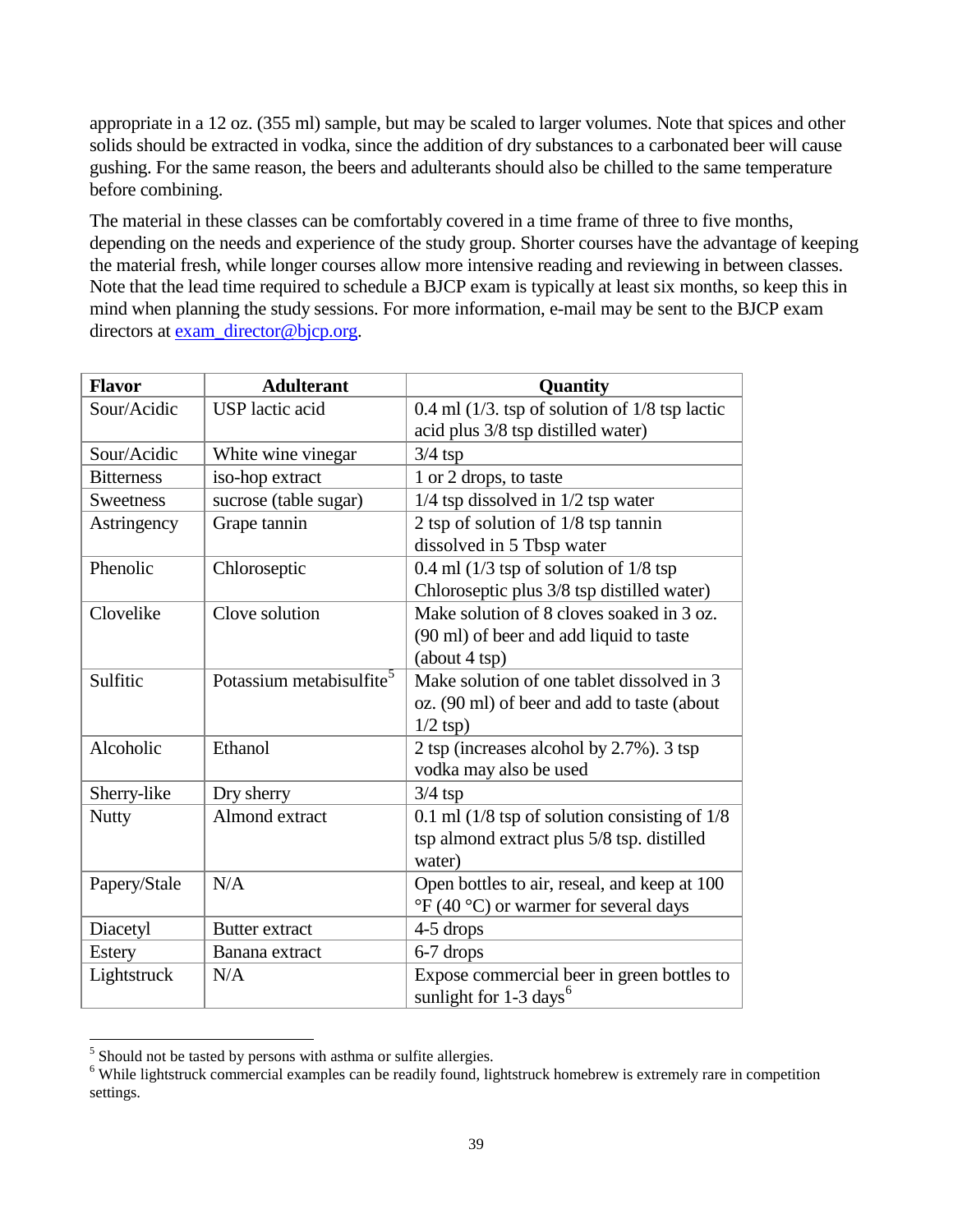# **III. BJCP STYLE GUIDELINES**

# *A. Introduction*

by David Houseman

The BJCP Style Guidelines use some specific terms with specialized meaning: "Category", "Subcategory" and "Style." When thinking of beer, mead and cider styles, the subcategory is the most important label—"subcategory" means essentially the same thing as "style" and identifies the major characteristic of one type of beer, mead or cider. The larger "categories" (or "style families" are arbitrary groupings of beers, meads or ciders, usually with similar character but some subcategories are not necessarily related to others within the same category. The purpose of the structure within the BJCP Style Guidelines is to group styles of beer, mead and cider for competition purposes; do not attempt to derive additional meaning from these groupings.

Historically, types of beers were a consequence of the local water, ingredients and technology available at the time. In most cases, brewers did not set out to develop a specific "style," or type of beer. For example, the high sulfates in the hard water around Burton-on-Trent resulted in a drier flavor that accentuated the bitterness of well-hopped ales, while the soft water in Plzen enabled the brewers to produce a pale lager with a high hop bitterness and soft palate that would not be possible with hard water. Thus these classic styles were determined by the water of the region. Style guidelines also make distinctions between similar styles. There are a number of Pilsners brewed in Germany, and although there are variations, they can all be broadly classified in the German Pilsner style, but are sufficiently different from the Bohemian Pilsners to deserve a separate sub-classification in the beer taxonomy.

Beer styles are not static but change over time in history as ingredients, brewing technology and consumer demand change. For example, the IPA described in the style guidelines originated in the UK, but is now rarely brewed due to the high taxes imposed on beers of this strength. History and geography highly impact the development of brewing; it is important that BJCP judges have an understanding of these factors. The examinee should be able to discuss these factors on the exam and use this depth of knowledge when providing feedback to brewers.

The beers documented in the BJCP Style Guidelines are those that are most commonly brewed by homebrewers in the US. It is not a complete list of all known beers, even those available throughout the world today. This style guide is continually kept up to date as newer information is made available. Its purpose is to provide a definition of the commonly brewed beers which should be used by both the brewer and the judge as criteria against which each style is evaluated. The BJCP Style Guidelines are not intended to be the complete source of information for the prospective BJCP judge, although the latest edition is quite complete and thorough. It's recommended that the potential judge read and study Michael Jackson's New World Guide to Beer and Beer Companion, the *Classic Beer Style Series* and other sources of information to obtain a complete understanding of the history, geography, and characteristics of the beers described in the BJCP Style Guidelines. The BJCP Style Guidelines, however, should serve as an accurate, quick reference to the different types of beers.

Most of the figures for starting gravity (SG), percent alcohol by volume  $(v/v)$ , International Bittering Units (IBU) and color (degrees Lovibond or SRM) are taken from one of several sources assimilated by the BJCP Style Committee, including brewers of well-regarded commercial examples.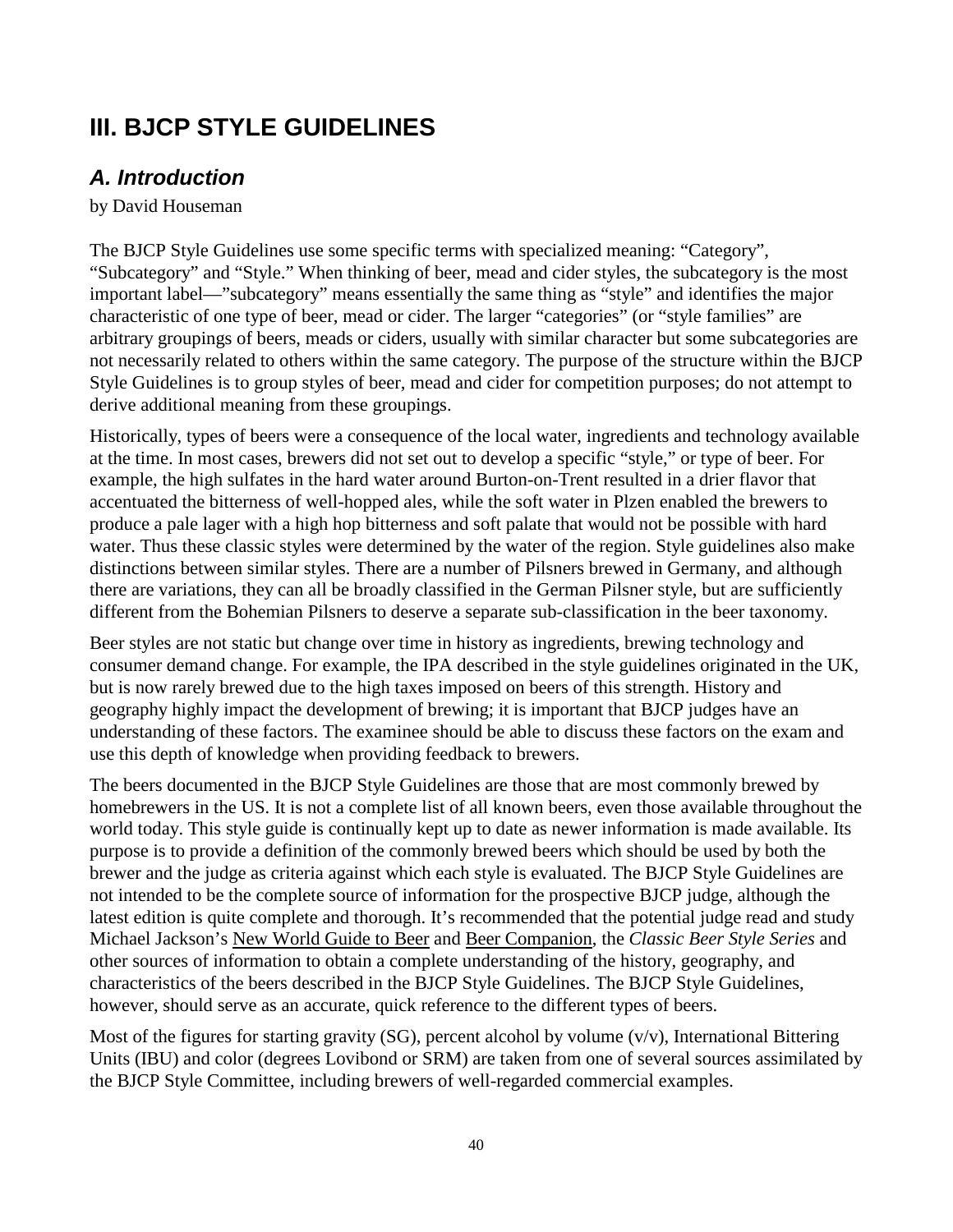To receive full credit for beer style questions on the BJCP exam, examinee should provide at least approximate SG and IBU ranges for the style and, where relevant, other parameters such as alcohol content.

It is strongly suggested that the section of this study guide providing sample exam questions pertaining to beer styles be read carefully. These provide an indication of the range and type of questions to expect on the BJCP exam. You will note that not only will you potentially be asked to "describe" styles but also to "differentiate" among them. In this case, it is expected that you will be able to compare the similarities and differences of the indicated styles. In almost all cases, the examinee is expected to provide relatively well known commercial examples of different styles requested on the exam. While the examinee may not have traveled to the respective countries to try local commercial beers or these beers may not be available in your area, it still is expected that you will have knowledge of the commercial examples from the BJCP Style Guidelines, Michael Jackson's books and other references.

**LAGERS** are produced using bottom-fermenting lager yeasts, *Saccharomyces pastorianus* (formerly known as *S. uvarum* or *S. carlsbergensis*). This family of yeasts works well at lower temperatures, generally between 45 and 55 °F (7 and 13 °C). This colder fermentation reduces or eliminates the production of esters and other flavor components, generally resulting in a cleaner tasting beer. During the fermentation and lagering process, at temperatures down to approximately 32  $\degree$ F (0  $\degree$ C), the lager yeast remains active, continuing to reduce fermentation by-products, resulting in a cleaner, mellower flavor in the finished beer. Lagers are a relatively new beer style, only produced commercially after the introduction of mechanical refrigeration in the 1800s.

**ALES** are produced using top fermenting ale yeast, *Saccharomyces cerevisiae*. These strains of yeast works at warmer temperatures and ferment out faster than their lager counterparts. Fermentation byproducts such as fruity, estery flavors are usually evident and make up a significant part of the ale profile. Ale yeast are usually temperature-sensitive and will flocculate and become dormant when lagered at cool temperatures for extended periods of time.

**MIXED STYLES** use one or more variations of temperature and yeasts, such as fermentation with ale yeast at colder temperatures, use of ale and lager yeasts in combination, use of lager yeasts at warmer, ale-like temperature, or use of special yeast strains.

**BELGIAN STYLES** are generally ales, but with sufficient differences in process and taste profile to warrant their inclusion as a separate style section. Some Belgian styles, such as the Lambics, use a combination of wild yeasts and various bacteria in their fermentation process.

The **SPECIALTY**, **CIDER** and **MEAD** categories should be understood by the potential BJCP judge since s/he will not know in advance which categories s/he may have to judge in an actual competition and a judge should be prepared to judge any category. However, they are not required knowledge for the BJCP Beer Exam.

The BJCP Style Guidelines were extensively revised in 2004, and a minor update was produced in 2008. The current style guidelines can be found on the BJCP Website in the Style Center: [http://www.bjcp.org/stylecenter.php.](http://www.bjcp.org/stylecenter.php)

The BJCP Beer Exam only covers beer styles. No meads or ciders are on the exam. No fruit, spice or specialty beers are covered on the exam. A separate BJCP Mead Exam has been implemented, and a separate BJCP Cider Exam is planned for the future.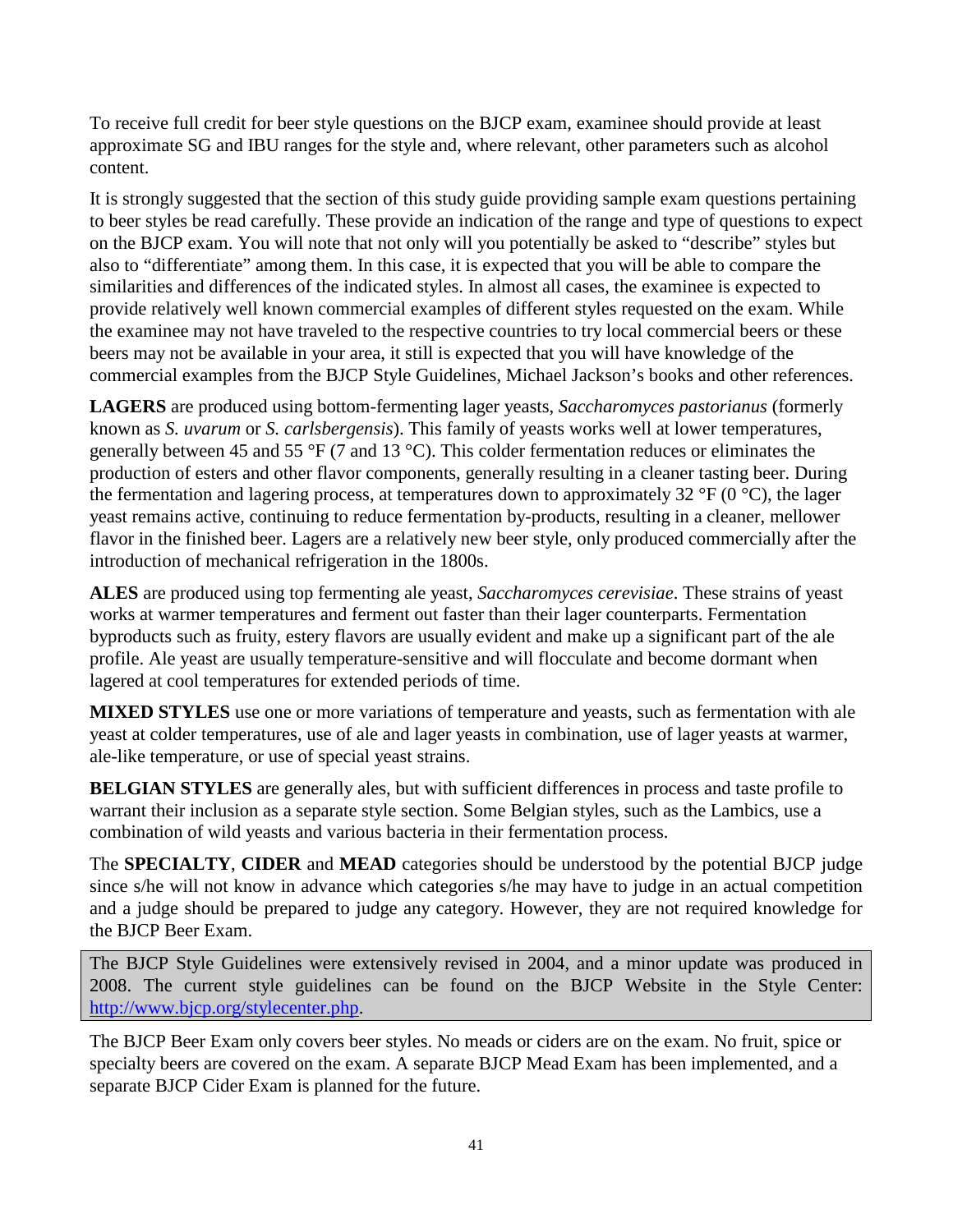# **IV. INGREDIENTS AND THE BREWING PROCESS**

# *A. Introduction*

This section of the BJCP Study Guide is not intended to be a comprehensive discussion of ingredients and the brewing process, but rather a synopsis that contains enough information to earn National or Master level scores on the technical questions on the BJCP Written Efficiency Exam. Those questions are T4 (hops), T8 (water), T9-T11 (brewing process), T13 (mashing), T14 (all-grain recipe) and T15 (malt and yeast). Judges should review the references listed in Section I to obtain a more complete understanding of these topics.

# *B. Water*

by Ginger Wotring, revised in 2017 by Scott Bickham

Water constitutes 85-95% of beer, with the remainder being compounds derived from malt, hops, and yeast. As a general rule, if tap water is drinkable, it may be used in brewing, although some mineral adjustments may be needed to mimic the water used in some historical beer styles. Most tap water is also treated with chlorine to inhibit bacterial growth, and this should be removed to produce highquality beer. Note that the processes used to make reverse osmosis (RO) and distilled water strips out trace minerals such as iron, manganese, copper, and zinc, which are essential for yeast metabolism, so mineral water is often a better choice. Finally, most water contains very low concentrations of bacteria, so it must be sterilized by boiling at some point in the brewing process.

#### **Alkalinity, pH and Hardness**

Water is a solution of ions with negative (anions) and positive (cations) charges. The water molecules  $(H<sub>2</sub>O)$  themselves are also partially dissociated into hydroxide (OH) and hydrogen  $(H<sup>+</sup>)$  ions, and the *pH*, a chemical shorthand term referring to the concentration of hydrogen ions, indicates the relative concentrations of these ions. Neutral water has equal OH $^{\circ}$  and H $^{\circ}$  concentrations corresponding to a pH of exactly 7. Lower pH values indicate a higher  $H^+$  concentration and acidic water, while higher pH values correspond to a higher OH- concentration and thus alkaline water. In brewing, the pH is determined by the hardness, alkalinity and buffering salts derived from the ingredients.

*Alkalinity* is a measure of the capacity of the dissolved anions to neutralize reductions in the pH value of the solution. The most important anion at the pH of brewing water and wort is bicarbonate  $(HCO<sub>3</sub>)$ , because  $HCO<sub>3</sub>$  is the primary ion that determines the alkalinity of water. Bicarbonate reacts with Calcium  $(Ca^{2})$  ions when boiled to form a calcium carbonate precipitate and water:

$$
Ca^{+2} + 2HCO_3 = CaCO_3 (ppt) + H_2O + CO_2 (gas)
$$

Boiling drives off  $CO_2$ , thus forcing Calcium and  $HCO_3^-$  ions from solution and reducing the alkalinity. *Permanent hardness* is a measure of the cations that remain after boiling and racking the water from the precipitate, and is primarily due to  $Ca^{2}$  and Magnesium ( $Mg^{2}$ ) ions. These cations are permanent if they are derived from sulfate or chloride salts and temporary if they originate in carbonate or bicarbonate salts.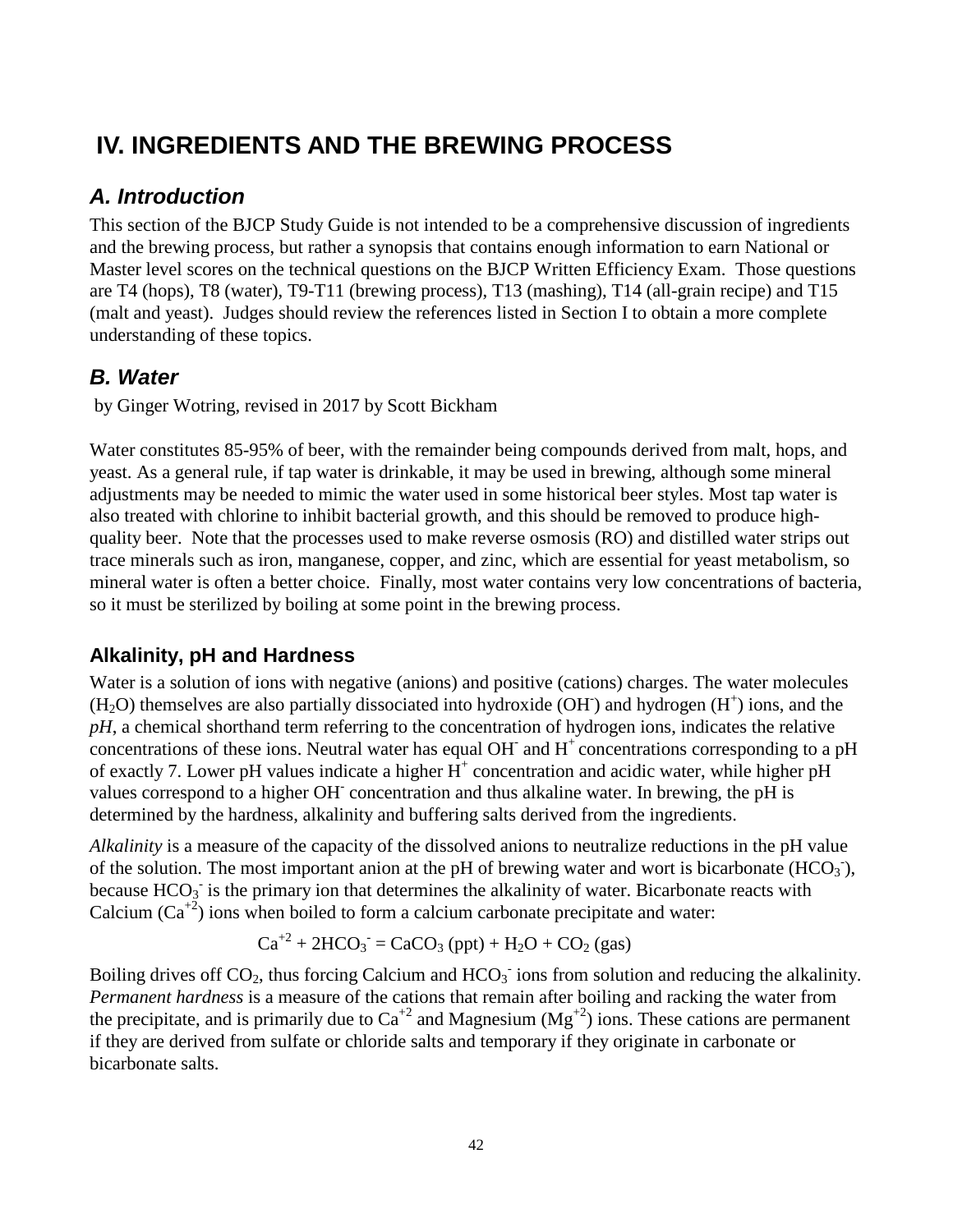When a grist consisting of 100% Pils malt is mashed using distilled water, which has a pH of 7.0, the mash pH typically ends up between 5.7 and 5.8. This pH reduction is due to the enzymatic degradation of phytin in the malt to form phytic acid and calcium or magnesium phosphates, which precipitate. Most of the phytic acid combines with free  $Ca^{2}$  to form more calcium phosphate, releasing hydrogen ions in the process. Most brewing water has enough calcium or magnesium for this process to regulate the mash pH to the target 5.1-5.5 range, which is appropriate for the breakdown of starches and proteins.

Some water supplies have too much alkalinity for this process to be effective, in which case the mash pH can be reduced to the proper level by adding lactic or phosphoric acid to the brewing liquor when brewing pale-colored beers. Another method of adjusting the mash pH is through the addition of acidulated malt, which is produced by using lactic acid generated by the naturally occurring lactobacillus on the grain. When using toasted, caramel and roasted malts to brew amber and darkercolored beers, the natural acidity of the malts can have a significant effect on the pH. For example, using a dark crystal or roasted malt for 20% of the grainbill can reduce the pH by 0.5, which is usually sufficient to bring it to the proper level for starch conversion. The need to include malts kilned at higher temperatures in the grist played a role in the development of several historical beer styles, as will be discussed below.

#### **Ions in Brewing**

The most important cation in brewing is calcium, which is essential for reducing the mash pH to the appropriate range. It also helps keep oxalate salts in solution (they form haze and gushing if they precipitate), reduces the extraction of tannins, and assists in protein coagulation in the hot and cold breaks. Magnesium ions participate in the same reactions, but are not as effective. Yeasts require 10-20 ppm Mg as a nutrient, but higher amounts give a harsh, mineral-like taste. Another cation is sodium, which accents the sweetness of beer at low levels, but tastes salty at higher concentrations. This saltysweet character is part of the flavor profile of the Gose style.

The most important anion in brewing is bicarbonate  $(HCO<sub>3</sub>)$ , because it determines the alkalinity of the brewing water. Bicarbonate neutralizes acids from dark and roasted malts, reacts with calcium to reduce the hardness and promotes the extraction of tannins and coloring compounds. It is normally in solution with small amounts of carbonate  $(CO_3^2)$  ions, but the bicarbonate is by far the most important component at typical pH values of water and wort. The sulfate  $(SO<sub>4</sub><sup>-2</sup>)$  ion does not play a significant role in the brewing process, but accents hop bitterness and dryness at the high concentrations found in the waters at Burton-on-Trent. Another anion is chloride (Cl<sup>-</sup>), which enhances sweetness at low concentrations, but high levels can hamper yeast flocculation.

#### **Famous Brewing Waters**

The ions described above are found in different concentrations depending on the source of the water, as shown in the table below for several major brewing centers (data is in ppm and taken from John Palmer's *How to Brew*):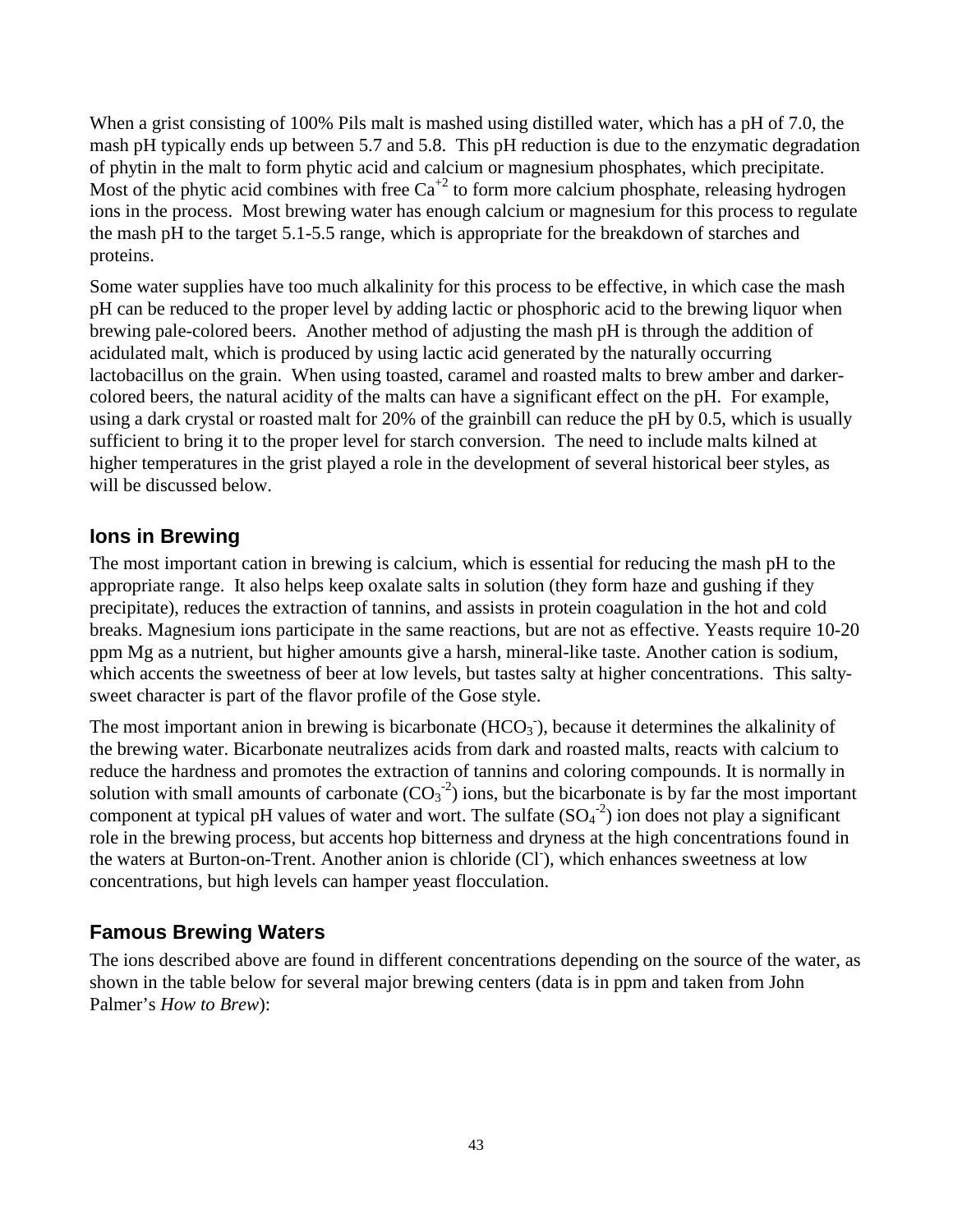| <b>Mineral</b> | Calcium | <b>Magnesium</b> | Sodium | <b>Sulfate</b> | <b>Bicarbonate</b> | <b>Chloride</b> |
|----------------|---------|------------------|--------|----------------|--------------------|-----------------|
| Plzen          | 10      | 3                | 3      | 4              | 3                  | 4               |
| Dortmund       | 225     | 40               | 60     | 120            | 220                | 60              |
| Munich         | 109     | 21               | 2      | 79             | 171                | 36              |
| Edinburgh      | 100     | 18               | 20     | 105            | 160                | 45              |
| Vienna         | 163     | 68               | 8      | 216            | 243                | 39              |
| Dublin         | 118     | 4                | 12     | 54             | 319                | 19              |
| London         | 52      | 32               | 86     | 32             | 104                | 34              |
| <b>Burton</b>  | 352     | 24               | 44     | 820            | 320                | 16              |

These water compositions have played an important role in the development of world beer styles. *How to Brew* provides a good linkage between the mineral content of these waters and historical beer styles that is summarized below:

**Pilzn** - The very low hardness and alkalinity allow the proper mash pH to be reached with only base malts. These characteristics, combined with the lack of sulfate, yields the rounded malt character and mellow hop bitterness of the Czech Premium Pale Lager style.

**Dortmund** – The higher level of all minerals in this city and other regions of Northern Germany enables brewers of the Dortmunder Export and German Pils styles to produce pale lagers that are bolder, drier, and lighter in color than their counterparts from the Czech Republic.

**Munich and Edinburgh** – The mineral profiles of the waters of these cities are remarkably similar. The darker malts used to brew amber and dark German lagers and Scottish ales balance the carbonates and acidify the mash, yielding a very smooth malt character. The relatively low sulfate content also provides a mellow hop bitterness.

**Vienna** - The level of calcium in the water of this city is too low to balance the bicarbonate level to achieve a sufficiently low pH when brewing pale colored lagers. However by kilning malt at higher temperatures, the malt developed more color and acidity, and this led to the birth of the reddish-amber colored Vienna lager style.

**Dublin** – The water from this city has an ever greater imbalance of calcium and bicarbonate than Vienna, and this led to creation of the Irish Stout style, which is brewed using a high percentage of roasted barley and malts. This style has a relatively high IBU level, but the finish is softened by the low levels of sodium, chloride and sulfate in the water.

**London** - The bicarbonate level of London water is nearly twice that of calcium, and brewers were forced to use a higher percentage of dark malts to balance the mash pH. The high sodium content and low sulfate content of the water help smooth out the flavor profile of brown British beers such as Dark Mild and English Porter.

**Burton-on-Trent** – The calcium and sulfate are both much higher than for any other city listed in the table above, but the calcium is nearly perfectly balanced by the bicarbonate. This enabled brewers to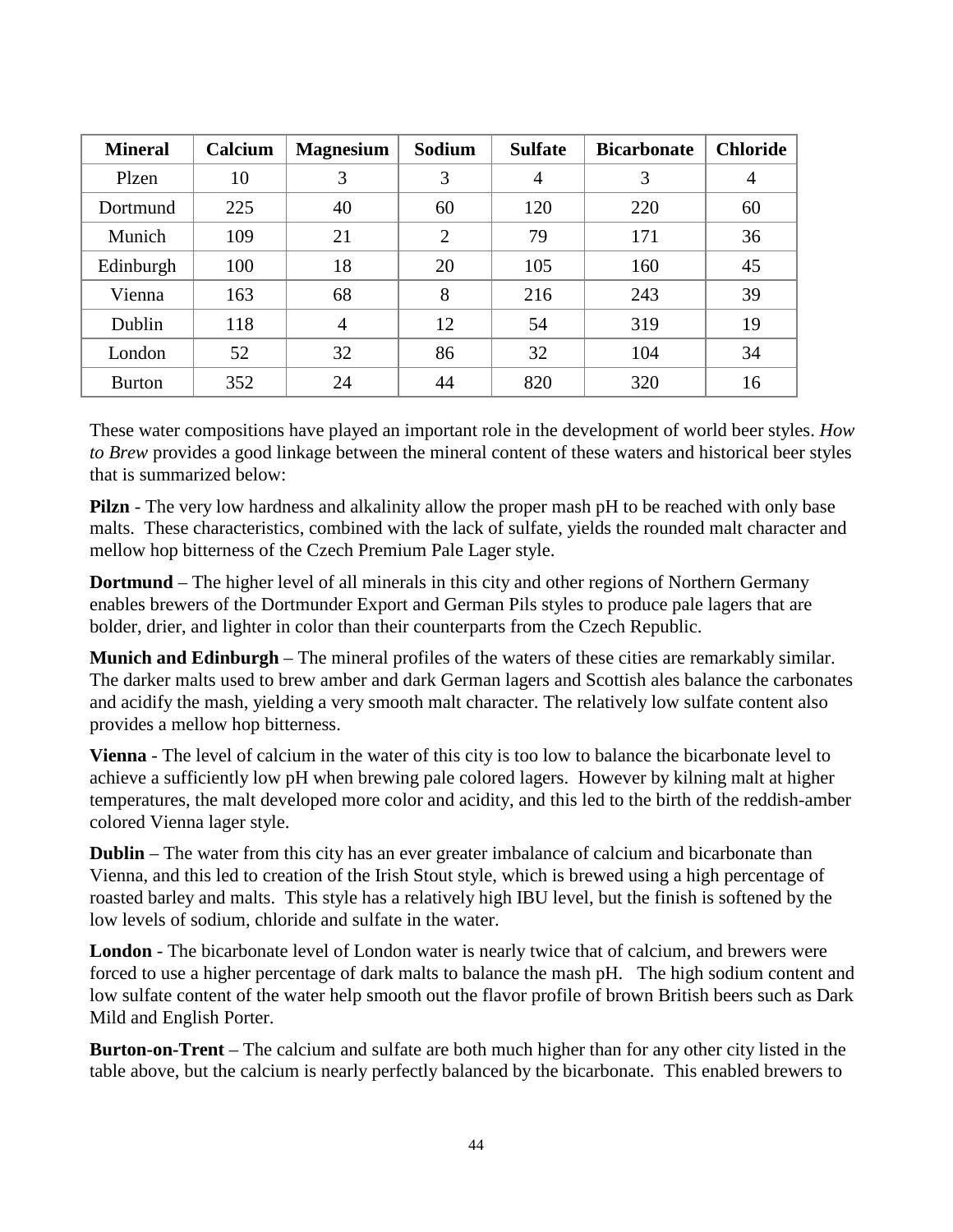produce British Bitters which were lighter in color than the ales brewed in London. The high level of sulfate and low level of sodium produce an assertive, clean hop bitterness.

#### **Water Adjustment**

The waters at these brewing centers may be reproduced by adding various salts to locally available water. For additions meant to improve the buffering capacity of the mash, the volume of the water should be used. For salt additions to change the flavor profile of the finished beer, the target volume of the beer should be used. The most common salt additions are gypsum (CaSO<sub>4</sub>,2H<sub>2</sub>O -- CaSO<sub>4</sub> hydrated with two water molecules), Epsom salts (MgSO<sub>4</sub>**.**7H<sub>2</sub>O), non-iodized table salt (NaCl), calcium carbonate (CaCO<sub>3</sub>) and calcium chloride (CaCl<sub>2</sub>**.H**<sub>2</sub>O). The addition of gypsum and Epsom salts is known as Burtonizing, since it elevates the hardness and sulfate concentrations to levels similar to that found at Burton-on-Trent. Other salts may be used, but these are by far the most common additives in brewing.

## **Further Reading**

- 1. Dave Miller, Dave Miller's Homebrewing Guide (Garden Way Publishing, Pownal, VT 1996).
- 2. Gregory J. Noonan, New Brewing Lager Beer (Brewers Publications, Boulder, CO, 1996).
- 3. George Fix, Principles of Brewing Science (Brewers Publications, Boulder, CO, 1989).
- 4. John Palmer, How to Brew (originally published in 2006).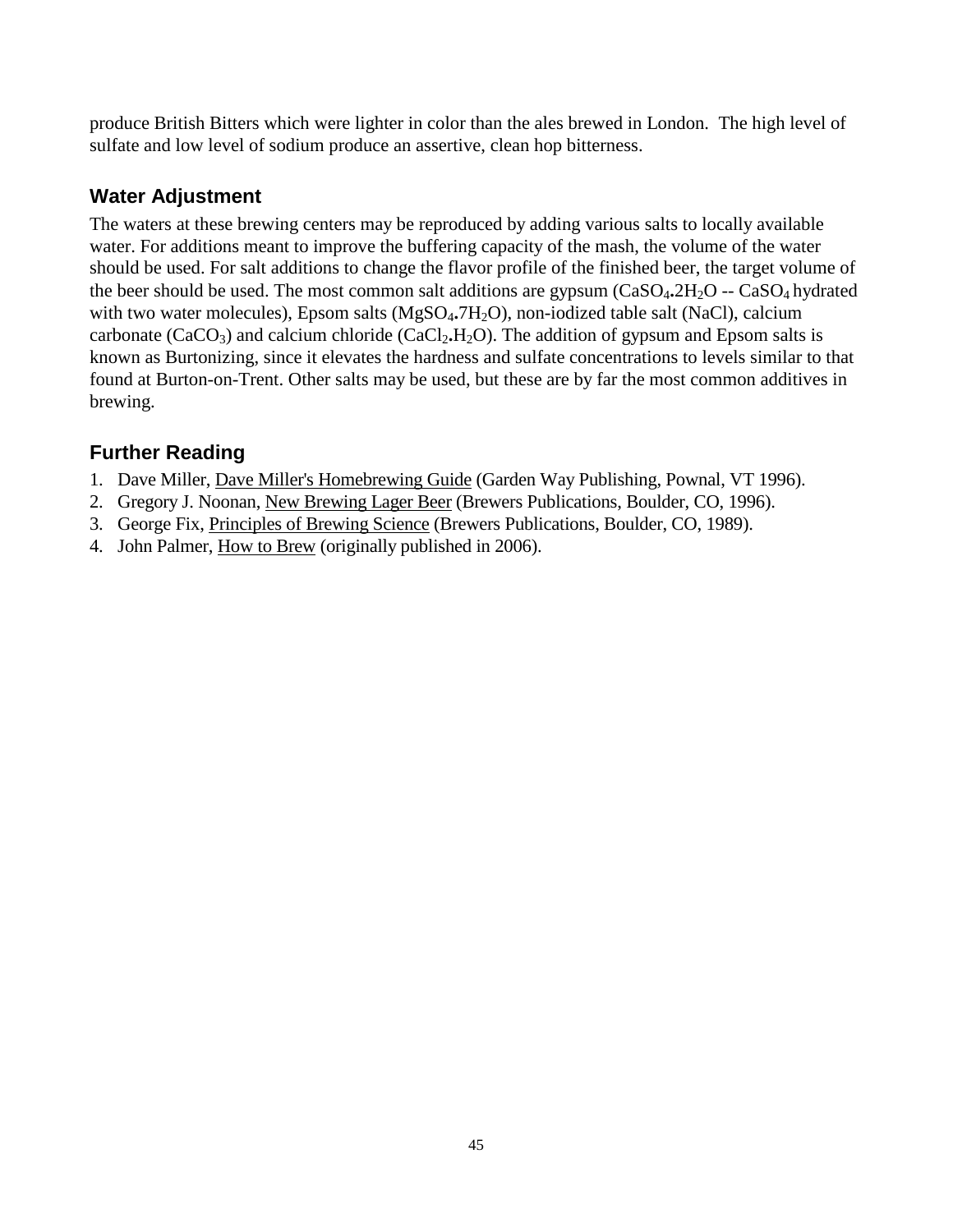## *C. Malts and Adjuncts*

by Dave Sapsis

## **Barley Malt**

Barley is the most common source of the fermentable sugars in beer. The barley kernel is the seed of a plant of the grass family, *Gramineae*. Barley malt is formed by sprouting barley kernels to a desired length, then stripping off the rootlets and kilning (drying) the kernels to a specific color. These kernels consist of a germ, which is the actual germinating portion, and the endosperm, which is the starch or reserve food source for the germinating embryo. Both are surrounded by the husk, which is almost all cellulose. The acrospire is the portion of the developing plant that will become the above-ground shoot. Growing from the germ, the length of the acrospire has historically been used as an index of malt progress. As germination proceeds, enzymes acting on both proteins and carbohydrates are activated and transformed. The degree of germination is called modification; modification usually refers to the degree to which the protein/gum matrix of the endosperm has been broken down, and the degree to which proteins have become soluble in water.

A variety of measures can be used to indicate the degree of modification of malt. It is important to recognize that while the malting process is designed to initiate enzyme development that will be used to catalyze mashing reactions, the effects of varying malting regimes is dependent on barley strain. While undermodified malts usually have a more complete set of enzymes, they also have more proteins that require additional enzymatic breakdown to avoid protein-polyphenol induced haze (i.e., chill haze). The goal of the maltster is to accomplish the appropriate degree of protein degradation and starch availability, while not allowing too much carbohydrate substrate to be used up in plant development. Thought of another way, the maltster tries to manage desirable malt characteristics while still maximizing the potential yield from the barley.

It has become increasingly difficult to find truly undermodified malt that requires extensive protein rests as part of the mashing schedule. Measured both as a function of soluble Nitrogen (Kolbach Index) and as coarse:fine difference in extract, most modern malts have undergone a high level of protein degradation and most of the formerly bound starch is free in the friable endosperm. While there is no *de facto* assurance that malt will be suitable for brewing to a particular style, it is beneficial to understand modern barley growing and malting practices.

#### **Selection**

Two types of barley are commonly used in brewing. They are distinguished by the number of fertile flowers on the heads along the central stem. Two-row barley (*Hordeum vulgare*) has only two of the six flowers on the head fertile and able to produce kernels. Six row barley has all kernels fertile. An intermediate variety, called four-row, is in fact a six-row variety. It is not widely used in brewing due to the high protein content of the kernels.

Two-row barley will have bigger kernels, and thus higher yield than six-row. It usually has a lower nitrogen and protein content and also has a lower husk content, which makes 2-row beers taste less grainy. Six row barley, however, generally gives more yield per acre and has a higher diastatic power (more enzymes), so it is the choice whenever large amounts of adjuncts are used. The extra husk content of six-row also aids in providing a lautering filterbed.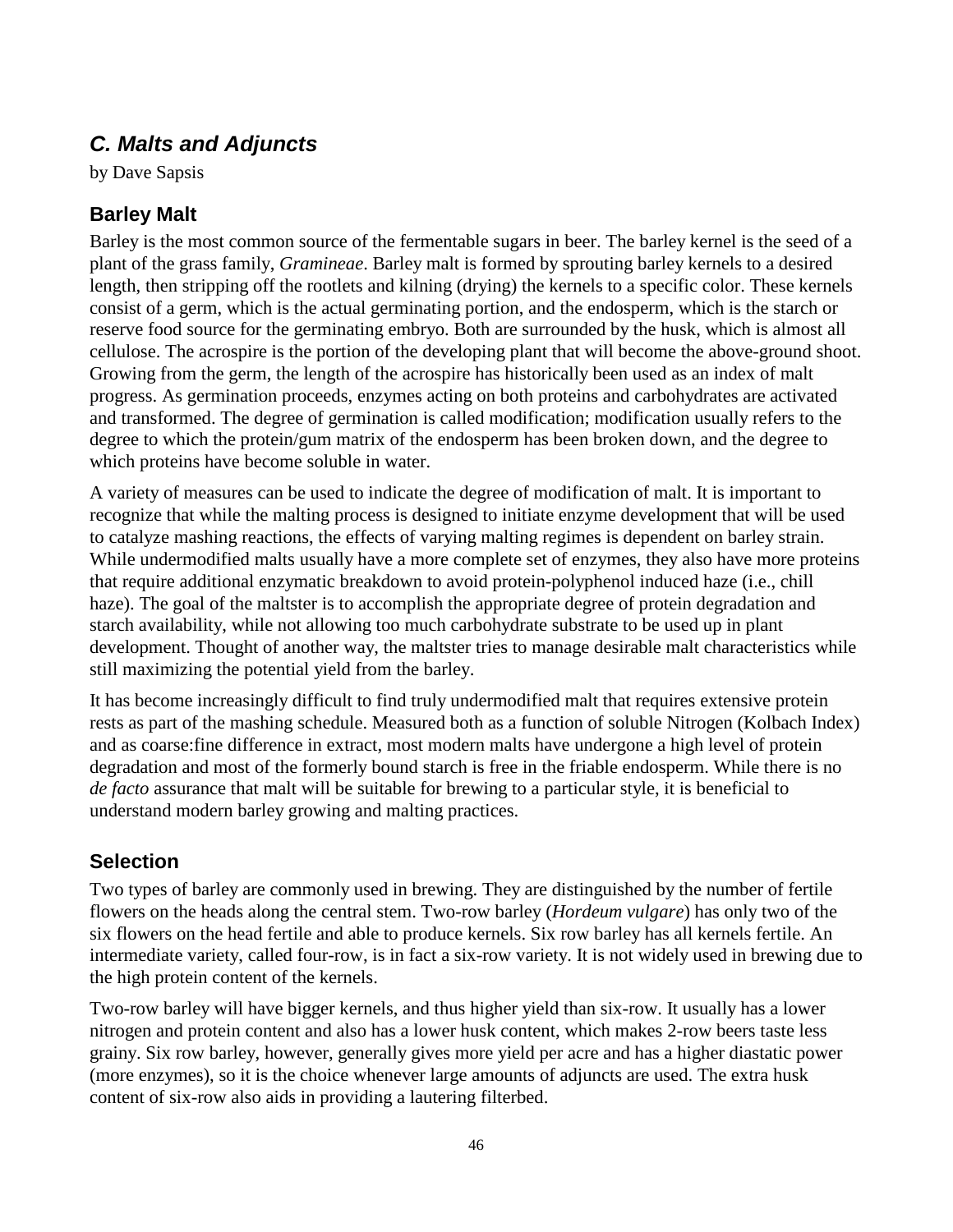## **Malting**

The process of malting is done to convert the large, insoluble starch chains of the endosperm to watersoluble starches, and to activate both the proteolytic and diastatic enzymes that will reduce the proteins and starches into desirable components in the mash. The most important enzymes for malting are debranching enzymes, which break 1-6 links in α-glucans, and β-amylase, which produces maltose units by breaking 1-4 links near reducing ends. During the germination phase, the cell walls are broken down by the cytase enzyme complex, which includes hemicellulases and the β-glucanases. This clears a path for other enzymes into the endosperm so that degradation can proceed more easily.

Malting is basically sprouting the grains to a desired modification. The acrospire grows from the germ end of the corn to the opposite end. The ratio of the acrospire length to the length is the degree of modification, expressed as a percent or ratio. A ratio of 1.0 is indicative of fully-modified malt. Such a malt will be low in protein content and will have the endosperm almost fully converted to watersoluble gum. However, the starch content and potential yield will be reduced through its consumption during the growth of the acrospire and the rootlets.

American and Continental malts are generally less modified. Continental malt is modified only to 50- 75%, which retains more of the endosperm for fermentability and creates greater nitrogen complexity, but at the price of reduced enzyme activity. American six-row is also modified to between 50-75%, but the higher protein and nitrogen content of six-row gives greater enzyme strength. Both Continental and American malts require a protein rest (at ~122  $\degree$ F, 50  $\degree$ C) to degrade the albuminous proteins into fractions that can be both used to promote yeast growth and give good head retention.

The barley is steeped in 50-65 °F (10-18 °C) water for about two or three days, then allowed to germinate for six to ten days between 50 and 70 °F (10 and 20 °C). The acrospire will usually grow to 50% at about the sixth day of germination. At the end of germination, the malt is gradually raised in temperature to 90 °F (30 °C), held there for 24 hours to permit enzyme action, and then gradually raised to 120 °F (50 °C). It is held at this temperature for 12 hours to dry the malt, as it is essential that the malt be bone-dry before being heated to kilning temperatures to prevent the destruction of the enzymes.

#### **Kilning**

Kilning, or roasting the malt, combined with the degree of modification, determines the type and character of the grain. Vienna malts are low-kilned at around 145 °F (63 °C), British and American pale malts at between 130 and 180 °F (55 and 80 °C) and Czech malts are raised slowly from 120 to 170 °F (50 to 75 °C) to dry, and then roasted at 178 °F (80 °C). Dortmund and Munich malts are first kilned at low temperatures before the malt has dried, then the temperature is slowly raised to 195-205 °F (90-95 °C) for Dortmunder malt, and 210 to 244 °F (100-120 °C) for Munich malt. This process creates flavor and body-building melanoidins from amino acids and malt sugars. Amber malt is wellmodified, and then dried and rapidly heated to 200 °F (95 °C). The temperature is then raised to 280- 300 °F (140-150 °C) and held there until the desired color is reached.

Crystal and caramel malts are fully modified, then kilned at 50% moisture content. The temperature is raised to 150-170 °F (65-75 °C) and held for 1 1/2 to 2 hours. This essentially mashes the starches into sugars inside the grain husk. The malt is then heated to the final roasting temperature, with the time and temperature determining the Lovibond color index.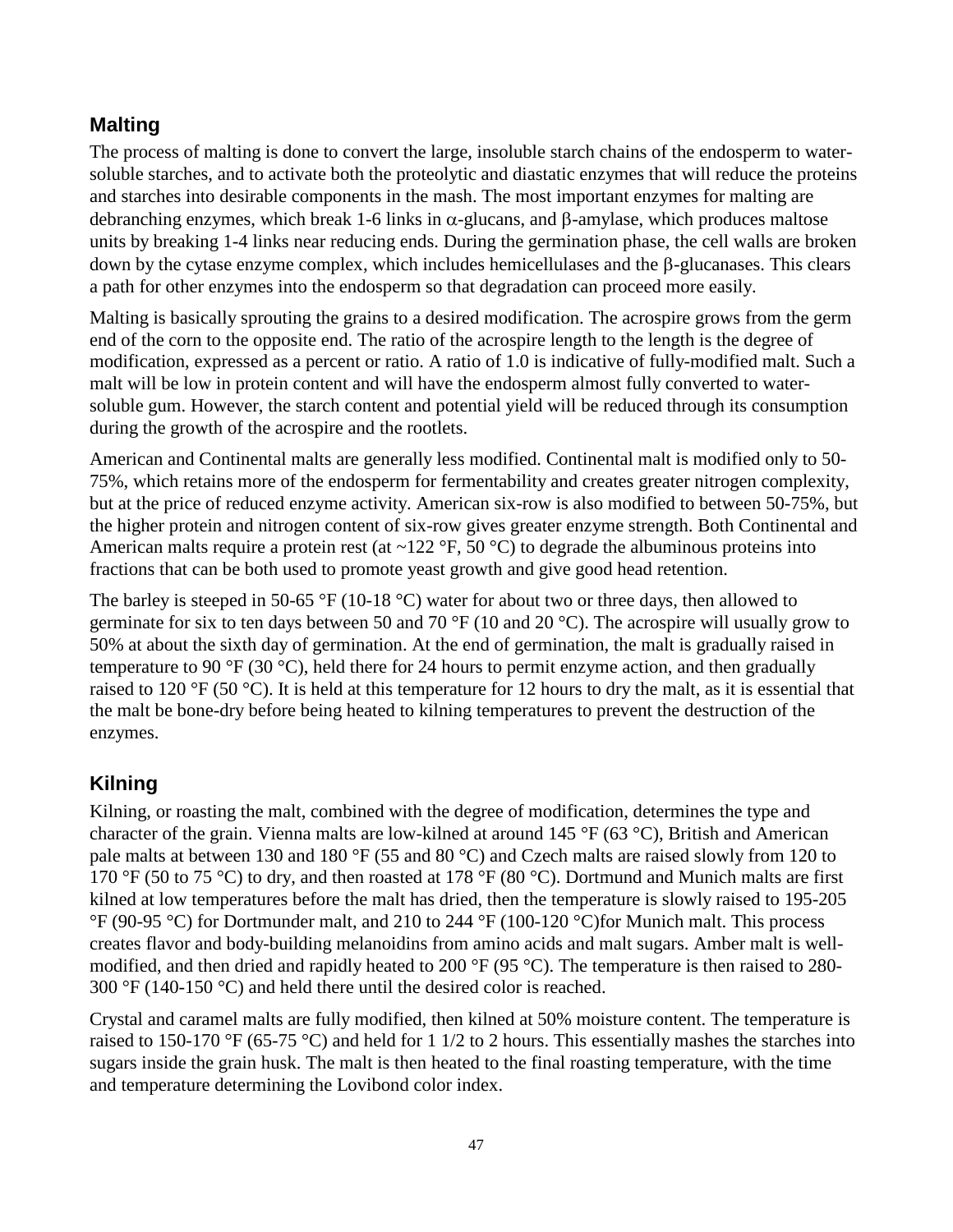Chocolate and Black Patent malts are undermodified (less than 1/2), dried to 5% moisture, then roasted at 420-450 °F (215-230 °C) for up to two hours, depending on the degree of roastiness desired. The high heat helps degrade the starches, so no protein rest is require for these malts even though they are not fully modified. Malts kilned over smoky beechwood fires, as in Bamberg, pick up a rich, heavy smokiness (which is imparted to the beer) from the phenols in the smoke. Whiskey malt is made in a similar manner by smoking over peat fires.

Kilning at the maximum temperature is generally done only until the grains are evenly roasted. They are then cooled to below 100 °F (40 °C) and the rootlets removed. Malts should be allowed to rest for a month or so before being mashed.

#### **Other Malted Grains**

The most widely used malted grain besides barley is wheat, which is a key ingredient in German and American wheat beers and used in small quantities in others to improve head retention. It has sufficient diastatic power to breakdown its own proteins and starches, but since it does not have a husk, it is usually mashed with barley malt in order for an adequate filter bed to be formed during the lautering stage. The protein and β-glucan content of wheat is high compared to barley, so a more extensive mash schedule with an extended protein rest may be needed when large quantities are used. Other malted grains used in brewing include rye, oats and sorghum, but these are more commonly used in their raw forms.

#### **Malt Content**

The barley corn contains sugars, starches, enzymes, proteins, tannins, cellulose, and nitrogenous compounds for the most part. The starches will be converted into simple and complex sugars by diastatic enzymes during the mash. Proteins in the kernel serve as food for the germ. These are primarily reduced by proteolytic enzymes into polypeptides, peptides and amino acids. Since enzymes are proteins, the protein content of the malt is an indication of its enzymatic strength. Peptides of the Bcomplex vitamins are also present and necessary for yeast development. The phosphates in the malt are responsible for the acidification of the mash and are used by the yeast along with other trace elements during the fermentation.

Cellulose, polyphenols and tannins are present in the husk and can lead to harsh flavors in the finished beer if they are leached out by hot or alkaline sparge water. Fatty acids and lipids support respiration of the embryo during malting, but oxidative off flavors and low head retention may result if excessive levels are carried into the wort. Hemicellulose and soluble gums are predominantly polysaccharide in nature and for about 10% of the corn weight. The gums are soluble, but the hemicellulose must be reduced by the appropriate enzymes into fractions that permit good head retention, otherwise they may cause clarity problems in the finished beer.

#### **Cereal Adjuncts**

Unmalted cereal grains have been introduced into brewing because they offer a cheap source of carbohydrates and tend to make a minimal contribution to the wort protein level. They can therefore be used in conjunction with high-protein malts such as American 6-row to give a more fermentable wort and a less filling beer. The starches must be gelatinized before mashing, either by doing a preliminary boil in the double-mash procedure or by flaking them through hot rollers. The most common cereal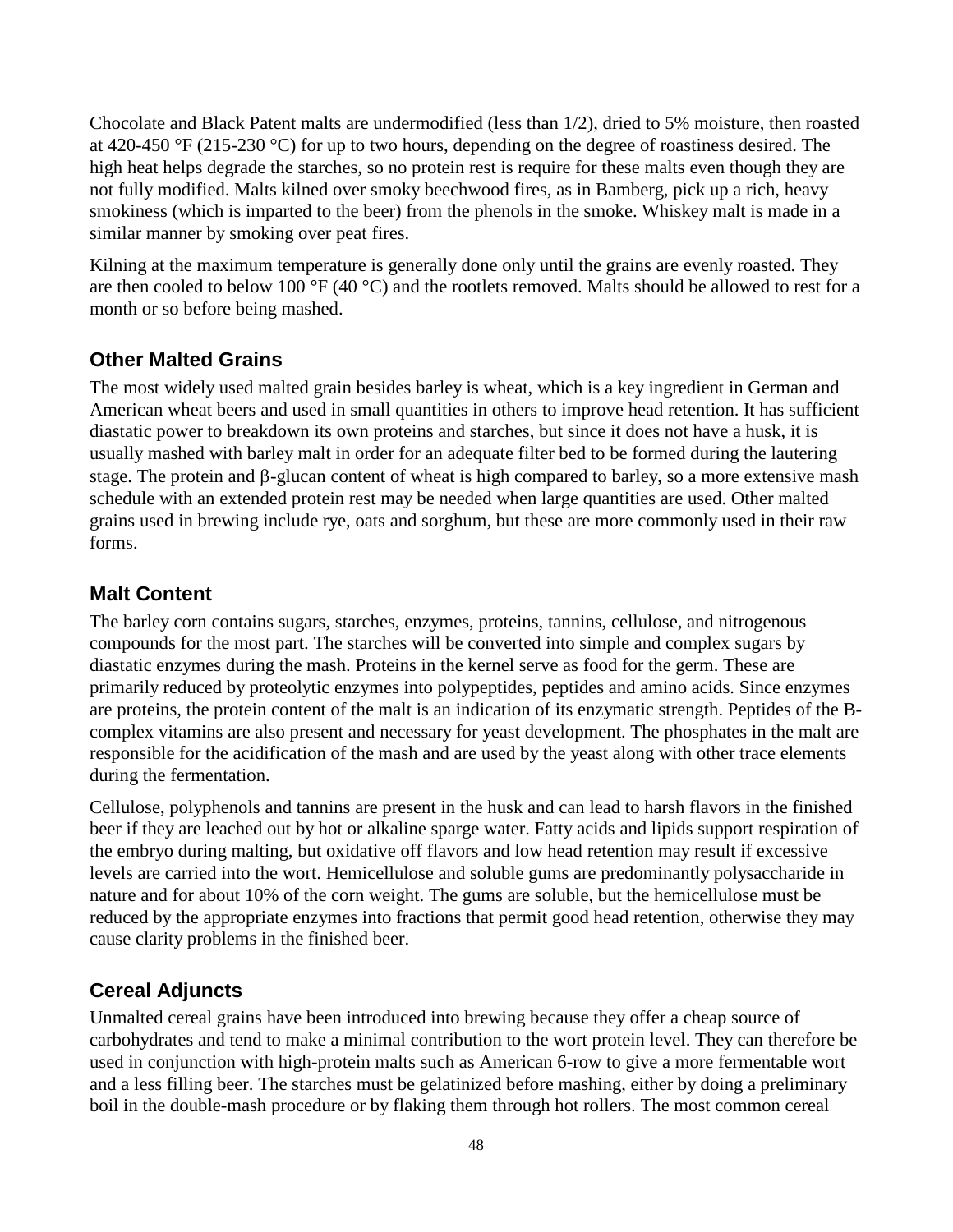grains are corn (flaked maize, refined corn grits, corn starch or corn grits), rice grits, sorghum (in Africa), flaked barley, flaked rye and wheat (hard red winter wheat or flaked wheat). The corn and rice adjuncts are used heavily in the American light lager styles, while raw wheat is a key ingredient in Belgian white and lambic beers.

#### **Other Adjuncts**

An adjunct is defined as any unmalted source of fermentables in brewing. These include corn and cane sugars, which provide a cheap source of sugar, but are fully fermentable and tend to yield more alcohol and dry out the beer. Honey is a common adjunct in specialty beers, and although it contributes some aromatics, the high sugar content tends to make a beer thinner and more alcoholic than its all-malt counterpart. To achieve a fuller palate, malto-dextrin syrup or powder may be used, but the dextrin content may also be increased by adjusting the malt bill or mashing procedure. Finally, adjuncts that add color, flavor and fermentables include caramel, molasses, maple syrup and licorice.

## **Color**

Beer color is determined by the types of malts used, and is an important characteristic of any style. Two scales are used for color determination - the EBC scale used in Europe, and the SRM scale in the USA. Both scales go from low to high, with low numbers referring to lighter colors. For example, an American light lager would be around 2-3 SRM, a Pilsner between 2-5, an Oktoberfest in the 7-14 range, and a Dunkles Bock in the 14-22 range. Some stouts can be over 60 degrees in color and are essentially opaque. The beer color is primarily determined by the malt, but factors such as the intensity and length of the boil also play a role. For a detailed discussion of beer color, the reader is referred to Ray Daniels' three-part series on beer color that begins in the July/August 1995 issue of Brewing Techniques.

#### **Further Reading**

- 1. Dave Miller, Dave Miller's Homebrewing Guide, (Garden Way Publishing, Pownal, VT 1996).
- 2. Gregory J. Noonan, New Brewing Lager Beer, (Brewers Publications, Boulder, CO, 1996).
- 3. George Fix, Principles of Brewing Science, pp. 22-47, 87-107 (Brewers Publications, Boulder, CO, 1989).
- 4. George and Laurie Fix, An Analysis of Brewing Techniques, pp. 10-14 (Brewers Publications, Boulder, CO, 1997).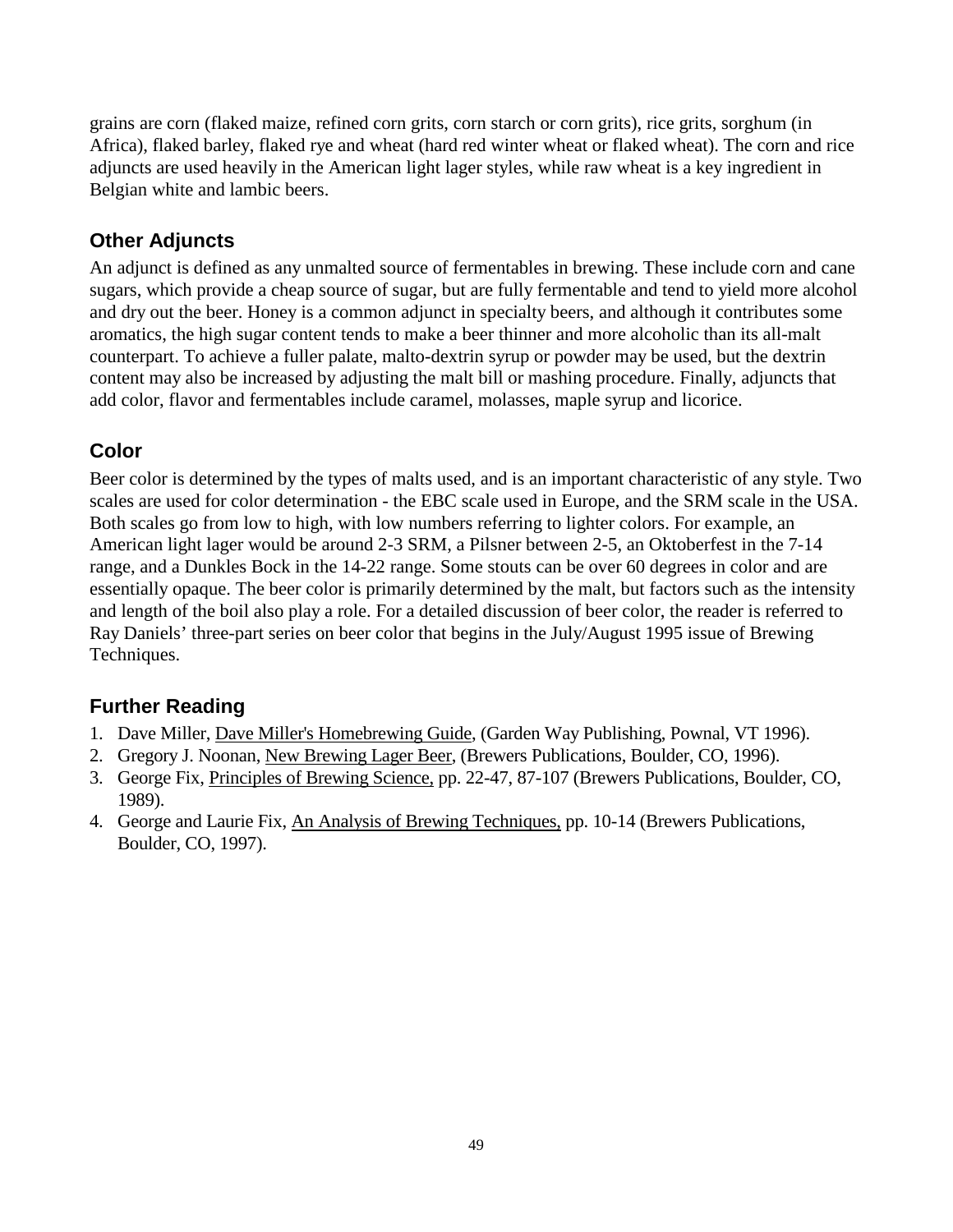## *D. Wort Production*

by David Houseman and Scott Bickham

## **Mashing**

The primary goal of mashing is to complete the breakdown of proteins and starches that was begun during the malting process. This is accomplished by several groups of enzymes that degrade different substrates during a series of rests at specific temperatures.

## **Acid Rest**

With pale lager malts, this enzymatic degradation begins with the acid rest, where phytase breaks down phytin into calcium- and magnesium-phosphate and phytic acid. This helps acidify the mash when the brewing water has low calcium content and roasted grains are not part of the grist. This rest occurs at temperatures in the 95-120 °F (35-50 °C) range. Another group of active enzymes in this range are the β-glucanases, which break down hemicellulose and gums in the cell walls of undermodified malts. Some adjuncts, particularly rye, have high levels of these substances, and stuck mashes or other problems can result if they are not degraded to simpler substances by the β-glucanases.

## **Protein Rest**

For most malts, the mash begins with the protein rest, which is normally carried out at temperatures in the 113-127  $\rm{P}F(45-53 \rm{°C})$  range. This process begins with the proteinases, which break down high molecular weight proteins into smaller fractions such as polypeptides. These polypeptides are further degraded by peptidase enzymes into peptides and amino acids, which are essential for proper yeast growth and development. Proteins of molecular weight 17,000 to 150,000 must be reduced to polypeptides of molecular weight 500-12,000 for good head formation, and some of these further reduced to the 400-1500 level for proper yeast nutrition.

## **Starch Conversion**

The final enzymatic process involves the conversion of starches into dextrins and fermentable sugars. The starches must be gelatinized for this to take place, and this occurs at temperatures of 130-150 °F (55-65  $\degree$ C) for barley malt. The gelatinization temperature is higher for raw grains, such as corn grits, so these adjuncts must be boiled or hot-flaked before adding to the mash. The breakdown of starches is carried out by the combined action of debranching,  $\alpha$ -amylase and β-amylase enzymes during the saccharification rest. Debranching enzymes break the 1-6 links in starches, reducing the average length and complexity of the molecules. The diastatic, or amylase, enzymes work in tandem, with the βfraction breaking off maltose units from reducing ends and the α-fraction breaking 1-4 links at random. Temperatures below 150 °F (65 °C) favor β-amylase, producing a more fermentable wort, while temperatures above 155 °F (68 °C) favor α-amylase, producing a more dextrinous wort.

The simplest sugars produced in the above manner are monosaccharides, with only one basic sugar structure in the molecule. Monosaccharides in wort include glucose, fructose, mannose and galactose. Disaccharides are made up of two monosaccharides coupled together, and include maltose, isomaltose, glucose, melibiose, and lactose. Trisaccharides (three monosaccharides) include maltotriose, which is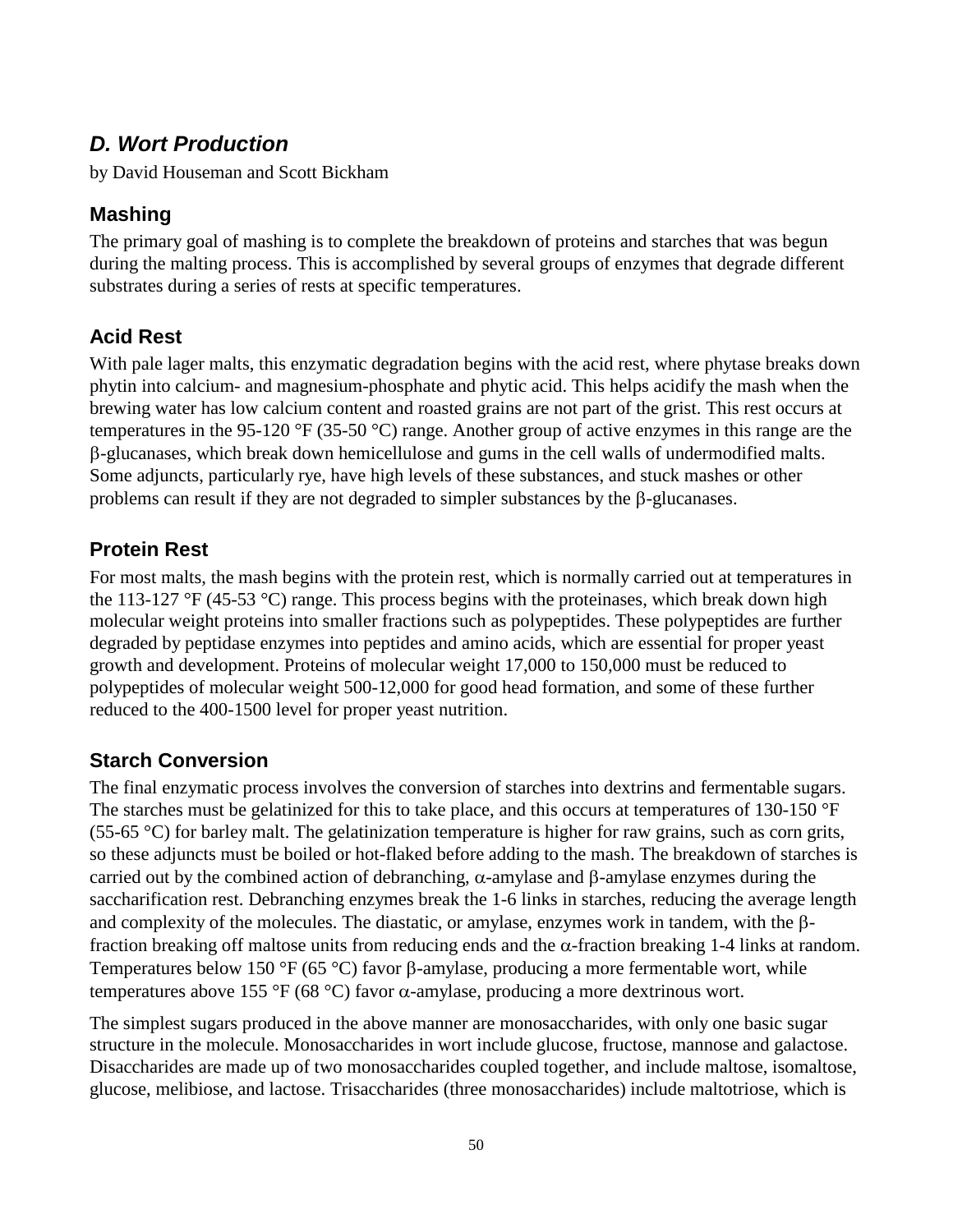slowly fermentable and sustains the yeast during lagering. Oligosaccharides constructed of glucose chains (many monosaccharides joined together), are water soluble and called dextrins. The relative concentrations of these sugars are determined by the types of malt and whether the mash schedule favors α-amylase or β-amylase activity.

#### **Mash-out**

After this phase is completed, many brewers mash-out by raising the temperature of the mash to 168 °F (76  $^{\circ}$ C) and holding it there for several minutes. This ensures the deactivation of the amylase enzymes, halting the conversion of dextrins to fermentable sugars. It also reduces the viscosity of the wort, helping to make the lautering easier and more efficient. There is some controversy whether this step is necessary depending on the final mash temperature. However, it is generally agreed that the best extraction rates are achieved when the mash is heated to this range.

## **Mashing Procedures**

The mashing process begins by doughing-in the crushed grains with approximately 1-2 liters of water per pound of grain (2-4 liters per kilogram). The starch granules take up water with the aid of liquefaction enzymes, and the rests described above are carried out according to the degree of modification of the malt. The simplest mashing method is the single-step infusion, where the malt is combined with hot water to reach a temperature appropriate for starch conversion. This is the method of choice for fully-modified malts such as those used to brew British ales. It has the advantage of requiring a minimum of labor, equipment, energy and time, but prohibits the use of undermodified malt or adjuncts. A step-infusion mash allows a little more flexibility by moving the mash through a series of temperature rests. The temperature is increased by external heat or the addition of boiling water. This requires more resources than a simple infusion mash, but undermodified malts may be used.

Decoction mashing involves the removal of a thick fraction of the mash (usually one-third) and running it through a brief saccharification rest at a relatively high temperature. It is then boiled it for 15-30 minutes before mixing it back into the main mash. This is repeated as many as three times, depending on the modification of the malt and the beer style. The decoction helps explode starch granules and break down the protein matrix in undermodified malt, improving the extraction efficiency, and also promotes the formation of melanoidins. These compounds are formed from amino acids and reducing sugars in the presence of heat and are responsible for the rich flavors in malty lagers. This mashing method is the most resource intensive, but is the traditional method for many lagers. A possible sideeffect of the extended mash schedule is the extraction of higher levels of tannins and DMS precursors from the grain husks, though this is not significant at typical mash pH levels.

A fourth mashing method is the double mash, which can be viewed as a combination of infusion and decoction. As the name implies, it involves two separate mashes: a main mash consisting of crushed malt, and a cereal mash consisting of raw adjuncts and a small charge of crushed malt. The latter is boiled for at least an hour to gelatinize the starches and is then added to the main mash, which has undergone an acid rest. The mixture is then cycled through protein and saccharification rests using the step-infusion method. The double mash is the most common way of producing beer styles such as American light lagers that contain a high proportion of corn grits or rice.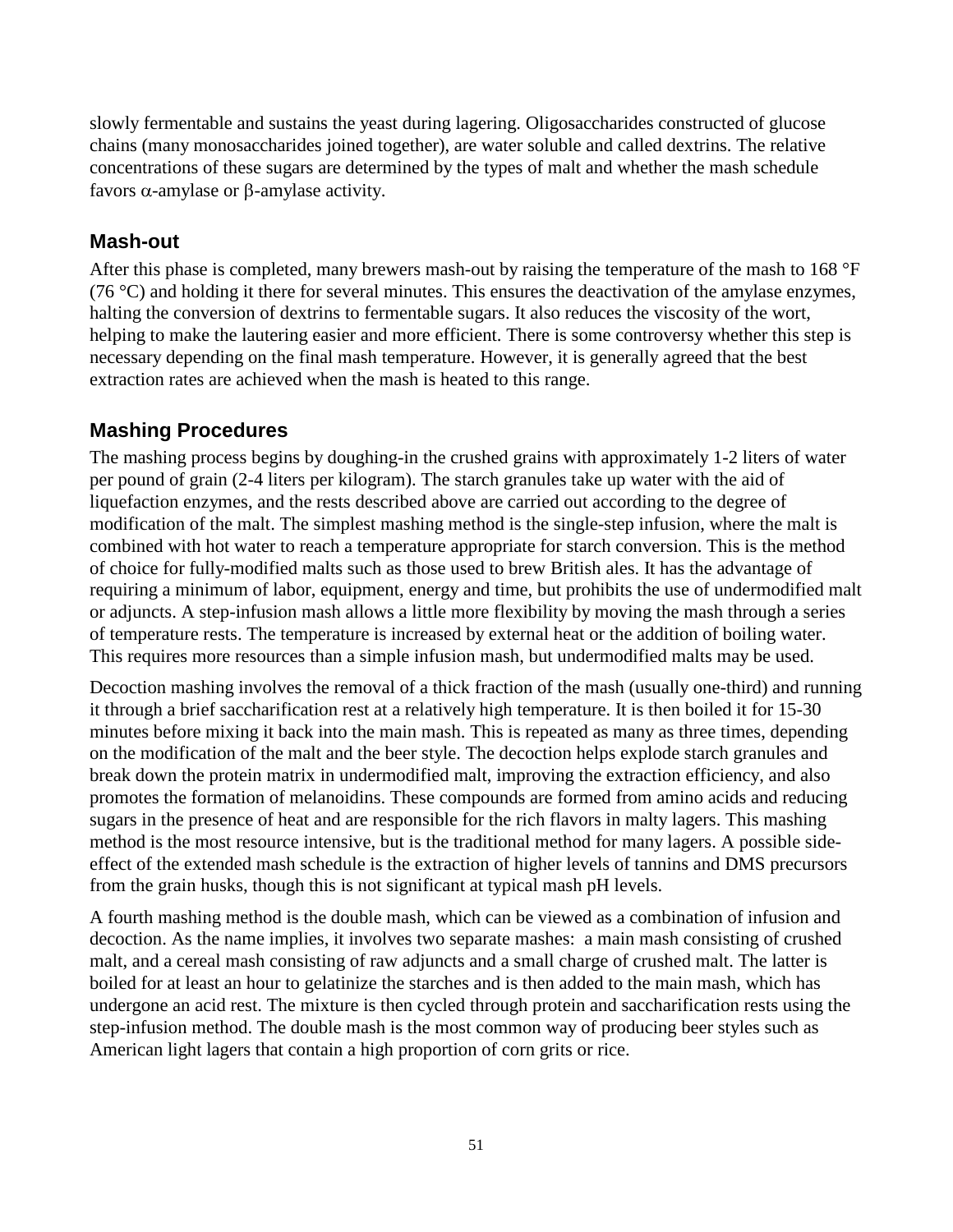### **Lautering**

Lautering is the process of separating the sweet wort from the grain fractions of the mash. It is usually done in a vessel—appropriately called a lauter tun—that holds the grain and wort with some form of strainer in the bottom to separate the liquid wort from the grain. In most homebrewing setups, the mash tun, where the mash process occurs, and the lauter tun are the same unit. Where the brewer chooses to utilize two vessels and convey the mash contents from the mash tun to a special purpose lauter tun care must be taken to not introduce oxygen into the hot wort. This hot side aeration can introduce oxidative off flavors the finished beer that are often perceived as sherry-like, wet paper or cardboard-like.

Lautering consists of draining the wort off the grain and sparging, or the addition of hot liquor (treated brewing water) to the top of the grain bed to rinse the sugars from the grain. This procedure should be done slowly, with the wort returned to the tun until the run-off is clear. This initial runoff and return of wort to the lauter tun is called a vorlauf and is critical to preventing astringency and haze in the finished beer. Lautering too fast will give poor yield, poor extraction rates, and possibly flush starch and protein fractions into the wort. Failing to re-circulate the initial runoff through the lauter tun until it is reasonably clear will have a similar effect.

A temperature range of 160-170 °F (70-77 °C) should be maintained throughout the entire process; this ensures that the greatest extraction of sugars from the grain without excess tannin extraction from the husks. Temperatures above 170 °F (77 °C) will leach tannins and permit undissolved starch balls to explode and get past the filterbed, and gums and proteins may also be released into the wort. This starch will pass on to the finished beer without being fermented until broken down over a period of time by wild yeast or bacteria present.

Another potential problem is a stuck sparge, which may be caused by an inadequate amount of filtering material in the grain bed—usually barley husks—that allow wort to pass freely while holding back the bits of material to be filtered. When mashing with high quantities of wheat or rye malt that will not have their own husks to aid as a filter, it's usually necessary to add additional filter material such as rice hulls, which themselves are neutral to the flavor or gravity of the resulting beer. Wheat, rye, oats and some other cereal grains also contribute a much higher proportion of gums that can help cause a stuck mash. These often require a β-glucanase rest in order to break down these gums and aid the resulting sparge.

Sparging is the addition of rinse water, or hot liquor, to the lauter tun. In general, the water chemistry of the sparge water should match that used in mashing. The pH should be approximately 5.7 in order to prevent the mash pH from exceeding 6.0, which promotes the extraction of excess tannins.

The sparge rate should be slow, with the water (at 170  $\degree$ F, 77  $\degree$ C) added gently so that the filter bed is not disturbed. A hydrometer reading of the first runs from the tun should be about twice the value desired in the finished beer. If not, it should be returned to the tun. Sparging should cease when the gravity drops to below about 1.010 or the pH of the runoff increases above 6.0. Monitoring of the runoff is essential in order to stop the collection of wort before excess tannins are extracted. Learning to taste the sweet wort to recognize when to stop the collection will provide the brewer with an intimacy of the process that doesn't require the use of the hydrometer or pH meters and papers.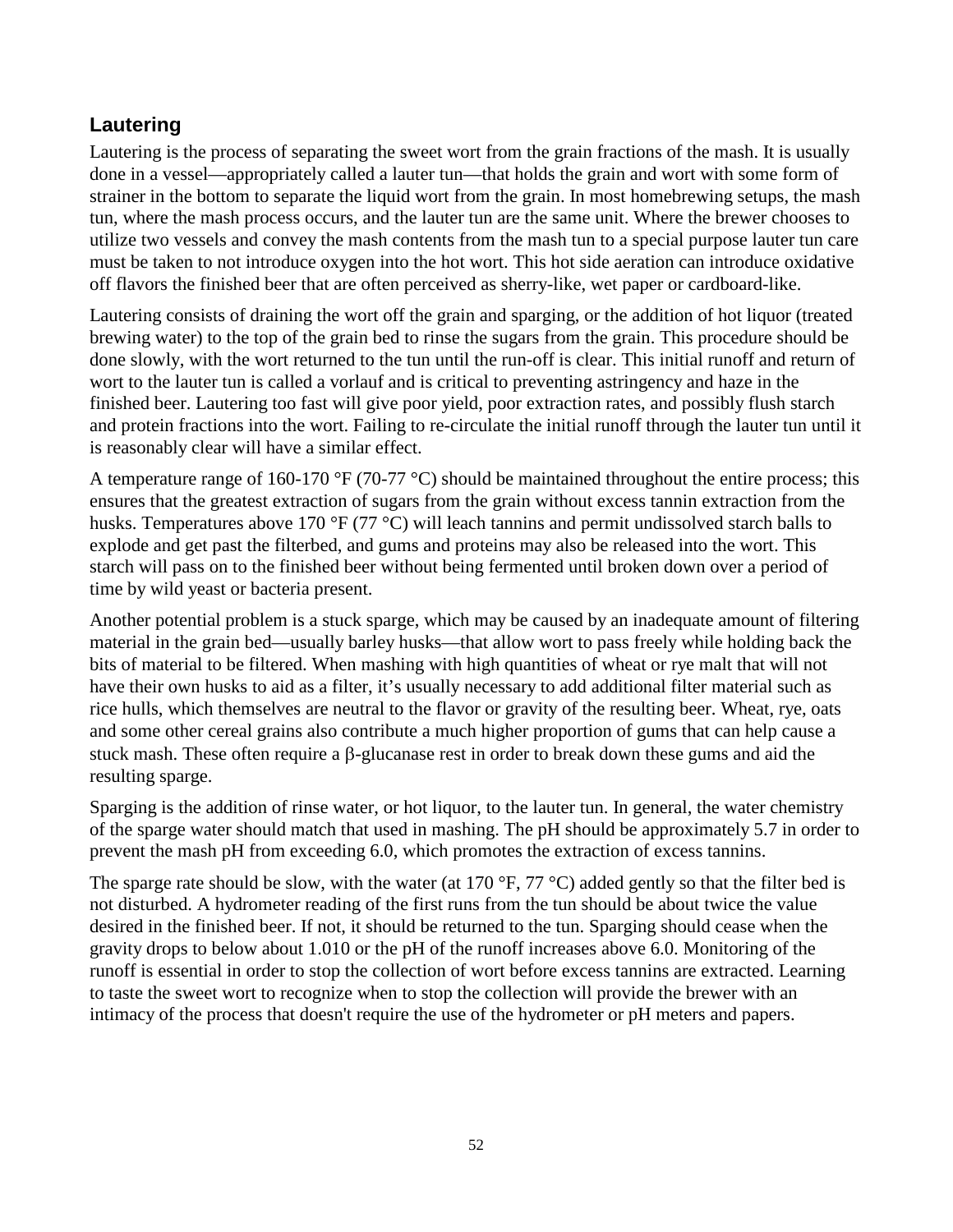#### **Boiling**

Boiling wort is normally required for the following reasons:

- 1) Extracts, isomerizes and dissolves the hop  $\alpha$ -acids
- 2) Stops enzymatic activity
- 3) Kills bacteria, fungi, and wild yeast
- 4) Coagulates undesired proteins and polyphenols in the hot break
- 5) Evaporates undesirable harsh hop oils, sulfur compounds, ketones, and esters.
- 6) Promotes the formation of melanoidins and caramelizes some of the wort sugars (although this is not desirable in all styles)
- 7) Evaporates water vapor, condensing the wort to the proper volume and gravity (this is not a primary reason, it's a side effect of the process)

A minimum of a one hour boil is usually recommended for making quality beer. When making all grain beer, a boil of 90 minutes is normal, with the bittering hops added for the last hour. One exception to boiling was historically used to brew the Berliner Weisse style. Here, the hops were added to the mash tun, and the wort is cooled after sparging and then fermented with a combination of lactobacillus from the malt and an ale yeast.

Boiling for less than one hour risks under-utilization of hop acids, so the bitterness level may be lower than expected. In addition, the head may not be as well formed due to improper extraction of isohumulones from the hops. A good rolling boil for one hour is necessary to bind hop compounds to polypeptides, forming colloids that remain in the beer and help form a good stable head. An open, rolling boil aids in the removal of undesired volatile compounds, such as some harsh hop compounds, esters, and sulfur compounds. It is important to boil wort uncovered so that these substances do not condense back into the wort.

Clarity will be also be affected by not using at least a full hour rolling boil, as there will not be a adequate hot break to remove the undesired proteins. This will also affect shelf life of the bottled beer, since the proteins will over time promote bacterial growth even in properly sanitized beer bottles. The preservative qualities of hops will also suffer greatly if the wort is not boiled for one hour, as the extraction of the needed compounds will be impaired.

Boiling wort will also lower the pH of the wort slightly. Having the proper pH to begin the boil is not normally a problem, but if it is below 5.2, protein precipitation will be retarded and carbonate salt should be used to increase the alkalinity. The pH will drop during the boil and at the conclusion should be 5.2-5.5 in order for proper cold break to form and fermentation to proceed normally. Incorrect wort pH during the boil may result in clarity or fermentation problems.

The effects of boiling on the wort should match the intended style. It is often desirable to form melanoidins which are compounds produced by heat acting on amino acids and sugars. These add a darker color and a maltier flavor to beer. When desired, an insufficient boil will not form enough melanoidins for the style. Boiling the initial runnings of high gravity wort will quickly caramelize the sugars in the wort. This is desired in Scottish ales, but would be inappropriate in light lagers.

Vigorously boiling wort uncovered will evaporate water from the wort at a rate of about one gallon (four liters) per hour, depending the brewing setup. In order to create a beer with the appropriate target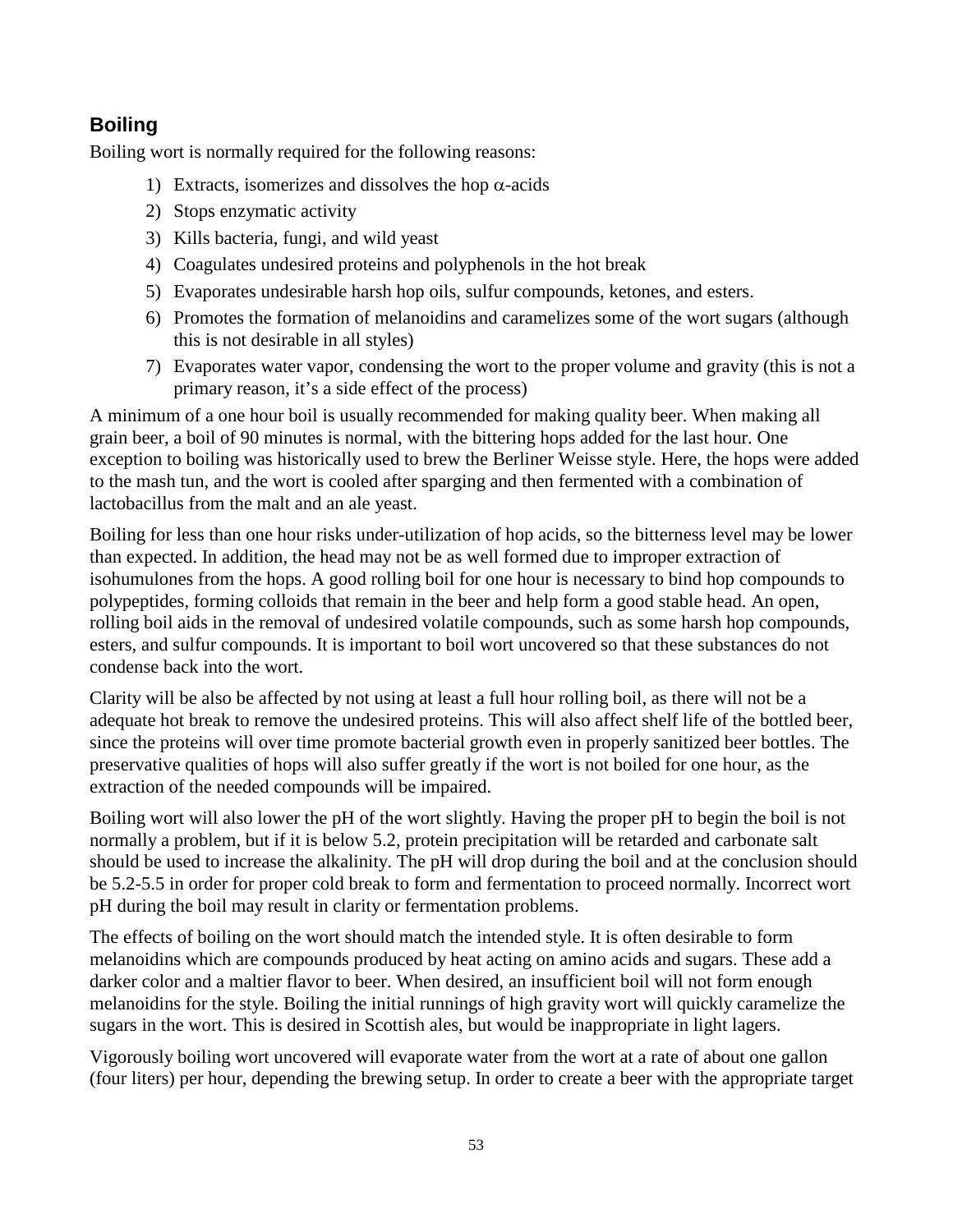original gravity, changes in the wort volume must be taken into account. Longer boil times or additions of sterilized water may be required to hit the target gravity.

# **Chilling**

After boiling for a sufficient amount of time, the wort should be chilled at rapidly as possible, using either an immersion or counter-flow system. This minimizes the risk of contamination by *Lactobacillus* or wort-spoilage bacteria and produces an adequate cold break. This cold break consists of proteinprotein and protein-polyphenol complexes and is often promoted by the addition of Irish Moss or Whirlfloc tablets to the kettle near the end of the boil. There is some debate on whether the cold break should be completely removed. On one hand, it can provide carbon skeletons that can be used by the yeast for sterol synthesis, but on the other, excessive levels may lead to elevated levels of esters and fusel alcohols and promote the formation of chill or permanent haze in the finished beer.

# **Fining**

Irish Moss and Whirlfloc tablets are categorized as kettle fining agents since they are added during the last 10-15 minutes of the boil to aid in in coagulation and precipitation of proteins during the cold break. Irish moss is a dried form of a red seaweed variety that grows along the rocky Atlantic coastlines of Europe and North America. Whirlfloc tablets are also derived from seaweed, but with an enhanced flocculation ability due to the addition of purified carrageenan, which is the active ingredient in Irish Moss.

Fining agents can also be added at the end of fermentation to promote the sedimentation of residual protein-polyphenol complexes or yeast. These include silica hydrogels, gelatin, isinglass and polyclar. Gelatin and isinglass are collagen-based agents derived from animal hooves and fish bladders, respectively. They are used by dissolving small quantities in hot (but not boiling) water and adding the solution to the fermenter a few days prior to racking or bottling. Polyclar is a powdered plastic material with positively charged molecules that attach to the negatively-charged protein-polyphenol molecules to form larger aggregates that sink to the bottom of the fermenter.

# **Further reading**

- 1. Dave Miller, Dave Miller's Homebrewing Guide (Garden Way Publishing, Pownal, VT 1996).
- 2. Darryl Richman, Bock (Brewers Publications, Boulder, CO, 1994).
- 3. Gregory J. Noonan, New Brewing Lager Beer (Brewers Publications, Boulder, CO, 1996).
- 4. George Fix, Principles of Brewing Science (Brewers Publications, Boulder, CO, 1989).
- 5. George and Laurie Fix, An Analysis of Brewing Techniques (Brewers Publications, Boulder, CO, 1997).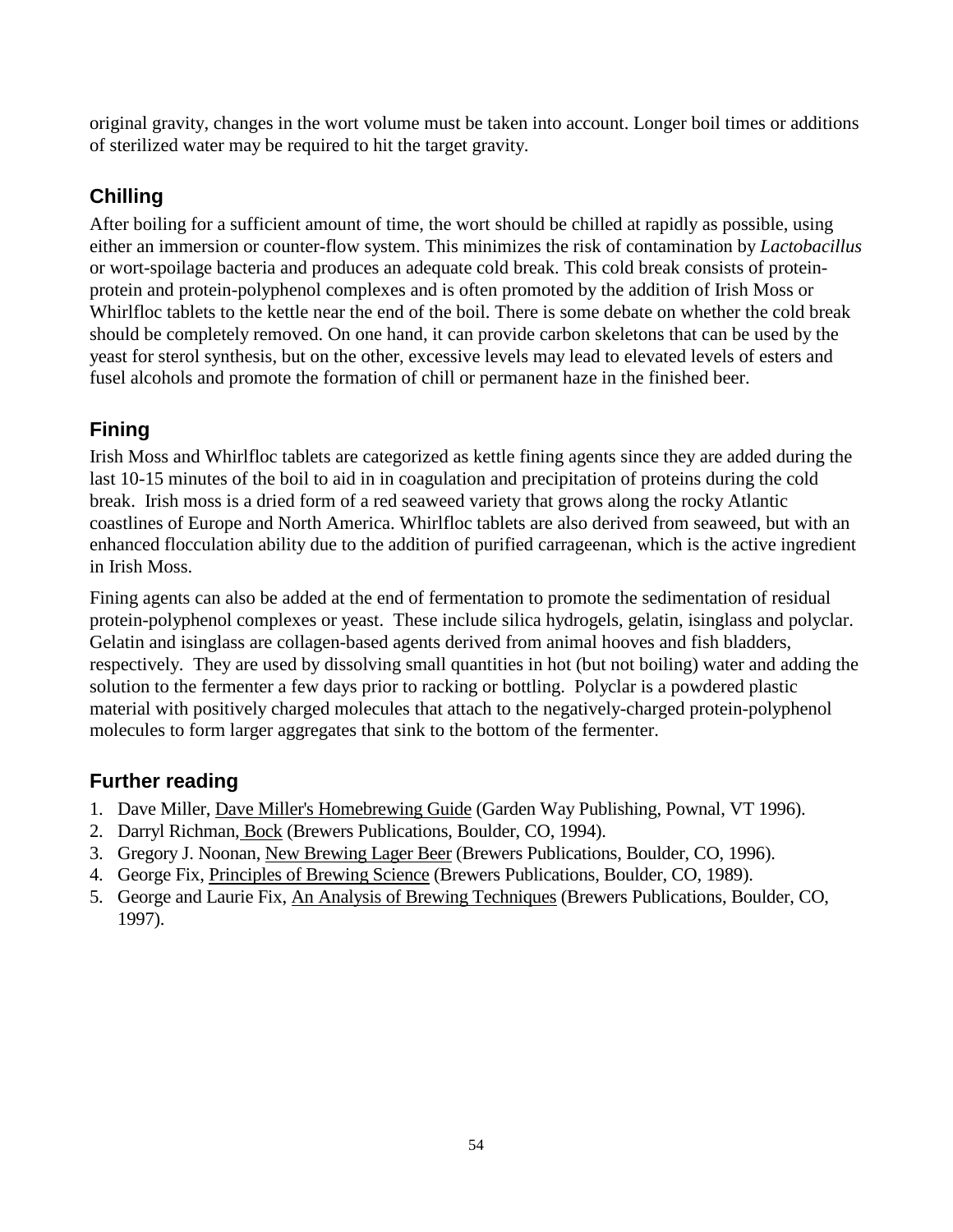# *E. Hops*

by Peter Garofalo, updated in 2017 by Scott Bickham

#### **Introduction**

Hops are the spicy and bitter counterpart to the malt backbone of beer; they are essential to beer as we know it. Prior to the widespread acceptance of hops, various bitter herbs, seasonings, and spices were used to balance the malt sweetness. Hops also contribute many secondary attributes to beer: they provide a measure of bacteriological stability, aid in kettle coagulation, and contribute to a stable head.

Brewers' hops are the cone-like flower of the *Humulus lupulus* vine, a relative to the cannabis plant. The essential ingredients are concentrated in the lupulin glands, located at the base of the bracteoles, or leaves of the cone. The bracteoles are attached to the central stem of the hop cone (strig). The lupulin resin contains alpha acids and essential oils that contribute the characteristic bitterness, flavor, and aroma that are associated with hops in beer. The amount of alpha acid is usually expressed as a weight percent, and is determined by extractive and chromatographic methods.

#### **History**

Many varieties of hops are known, though they are generally divided into two subsets: aroma and bittering hops, although some are considered to be "dual-purpose." The finest of the aroma hops are referred to as "noble," due to their prized aromatic and subtle bittering properties; the noble varieties include Saaz, Spalt, Tettnanger, and Hallertauer Mittelfrüh, although some sources list other varieties. Aroma hops are generally lower in alpha acid content, but contribute desirable flavor and aroma characteristics. Bittering varieties are higher in alpha acid content, but their flavor and aroma characteristics are generally considered to be less refined. There are no hard and fast rules about aroma, bittering, and dual-purpose hops; the categorization is subjective. Generally, aroma hops consist of such varieties as Saaz, Tettnanger, Hallertauer, Spalt, East Kent and Styrian Goldings, Fuggles, Cascade, Willamette, Liberty, Crystal, Ultra, and Mount Hood. Bittering varieties include Brewer's Gold, Nugget, Chinook, Eroica, Galena, and Bullion. Dual-purpose varieties include Northern Brewer, Columbus, Cluster, Perle, and Centennial, among others.

Hops were introduced in beer making prior to 1000 A.D., and came into widespread use in the  $16<sup>th</sup>$ century when they were legislated as a required ingredient in the famous Reinheitsgebot, or German Beer Purity Law of 1516. Hops are still grown in many of the traditional regions, such as the Zatec region of the Czech republic, home of Zatec Red, or Saaz variety. Hop varieties have been enriched through intensive cross-breeding, which has given us many of the newer, disease-resistant varieties.

Bitterness arises from the alpha acids, which consist of humulone, cohumulone, and adhumulone; the proportions of each will vary according to hop variety. They are isomerized into iso-alpha acids in a vigorous boil, rendering them much more soluble in the wort, in addition to increasing their bitterness. The essential oils, which contribute to flavor and aroma of the finished beer, consist of dozens of compounds. Many of these are volatile, and hence do not survive extended boil times. For this reason, flavor and aroma hops are generally added during the last 30 minutes of the boil.

Brewing hops are available in many forms: whole hops, plugs, pellets, and extracts. Whole hops are simply dried hop cones, and are the most traditional form of hops. Plugs (also known as type-100 pellets), are whole hops compressed into 1/2-ounce (15 gram) disks. Pellets are ground into powder,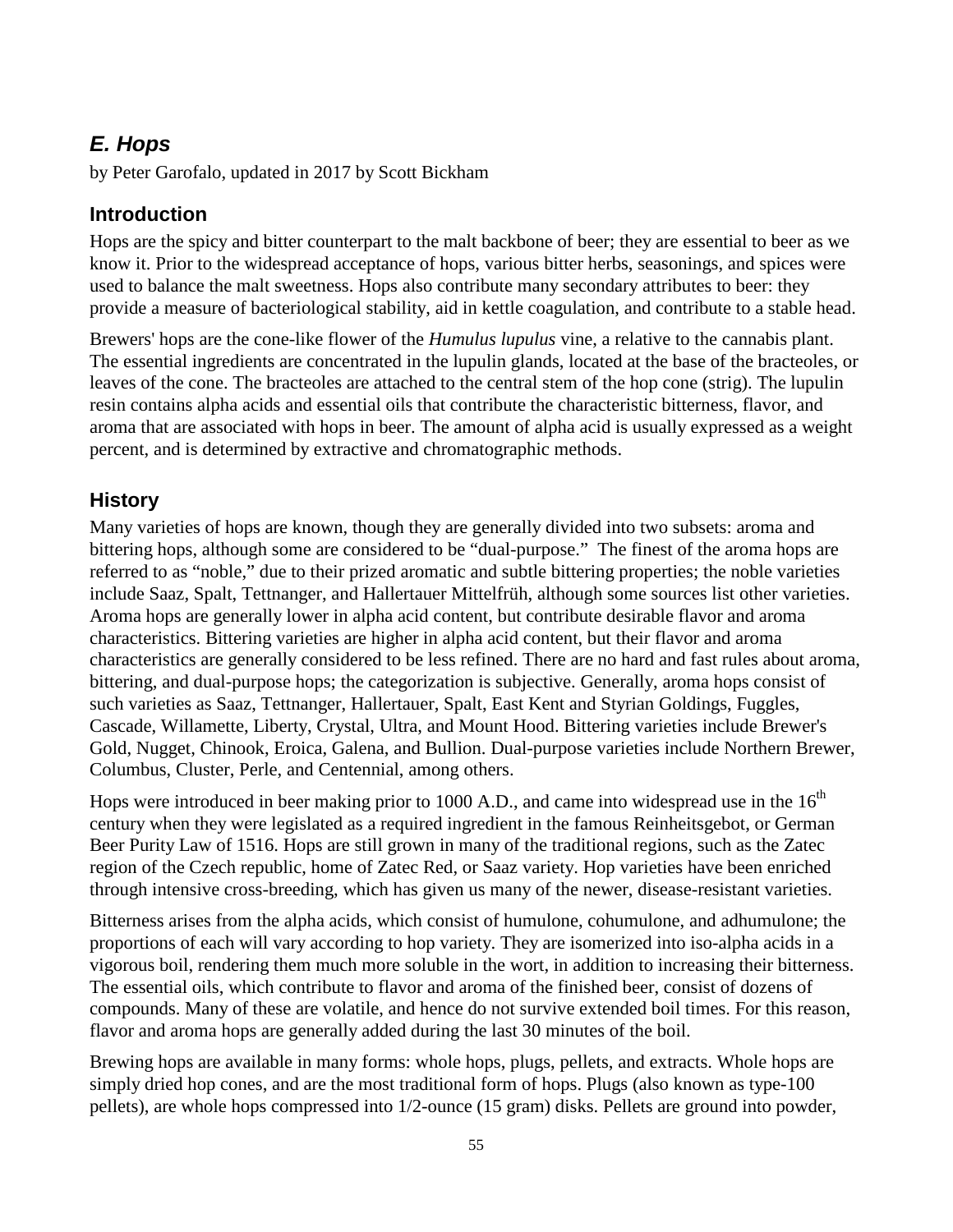and then extruded through a die. Hop extracts include isomerized extracts, which may be used to add bitterness; hop aroma essences are also available.

## **Bitterness from Hops**

The bitterness imparted by hops is quantified in various ways, with varying degrees of precision. The simplest method is the Alpha Acid Unit (AAU), also known as the Homebrew Bittering Unit (HBU). This basic measure is simply the weight of hops in ounces (one ounce  $= 28.35$  grams) times the alphaacid content, expressed as a percent. In order to be meaningful, the brew length must be specified when using AAUs or HBUs. The main downfall of the AAU/HBU quantification method is that it describes the potential bitterness without accounting for many critical factors which determine the actual bitterness.

The more precise method of quantifying hop bitterness is the International Bittering Unit, or IBU. The IBU is a measure of the concentration of isomerized alpha acids present in the finished beer, and is expressed in milligrams per liter, or parts per million (ppm). The relationship between the quantity of hops used and the IBU level depends on many factors: length of the boil, wort gravity, vigor of the boil, wort pH, age/condition of hops, hop form (whole, plugs, or pellets), hopping rate, plus several other less important elements. The relative IBU level does not always translate directly to the perceived bitterness of the finished beer. The ionic makeup of the brewing water, particularly carbonate and sulfate levels, directly affect the perception of bitterness. The degree of attenuation also plays a role in the amount of bitterness that is needed to reach a balance for a given style.

The IBU content of a beer may be expressed as: IBU = 7489 x (W x A x U)/V, where 7489 is a conversion from milligrams/liter to ounces/gallon, W is the weight of hops in ounces, A is the alpha acid content as a decimal, U is a percent utilization factor, and V is the final volume of beer, in gallons. [In metric, this formula is  $IBU = 1000$  x (W x A x U)/V where 1000 is a conversion from milliliters to liters, W is the weight of hops in grams, A is the alpha acid content as a decimal, U is a percent utilization factor, and V is the final volume of beer in liters.] The most important variable in the equation is the utilization factor, which depends on the aforementioned parameters. Utilization normally tops out at about 30 % in the home brewery; often, it is significantly lower. Some additional factors which affect the value of U are boiling temperature, whether or not hop bags are used, and filtration losses. U is the product of all correction factors and may be estimated by any of several methods for each set of conditions. In any case, a different utilization is typically assumed for each hop addition (when multiple additions are used); in this manner, the IBU contribution for each hop addition may be estimated, and then totaled. It should be noted that the only way to determine the IBU level in the finished beer is through a direct measurement in the laboratory.

The relationship between the various correction factors and hop utilization is often not simple, but certain tendencies are well known. Utilization is reduced by: reducing the contact time of hops with boiling wort; reducing the boiling temperature of the wort; increasing the wort gravity; using whole hops instead of pellets; increasing the hopping rate; using hop bags to contain the hops during the boil; using older hops; decreasing wort pH; using more flocculent yeast; and filtering the beer. Some bitterness is also lost to oxidation or staling of the finished beer.

The desired level of bitterness, as measured by IBUs, varies widely for different styles. For example, an Festbier is expected to have about 18 to 25 IBU, while a Czech Premium Pale Lager might have 30 to 45 IBU. Each style has different bitterness, flavor, and aroma expectations; only the  $\alpha$ -acid level may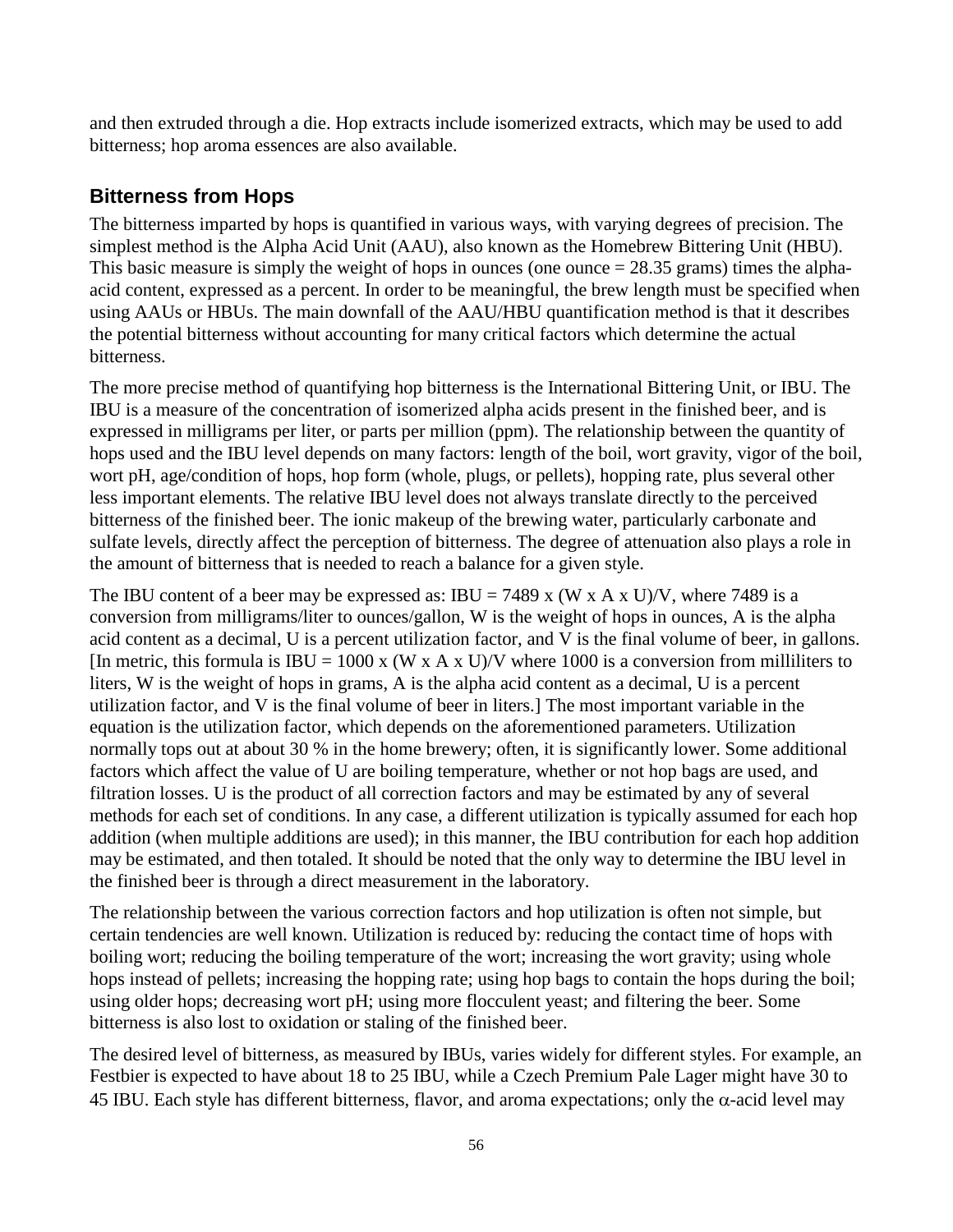be accurately quantified. Another way to characterize the bitterness of a given style is the BU:GU ratio introduced by Ray Daniels. This is simply the IBU content divided by the last two digits of the original specific gravity.

Hops are often added at different points in the brewing process, with the goal of contributing bitterness, flavor, or aroma to the finished beer. Bittering hops are usually most efficient at yielding their iso-alpha acids with 60 to 90 minutes of vigorous wort boiling. Hops boiled for 10 to 40 minutes are often referred to as "flavor hops," since they contribute less bitterness, but retain some essential oils which contribute characteristic flavors. Hops added at or near the end of the boil contribute little or no bitterness, some flavor, and aromatic quality to the finished beer. Hops added during or after fermentation ("dry" hops) contribute a fresh hop aroma. Hop-derived compounds can also be altered in the finished beer. Oxidation (staling) reduces bitterness, and may also add a harsh edge to flavor, as well as diminishing aroma.

## **First Wort Hopping**

The technique of first wort hopping is also gaining favor among homebrewers. It essentially consists of adding a portion of the hop charge (some insist that most or even all of the hops should be added at this point) to the first sweet wort runnings from lautering, during which time the higher pH is thought to extract some of the finer qualities of the hop flavor. The hops are kept with the wort throughout the boil, and contribute a more refined bitterness, though the exact amount is a matter of debate. What is beyond debate is the fresh hop flavor imparted by first wort hopping; some have speculated on possible formation of stable complexes, or perhaps esters, at the temperature range encountered in the mash runoff. Another possibility is the removal of undesirable, somewhat volatile constituents during the extended heating and boiling time; this coincides with the observation that even with increased IBU levels provided by first wort hopping, the resulting bitterness is usually described as smoother and more pleasant. Surprisingly, the technique also contributes aroma; in fact, first wort hopping has been suggested as a replacement for late hop additions. Less clear is how the aroma boost compares to dryhopped aroma. The technique is an old German method that was originally used for hop-centered styles, such as Pilsener; recently, it has gained favor for a wide range of homebrewed styles. It was originally intended as a means for extracting more bitterness, and it has been found (analytically) to provide a favorable bittering and flavor compound profile.

#### **Varieties**

Hop varieties are often associated with particular beer styles; in fact, some styles are virtually defined by their hop character. British ales are normally associated with native hop varieties (East Kent Goldings, Northern Brewer, Challenger and Fuggles, for example), and most are expected to embody the characteristic flavor and aroma attributes associated with these hop varieties. Golding hops provide an earthy, peppery and lemon-like character; Fuggles hops are also earthy, but with cedar, tobacco and floral notes; while Challenger hops have a tea-like earthiness with light citrus notes.

Continental styles, particularly the more hop-oriented ones, are also often associated with more local Continental hop varieties. Czech Premium Pale Lagers, for example, are partially defined by the characteristic spicy Saaz aroma and flavor. On the other hand, German pale lagers are usually associated with German hop varieties, such as Tettnanger, Hallertauer Mittelfrüh, and Spalt. All of these noble hop varieties provide a slightly peppery or woody spiciness, often accompanied by a soft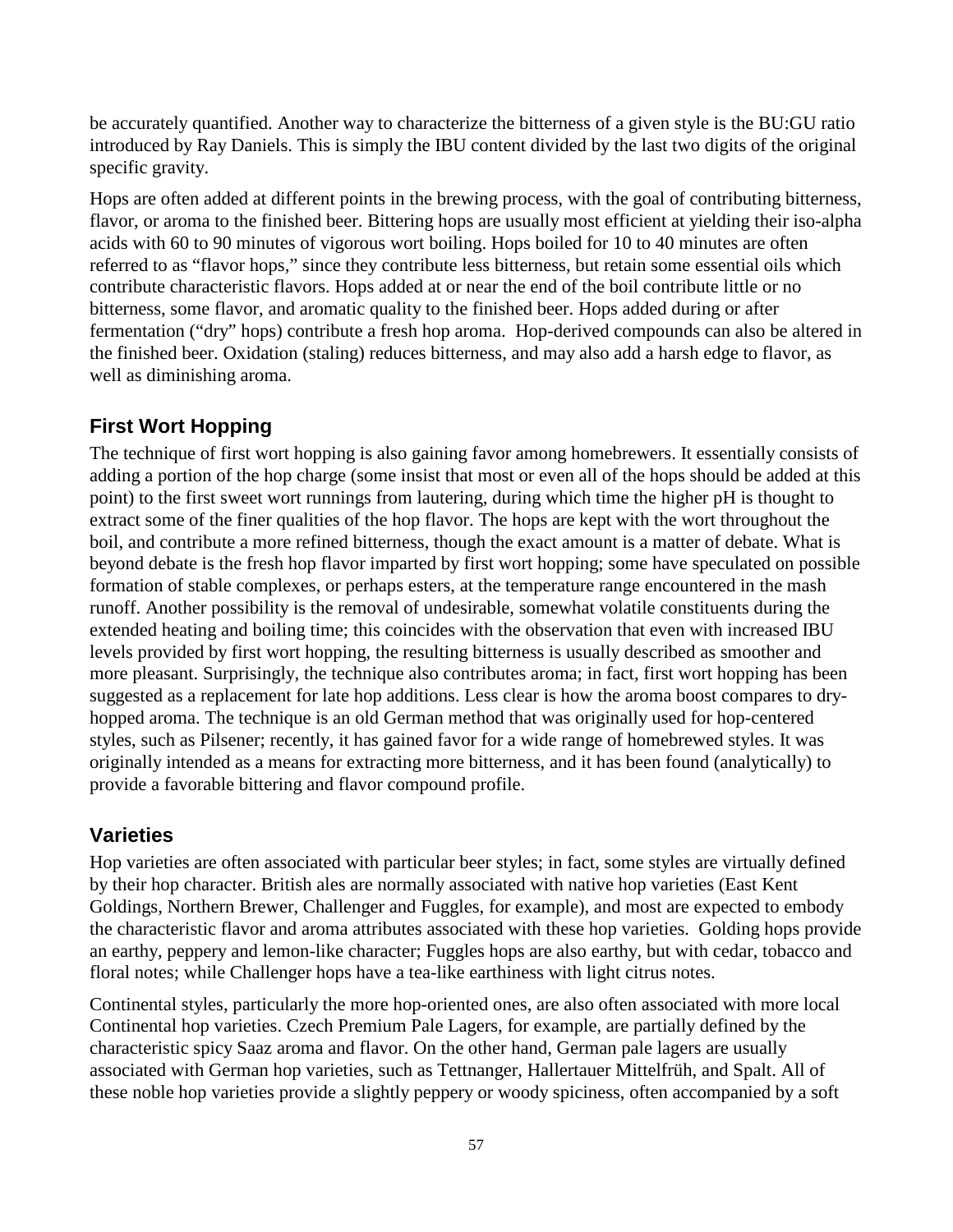floral or light citrus character. Altbiers, which often have subdued hop aromas and flavors, have a clean bitterness that is associated with the use of low-alpha Spalt hops. Even less hop-accented lager styles such as Dunkles Bock and Munich Helles benefit from the soft hop bitterness produced by lowalpha noble hop varieties.

American styles, especially such hoppy examples as American pale ale and American brown ale, benefit greatly from the floral, citrusy character of the dominant American varieties such as Cascades, Centennial, Columbus or Chinook. In fact, it is often the hop character that sets these styles apart from their European prototypes. Cascade and Centennial hops both provide grapefruit and floral notes, with the latter usually being a little more floral. Columbus and Chinook are both high-alpha hops that provide assertive pine-like or pine resin character, along with herbal and light citrus notes.

Many hoppy beer styles such as American IPA, Double IPA and American Strong Ale are made with generous additions of the so-called "New World" hops. Amarillo is the eldest member of this family and provides orange-blossom notes when used in modest amounts, but become catty when larger amounts are used as finishing hops or for dry-hopping. As the name implies, Citra hops impart an orangey or orange-rind character that is often accompanied by tropical fruit notes such as mango, passion fruit and pineapple. Simcoe is another popular hop that has notes of grapefruit, pine and tropical fruit when used in small amounts, but at higher levels, has an aroma that recalls raw onions. Another New World hop variety that judges should recognize is Mosaic, which has a distinctive blueberry-like aroma, along with notes of tangerine, pineapple and ripe peaches.

It is important to note that the region of cultivation is as important as the hop variety in determining the character of the crop. Classic European hop varieties exhibit different characteristics when they are grown in the United States than when the same varieties are grown in European soil. Therefore, the place of origin is every bit as important as the genealogy when selecting the appropriate hop variety for a particular application.

## **Further Reading**

- 1. Haunold and G. Nickerson, "Factors Affecting Hop Production, Hop Quality, and Brewer Preference," *Brewing Techniques*, vol. 1, no. 1, 18-24 (1993).
- 2. Mark Garetz, "Hop Storage: How to Get--and Keep--Your Hops' Optimum Value," *Brewing Techniques*, vol. 2, no. 1, 26-32 (1994).
- 3. Glenn Tinseth, "The Essential Oil of Hops: Aroma and Flavor in Hops and Beer," *Brewing Techniques*, vol. 2, no. 1, 33-37 (1994).
- 4. VanValkenburg, "A Question of Pedigree--The Role of Genealogy in Hop Substitutions," *Brewing Techniques*, vol. 3, no. 5, 54-59 (1995).
- 5. Don Put, "Home Brewery Basics: The Pursuit of Hoppiness--Part I: From Farm to Market to Brewery, Hops Lead a Fascinating, Delicate Life," *Brewing Techniques*, vol. 4. no. 2, 12-19 (1996).
- 6. Don Put, "Home Brewery Basics: The Pursuit of Hoppiness--Part II: The Care and Feeding of Hops in the Brewhouse," *Brewing Techniques*, vol. 4. no. 3, 18-23 (1996).
- 7. W. Lemmens, "Hops in America: a 20-Year Overview," *Brewing Techniques*, vol. 4, no. 6, 56-65 (1996).
- 8. Jim Busch, "How to Master Hop Character--Exploring Hop Flavors and Aromas for More Targeted Recipe Formulation," *Brewing Techniques*, vol. 5, no. 1, 30-33 (1997).
- 9. Mark Garetz, "Boost Hop Bouquet by Dry-Hopping," *Zymurgy*, vol. 16, no. 2, 42-52 (1992).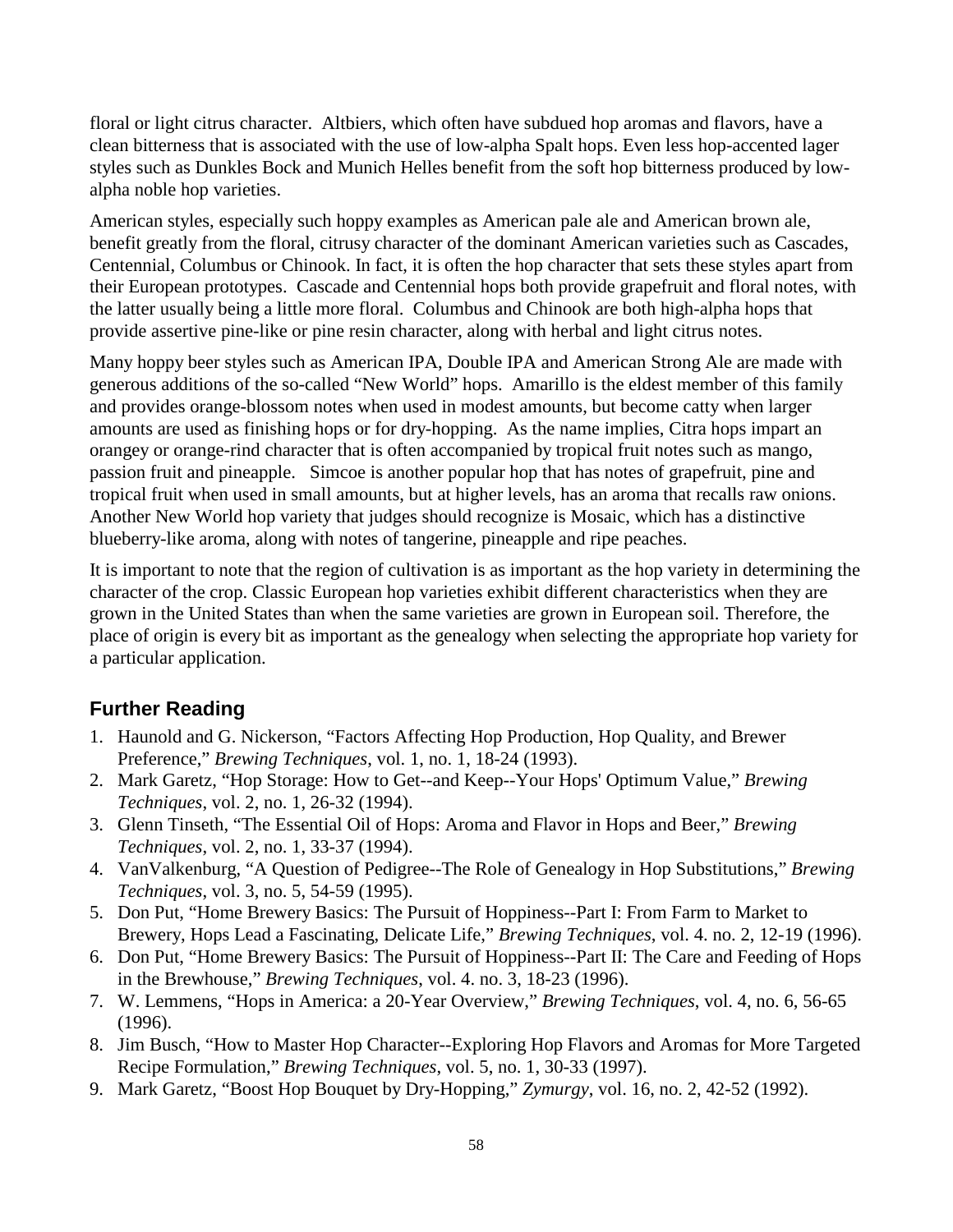- 10. The Classic Guide to Hops, *Zymurgy*, vol. 20, no. 4 (1997).
- 11. George Fix, Principles of Brewing Science (Brewers Publications, Boulder, CO, 1989).
- 12. Gregory J. Noonan, Brewing Lager Beer (Brewers Publications, Boulder, CO, 1986).
- 13. Gregory J. Noonan, New Brewing Lager Beer (Brewers Publications, Boulder, CO 1996).
- 14. Dave Miller, The Complete Handbook of Homebrewing (Garden Way Publishing, Pownal, VT, 1991).
- 15. Mark Garetz, *Using Hops: The Complete Guide to Hops for the Craft Brewer* (Hop Tech, Danville, California, 1994).
- 16. Ray Daniels, Designing Great Beers-The Ultimate Guide to Brewing Classic Beer Styles, (Brewers Publications, Boulder, CO, 1996).
- 17. Randy Mosher, The Brewer's Companion, Alephenalia Press, 1994.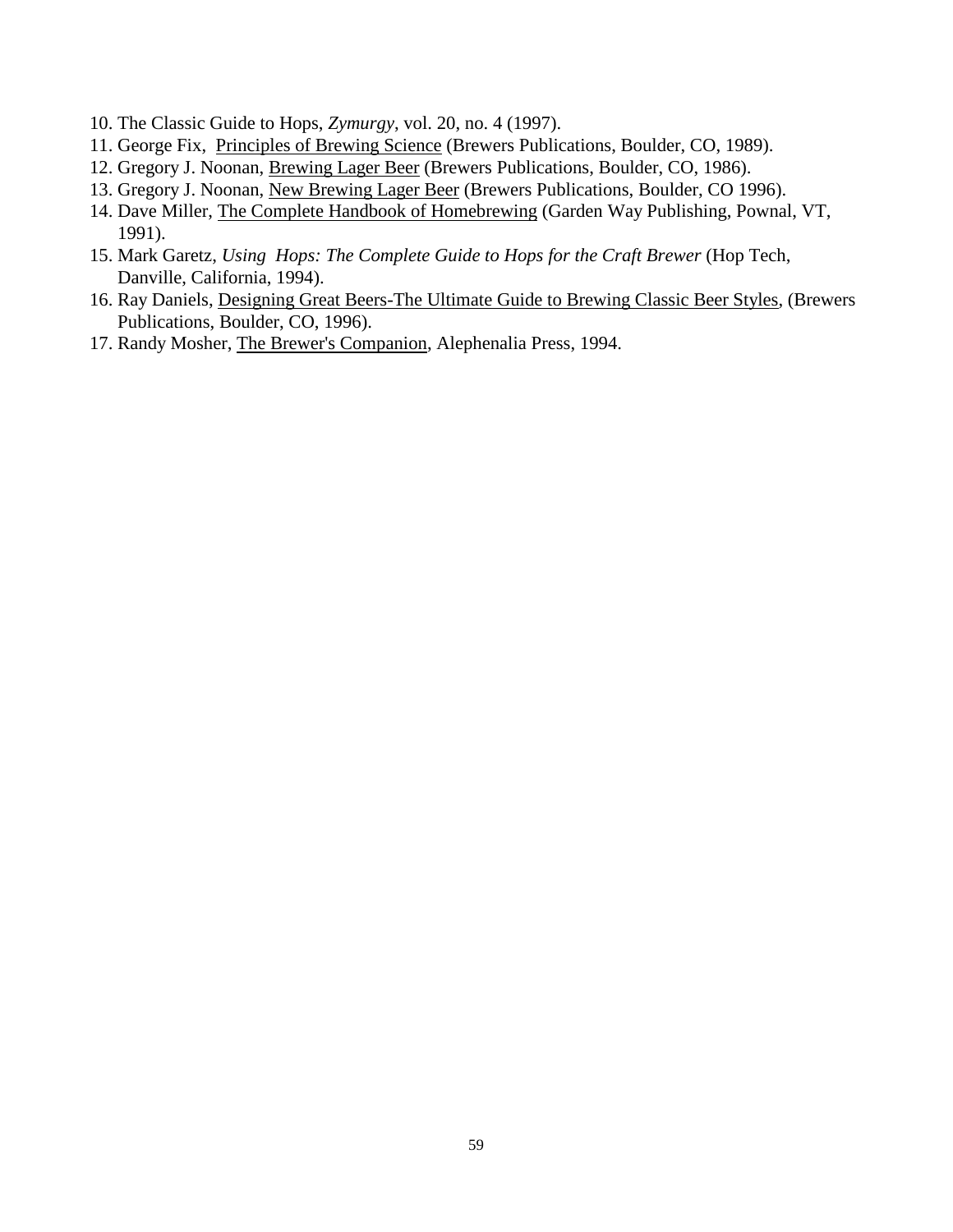# *F. Yeast and Fermentation*

by Chuck Hanning and Scott Bickham

#### **Introduction**

Most beer styles are made using one of two unicellular species of microorganisms of the *Saccharomyces* genus, more commonly called yeast. Generally, either an ale yeast strain (known as *S. cerevisiae*) or a lager yeast strain (known as *S. pastorianus* or by older terminology *S. carlsbergensis* or *S. uvarum*) is used for the appropriate style. Functionally these yeasts differ in their optimum fermentation temperatures, ability to ferment different sugars, environmental conditions, and ability to settle out upon completion of fermentation, and production and/or metabolism of fermentation byproducts. The choice of the strain of ale or lager yeast and how these factors are controlled during the various stages of fermentation will determine how well a beer is made to style. While a list of all the possible strains is beyond the scope of this guide, readers are encouraged to review reference (1) for a more thorough review. Most yeast suppliers provide detailed descriptions of the various commercial strains they carry (2), as do homebrew shops or other retailers of their products.

One of the common terms used to describe yeast is apparent attenuation. The attenuation of a particular yeast strain describes its ability to decrease the original gravity of wort upon fermentation. It is commonly listed as a percent, in which the numerator is the difference between final and original gravity and denominator is the original gravity. Because the density of ethanol is less than water, when a hydrometer is used to measure this attenuation, it will be measuring the apparent attenuation not the real attenuation (if the alcohol was replaced by water). Another common term used to describe different yeasts is flocculation, which is the ability of the yeast to settle out of the beer upon completion of fermentation; it can vary significantly with strain.

The environmental conditions that differ with each yeast type and strain are alcohol tolerance, oxygen requirements, and sensitivity to wort composition. Alcohol tolerance describes how well a yeast strain will continue to ferment as the alcohol concentration increases during fermentation. Most lager yeast can ferment up to about 8% alcohol by volume, and some ale strains can ferment up to 12% (2, 3). Oxygen requirements can differ with each strain as well; some need much more oxygen to be able to ferment without problems. Lastly, different worts will have different relative amounts of sugars present. The various strains can respond differently to the same wort upon fermentation.

The by-products that are produced (and also metabolized) by the yeast are esters, fusel alcohols, diacetyl, and sulfur compounds. Esters are produced by yeast combining an organic alcohol and an acid. While approximately 90 different esters have been identified in beer, ethyl-acetate, isoamylacetate and ethyl-hexanoate are most commonly above their flavor thresholds. These impart a fruity, sweet aroma to the beer. Another by-product of fermentation is fusel alcohols, which contain more carbon atoms than the most common alcohol, ethanol. These are produced by the metabolism of amino acids (4), and tend to add harsher, more solvent-like tones the beer. Yet another by-product is diacetyl, which is generally reduced to more benign compounds during the secondary fermentation, but premature removal of the yeast (among other things) can lead to elevated levels. Its presence imparts a buttery note to the beer. It is produced by an oxidation reaction, which can be repressed by the production of the amino acid valine (5). Lastly, there are several sulfur compounds that can be produced by the yeast. One of these is hydrogen sulfide, which smells like rotten eggs. Other sulfur compounds exist, but their production is not yet completely understood (1).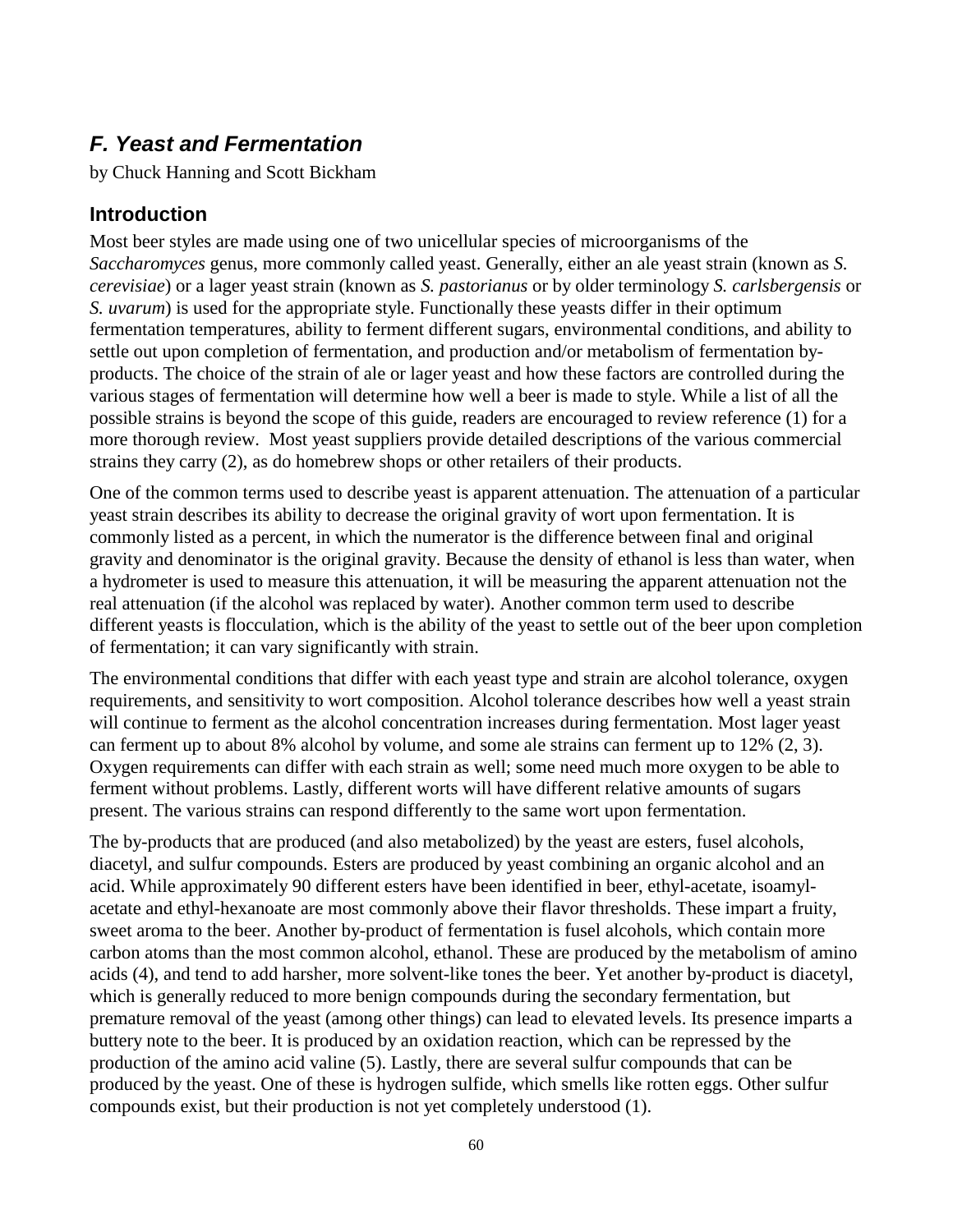**Ale Yeast**, for the purposes of beer fermentation, tend to work best in the 55-75 °F (13-24 °C) temperature range. Apparent attenuation can range from 69 to 80%. These yeasts can fully ferment the common sugars glucose, fructose, maltose, sucrose, maltotriose and the trace sugars xylulose, mannose, and galactose. They can partially ferment raffinose. These yeasts have traditionally been called top fermenting because they form colonies (groups of yeast that cling together) that are supported by the surface tension of the beer. Ale yeasts produce esters since they require higher temperatures to remain active. Styles that use these yeasts have varying degrees of fruity and sweet smelling aromas. It should be noted that the yeast used to produce the German weizen style are special strains that generate high concentrations of the clove-like phenols and "bubblegum" and "banana" esters, which are the signatures of this style.

**Lager Yeast** generally tend to work best between 46-56 °F (8-13 °C), but California Common Lager yeast is an exception, having a range of 58-68 °F (14-20 °C). Apparent attenuation usually ranges from 67-77%. Lager yeasts can ferment raffinose in addition to the sugars that are fermentable by ale yeasts. These yeasts have traditionally been called bottom fermenters, since they do not cling together to form colonies on the surface, but instead fall to the bottom of the fermenter. Lager yeasts can be further subdivided into the Frohberg type (also called dusty or "powdery") which ferment quickly, and do not flocculate as well. Due to the longer time it remains suspended in the wort, this subtype will have a greater attenuation. The other subtype of lager yeast is the Saaz type (also called the S.U. or "break"). These strains tend to flocculate more readily, and hence tend to have a lower attenuation (6). Lager yeasts, in comparison to ale yeasts, produce beers that lack the esters and fusel alcohols, since they are active at cooler temperatures. Lager beer styles should have a cleaner aroma to them, reflecting only the malt and /or hop aromas used to make the wort.

**Bacteria**, specifically *Lactobacillus delbrückii*, are used in the production of the Berliner Weiss style of wheat beer with an intense lactic sourness. Other microorganisms are also used in the production of some Belgian ales, specifically lambics. Lambics have varying degrees of sourness which is appropriate for their style. Yeasts of the *Brettanomyces* genus and various bacteria generate these flavors. Bacteria are commonly divided into two broad classes based on a laboratory Gram stain. The Gram-negative bacteria involved in lambic production are *Escherichia coli* and also various species of *Citrobacter* and *Enterobacter*, but fortunately they cannot tolerate even moderate alcohol levels and do not survive in the finished beer. The Gram-positive bacteria involved are from genus *Pediococcus* and *Lactobacillus*. These microorganisms use a different pathway than that of *Saccharomyces* yeast known as a mixed acid fermentation pathway. It involves the esterification of the various alcohols to the corresponding carboxylic acids, thus generating lactic sourness (7). At low contamination levels, these Gram-positive bacteria may also be responsible for the sweet, butterscotch or buttery notes associated with diacetyl and related vicinal diketones.

#### **The Yeast Life Cycle**

When yeast are pitched into fresh wort, the overall process of fermentation can be divided into several stages or phases, all of which are part of the life cycle. While these stages can each be described separately, the transitions between each are continuous and should not be thought of as distinct parts of the life cycle. Also the relative time spent in each phase depends on several factors including the composition of the wort, the environment and the amount of yeast pitched. Most technical brewing references break the yeast life cycle into five phases of growth: lag, accelerating, exponential, decelerating and stationary (8, 9). Readers familiar with earlier versions of the BJCP Study Guide may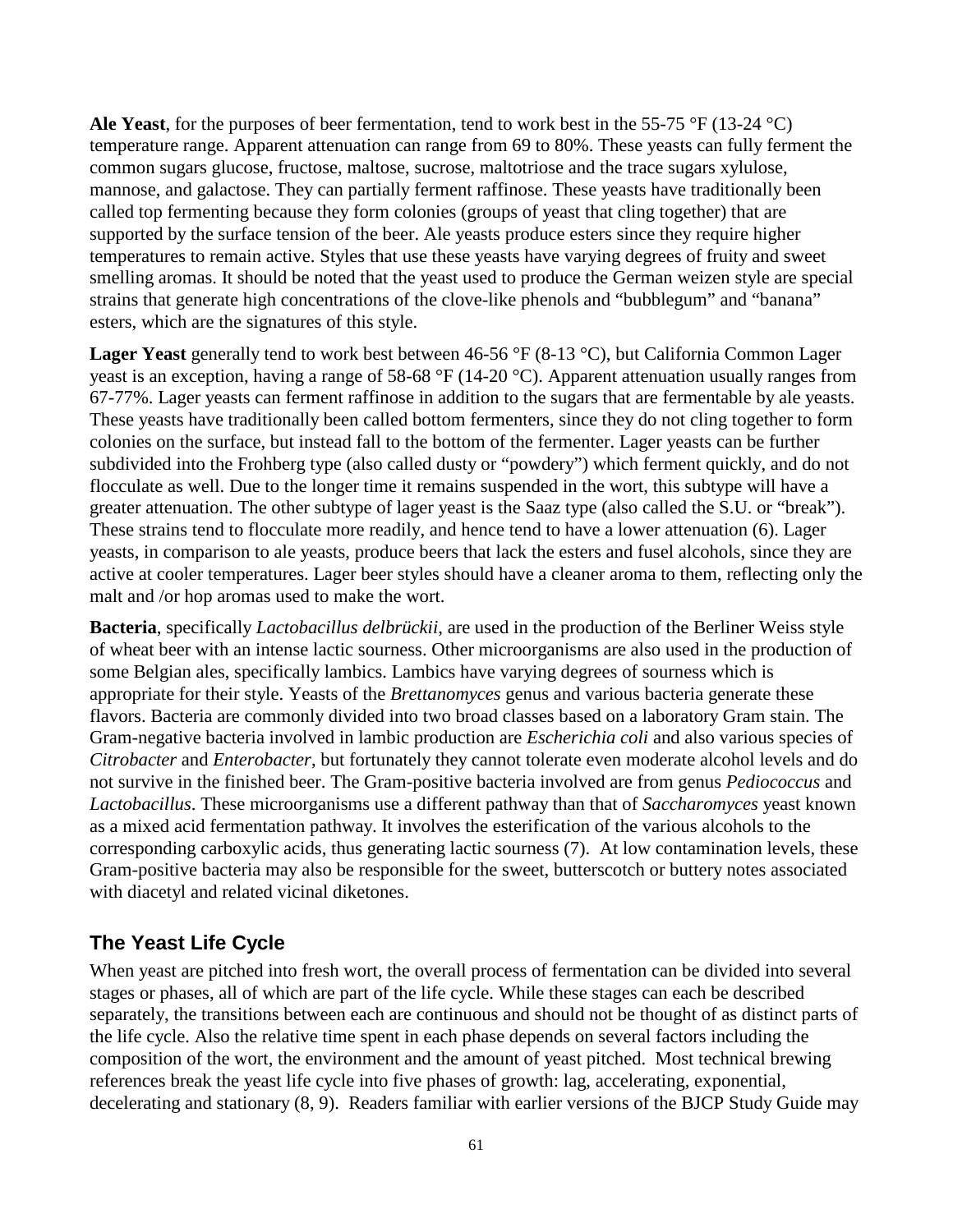recall that prior to this revision, the growth phase was referred to as a distinct phase in yeast development. Although that notation is consistent with some homebrewing references, the five phases listed above are more common in microbiology textbooks and technical brewing references.

The first phase of the cycle is called the lag phase, which is sometimes referred to as the latent phase. During this time the yeast will adapt to the new environment they are now in and begin to make enzymes they will need to grow and ferment the sugars in the wort. The yeast will be utilizing their internal reserves of energy for this purpose, which is the carbohydrate glycogen. The yeast will acclimatize itself and assess the dissolved oxygen level, the overall and relative amounts of the amino acids and the overall and relative amounts of sugars present. Some of these amino acids, small groups of amino acids called peptides, and sugars will be imported into the cell for cell division. Normally this period is very brief, but if the yeast is not healthy, this period can be very protracted, and ultimately lead to problematic fermentation (1, 10).

Based on these factors, the yeast will then move into the next phase of the life cycle, the accelerating phase. This is sometimes referred to as the low kräusen stage. During this time the yeast will start to divide by budding to reach the optimal density necessary for the true fermentation. The rate of cell division continuously increases during this phase. If an adequate amount of healthy yeast has been pitched and the proper nutrients are present, there should only be one to three doublings of the initial innoculum. The oxygen that was used to aerate the wort is absorbed during this time to allow the yeast to generate sterols, which are key components of the cell wall (10). It has also been proposed that cold trub can provide the unsaturated fatty acids needed for sterol synthesis (11, 12). Furthermore, it has been proposed that if an adequate amount of yeast has been pitched, such that cell growth is not necessary, then the oxygenation is not necessary (10, 13). While this theory has not been completely accepted (14, 15), perhaps further research will elucidate other variables which may be involved in this phenomenon. This sterol synthesis is the default pathway used in an all malt wort; however if the wort contains greater than 0.4% glucose then this pathway will not be used and the yeast will instead ferment the glucose, even in the presence of oxygen. This effect is called glucose repression, or the Crabtree effect.

During the exponential phase, the growth rate is constant at the maximum rate determined by the yeast strain, temperature and wort composition. This phase is also referred to as the logarithmic (log) or the high kräusen phase. The yeast have now completely adapted to the condition of the wort, and the transport of both amino acids and sugars into the cells for metabolism will be very active. During this period, esters are formed by the esterification of fatty acids by ethanol and also possibly by the esterification of higher alcohols. Fusel alcohols can be produced by the conversion of amino acids to higher alcohols via deamination, decarboxylation and reduction processes. To minimize the formation of esters and fusel alcohols, the brewer should ensure that: (a) a healthy amount of freely available nitrogen (FAN) is available in the wort, (b) the wort is chilled to a maximum of 75 °F (24 °C) for ales and 55 °F (13 °C) for lagers prior to pitching the yeast, (c) the chilled wort is sufficiently but not excessively aerated prior to pitching the yeast, and (d) the fermentation temperature is maintained within the optimum range for the yeast strain.

The fourth stage of the yeast life cycle is the deceleration phase or late kräusen phase, during which the growth rate gradually decreases. At this point, ale yeast strains will have metabolized most of the sugars present in the wort. Lager yeast strains, on the other hand, may still be reducing the extract by four gravity points/day, and this is important because it is during this time that the yeast begin to metabolize some of the fermentation by-products they had previously excreted during the low kräusen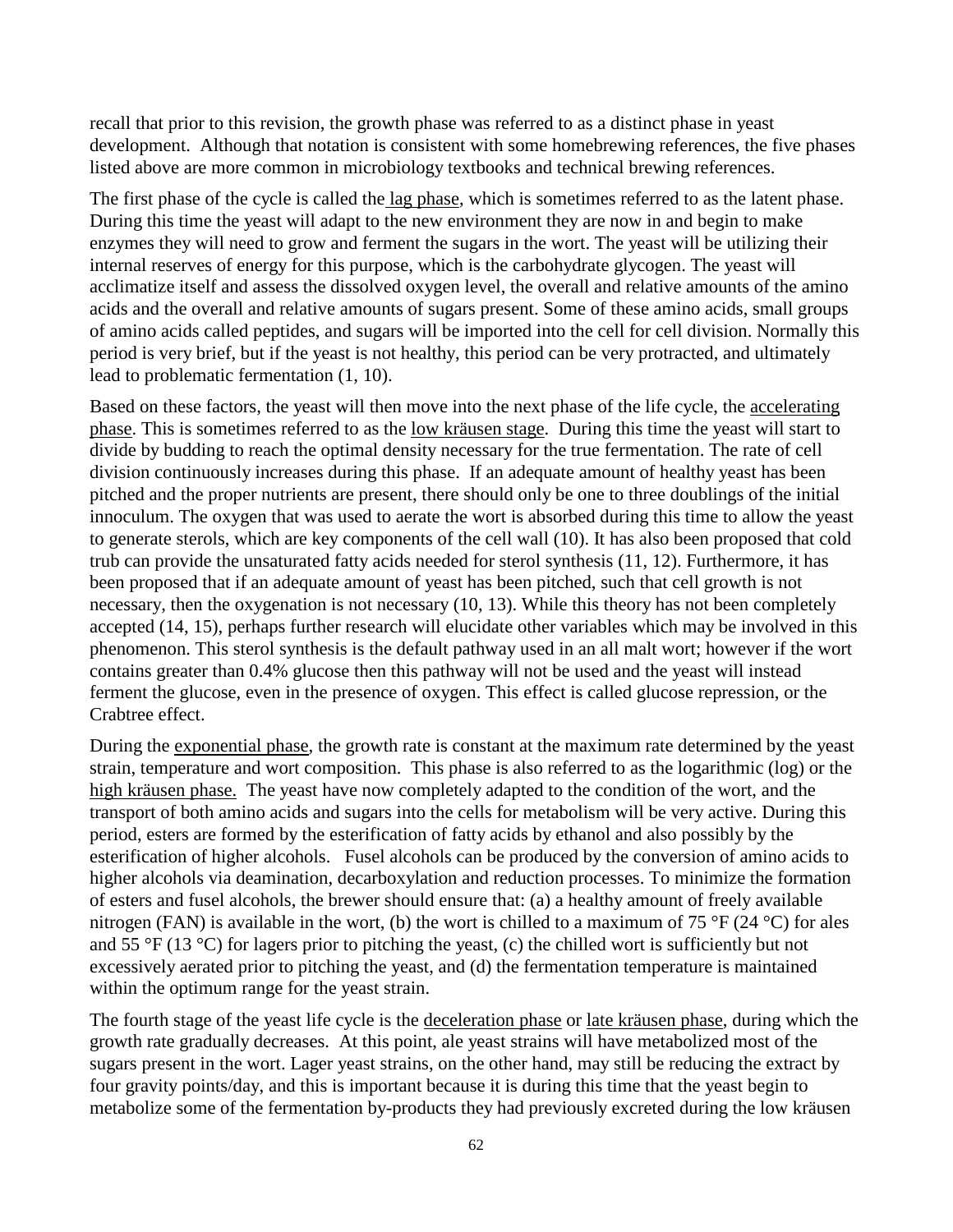phase. Specifically, a diacetyl rest may be performed to help with the re-absorption and subsequent reduction of the diacetyl and the related diketones during this time. The temperature of the beer may be allowed to rise up to 68  $\degree$ F (20  $\degree$ C) during the diacetyl rest.

The final stage is the stationary phase, during which the number of yeast cells remains approximately constant. The kräusen begins to fall, and the yeast drop out of suspension, or flocculate. During this deceleration phase, the specific gravity of the beer approaches its terminal point, and the yeast will begin to flocculate. This is the optimum time to rack the beer into a secondary fermenter, which allows for the attenuation of the last remaining extract, usually consisting of the trace sugars. Also removal of the excess yeast and trub will prevent formation of off flavors due to autolysis and/or reactions with trub substrates. For ale styles this period may be very brief, while lager styles may be four to six weeks, or even as long as six months in the case of strong lager styles. When lagering, it is important not to chill the beer too quickly, which might cause premature flocculation before the fermentation has been completed and all the by-products have been reabsorbed. The general rule of thumb is that a temperature drop should be no more than  $5^{\circ}F(3^{\circ}C)$  per day; otherwise it is possible to cold shock the yeast. It is also important during this time to prevent reintroduction of air, since this can lead to oxidation flavors and may introduce contaminants that can infect the beer.

During packaging of the beer, fresh yeast may often be reintroduced, particularly if it has been lagered for an extended period of time and/or the remaining yeast are not that viable. Two common methods are 1) bottle conditioning, or the addition of a fresh yeast starter and corn sugar (glucose), as is commonly done for Trappist-style Belgian ales, and 2) kräusening, or the addition of freshly fermenting beer as is often practiced with German lagers. For bottle conditioned beers, a 250 ml starter is usually added for a five gallon (20 liter) batch along with the sugar; which provides fresh yeast to metabolize the added sugar. In the case of kräusening, an actively fermenting batch at high kräusen stage is added to the beer being primed. The volume of kräusen added is typically 20% by volume of the beer being primed. Adding this actively-fermenting beer serves two purposes; it carbonates and also helps clean up any off flavors generated from the previous fermentation.

#### **Control of Fermentation By-Products**

**Esters** may be controlled by the choice of yeast strain, wort gravity, wort aeration, and fermentation temperature. In general, ale yeast strains produce higher ester levels, although there are variances among different ale strains. Lager yeast strains can, if fermented too warm, also produce esters as is practiced in the making of French Bière de Garde styles. Wort gravity also is a factor; the hallmark esters of Belgian Trappist styles are not only due to the yeast strains used but also a result of their high gravity wort. Wort aeration also plays an important role, as the ester production pathway directly competes with the absorption of oxygen and metabolism into sterols (16). Lastly, fermentation temperature also plays an important role. A four-fold increase in ester production may be observed as a result of increasing the fermentation temperature from 60 to 68 °F, 16-20 °C (1).

**Phenols** can be produced by certain wild yeast strains. Hence, their control in styles in which they are not desired is a matter of proper sanitation. One exception to this is German wheat beers, which contain the phenol 4-vinylguaiacol, which give a clove-like flavor. This phenol is produced by a special strain of S. cerevisiae when its precursor ferulic acid is available in the wort. The level of this amino acid may be increased by including a ferulic acid rest at 111 °F, 44 °C in the mash (17). Please refer to the Beer Characteristics section below for more information.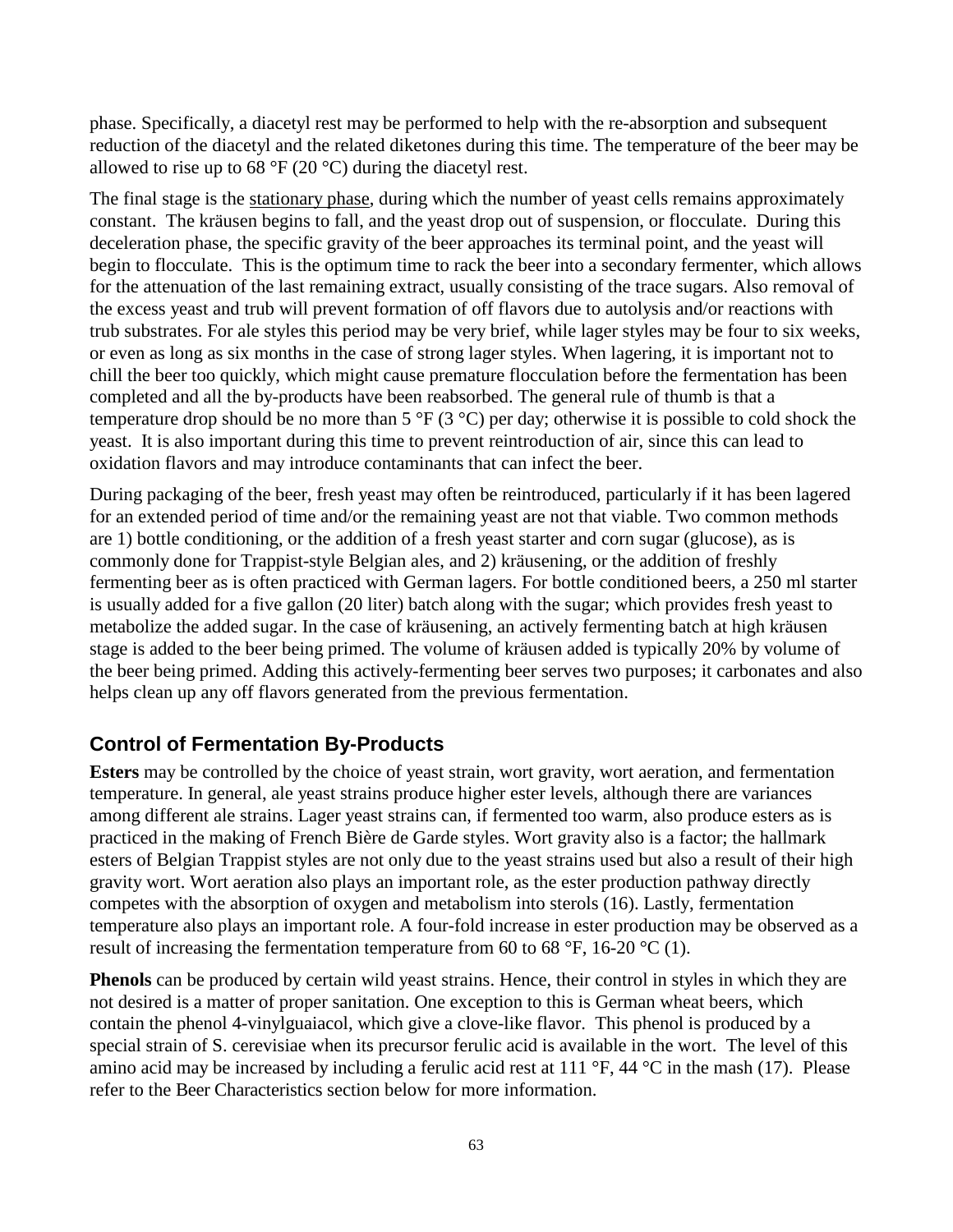**Fusel alcohols** are metabolized from amino acids. As mentioned previously, their production is increased as the fermentation temperature is increased. Also, like esters, fusel alcohols increase with wort gravity. Lastly, various wild yeasts tend to produce excessive amounts of fusel alcohols; hence, proper sanitation is important for their reduction (1).

**Diacetyl** precursors are produced during yeast metabolism, but they are not converted into diacetyl until the active stages of fermentation. Factors that increase the probability of this occurring include higher fermentation temperatures and the introduction of oxygen, but the yeast strain is also an important consideration. Diacetyl and related compounds can only be removed by the yeast, and only through the conversion to the nearly flavorless compound, butanediol. Several factors can help with this process, including maintaining a sufficiently high fermentation temperature during the decelerating and stationary phases. As noted above, higher fermentation temperatures also promote the formation of diacetyl, but the effect on the reduction is even greater, so the net result is a lower level of diacetyl in the finished beer. This is often a confusing dichotomy for beer judges, but it is the key motivation for performing a diacetyl rest for a lager beer style. Diacetyl reduction is also highly dependent on ensuring that the yeast remains in contact with the beer, so premature removal of the beer from the yeast can also lead to an elevated diacetyl level. Finally, as noted above, diacetyl can be produced by Gram-positive bacteria, hence proper sanitation and control during yeast propagation will help minimize its presence  $(1)$ .

## **References**

- 1. G. J. Fix & L. A. Fix, An Analysis of Brewing Techniques (Brewers Publications, 1997).
- 2. Information about specific strains is available from most yeast suppliers, including Wyeast [\(http://www.wyeastlab.com\)](http://www.wyeastlab.com/) White Labs [\(http://www.whitelabs.com\)](http://www.whitelabs.com/).
- 3. J. Busch, "A Matter of Immense Gravity", Brewing Techniques **4**(2), 20 (1996).
- 4. G. J. Fix, Principles of Brewing Science (Brewers' Publications, 1989).
- 5. G. J. Fix, "Diacetyl: Formation, Reduction and Control" Brewing Techniques **1**(2), 20 (1993).
- 6. G. J. Noonan, New Brewing Lager Beer, Brewers' Publications, pp. 89-99 (1996)
- 7. J. Liddil, "Practical Strategies for Brewing Lambic at Home", Brewing Techniques **5**(4),38 (1997).
- 8. Malting and Brewing Science, Vol. II, ed. J.S. Hough, D.E. Briggs, R. Stevens and T.W. Young, p. 617 (Chapman and Hall, London, 1982).
- 9. W. Kunze, Technology Malting and Brewing, p. 80 (VLB, Berlin, 1996).
- 10. J.-X. Guinard, M. Miranda, & M. J. Lewis, "Yeast Biology and Beer Fermentation", Zymurgy **12**(4), 14 (1989).
- 11. T. Aquila, "The Biochemistry of Yeast" Brewing Techniques **5**(2) pp. 50-57 (1997)

12. G. W. Knull, "Readers' Technical Notes: The Trouble with Trubless Fermentations", Brewing Techniques **4**(5), 14 (1996).

13. P. Daughty, J. Adkins, and S. Bickham respond to reference 13 in Readers' Technical Notes, Brewing Techniques **5**(1), 16 (1997).

- 14. G. J. Noonan, Scotch Ale (Brewers Publications, 1993).
- 15. D. Miller, "Readers Technical Notes: Putting in a Good Word for Wort Aeration", Brewing Techniques **5**(3), 10 (1997).
- 16. P. Rajotte, Belgian Ale (Brewers' Publications, 1992).
- 17. E. Warner, German Wheat Beer (Brewers Publications,1992).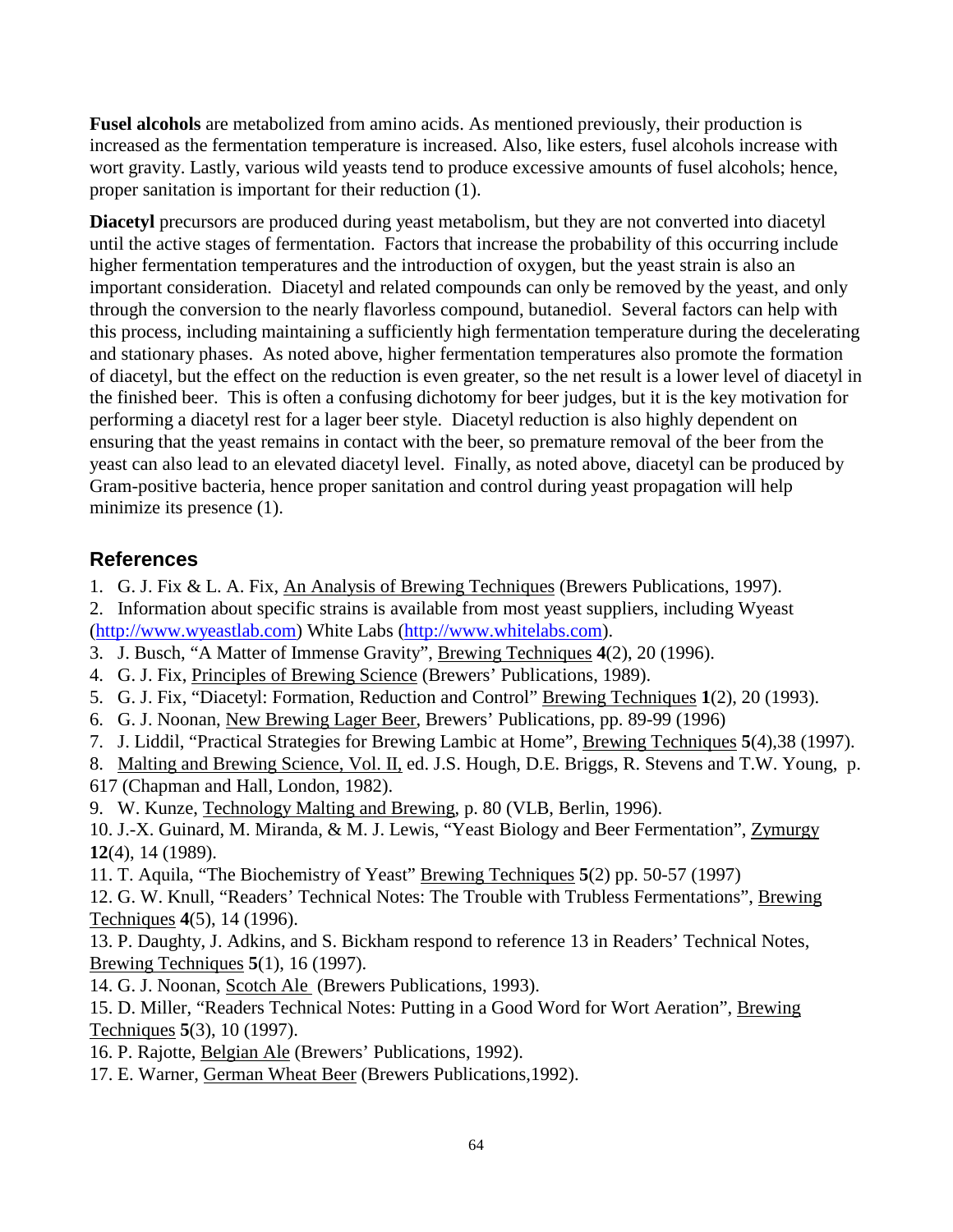## *G. Beer Characteristics*

by Scott Bickham

#### **Introduction**

This section is intended to give an overview of the more important flavors and flaws that may be encountered while judging. Some of these flavors may be desirable in some styles, but not in others, and the appropriateness will depend on the concentration. For this reason, not all of these characteristics are considered to be off-flavors. A one-page summary of common beer faults is located on the BJCP web site: [http://www.bjcp.org/faults.php,](http://www.bjcp.org/faults.php) but this section of the BJCP Study Guide has more complete descriptions that would be considered Master-level answers for the Beer Characteristic (T1) and Body/Mouthfeel (T3) questions on the BJCP Beer Written Proficiency Exam. These descriptions were updated and expanded in 2017, with substantial edits that reflect advancements in our understanding of the origin of beer flavor characteristics and how they are perceived. While some of the descriptions do mention the chemical compound(s) responsible for the flavor, the emphasis is not so much on the chemistry as on how they are perceived and the beer styles in which they are appropriate or inappropriate.

#### **Acetaldehyde**

This compound has the taste and aroma of fresh-cut green apples, and sometimes has notes of grass, green leaves or latex paint. It is normally reduced to ethanol by yeast during the secondary fermentation, but oxidation of the finished beer may reverse this process, converting ethanol to acetaldehyde. Elevated levels are generally present in green beer or if the beer is prematurely removed from the yeast. It can also be a product of bacterial spoilage by *Zymomonas* or *Acetobacter*. This flavor can also be the result of inadequate wort oxygenation, and while the resultant yeast by-products are normally metabolic intermediates, they can remain after fermentation in some cases. While acetaldehyde is normally considered to be a flaw, a low level is acceptable in the aroma and flavor of Kellerbiers, which typically have more yeast character than German beers that have been lagered.

#### **Alcoholic**

This flavor may be detected as a spicy, vinous character in the aroma and taste and is often accompanied by a warm or prickly mouthfeel. The simplest and most prevalent alcohol in beer is ethanol, which is produced by the fermentation of glucose and other simple sugars. Higher, or fusel, alcohols are usually present at sub-threshold concentrations, but elevated levels are associated with underpitching yeast, low levels of dissolved oxygen prior to pitching or low levels of free available nitrogen (FAN). These deficiencies force the yeast to metabolize fatty acids in the trub as a source of oxygen and carbon, producing a greater fraction of long chain alcohols. High gravity worts and high fermentation temperatures also tend to increase the concentration of these higher alcohols through increased yeast activity. Alcoholic characteristics are desired in strong ales and lagers such as Eisbock, Imperial Stout and English and American Barleywines, as long as they are not coupled with any appreciable solvent notes associated with elevated ester or fusel alcohol levels.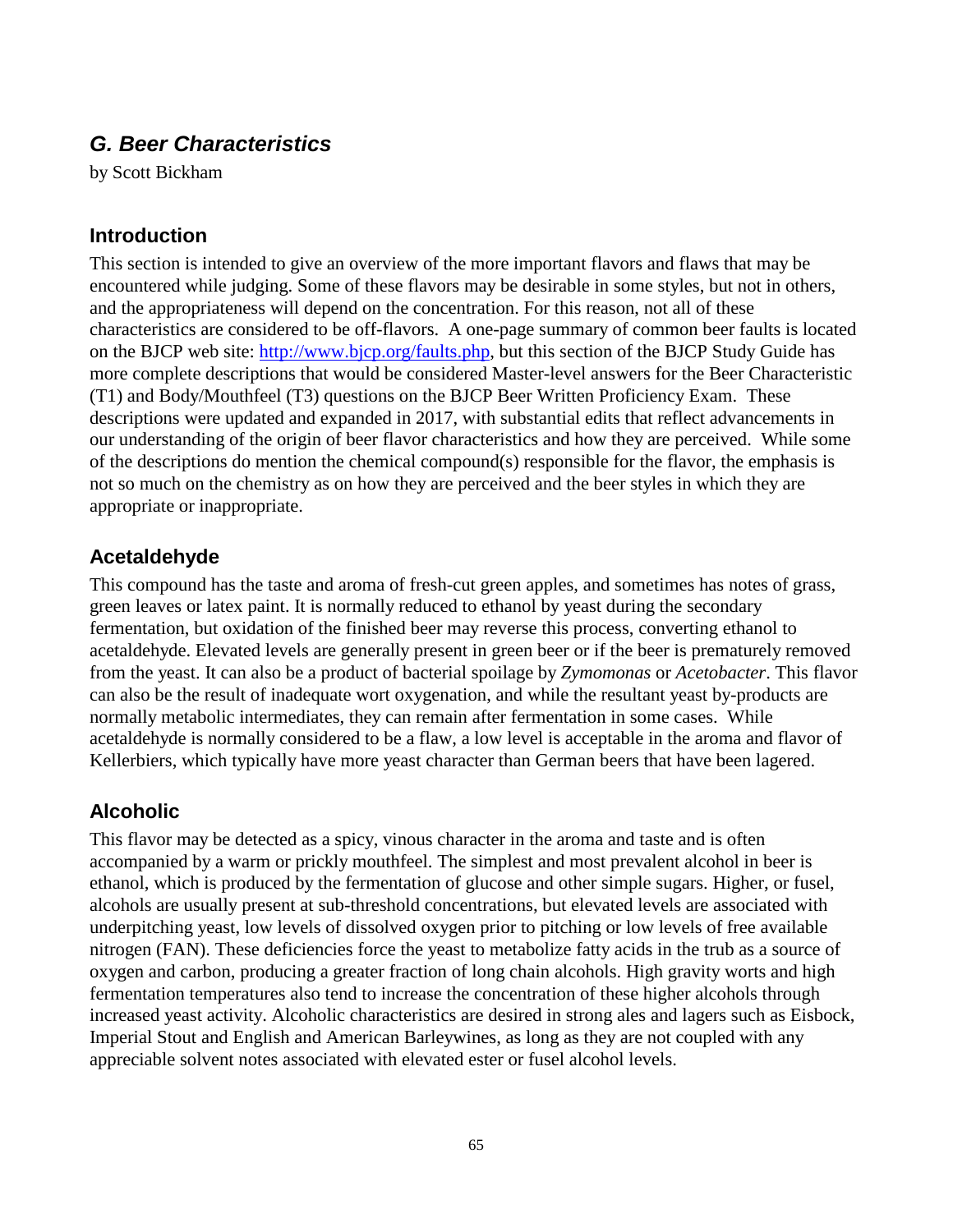#### **Astringency**

This flavor is a mouth-puckering sensation that is comparable to chewing on grape skins or grape seeds, or by steeping black tea leaves for an extended period of time. It can be produced by the extraction of tannins from grain husks due to overcrushing, oversparging, or sparging with water having a pH over 6.0 and/or a temperature higher than 170 °F (77 °C). Water with high sulfate or magnesium content can enhance the level of astringency. Astringency may also be produced by polyphenols that result from spoilage by acetobacter or wild yeast. Another possible source is oxidation, in which case the responsible compounds are polyphenols and aldehydes. Finally, spices such as coriander, orange peel and cinnamon can also contribute astringent flavors, but these tend to mellow with age. Over-attenuation and low dextrin levels can increase the perception of astringency.

While astringency is undesirable in most beer styles, a low level is acceptable in some beer styles. Some heavily-hopped ales such as American IPA are allowed to have light astringency as long as the finish is not harsh. Low astringency is also permissible in some dark ales such as American Porter due to the use of roasted malts. Flanders Red Ale may have a low to medium astringency, which is one distinguishing characteristic from Oud Bruin, in which astringency is inappropriate.

#### **Bitterness**

The main sources of bitterness in beer are iso-alpha acids, which are produced when alpha acids in hops are isomerized during the boil. When properly executed, the bitterness in hoppy beers will linger into the aftertaste but should not be harsh. Excessive bitterness, on the other hand, is perceived as a harsh, dry taste, mostly on the back of the tongue. It can be due to over-hopping, especially when high alpha hops are used. It can also be a consequence of using aged hops, since the oxidation of beta acids produces unpleasantly bitter compounds that are water soluble and can end up at high levels in the finished beer. Bitter compounds may also be produced by oxidation or contamination by wild yeast, in which case there are usually other off-flavors such as astringency.

High levels of bitterness are appropriate in many well-hopped beers styles, including IPAs and American Barleywine. In some dark beer styles such as American Porter and Imperial Stout, the bitterness from hops can be accented by the roasted notes from the dark malts, but the finish should not be overly acrid, burnt or harsh. High sulfate water is sometimes used when brewing British Bitters, English IPA and German Pils, and in these styles, the mineral character can enhance the dryness of the finish and enhance the bitterness from the hops.

## **Body**

The body of a beer is characterized as its fullness, viscosity, or thickness on the tongue and palate. Descriptors range from watery or characterless to satiating or thick. Body is a component of mouthfeel, which encompasses physical sensations such as astringency, alcoholic warmth and carbonation; the combination of all those components determines how the beer stimulates the palate. The body is primarily determined by the levels of dextrins and medium-length proteins. Lack of dextrins is caused by low saccharification temperatures, excessive use of completely fermentable adjuncts or by using highly attenuative yeast strains. A low protein level may be caused by excessively short or long protein rests, or by executing the step at temperatures that are too high or too low. A high alcohol content can also lighten the apparent body of the beer since the density of ethanol is less than that of water. Similarly, high carbonation levels will decrease the sensation of the fullness of the beer on the palate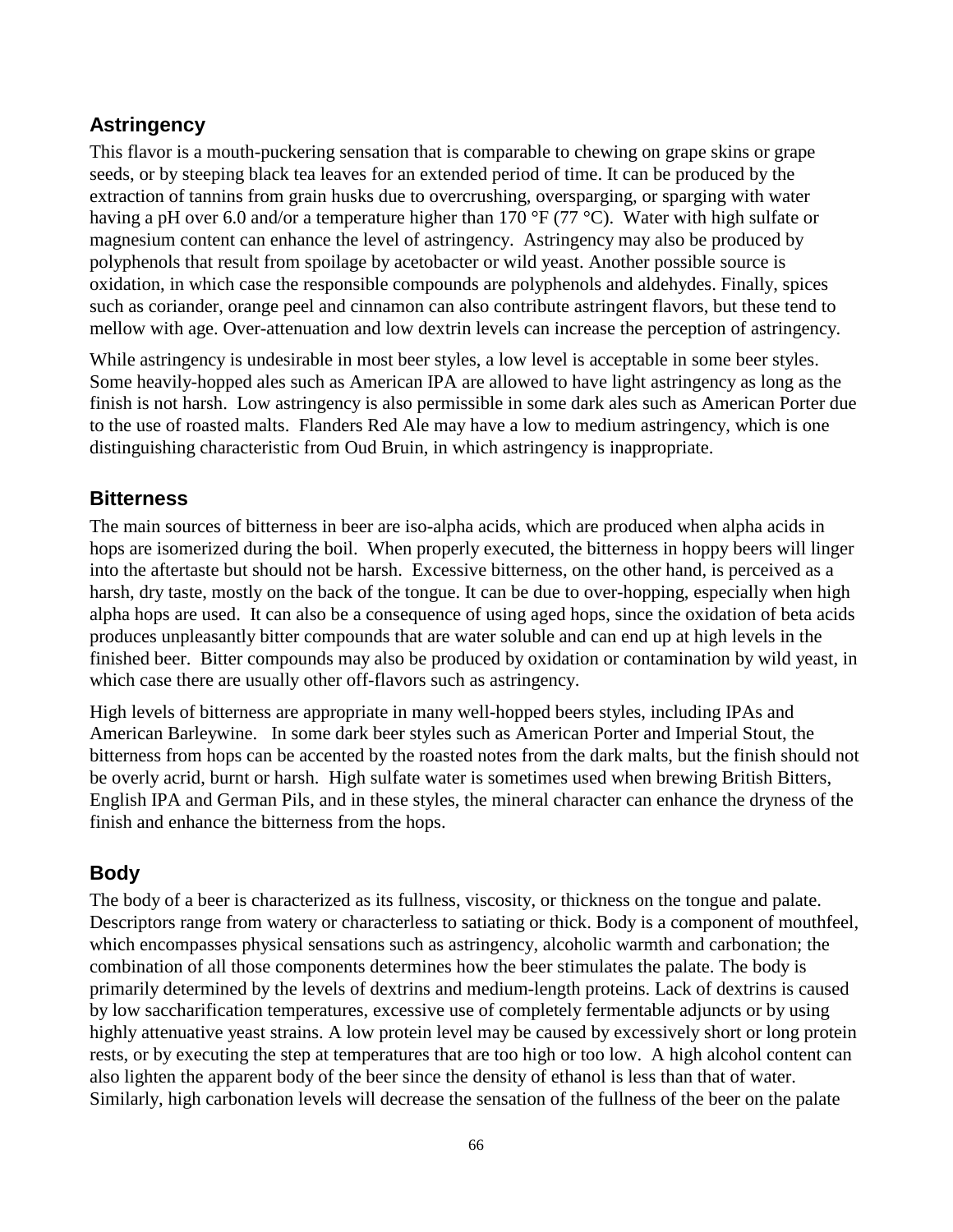due to the effect of the dissolved gas on the density of the beer. Common remedies for light body include adding dextrin malt or unmalted flaked grains such as barley, oats or wheat to the grist. Light body is appropriate in American Light Lagers and Lambics, but not in strongly malt-accented styles such as Barleywines, Scotch Ales, and Doppelbocks.

## **Cheesy (Isovaleric Acid)**

Isovaleric acid is perceived primarily in the aroma with notes compared to aged hard cheese or described as goaty, sweaty or putrid. Individual sensory thresholds for this off-flavor vary by several orders of magnitude, so levels that some judges will regard as offensive may not be detected by others. Isovaleric acid usually originates from the use of old hops or hops that have been improperly dried or stored at high temperatures in the presence of oxygen. In this oxidative process, an isovaleryl group is removed from the humulene alpha acid and becomes flavor-active. Isovaleric acid is also produced by *Brettanomyces*, which at low levels can contribute to the complexity of English Old Ales. Higher levels may be encountered in European Sour Ales (with the exception of Oud Bruin) and American Wild Ales. Otherwise, it is considered to be a flaw and should be addressed by using fresh hops that have been stored correctly – ideally in the freezer in an oxygen-free, vacuum-sealed container, or by proper sanitation if produced by *Brettanomyces*.

#### **Diacetyl**

This compound is responsible for an artificial butter, butterscotch or toffee-like aroma and taste. It may also produce a slickness on the palate. A significant number of tasters cannot perceive diacetyl at any concentration, so judges should be aware of their limitations. Low levels of caramel are sometimes mistaken for diacetyl, but off-flavor training should help judges recognize the difference. Diacetyl is a fermentation by-product which is normally absorbed by the yeast and reduced to more innocuous compounds called diols. High levels can result from prematurely separating the beer from the yeast or by exposing the wort to oxygen during the fermentation. Low FAN levels or mutation may also inhibit the ability of yeast to reduce diacetyl. Diacetyl is also produced during the initial stages of contamination by lactic acid bacteria, notably *Pediococcus damnosus*.

Note that high fermentation temperatures promote both the formation and the elimination of diacetyl, but the latter is more effective. For that reason, lager breweries often employ a diacetyl rest, which involves holding the beer in the 60-65 °F (15-18 °C) range for a few days after racking to the conditioning tank. Though rarely used by homebrewers, kräusening is a technique that can be used to eliminate diacetyl in beer. The technique introduces fresh yeast that is actively multiplying and is thus able to rapidly remove diacetyl. A low level of diacetyl is permissible in some styles, but it should never be obtrusive. These styles include Czech Lagers, English Bitters, Brown and Dark British Beers and Irish Red Ale. Diacetyl is not appropriate in German lagers (Kellerbier being the exception), Irish Stout, American ales or Belgian ales.

#### **DMS/Vegetal**

DMS, or dimethyl-sulfide, is one member of a family of chemical compounds that produce the aroma and taste of cooked vegetables, notably corn, celery, cabbage, onion or parsnips. In extreme cases, it may even be reminiscent of shellfish or water in which shrimp has been boiled. A related compound is dimethyl-trisulfide (DMTS), which is perceived as having a flavor similar to cooked onions or onion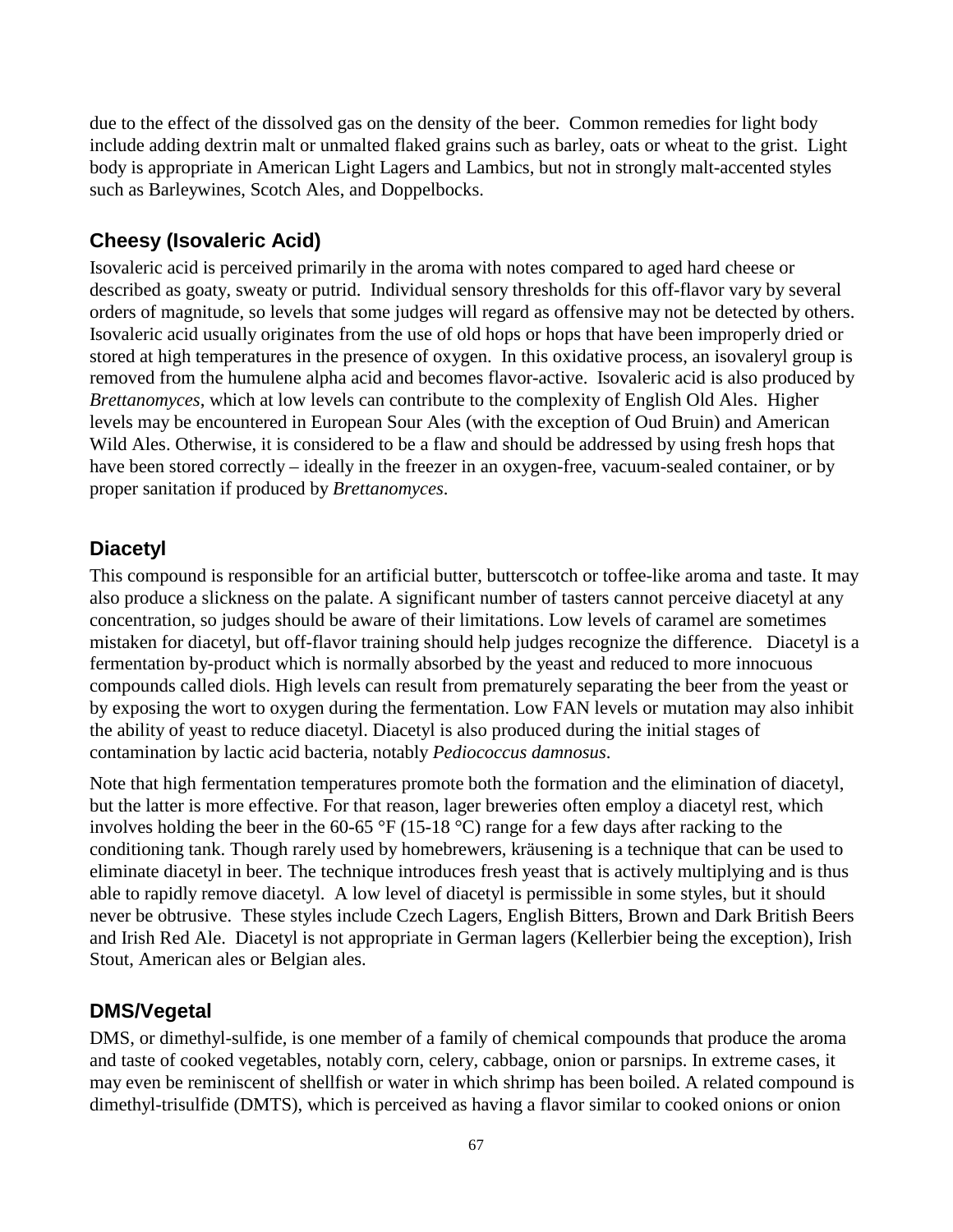soup. This flavor profile is different from the freshly-cut onion character of some members of the mercaptan family (see the Onion-like/Catty descriptor below).

DMS is normally produced by the heat-induced conversion of S-methyl-methionine (SMM), but most of it evaporates during a long, open, rolling boil. A short, weak or closed boil, or slow cooling of the wort may lead to an abnormally high level of DMS in the finished beer. Some DMS is also scrubbed out during a vigorous fermentation, which is why lagers and cold-conditioned ales may have a slightly higher level than warm-fermented ales. Wild yeast or *Zymomonas* bacteria may produce a high enough level of DMS to make the beer undrinkable. Pilsner malt contains as much as eight times the SMM of pale malt or other malts kilned at moderate to high temperatures, so beers based primarily on 2-row or 6-row Pils malt sometimes have a light DMS character. This is a much more common cause of cooked-corn character in beer than a covered boil. A low level of DMS is acceptable in many pale lagers, including American Lager, Cream Ale, International Lager, Munich Helles and German Pils. DMS is not appropriate in ales, Czech lagers, amber lagers or dark lagers.

#### **Estery/Fruity**

This is an aroma and taste that recalls bananas, strawberries, pears, apples, plums, papaya and/or other fruits. The responsible compounds are esters, which are formed from the combination of an alcohol and an organic acid. High ester levels are a product of the yeast strain, high fermentation temperature, high gravity worts, the metabolism of fatty acids in the trub, low yeast pitching rate, and/or low wort aeration. These flavors are desirable in most ales, particularly Belgian and British styles. The most prevalent ester in beer is ethyl acetate; however it has a high odor threshold and is usually only detected as a nail-polish remover (acetone) aroma at high concentrations. At low levels, this ester has an aroma reminiscent of pears. The three most commonly perceived esters in beer are: isoamyl-acetate, which provides the banana notes in German Weissbier; ethyl butyrate, which has notes of tropical fruits and bubble gum and is part of the flavor profile of many Belgian ales; and ethyl hexanoate, which has the aroma of red apples.

Fruity character can also be derived from hops, which contain hydrocarbons that are responsible for the woody, herbal, piney and resiny character of fresh hops. While these compounds are found at very low levels in kettle-hopped beers, they are unstable when heated and form aromatic compounds such as geraniol and linalool, which provide floral notes, and limonene, which has citrus and lemongrass notes. While these compounds are technically alcohols, the aromatics they contribute to hoppy beers are located in the same section of the Beer Flavor Wheel as esters and are often grouped with fruity esters when judging.

#### **Grassy**

This is the flavor and aroma of freshly cut grass or green leaves. Responsible compounds include hexanal and heptanal, which are aldehydes produced by the oxidation of alcohols in the finished beer or from the deterioration of improperly stored malt or hops. This is particularly true when these ingredients are stored in a moist environment, which is why "wet-hopped" beers made with fresh hops that have not been fully dried can have grassy notes. Some English and American hop varieties such as Fuggles and Mosaic can produce grassy notes, especially when used as late-kettle or dry hops. Most hop varieties will lend a grassy flavor if they are left in contact with beer for too long, so limiting dryhopping to ten days or less and using fresh hops will minimize the risk of developing this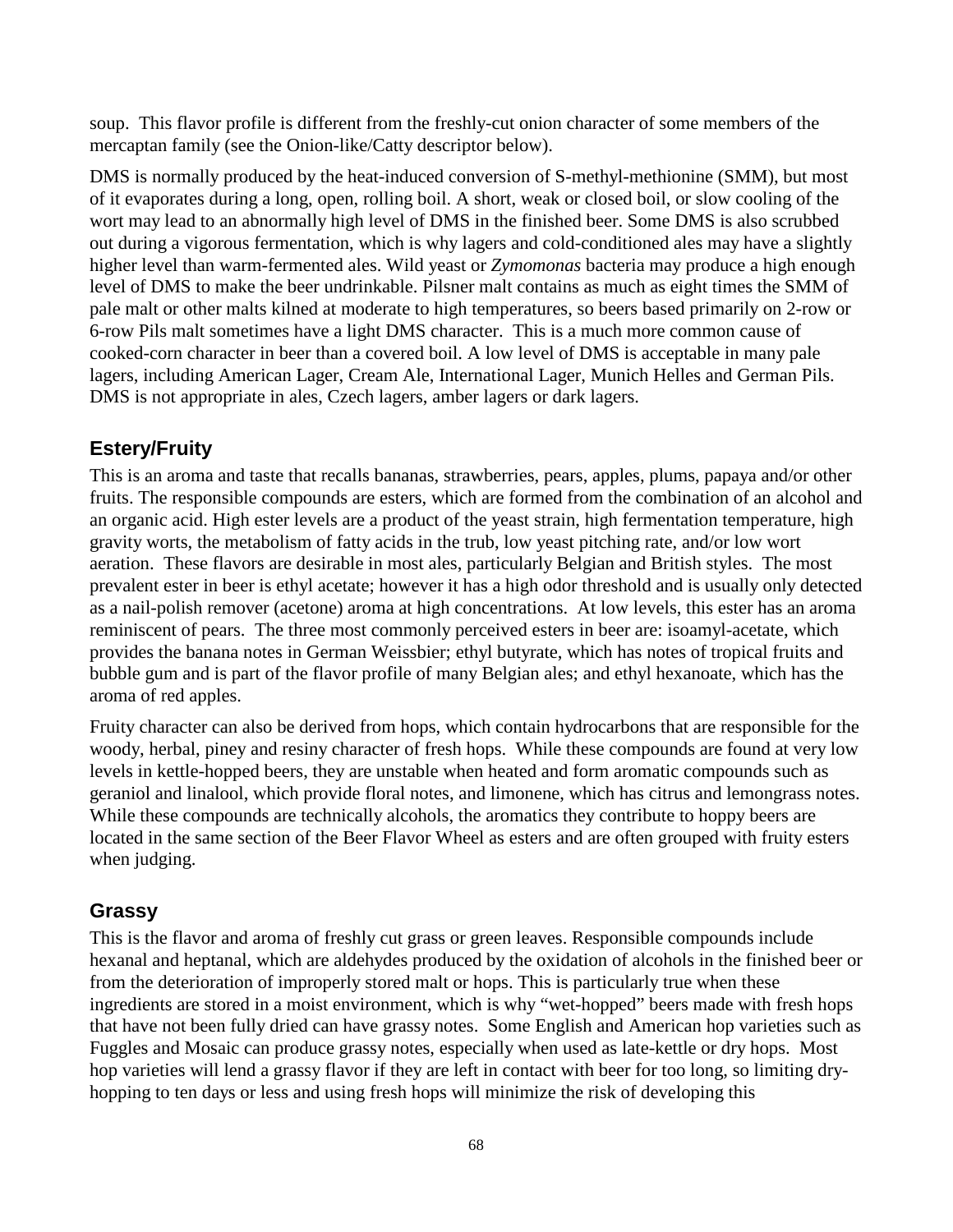characteristic. Low levels of grassy flavors and aromas are acceptable in dry-hopped examples of English IPA, American Pale Ale and IPAs, but excessive amounts are considered to be a flaw.

## **Head Retention**

Good head retention is measured visually in terms of the time required for the head to collapse to half of its initial height. This should be at least one minute in well-brewed and conditioned beers. The beading of the foam should also be uniform and tight, leaving lace on the glass as the beer is consumed. Good head retention is promoted by several factors, including isohumulones, high original gravity, moderate alcohol content, dextrins and the levels of high- and medium- molecular weight proteins. Adequate carbonation is also essential. Most of these variables are style-dependent, but in general, the brewer can increase the protein content by adjusting the length and temperature of the protein rest and using adjuncts such as flaked wheat and barley. Fatty acids carried over from the trub and unclean glassware are both detrimental to head stability, since they decrease the surface tension of the foam – causing the bubbles to collapse prematurely. Beer styles that should have good head retention include German Pils, Witbier, and Belgian Blond Ale. Styles which may have low or impaired head retention include Eisbock, Imperial Stout and English and American Barleywines.

## **Husky/Grainy**

This is perceived in both the aroma and the flavor, with notes of raw or germinating grain and is often accompanied by a dry astringency. The responsible compounds are aldehydes in the malt, and elevated husky/grainy notes can result in beer if the malt is too finely crushed, the grain husks are shredded, the mashing time is excessive, the temperature or pH of the sparge water is too high, or the grains are oversparged. Pilsner malt has a high level of these aldehydes, and this can result in a light grainy character that is acceptable in most pale lagers, including International Pale Lager, German Pils and German Helles Exportbier. Roasted malts can impart a grainy character that is acceptable in some dark beer styles such as Dark Mild, Scottish Ales, Oatmeal Stout and American Porter as long as it is not harsh. Altbier and Irish Red Ales can also exhibit some graininess in the flavor and aroma.

## **Lightstruck**

This off-flavor smells like a skunk or freshly-roasted coffee beans. The compound responsible for the lightstruck character is one of the mercaptans found in the scent glands of skunks. These compounds are formed in beer when ultraviolet light cleaves an isohumulone molecule, and the resulting radical combines with a sulfur compound. Beer stored in clear or green glass bottles is more susceptible to this reaction. Lightstruck flavor is not desirable in any style but is fortunately rare in bottle-conditioned homebrew because the yeast helps inhibit the reaction and because of the predominant use of brown bottles. However many filtered European imports possess this quality due to poor handling or storage conditions.

### **Metallic**

This character is perceived in the aroma and flavor is usually caused when the metals such as iron, copper and nickel are leached into the brewing water, the mash or the wort. They can sometimes arise from oxidation of lipids in improperly stored malt or during beer ageing. Very small amounts of these minerals are essential for yeast health, but too much produces flavors described as blood-like, inky or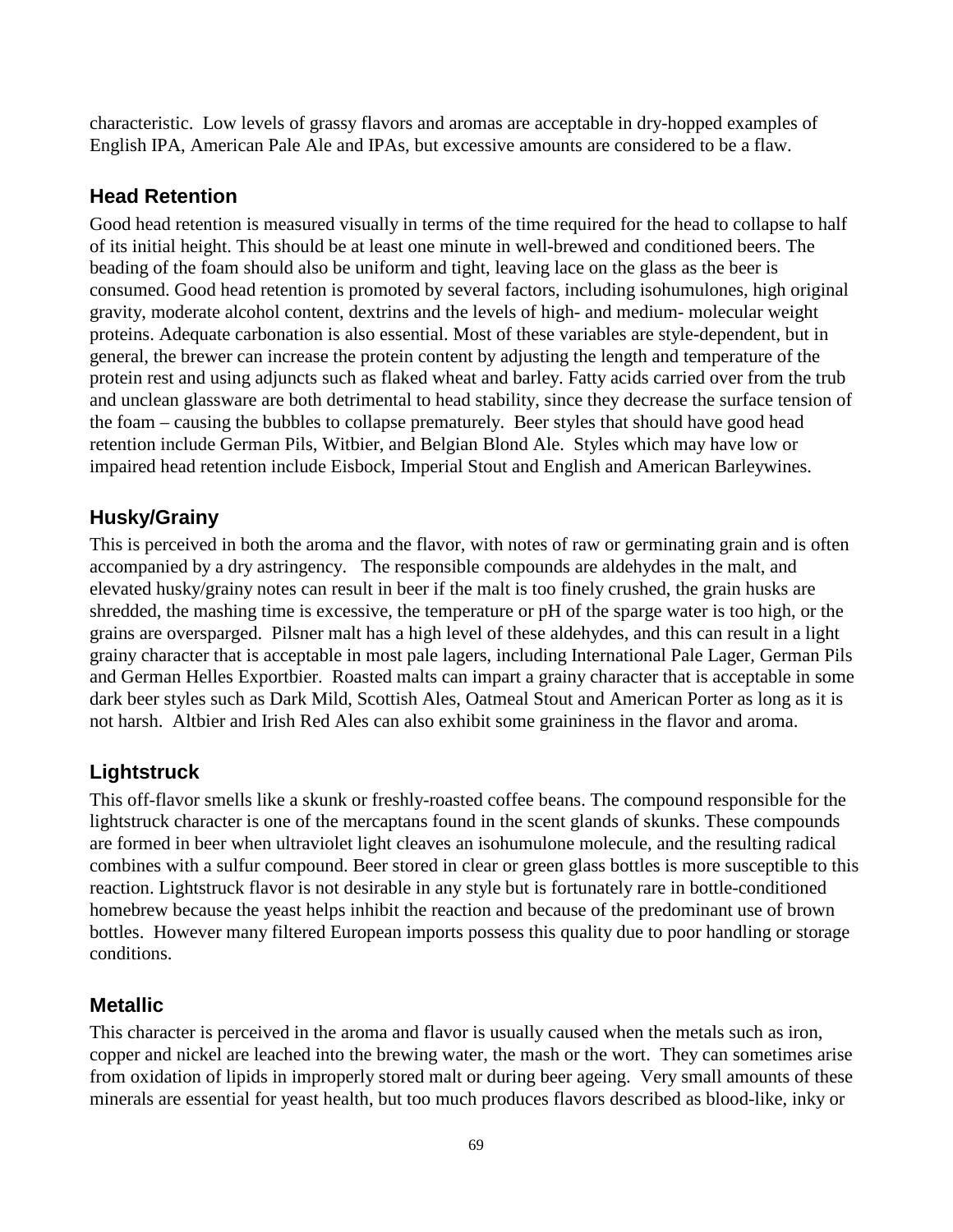like coins. Brewers who obtain their water from a well should ensure that the water is treated to remove any dissolved metals, and porcelain-enameled steel brewing kettles should be discarded if the porcelain becomes chipped or cracked. Stainless steel brewing equipment generally does not contribute any metallic character as long as the surfaces that come into contact with the wort are allowed to passivate (oxidize) prior to use.

### **Musty**

Musty aromas and flavors are also described as being earthy, moldy or like damp cellars, old books or decomposing wood. This off-flavor is generally a result of the growth of mold or mildew on malts, malt extracts or brewing equipment and is not appropriate in any style. The remedies include using fresh ingredients, storing open bags of malt in a cool, dry environment and sanitizing brewing equipment prior to use. Mildew can also grow on the interior of refrigerators used for fermenting lagers, and this character can leech into the beer and produce musty flavors. This situation can be prevented by periodically cleaning the interior surfaces of the refrigerator with a sanitizer solution. Musty flavors can also result from oxidation, in which case the beer may have corked or "cellared" notes. These were once regarded as acceptable and even desirable in the Bière de Garde style, but the current consensus is that this characteristic is more of a feature of mishandled commercial exports rather than how a fresh, authentic example should taste.

### **Onion-like/Catty**

These flavors and aromas are produced by mercaptans, which are sulfidic compounds that can have a wide range of characteristics, including grapefruit, floral, tropical fruit, fresh-cut onions or garlic, catty, burnt rubber or raw sewage. They are usually formed by yeast through the metabolism of sulfurcontaining amino acids, but they are also found in hop oils – particularly in some of the New World hop varieties. The mercaptans derived from hops have very low perception thresholds and can significantly influence the aroma of beer, either positively or negatively. At low concentrations, some of the mercaptans found in Citra and Mosaic hops have pleasant aromas similar to passion fruit, grapefruit, tropical fruit and sauvignon blanc grapes. At higher concentrations, they develop aromas that some tasters negatively compare to blackcurrent leaves, cat urine or underarm sweat, but others positively label as being "dank." The oils of Summit and Simcoe hops both contain a mercaptan which has an aroma like freshly-cut onions, and some dry-hopped examples of American IPAs and Double IPAs exhibit this characteristic. Higher mercaptans with aromas similar to raw sewage or burnt rubber are produced by yeast autolysis or bacterial contamination and are not appropriate in any style.

### **Paper/Cardboard**

These characteristics are perceived in both the aroma and flavor and are primarily due to oxidation, which produces the aldehyde (E)-2-nonenal (formerly known as trans-2-nonenal). Depending on the beer style and extent of the oxidation, the flavors can be perceived as being like cut cucumbers, recycled paper, lipstick or wet cardboard. Pale-colored and low-gravity beers are more susceptible to developing these characteristics when oxidized, while darker beers with more malt complexity tend to develop the sherry-like flavors described below. (E)-2-nonenal has an extremely low flavor threshold of about 0.1 ppb and is inappropriate in any style. The threat of oxidation occurring in packaged homebrew can be minimized by avoiding splashing the beer while racking and bottling, ensuring that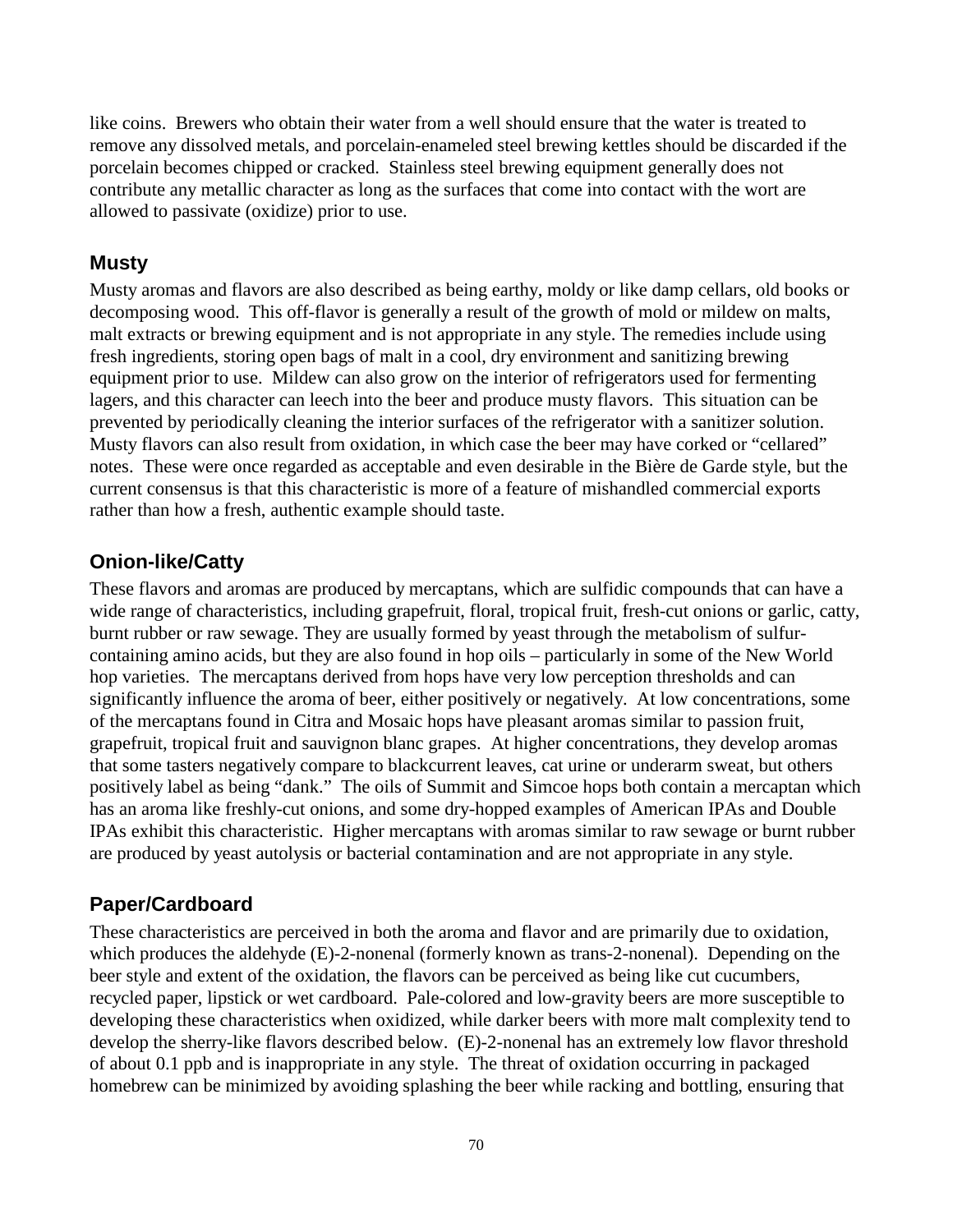an adequate fill level with less than 2" (5 cm) of headspace, using oxygen scavenging bottle caps, and storing the beer at cool temperatures.

# **Phenolic (Clove-like/Spicy)**

These flavors and aromas are due to phenols, notably 4-vinyl guaiacol, which produces the signature clove-like character in German Weissbier and some Belgian ale styles. These phenols are produced by special strains of *S. cerevisiae,* from the amino acid precursor, ferulic acid, and the level may be enhanced by incorporating a ferulic acid rest at around 111 °F, 44 °C (17). Some Belgian ale styles such as Saison sometimes exhibit peppery flavors and aromas which are also due to yeast-derived phenols. The levels of these phenols in the beer also depend on the fermentation temperature, with high temperatures favoring higher levels.

## **Phenolic (Medicinal/Wild Yeast)**

As noted in Section IV, some wild yeast produce unpleasant phenols flavors and aromas described as medicinal, plastic-like, smoky or reminiscent of adhesive strips or electrical tape. Hence their control is usually a matter of proper sanitation. Chlorophenols are particularly offensive members of this family with additional bleach-like flavors that are derived from chlorinated water or sanitizer residue. Phenols may also be extracted from grain husks by overcrushing, oversparging or sparging with hot or alkaline water, and these compounds typically also produce an astringent mouthfeel. The leathery, horse blanket and barnyard characteristics in *Brettanomyces*-driven styles such as Lambic and American Wild Ale are also due to phenols, but these flavors are indicative of wild yeast contamination when they inadvertently appear in other styles.

## **Sherry-like**

This is the aroma and taste of dry sherry and is often accompanied by hazelnut, almond or dried fruit notes. The flavor is produced by the oxidation of melanoidins, which are compounds that provide a rich malt character in fresh samples of some beer styles but transform into sweet sherry-like flavors when oxidized. One of the most common products of this oxidation is benzaldehyde, which has the flavor and aroma of bitter almonds, marzipan, dried cherries and cherry stones. A low to moderate sherry-like character is acceptable and adds complexity to Old Ales and English Barleywines. Wellaged examples of Weizenbock and Oud Bruin may also low sherry-like notes. High levels of these oxidative compounds give winey and slightly sour notes reminiscent of prune juice and indicate that the beer is past its prime. Sherry-like character is not appropriate at any level in lighter, low-gravity beer styles.

### **Solvent-like**

This describes a pungent aroma and flavor similar to acetone, paint thinner or turpentine and is often accompanied by a hot, burning sensation in the mouthfeel. It is due to high concentrations of ethyl acetate and other esters, and possible fusel alcohols such as propanol and butanol. Possible sources include underpitching yeast, insufficient aeration of the chilled wort prior to fermentation, and fermenting on the trub – especially at elevated temperatures. Some yeast strains are more prone to producing these flavors than others, but this can usually be addressed through temperature control. Very low levels of solvent-like notes can add complexity and a pleasant "boozy" character to strong ale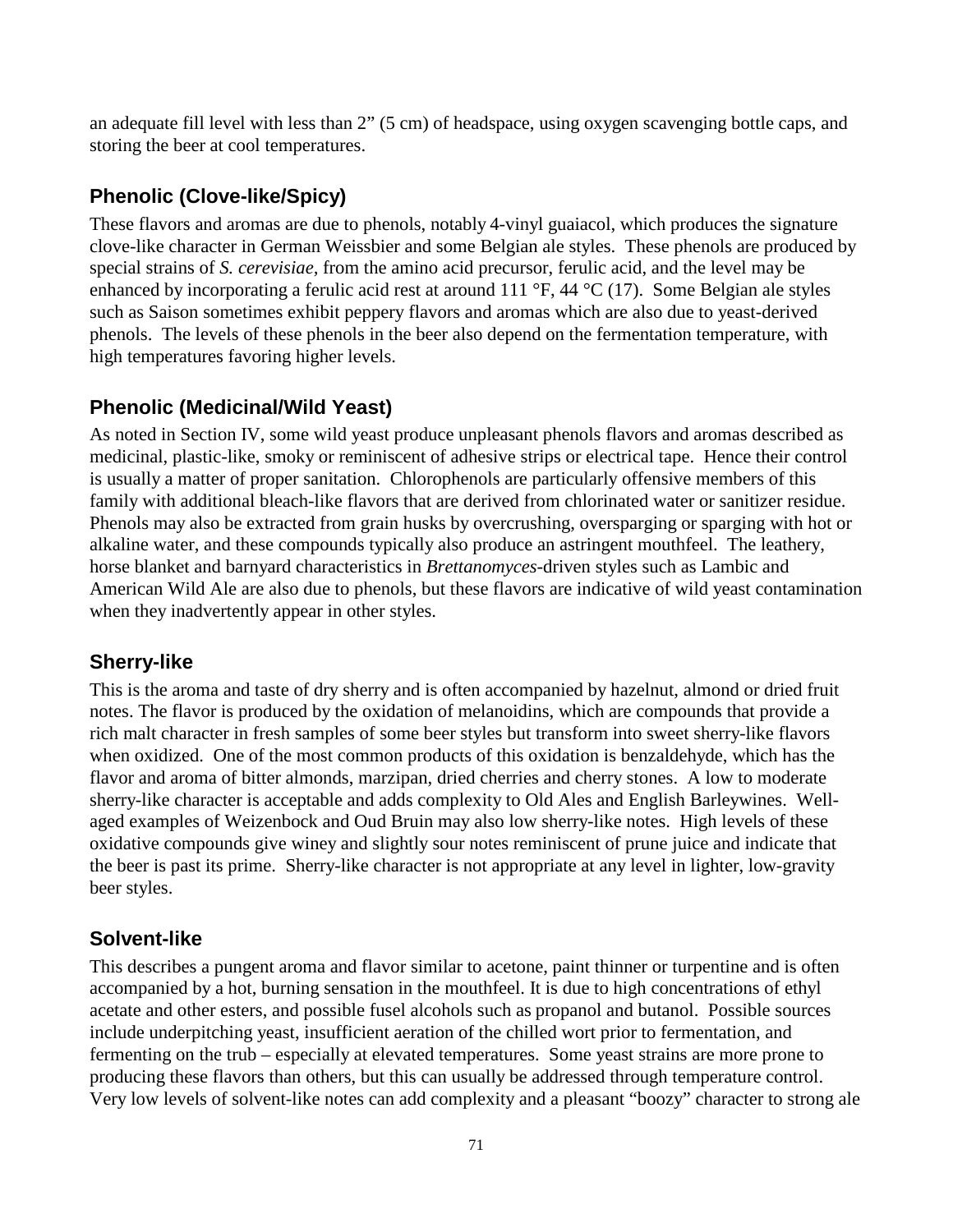styles such as Old Ale, Barleywines and American Strong Ale but should never be excessively hot or unpleasant. Otherwise they are inappropriate and should be controlled by better management of the aeration and fermentation.

## **Sour/Acidic**

This is one of the basic tastes, and the two most common acids responsible for this flavor in beer are lactic and acetic acid, which both have related esters that may be perceived in the aroma. Lactic acid is produced by Gram-positive bacteria such as *Lactobacillus* and *Pediococcus*, which are present in dust and saliva. It has the same sour character found in yogurt and sourdough bread. Acetic acid can be produced by several contaminants, including *Acetobacter*, *Zymomonas*, and yeast in the *Kloeckera* and *Brettanomyces* families. It's the sour component of vinegar, which must contain at least 4% acetic acid, and should be a familiar flavor to judges due to its use in many marinades, condiments and pickled food products.

High levels of sour and acidic flavors generally indicate a sanitation problem, but they are an important part of the profile of European Sour Ales (Berliner Weiss, Flanders Red Ale, Oud Bruin and Lambic) and Gose. Light (lactic) sourness is acceptable, but not required, in Belgian Witbier and Saison. Note that some examples of Weissbier have light citrus notes derived from the wheat malt which can be perceived as being slightly acidic, but any appreciable sourness in this style is inappropriate. Some dark beers such as Imperial Stout and Baltic Porter can have a slightly acrid (pungent or sharp) character from roasted malts, but this is different from the sour flavors due to lactic or acetic acid, which are undesirable in these styles.

### **Sulfury**

The most common sulfury characteristic noted in beer is due to sulfur-dioxide, which is natural byproduct of fermentation that is usually scrubbed out by a vigorous fermentation or dissipated during lagering. At high levels, it recalls the aroma of a struck match, but at lower levels provides a fleeting sulfury background note that is appropriate in German light lagers and Kölsch. This sulfury character is also appropriate and can be more persistent in Kellerbier and Australian Sparkling Ale. Some British styles (including Bitters and English IPA) sometimes have a mineral or sulfury character, but in this case, is derived from sulfates in the water rather than yeast. Sulfury flavors are more common in wines and ciders due to the common use of potassium or sodium meta-bisulfite as a preservative and antioxidant; however they are rare in US commercial beers because sulfite additives are legally restricted (<10 ppm without labeling).

Another sulfury compound sometimes encountered in beer is hydrogen-sulfide, which at low to moderate levels, has the aroma of rotten eggs. It is produced early in fermentation – particularly by lager yeast strains – but as with sulfur-dioxide, is generally scrubbed out by carbon-dioxide. At very low levels, it gives a desirable "fresh" character to many German lagers. At higher levels, the rotten egg character is more noticeable and unpleasant and should be addressed by changing yeast strains, ensuring that there is an adequate supply of FAN during primary fermentation and/or lagering for a longer time period. Bacterial contamination by *Zymomonas* can produce very high levels of hydrogensulfide which recall wastewater and raw sewage (this compound is the main component of sewer gas).